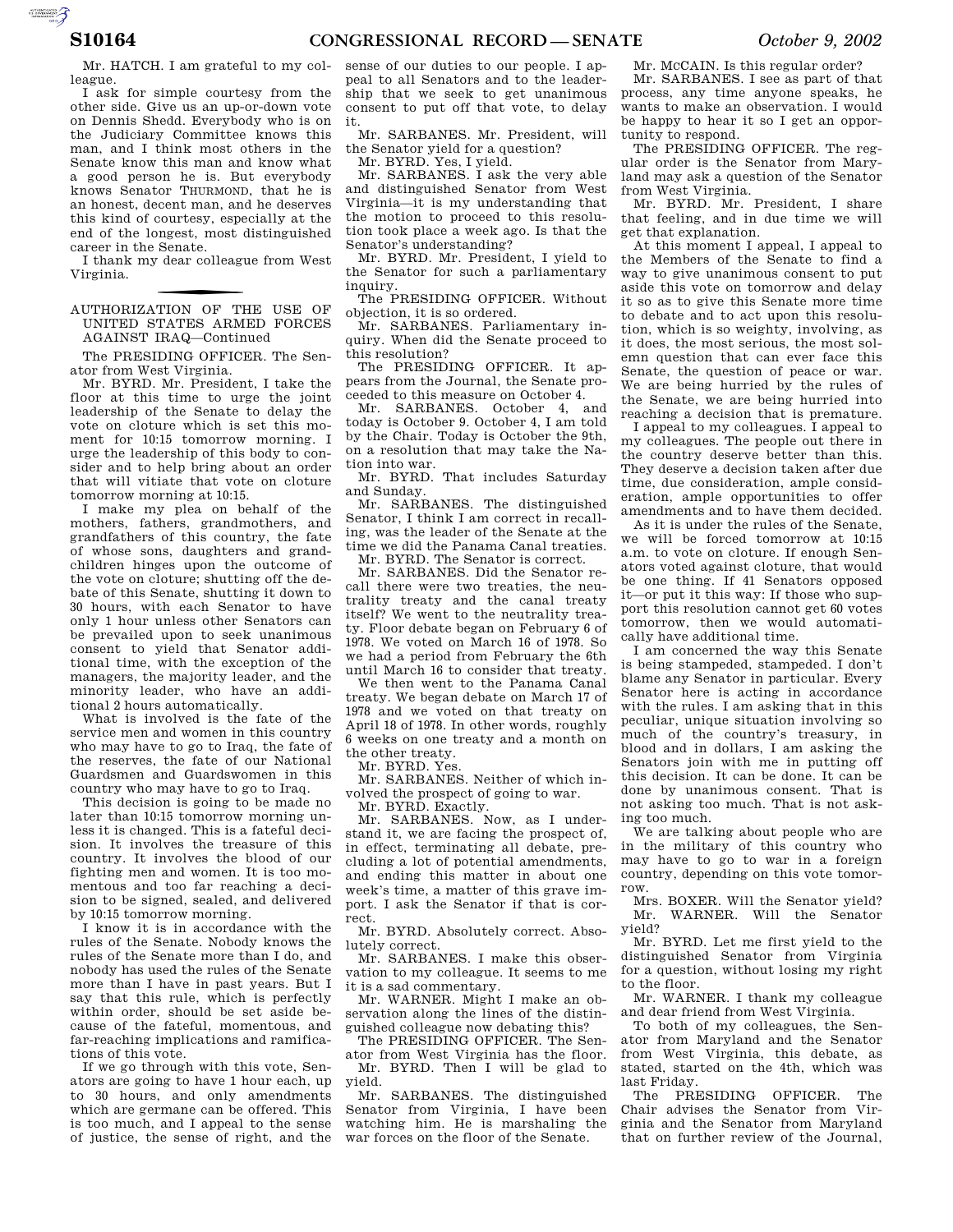this debate began on October 3, rather than October 4.

Mr. WARNER. Fine.

I had the privilege of being on the floor last Friday afternoon for over 5 hours with this debate on that side of that aisle, led by my distinguished colleague from West Virginia. The Senator from Massachusetts, Senator KEN-NEDY, participated. The Senator from Connecticut, Mr. DODD, participated. We had 51⁄2 hours. I returned to the floor on Monday. We had another roughly 6 hours of debate. Tuesday is fresh in the minds of all. And here we are.

This is the point I wish to make. I share with my distinguished colleague the seriousness of this vote. It is a vote, hopefully, to ensure a resolution which will act as a deterrent, I say most respectfully, a deterrent, to the use of force, a resolution that will support the United Nations that is this very hour working to possibly craft a 17th resolution which would call for inspections. It is timely that the United Nations hear from not only our President, who gave a brilliant speech, but a unified Congress with these resolutions.

I can conclude my remarks by saying in 1990/1991, I and all of the Members here—most of us were involved in that debate—the record shows the debate began on January 10, 1991, on the Persian Gulf resolution. There were two resolutions, one submitted by myself and the distinguished Senator, Mr. LIEBERMAN, the other by the then-majority leader, Mr. Mitchell. That debate started on the 10th. It concluded 2 days later, just 2 days later, on January 12, 1991, concluding with 2 votes on both resolutions.

So that ended up sending men and women of the Armed Forces, ours and other nations', into harm's way. Let us hope we have had adequate time, having begun on the 3rd, as stated by the Chair, and now we are here today with 13 amendments which have just been submitted, which will be respectfully treated by this body in due course, I hope expeditiously.

The rule is being complied with. This is clear. But it is 13 amendments.

Mr. SARBANES. Will the Senator yield?

Mr. BYRD. I yield.

Mr. SARBANES. Will the Senator agree with me the timetables which the Senator from Virginia just set out, both in 1991 and now, show a deterioration in the Senate's level of commitment in terms of debate on important matters of State?

Now, we do not have to go back that far. The time period I cited was 24 years ago, just shy of a quarter of a century. We took up an important matter of foreign policy, the Panama Canal treaty—two of them, 4 weeks on one and 4 weeks on the other. Now we are here with a resolution to take us to war, and we are told, Well, you know, we have been on it not quite a week. As the Senator pointed out, there was an

intervening weekend. Then we are cited as a precedent, Well, in 1991 we did it in a few days.

Not only, it seems to me, does it make my point in terms of the willingness of the Senate to carry on the great national debate that ought to take place on important issues of war and peace, but this is a matter of most fundamental importance.

I ask the Senator. It seems to me it would require the kind of attention and debate that is warranted by an issue of that magnitude.

Mr. BYRD. Mr. President, the distinguished Senator is indubitably correct. There can be no more solemn, no more serious, no more far-reaching a decision than the one which the Senate is approaching.

All of the talk about how many hours or how many days we spent on some previous resolution or subject is entirely aside the point; entirely aside the point.

What I am saying here—and every Senator here knows it—is tomorrow morning at 10:15, we will follow the rules of the Senate. We are going to vote on cloture on the Lieberman resolution, as modified. It has been modified. I don't know how many Senators know that. This resolution has been modified. I only learned about it today. It has been modified in such a way that there is no longer a preamble, or what is considered a preamble. The words ''whereas''—I would like to discuss each of these whereas clauses. The whereas clauses have all been changed to ''since,'' which means the preamble is now a part and parcel of the resolution. There is no separate preamble here.

So the wheels have been greased. The wheels of legislative action of debate have been greased.

So here we are now faced with a vote tomorrow morning at 10:15. How many of us are going to be here beyond 6:00 today? It is only 5 minutes to 3 now. How many of us will be here beyond 6:00 today? Then tomorrow, what time are we coming in? 9:00, 10:00?

So we see how little time this Senate is going to be able to focus its full attention on this far-reaching resolution which carries within its pages the fate, the possible fate of this Nation; the fate of hundreds or thousands, or tens of thousands, or hundreds of thousands of servicemen and our National Guardsmen throughout this country. We are holding their fate in our hands.

I say that the rules of the Senate in this instance are being utilized so strictly they are made more demanding.

Why do we have to rush these cloture motions on a matter of this great moment? Why couldn't we have waited and debated this? What is all the hurry?

I say to Senators, and I appeal to the people out there who are watching through those lenses, I appeal to the people in the 50 States and the territory and possessions of this country to

rise up and to let themselves be heard. Don't vote for cloture. Let us put off this cloture vote. That is not asking too much. That is not asking too much.

I hope Senators will consider this seriously. Let's not vote on this tomorrow morning at 10:15.

Mrs. BOXER. Mr. President, will the Senator yield?

Mr. BYRD. Yes. I yield for a question.

Mrs. BOXER. I thank the Senator for putting this debate in the proper context and for pointing out what the solemn duty really is in the Senate.

I want to ask my friend a couple of questions.

Has my friend heard, as I have, the President himself and many of his representatives, including Colin Powell, Condoleezza Rice, and Ari Fleischer, repeat over and over again that the President has not yet made a decision to go to war? Has my friend heard that?

Mr. BYRD. There is no question. No farther back than August 21, I read in the newspapers that the President was concerned about the agitation, about all of the commotion—these are my words—that is taking place here concerning his—the President's—plan. Secretary Rumsfeld on that occasion referred to this agitation as a ''frenzy''. That is my recollection. Go back and check; no farther than August 23.

Here we were being told there were no such plans. As we approach it, the drive is on. We are being stampeded. They are saying, Oh, the vote will take place this week.

Why all the hurry?

I hope we will have an opportunity to debate this resolution. We haven't had a full opportunity to debate this resolution. It has just been modified overnight. Nobody has really had an opportunity to debate each whereas clause.

There are amendments that are going to be offered. We are not going to have a chance to debate those amendments. The distinguished Senator from Michigan has an important amendment.

Mrs. BOXER. If I might ask just a couple of questions—I wanted to say to my friend that not only did they say in August this was a frenzy, and the press was paying so much attention to it, and chastising the press for talking about Iraq—no. They were in a frenzy. But just two nights ago, our President said he has not made a decision to go to war. Colin Powell said that before the Foreign Relations Committee, on which I proudly serve. Condoleezza Rice repeated it. Ari Fleischer repeated it. I tried to check out the history where the President has not made the decision to go to war—over and over again through his operatives, and he himself said it—yet he is coming to this Congress and quickly wants to have a resolution, not just backing a new United Nations resolution, which I think we all feel is very important, and with tough inspections. In fact, most of us believe there should be enforcement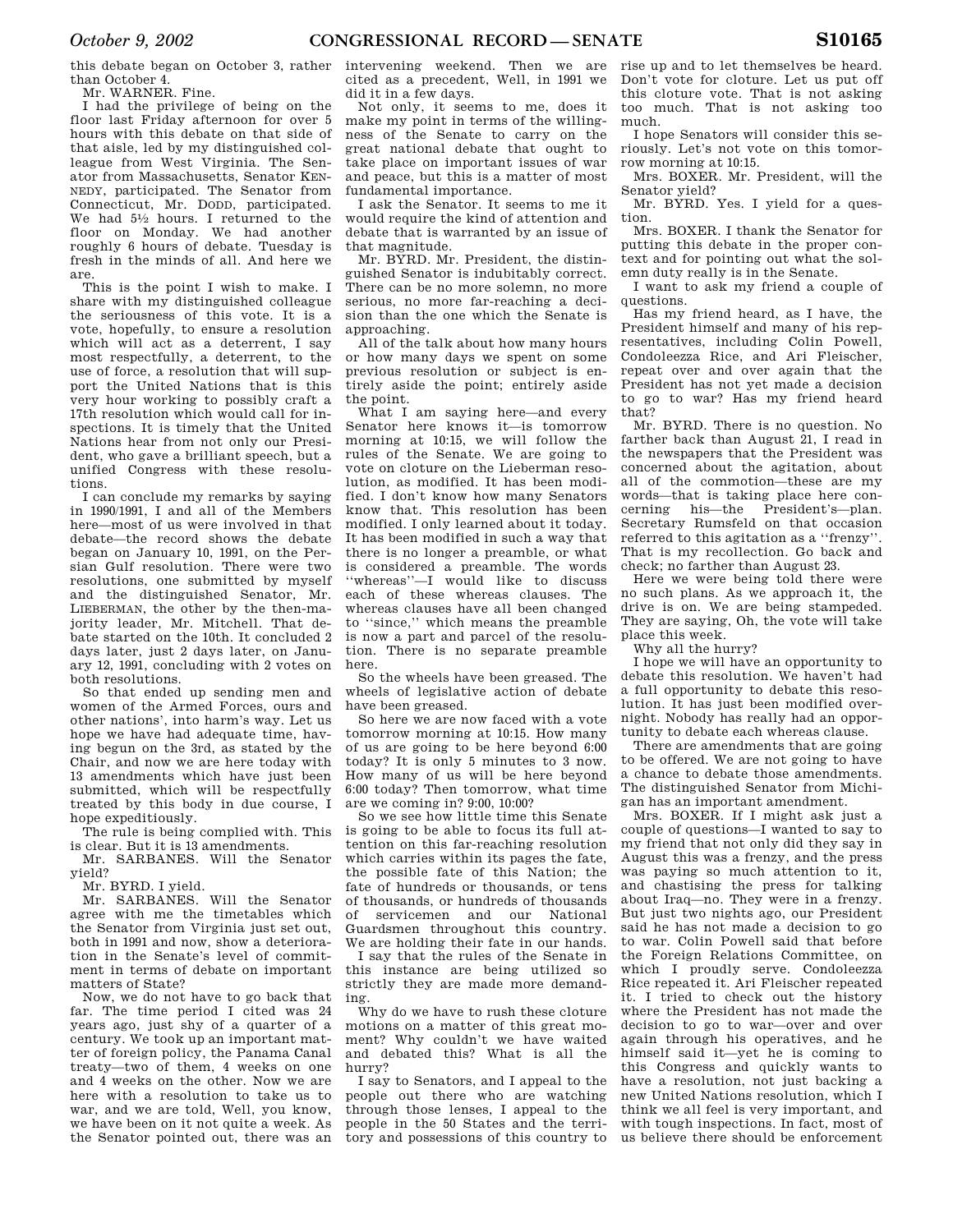of inspections, if need be, which is in Carl Levin's amendment, which I look forward to voting on.

But our President is asking us to give him the authority to go to war alone—alone, with no one else. Other Senators will say that is silly, Senator BOXER. We are not going it alone. Read the resolution of Senator MCCAIN. He can go it alone. That is the deal.

Some say we are doing it because we want to force the U.N. to act. I agree with Senator LEVIN. I think it takes the heat off the United Nations.

But the question I ask of my friend is this: In closing, here we are being asked to give the President authority to take this country to war without any help, without any other nation, without any of our allies, before he has made a decision to do so. And I want to ask my friend this because I know he has been here a very long time. He is an Officer of the Senate.

Has my friend been briefed on how many of our military people, men and women, it will take to go to this war?

What will the casualties be? How much will it cost? How long will we have to stay there? What happens afterward? What is the impact in the region? Will Saddam Hussein use his weapons of mass destruction on the battlefield against our people? And what protections do they have?

Those are just a few questions. I want to ask my friend, have those questions been answered? I have asked them. They have not been answered. Perhaps my friend, having so many more years here, might have the privilege of a response to that before we are asked to take our people to war.

Mr. BYRD. Mr. President, there are many questions the American people want answered. There are many questions the American people are entitled to have answers to.

I am only pleading here that the Senate give itself time to explore these questions on behalf of the people whom we serve. Give ourselves time. We haven't had time. We have been rushed through this thing. Now, because of the rules of the Senate, we are going to have to vote tomorrow morning at 10:15 on a question that involves peace or war, a question that involves great sacrifices for this country.

Nobody knows how great those sacrifices may be. And there are many questions that need to be answered. What will we do once Iraq is defeated? What will we do with Iraq? Will our service men and women be required to go there? Will they have to stay there 2 months after the defeat of Iraq? 6 months? 1 year? 2 years? 5 years? 10 years?

Who is going to pay for reviving the economy of Iraq? Where are the moneys coming from to pay the costs of what may be a war of short duration? of what may be a war of long duration? What is the President's plan? What is the administration's plan? Are we going to use the heavy ground option or the heavy air option, or both the

heavy ground option and the heavy air option?

Go over to the hospitals surrounding this Capitol and take a look at the emergency rooms. See how many people are in those emergency rooms. See how short on personnel those hospitals are. I know. I have had my wife in a hospital just recently with an appendectomy. Those hospitals are short on beds.

What about the veterans hospitals? What about an upsurge, if it comes, in casualties of Americans? Are we prepared for this? Are we prepared?

What is going to happen on the war here at home, homeland security, the security of our country? Look around us here. Just look at the morning papers. The television is full of it. The people of this area are concerned about their children, about the public schools, and they are being asked not to come to school, not to have recesses.

Here we are talking about war in Iraq, when the focus is being taken off the war here at home. The people's eyes are on home, what is happening around us. Here is a sniper in this area. He has already killed six people at least, and they don't know what he looks like, where he lives, nothing about him, except he is a marksman. He is sure a marksman.

Here we are being told: Tomorrow morning at 10:15 we are going to come to the moment of decision. I say it is not right to the American people that we do that.

Mr. KENNEDY. Will the Senator yield for a question?

Mr. BYRD. I do not intend to hold the floor too much longer. I yield to this Senator, and then I will yield to my friend.

Mr. KENNEDY. Mr. President, I have been listening to the Senator over several days. One of the points he makes so effectively is the fact that even if we have been on the resolution a few days, we were, I was reminded, on the Elementary and Secondary Education Act 21 days, the energy bill 23 days, the trade bill 19 days, and the farm bill 18 days.

But even if we have been on this bill, would the Senator not agree with me that the principal debate has been on the resolutions, not the real impact of the war and what would happen to American troops who would be involved—the numbers of American troops who would be involved—what the impact is going to be on our battle with al-Qaida, what is going to be the impact in terms of the region, in terms of what Saddam may do?

I would be interested in the Senator's comments on that.

Secondly, I would be interested in the Senator's comments on the report this morning in the Washington Post— I am so glad it was declassified—in which the Central Intelligence Agency effectively has agreed that—quoting the paper-

Unprovoked by a U.S. military campaign, Iraqi President Saddam Hussein is unlikely to initiate a chemical or biological attack against the United States, intelligence agencies concluded in a classified report. . . .

That is the first time we have seen that public. That has been classified. Those of us who have been briefed on it have been unable to use that or to say that. That is a major kind of factor, I think, if we are being asked to vote on a resolution of war: to find out, in our Intelligence Estimate, that the possibility of American troops being affected by the use of chemical warfare increases dramatically—dramatically when we are putting Saddam Hussein's back against a wall.

This was a question that—I see in the Chamber the chairman of the committee, who was there at the time. I remember very clearly that moment.

But does not the Senator believe that this kind of statement is worth the opportunity for discussion and explanation, that we ought to hear at least what the reality is, that the American people ought to understand, and the parents of those servicemen ought to understand what their children are going to be faced with?

Does the Senator not agree with me that we have been talking about resolutions, and we ought to be talking about the whole issue of terror, the impact it is going to have on our society—whether we go to war—what the impact is going to be on our servicemen, on the region, and on our future?

I welcome the Senator's response to the general question about what this debate, to date, has been about, and then the specific issue that has been raised in the newspapers that has to be of central concern to people in relation to authorizing the President to engage in war and the chances of the use of chemical and biological weapons being increased dramatically if Saddam's back is up against a wall in a conflict.

Mr. BYRD. Mr. President, I thank the distinguished Senator from Massachusetts. He has put his finger on several important points, one of which is this: The American people are just now awakening to the fact that the Senate and the House are about to pass a resolution that turns the power of the people, as measured by their elected representatives in Congress, over to a Commander in Chief—the power to determine when to go to war, the power to declare war. They are just now becoming awake to that fact.

The American people are just now beginning to focus on this. They have not been focused on this. They have not been focused on this. And they are just now beginning to.

Also, the article that the Senator raises, from today's newspaper, indicates there are many things that have a bearing upon this question that are just now coming to the surface. Organizations, persons, people with expertise, scientists, and so on, are just now beginning to focus, and their story is just now beginning to get through.

I think we owe it to ourselves. Why would we want to deny ourselves here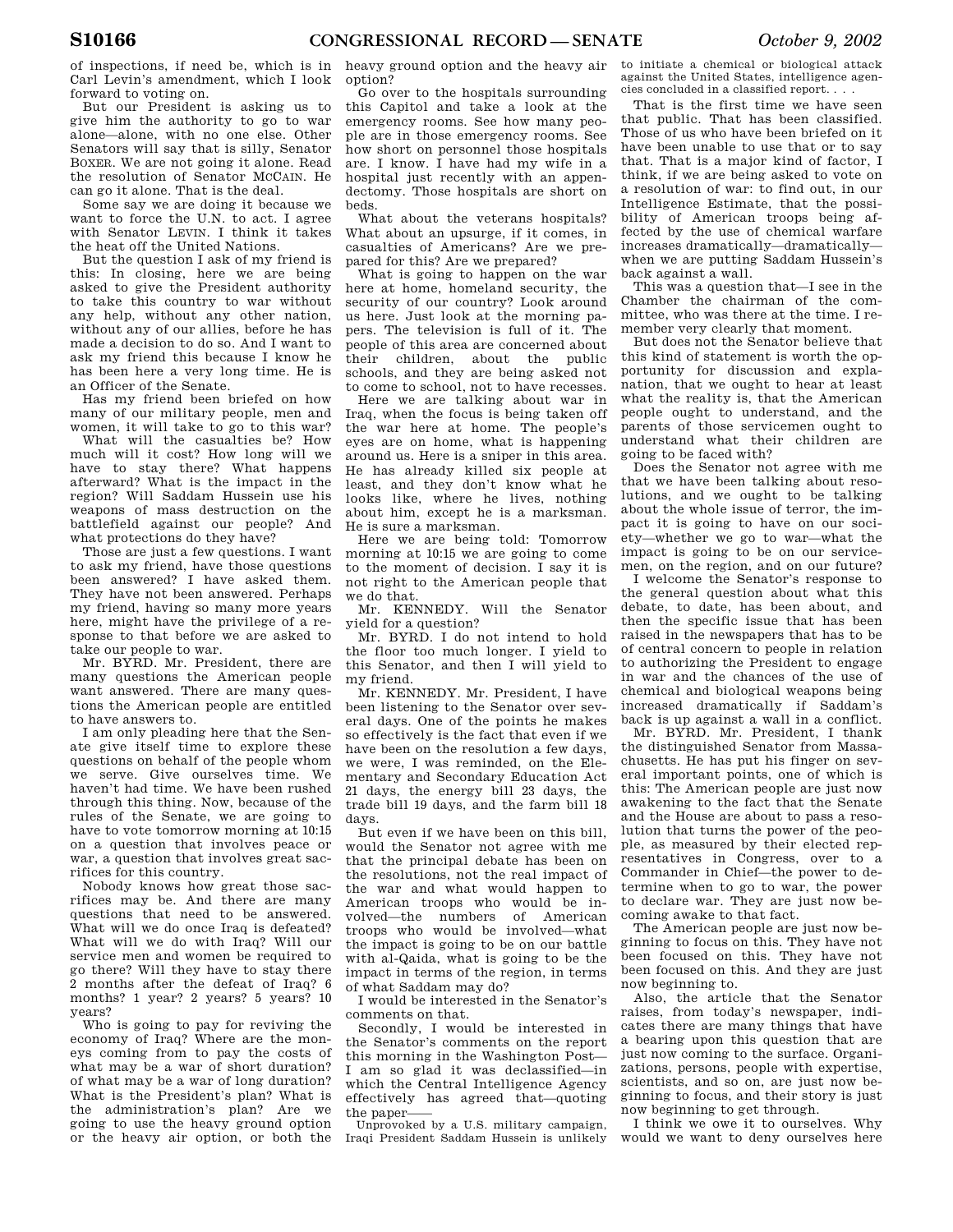in Congress the opportunity to have more facts, the opportunity to study this matter more seriously, the opportunity to debate it, the opportunity to draw up amendments?

Here we are faced, under rule XXII, with having to offer our amendments by 1 o'clock today, in the first-degree amendments. Now, I had to rush to get two amendments ready. I have many other matters that are demanding my time. And other Senators are in the same situation, or even worse situations.

So I plead with the Nation's representatives here in the Senate, with the leadership in the Senate, with the leadership in the other body. I plead with Senators to make every effort to try to get a unanimous consent request to waive this cloture vote on tomorrow.

We are shortchanging the American people. We are shortchanging ourselves as representatives of the American people. We are shutting ourselves out of the opportunity. And it is no fault of any particular Senator. It is the rule that we are up against here, and only by unanimous consent can we waive it.

But I plead in the name of the people of this country, in the name of the young men and women whose lives may be put on the line by the decision that this Senate will make tomorrow morning at 10:15. It is too weighty. It is too far-reaching. It is only fair to the people of America, who are going to be asked to give, in some instances, everything they have, if a war ensues. I tell you my friends, I don't want that on my conscience, not I. I apologize to Senators who have been standing here waiting.

I yield to the Senator from South Carolina.

Mr. HELMS. Will the Senator yield for no more than 5 minutes?

Mr. LEVIN. Will the Senator yield for a question?

Mr. BYRD. Of course, I am entitled to yield for a question, but I would like to yield to the Senator from South Carolina. He has been on his feet.

Mr. LEVIN. Is the Senator yielding his right to the floor? If so, I would ask that before he does that, he open himself to a question.

Mr. BYRD. I have no intention of holding the floor. I do intend to offer an amendment, however, before I yield the floor.

Mr. LEVIN. If the Senator intends to yield the floor before Senator HELMS speaks, would the Senator yield for a question first?

Mr. BYRD. Mr. President, I yield for a question.

Mr. LEVIN. My question is this: In addition to the fact that cloture, if invoked, will close off debate and have the effect which has been described here, it has another effect, does it not, which is that amendments following cloture must be strictly germane?

In preparation for the answer to that question, I want to say the following: The alternative amendment which I in-

tend to offer is an amendment which says we should seek the U.N. to authorize force-to-force inspections, to authorize member states to use force-toforce inspections—in other words, to go multilaterally with force—but does not at this time authorize a go-it-alone approach. That is my alternative.

My alternative also specifically provides—this is the question——

Mr. HELMS. Will the Senator yield, please? Can there be an understanding, when you have completed, that I be recognized for 5 minutes? I won't take that long. Would that be agreeable with the Senator?

The PRESIDING OFFICER (Mr. CAR-PER). Is there objection to the unanimous consent request?

Mr. KERRY. Reserving the right to object, I would simply request that after the Senator from North Carolina has spoken, I be recognized.

Mr. MCCAIN. I object.

The PRESIDING OFFICER. Objection is heard.

Mr. LEVIN. The rest of my question is this——

The PRESIDING OFFICER. Is there objection to the unanimous consent request of the Senator from North Carolina?

Without objection, it is so ordered.

Mr. LEVIN. The alternative resolution which I intend to offer has a provision in it which will be prohibited from being included if cloture is invoked because even though it is obviously relevant to this debate, it is not strictly germane under our rules. I want to ask the Senator about this.

Part of my alternative resolution says: Let us go to the U.N. Let us go together. Let us go multilaterally. Let's have the strength of the world community behind us because it avoids a lot of negative consequences and gives us great strength in proceeding against Saddam to go with the world. But part of my resolution is that Congress would not adjourn sine die so that the Congress could resume session, if necessary, to promptly consider proposals relative to Iraq if, in the judgment of the President, the U.N. Security Council does not promptly act on a resolution to enforce inspections. That is an important part of the resolution that I intend to offer.

But is it not true, I ask my good friend from West Virginia, if that part of the resolution is ruled not strictly germane, although it is obviously relevant, that means I would not be able to offer the resolution in that form? And is that also not a very negative result of cloture being invoked? Does that not deny us an opportunity to vote on something which is so important to this debate?

Mr. BYRD. It is, indeed, most unfortunate.

Mr. LEVIN. I will be offering the resolution in two forms: One that contains this important language which would fall if cloture is invoked; one that does not contain it, which it seems to me would then be denying the Senate an opportunity to consider, debate, deliberate a full alternative to the President's go-it-alone approach.

Mr. BYRD. That is one of the penalties this Chamber will pay, that the Senator will pay, that the American people will pay as a result of a rule, a rule which I support and have supported. But here we are, caught in a situation where without adequate debate, we have been pushed to a cloture vote in the drive—and I don't mean to criticize any person, it is a stampede in the drive to have this decision made before the Members of Congress go home for the November elections.

Mr. WARNER. Could I reply to the Senator from Michigan?

Mr. BYRD. That is less than 4 weeks away. It is most unfortunate.

Mr. WARNER. May I ask the Senator from Michigan a simple question?

The PRESIDING OFFICER. The Senator from West Virginia has the floor.

Mr. WARNER. Could I just ask the Senator from Michigan a simple question? Did you not have the right to offer an amendment on Friday, Monday, Tuesday? That question has been open to the Senator.

Mr. BYRD. I am going to give up the floor very shortly.

The PRESIDING OFFICER. Under the unanimous consent request earlier, the Senator from North Carolina is recognized for 5 minutes, once the Senator from West Virginia has concluded.

Mr. LEVIN. I believe there was only debate on Friday and Monday, no amendments. I am informed, debate only.

Mr. MCCAIN. I would ask my colleagues, please, let's observe the rules of the Senate.

The PRESIDING OFFICER. The Senator from West Virginia has the floor. AMENDMENT NO. 4868 TO AMENDMENT NO. 4856, AS MODIFIED

Mr. BYRD. Before I yield the floor, I call up amendment No. 4868 and ask that it be stated by the clerk.

The PRESIDING OFFICER. The clerk will report.

The legislative clerk read as follows: The Senator from West Virginia [Mr. BYRD] proposes an amendment numbered 4868 to amendment No. 4856, as modified:

(Purpose: To provide statutory construction that constitutional authorities remain unaffected and that no additional grant of authority is made to the President not directly related to the existing threat posed by Iraq)

At the appropriate place, insert the following:

## **SEC. 5. STATUTORY CONSTRUCTION.**

Nothing in this joint resolution— (1) is intended to alter the constitutional authorities of the Congress to declare war, grant letters of Marque and Reprisal, or other authorities invested in Congress by Section 8, Article I of the Constitution; or

(2) shall be construed as granting any authority to the President to use the United States Armed Forces for any purpose not directly related to a clear threat of imminent, sudden, and direct attack upon the United States, its possessions or territories, or the Armed Forces of the United States, unless the Congress of the United States otherwise authorizes.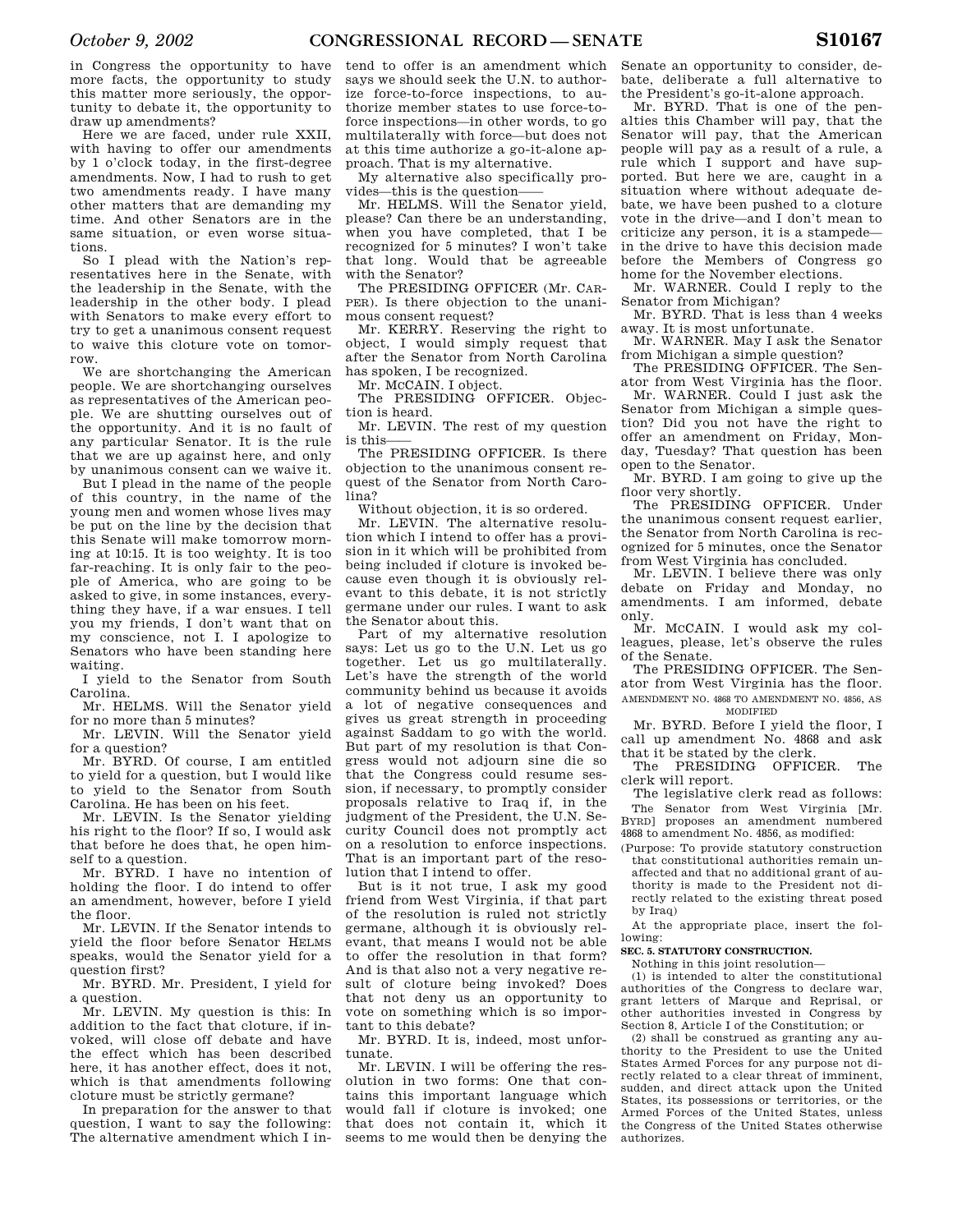Mr. BYRD. Mr. President, I yield the floor.

The PRESIDING OFFICER. The Senator from North Carolina.

Mr. KERRY. Mr. President, point of inquiry?

The PRESIDING OFFICER. Will the Senator from North Carolina yield?

Mr. HELMS. I yield for that purpose. Mr. KERRY. I ask unanimous consent that after the Senator from North Carolina, I be recognized, following the

Mr. MCCAIN. I object. I will seek and obtain recognition after the Senator from North Carolina.

The PRESIDING OFFICER. Objection is heard.

Mr. KERRY. I ask unanimous consent that the Senator from Arizona be recognized, after which I be recognized following the Senator from Nebraska, and I think the Senator from Connecticut.

Mr. REID. Mr. President, I would like to know what the request is. What is the request?

Mr. HELMS. Mr. President, who has the floor?

The PRESIDING OFFICER. The Senator from North Carolina has the floor and he yielded to the Senator from Massachusetts for an inquiry.

Mr. HELMS. Mr. President, I used to be a sports writer. I know what freezing the ball is doing.

I ask that it be in order for me to make my short statement seated at my desk.

The PRESIDING OFFICER. Without objection, it is so ordered.

Mr. HELMS. Mr. President, the most fundamental and painful of decisions whether to authorize the President to send U.S. military personnel to war—is being confronted by the Senate today, previous days, and maybe more days. I believe the decision is in good hands.

I have had the privilege of serving in this body for nearly 30 years. The men and women in this chamber are the respected servants of the American people. I have faith in my fellow Senators.

For 3 days in August and 2 days in September, the Foreign Relations Committee heard testimony on the possibility of American military action against Iraq. We heard 23 witnesses, including current and former Secretaries of State, former National Security Advisors, a number of experts on Iraq from academia and from prominent research institutes, an important defector from Iraq's nuclear weapons program, retired senior level military officers, and former members of U.N. inspections teams in Iraq.

The chairman of the committee, Senator BIDEN, deserves our thanks for conducting these hearings in a fair and comprehensive manner.

The hearings established some fundamental points that deserve repeating here on the floor.

First, the threat posed by the Iraqi regime to American national security is serious and growing. Former Secretary of State Madeleine Albright tes-

tified that after U.N. inspectors were banished by Iraq in 1998,  $\ldots$  the risk that Saddam Hussein will succeed in reconstituting deliverable weapons of mass destruction has increased. It is in the interest not only of the United States but also of the entire international community to act.''

Former U.S. Ambassador to the United Nationals Richard Holbrooke similarly stated: ''in my view, Saddam is even more dangerous than [former Serbian leader Slobodan] Milosevic, given his continuing quest for weapons of mass destruction. Left alone, he will only seek to become stronger.''

Now, neither of these two eminent individuals share all of President Bush's foreign policy priorities. But both concede that the threat is real, and growing.

Second, three former high-ranking members of the U.N. Special Commission agreed that inspections will fail to stop Iraq's development of weapons of mass destruction. Charles Deulfer stated that, in his opinion, inspections ''are only a short term palliative and do not address the fundamental problem. Saddam knows this.''

Ambassador Robert Gallucci noted that ''We can assume that any regime that appeared as though it would be effective in blocking Iraqi WMD acquisition would also be resisted by Iraq. Therefore, the only way to impose such a regime short of war would be to pose to Iraq the credible alternative of a prompt invasion and regime change if the inspection regime change if the inspection regime resisted.''

Lastly, Ambassador Richard Butler, the former head of the inspections team, warned that inspections were doomed to fail if Saddam succeeds once again in what Butler calls the ''shell game—phony inspections, more deceit, more concealment.'' ''That would,'' he concluded, ''be deeply dangerous, providing an illusion of security.''

Third, a variety of witnesses, including Secretary Powell, agreed that containment of the Iraq threat, our policy since the end of Operation Desert Storm, is no longer suitable.

Secretary Powell told the committee that the box that contains Saddam Hussein's murderous ambitions cannot last much longer. Secretary Powell, said, ''[Saddam] continues to bounce against the walls of that box. And one of these days he'll have a box cutter and he'll be out. And we don't want to wait and see that day.''

Ambassador Butler also suggested that containment no longer works. He told the committee, ''we also need a specific solution to the specific problems posed by this particular and, I suggest, unique outlaw.'' Former Secretary of Defense Caspar Weinberger, National Security Advisor Robert McFarlane, and Dr. Khidir Hamza, former Iraqi nuclear weapons designer, all noted Saddam's absolute commitment to the development of weapons of mass destruction, especially nuclear weapons.

Secretary Weinberger also noted that Saddam's ability to smuggle goods in and out of Iraq, despite U.N. sanctions, earns him billions of dollars per year money that goes to develop weapons of mass destruction.

In hearings before other committees, our able Secretary of Defense, Donald Rumsfeld, has pointed out that the problem is not inspections but disarmament. Saddam has succeeded in circumventing sanctions and containment to the point where we no longer have the luxury of waiting idly by while he continues to develop the means to threaten us and our allies.

The President's policy is the only way to deal with Iraq today, and we are obliged to give him maximum flexibility to carry it out. Even as the President develops a coalition, we cannot yield to a few countries like China or Russia that would allow Saddam to evade full disarmament.

We can no longer countenance Saddam's delays and obfuscations. The President, in his speech to the Nation Monday night, articulated a series of options to deal with the Iraqi regime of Saddam Hussein. He displayed the essence of leadership, moving forward in the face of evil. Diplomacy absent demonstrated resolve—which was our policy too often in the past—will continue to prove absolutely ineffectual.

I do hope Senators will stand with the President today. He has shown the leadership necessary to rid the world of Saddam Hussein. We should demonstrate that same leadership and authorize the President to do what is now so clearly necessary.

I yield the floor.

The PRESIDING OFFICER. The Senator from Nevada is recognized.

Mr. REID. Mr. President, we are trying to set up a couple of speakers on that side, and we are not going to go any more in advance of that. We should tell everybody that, after cloture is invoked, people still will have an opportunity to speak. It is not as if this is the last train out of the station. If people feel inclined to speak, they can do so.

The leader will stay in session as long as people want to speak tonight. I ask unanimous consent that Senator MCCAIN be recognized for 20 minutes; Senator KERRY, up to 45 minutes—he said he may not use all of that time— Senator HAGEL, for 25 minutes; Senator DODD, for 20 minutes.

Mr. WARNER. Mr. President, could we entertain the desire of the Senator from Kansas to speak?

Mr. REID. The Democrats have used 20 minutes more during this time than the Republicans, so how long would Senator ROBERTS speak?

Mr. ROBERTS. About 20 minutes.

Mr. REID. I ask unanimous consent that Senator ROBERTS may speak after Senator DODD for 20 minutes.

The PRESIDING OFFICER. Without objection, it is so ordered.

The Senator from Arizona is recognized.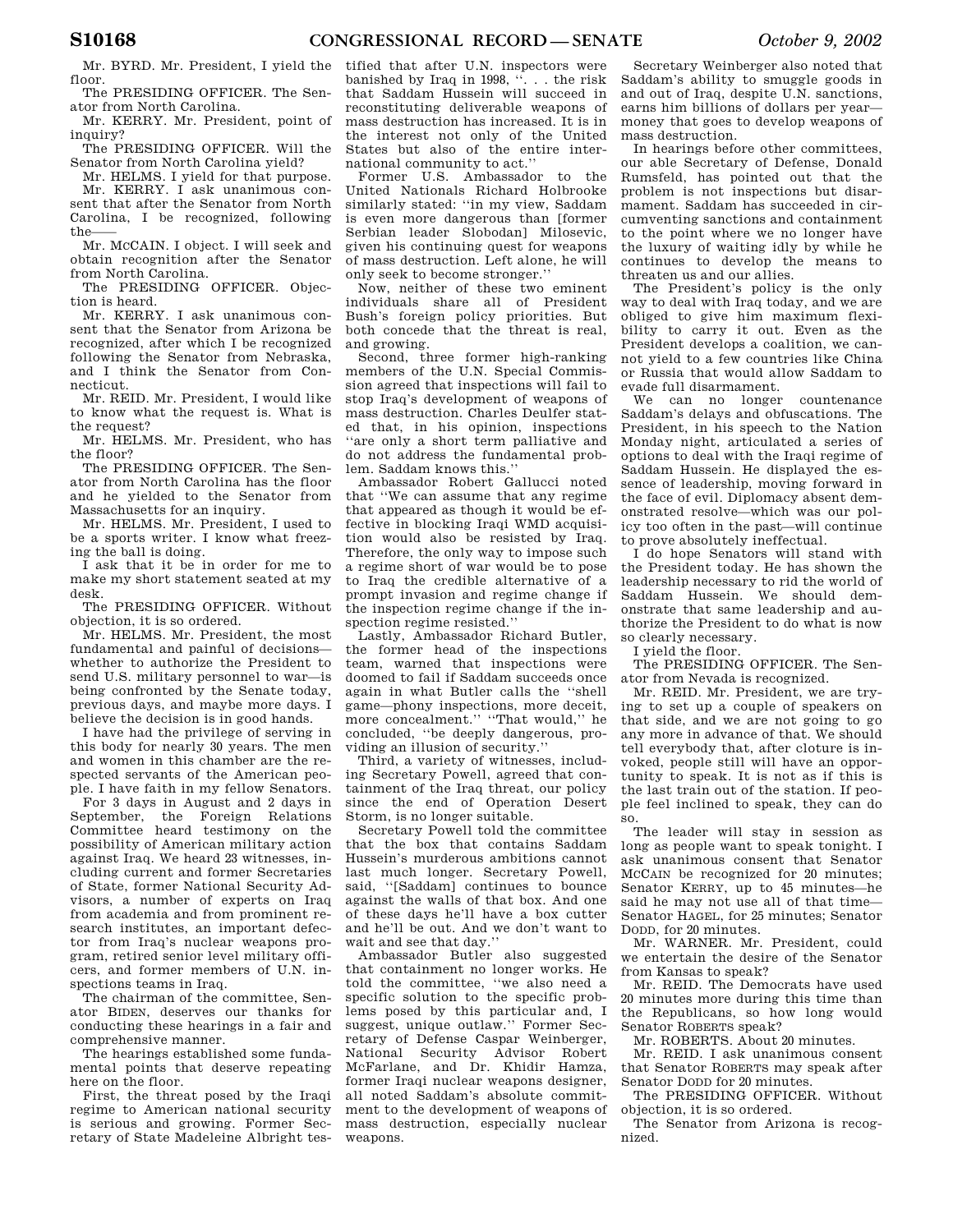Mr. MCCAIN. Mr. President, a lot of ground was covered in the time between the last vote and the time that I have been recognized, not necessarily in a structured fashion. I want to respond to some of the questions and comments that were made.

First of all, very importantly, the Senator from West Virginia made an impassioned plea that we not vote for cloture, not move forward with the disposition of this resolution supporting the President of the United States of America to take action, if necessary, to bring about an elimination of the threat to the U.S. national security.

I think it is worthy of a couple of observations, Mr. President. One is, in the recent past the Foreign Relations Committee has held numerous hearings and the Armed Services Committee has held numerous hearings. In reality, though, this issue has been with us for 11 years, and it is not possible to turn on your television set without seeing a discussion and debate over this issue. The night before last, the President of the United States spoke to the people of this country on this issue. Debate is taking place in the U.N. There are discussions in the U.N. Security Council as we speak. This issue, more than any other today, is known to the American people. As we, their representatives, debate and discuss it, it is to further inform them; but they are clearly aware of the major aspects of this issue.

Since the year 1992, we have begun to be aware that Saddam Hussein would not be overthrown.

We became even more aware over time that he was not going to comply with the cease-fire agreements he entered into and the Security Council resolutions requiring him to allow intrusive and comprehensive weapons inspections throughout his country.

His obfuscation, his delay, his outright refusal to allow these inspections culminated in 1998 in ejecting those inspectors, and that resulted in the passage of legislation on August 14, 1998, which President Clinton signed into law, S.J. Res. 54, which declared that the Government of Iraq was in material and unacceptable breach of its international obligations, and urged the President:

to take appropriate action in accordance with the Constitution and relative laws of the United States to bring Iraq into compliance with its international obligations.

On October 31, 1998, then-President Clinton signed into law the Iraq Liberation Act, which stated:

It should be the policy of the United States to support efforts to remove the regime headed by Saddam Hussein from power in Iraq and to promote the emergence of a domestic government to replace that regime.

That was October 31, 1998, the Iraq Liberation Act, signed into law by the President of the United States.

I have to say allegations or assertions that somehow the American people are not aware of this issue just do not ring true. Anyone who believes this

issue is not being debated around kitchen tables and in restaurants and other social gathering places throughout America is simply not aware of what is going on in America.

Yes, they pay attention to this debate, but the issue is well known, and there is no reason why we should not invoke cloture.

It was interesting to me that my colleague from Virginia mentioned we really only spent 2 days of formal debate on the floor of the Senate in 1991. The Senator from Connecticut and I were heavily involved in that debate. But the fact is, that issue was debated far and wide. By the time that vote was taken, the American people and the Members of this body were very well aware—very well aware—as to what was at stake and what, at that time, was a far more controversial issue than this one is, if you accept our predictions of an overwhelming vote.

The Senator from Massachusetts asked the Senator from West Virginia if he knew about the stories carried in this morning's papers about Saddam Hussein being likely to use weapons of mass destruction if he is attacked.

Mr. President, I ask unanimous consent that a statement by George Tenet be printed in the RECORD.

There being no objection, the material was ordered to be printed in the RECORD, as follows:

STATEMENT BY DCI GEORGE TENET

There is no inconsistency between our view of Saddam's growing threat and the view as expressed by the President in his speech. Although we think the chances of Saddam initiating a WMD attack at this moment are low—in part because it would constitute an admission that the possesses WMD—there is no question that the likelihood of Saddam using WMD against the United States or our allies in the region for blackmail, deterrence, or otherwise grows as his arsenal continues to build. His past use of WMD against civilian and military targets shows that he produces those weapons to use not just to deter.

Mr. MCCAIN. Mr. President, I do not want to go through the whole debate again, but here is the point. Saddam Hussein continues to acquire, amass, and improve on his arsenal of weapons of mass destruction. He continues to attempt to acquire a nuclear weapon. These are all well-known facts. So if you believe that Saddam Hussein, after we go through this expression of approval, national debate, Security Council resolutions, is not going to abandon his request for his weapons, then the longer we wait, the more dangerous he becomes. In other words, if we attack Iraq tomorrow—and that is not clear yet; we have Security Council resolutions to go through—perhaps Saddam Hussein in his desperation may want to use a weapon of mass destruction, but if Saddam Hussein does not comply and continues the clear record of violations he has amassed over the last 11 years, then if we have to remove these weapons of mass destruction, each day that goes by he becomes more dangerous, his capabilities become better, and, in

the case of nuclear weapons, it is not a question of whether, it is a question of when.

Experts will debate whether it is 2 years when he acquires these weapons, whether it is 5 years, 7 years, 10 years, but there is no doubt over time he will acquire a nuclear weapon.

Why do I mention a nuclear weapon? We have equipment that can protect our men and women in the military against biological and chemical attack. It is tough to fight, it is bulky equipment, but we do have that equipment. We have not invented any equipment yet that can protect our troops from a nuclear weapon.

Mr. LIEBERMAN. Mr. President, will the Senator yield for a question?

Mr. MCCAIN. I will be glad to yield to the Senator from Connecticut.

Mr. LIEBERMAN. Mr. President, I appreciate the comments the Senator has made. I think they are right on target. Is there any reason from history or evidence to believe Saddam Hussein is developing these weapons of mass destruction for defensive purposes? Isn't the thought he might use them against someone else if attacked indication he would use them offensively as soon as he feels the opportunity to do so?

Mr. MCCAIN. I say to my friend, it is very clear he is not developing these weapons for defensive purposes. He has used them twice—once against his own people, once against troops of a neighboring country in a conflict.

The fundamental point that seems to be lost in this debate sometimes is at any time in the last 11 years, Saddam Hussein could have avoided any threat to Saddam Hussein's illegitimate, terrible regime. It is a terrible and odious regime, but there are lots of bad guys around the world. He could have eliminated any threat if he had just come clean, taken out these weapons of mass destruction, taken out the laboratories, stopped, allowed the inspectors in, so he must have some other agenda. The longer we delay when he is in noncompliance, the more dangerous that threat becomes.

There was no contradiction, in my view, of the comments of the Director of the CIA that were widely quoted in the media this morning. I can understand, by the way, without knowledge of Saddam Hussein, without the background we have of his record, without the knowledge of what he has tried to do over the last 11 years, why those comments might be misconstrued. But taken in the context of the history of this despot, I think it is very clear that if he fails to comply—and we are going to the United Nations and there will be a Security Council resolution or resolutions—then obviously the longer we delay, if he continues on this reckless path, the more dangerous it becomes and, frankly, the more casualties accrue, in response to the Senator from West Virginia.

I wish to make another comment about this debate. There is no Member of this body who has any priority or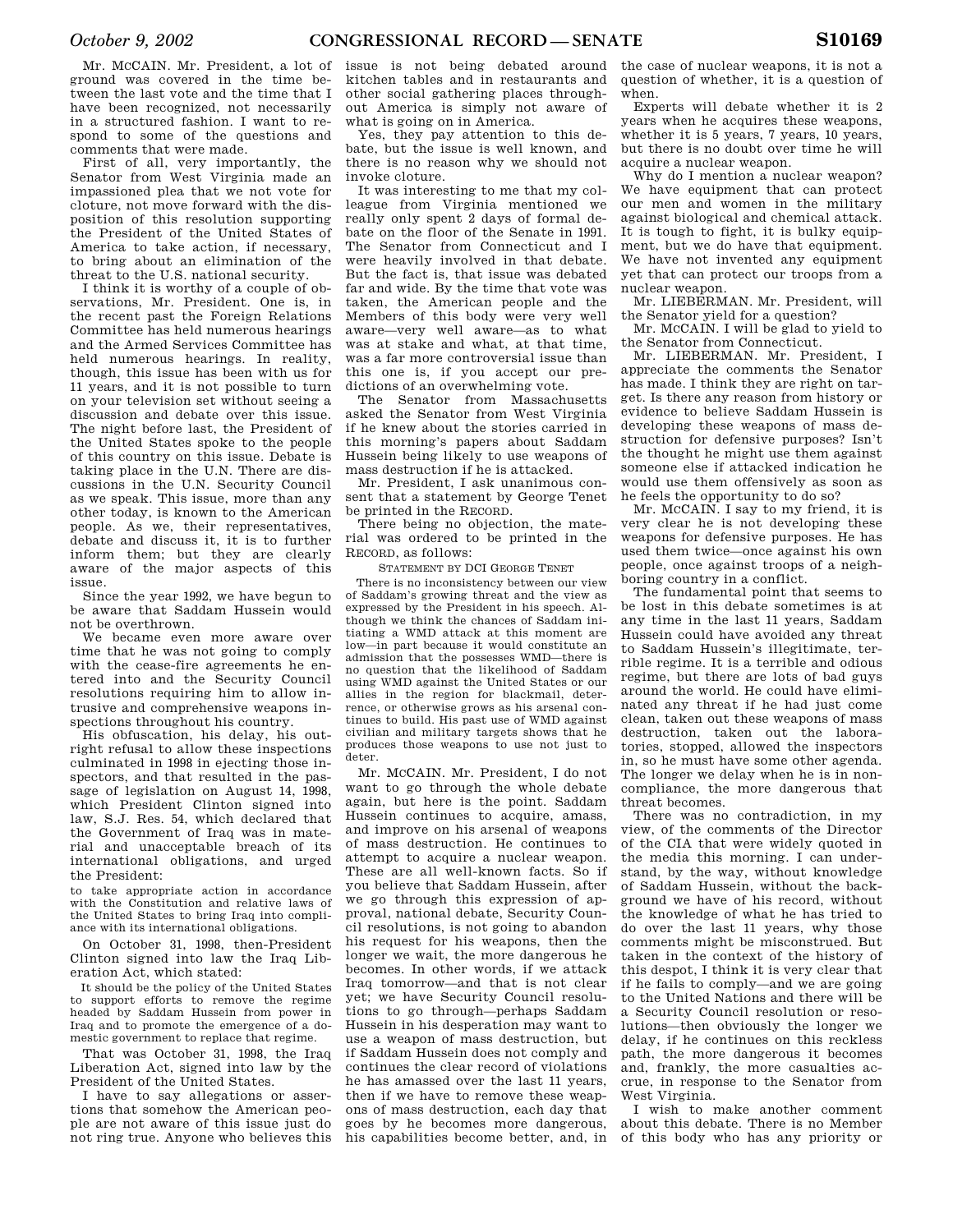any franchise on the lives of American young men and women. All of us place that as our highest priority. All of us recognize the sacred obligation we have when we vote to send young men and women into harm's way, and no one's motives should be or will be impugned in this debate.

I think it is important for the Senator from West Virginia to appreciate that I and others will object to any unanimous consent agreement that would delay a cloture vote tomorrow morning. We believe the American people have been informed, and the Members of this body have been informed.

As the Senator from Virginia said, Friday we had debate, and we will, according to the majority leader, stay as late or as long as anybody in this body wants to talk or debate or discuss.

With all due respect to the Senator from West Virginia, we will object.

Mr. President, we are trying to dispose of 13 amendments. Obviously, people want to speak. I respect that, but I do feel compelled to comment on the amendment of the Senator from West Virginia briefly.

Mr. WARNER. Mr. President, could I ask a brief question before the Senator proceeds to the amendment?

Mr. MCCAIN. I will be glad to yield to the Senator.

Mr. WARNER. Our colleague from Connecticut raises a very valuable question: Is he manufacturing these weapons of mass destruction for the defense of his sovereign nation? The clearest evidence this Senator finds to show that he is not doing that is the excessive amounts.

During the inspection regime, while it was somewhat functional in the early 1990s, they discovered records of clearly documented biological and chemical weaponry that had been made. To this day, it has never been unearthed, never been discovered, never been acknowledged by Saddam Hussein.

So the question is important, and the Senator from Arizona answered it very carefully. I suggest that those who have any doubt address the excess quantities of all of these weapons. And for what reason would he need a nuclear weapon? That is a question to which none of us have an answer.

Mr. MCCAIN. I thank my friend from Virginia.

Mr. President, now I will make a few brief comments about the amendment of the Senator from West Virginia.

The amendment is to provide constitutional authorities to the President of the United States. In the heart of the amendment, it says the President of the United States cannot use the Armed Forces for any purposes not directly related to a clear threat of imminent, sudden, and direct attack upon the United States, its possessions or territories.

If this were 100 years ago, at the time of my hero, Theodore Roosevelt, who was ready to send the Great White Fleet around the world, I would vote

for this amendment in a New York minute because 100 years ago we had two oceans to protect us. One hundred years ago, we did not have in this world weapons of mass destruction that could strike continents away, travel thousands of miles and strike with incredible accuracy. We did not have a threat from a group of people who are yet somewhat unknown to us, who want to destroy our culture, who want to destroy our values, and indeed everything about Western civilization. They travel sometimes in secret without us being able to detect them, in the case of September 11, until too late.

One hundred years ago, we had two oceans to protect us. We knew who our enemies might be, either real or potential, and we could afford to wait until there was an imminent, sudden, or direct attack upon the United States, its possessions or territories. Then I would have supported this amendment.

The fact is, we all know if we wait until there is a direct attack on the United States of America, we pay a very heavy price. I hope the Senator from West Virginia, who I am sorry is not in the Chamber, would have appreciated that lesson from September 11; that we cannot wait until there is a direct, imminent, or sudden attack upon the United States of America. That is why if this amendment were to pass, it would completely prevent the President of the United States of America from addressing a clear and present danger to the United States of America in the form of Saddam Hussein's inventory of weapons of mass destruction.

Mr. LIEBERMAN. Will the Senator yield for a question?

Mr. MCCAIN. I will be glad to yield to the Senator from Connecticut.

Mr. LIEBERMAN. The Senator makes a good series of points about the pending amendment introduced by the Senator from West Virginia.

We have language in our resolution that authorizes the President to take action to protect the national security of the United States against the continuing threat from Iraq. I must say that in my opinion, and I ask the Senator for his reaction, the terms that the Senator from West Virginia has stated are literally being met now for this reason: As my friend from Arizona well knows, the Armed Forces of the United States are under direct attack from Iraq as they fly along with their British colleagues to enforce the no-fly zone.

Approximately 7,500 American men and women in uniform are dispatched there, costing the American taxpayer a billion or more dollars a year. This year alone, there have been more than 400 occasions on which Iraqi forces have fired at the Armed Forces of the United States.

Of course, I am opposed to this amendment, but I ask the Senator from Arizona if he would agree with me that there is a direct attack by Iraq going on right now, not on the United States or its possessions or territories

but on the Armed Forces of our country?

Mr. MCCAIN. I respond to my friend and say that, yes, if this amendment said a clear threat of imminent, sudden, or direct attack upon the Armed Forces of the United States, clearly that is the case. We saw it in the USS *Cole*. We saw it in the attacks on our embassies. We have seen it in many places.

If there has to be a clear threat of imminent, sudden, and direct attack upon the United States, its possessions, or territories, in all due respect, I think Saddam Hussein would be very pleased if we passed this kind of resolution because that would allow him to continue to build up his inventory, to build his weapons of mass destruction, perhaps acquire a missile with sufficient range to reach the United States, and only then could we respond. That is not what I think our responsibilities and duties are to the American people.

I am enjoying this debate. I think it is a good one. I look forward to hearing the next two speakers because both of them have played a very important and informative role, not only on the floor of the Senate but on talk shows and great programs throughout America, both written and in public.

In fact, some of them have been accused of what I have been accused of from time to time, and that is seeking a camera, which is, of course, never true of me or my two colleagues.

I certainly look forward to listening to their arguments. I think these next two speakers will contribute enormously to the debate. I think the American people, as well as our colleagues, will be better informed at the completion of their remarks.

I yield back the remainder of my time.

The PRESIDING OFFICER. The Senator from Massachusetts is recognized for up to 45 minutes.

Mr. KERRY. Mr. President, I thank my good friend from Arizona for his introduction and for his generous comments about the role that Senator HAGEL and I have played.

My colleague, Senator HAGEL, and I share seats on the Foreign Relations Committee. We have both followed this issue for a long period of time.

Obviously, with respect to an issue that might take Americans to war, we deserve time, and there is no more important debate to be had on the floor of the Senate. It is in the greatest traditions of this institution, and I am proud to take part in that debate now.

This is a debate that should be conducted without regard to parties, to politics, to labels. It is a debate that has to come from the gut of each and every Member, and I am confident that it does. I know for Senator HAGEL, Senator MCCAIN, and myself, when we pick up the newspapers and read about the residuals of the Vietnam war, there is a particular sensitivity because I do not think any of us feel a residual with respect to the choices we are making now.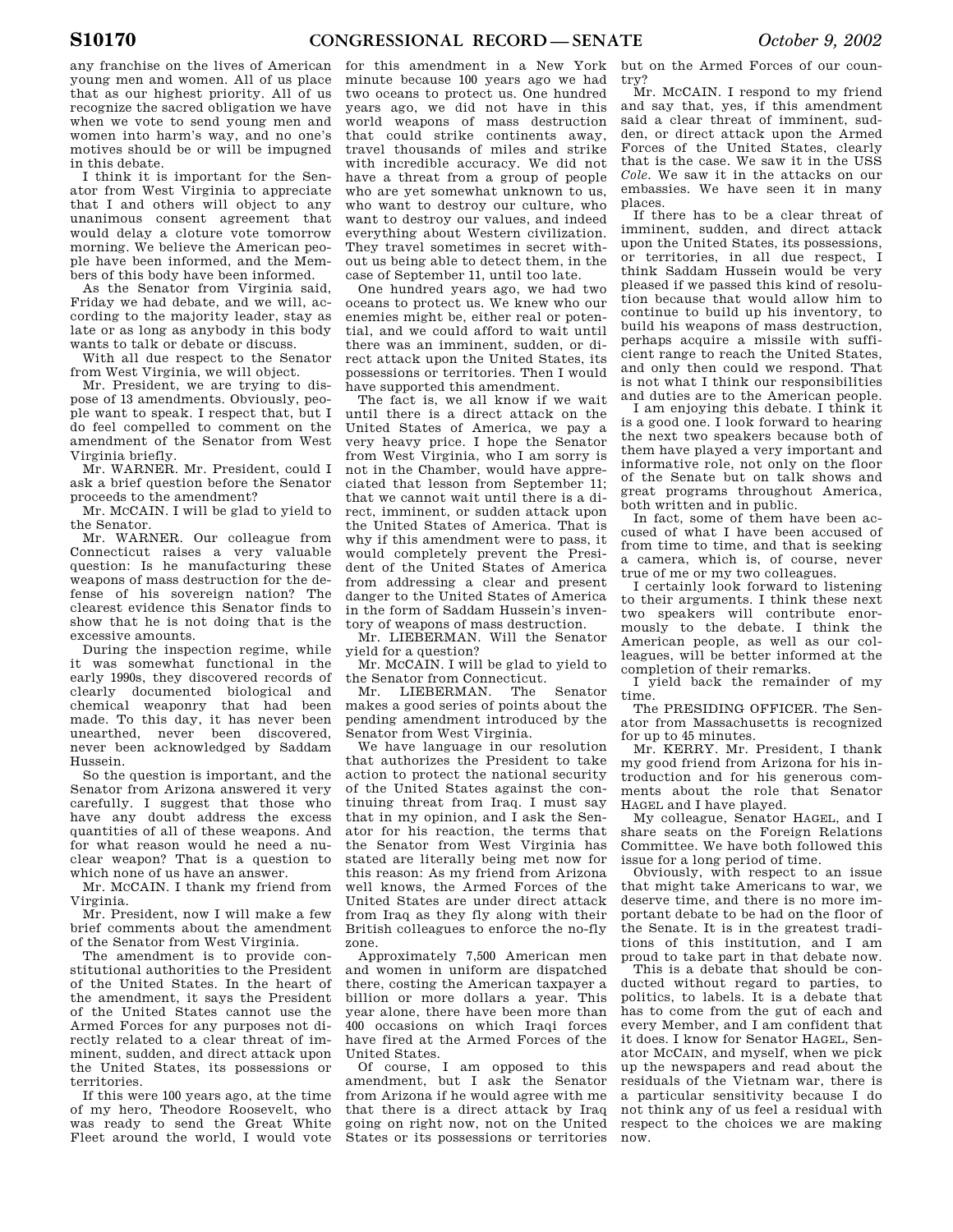I know for myself back in that period of time, even as I protested the war, I wrote that if my Nation was again threatened and Americans made the decision we needed to defend ourselves, I would be among the first to put on a uniform again and go and do that.

We are facing a very different world today than we have ever faced before. September 11 changed a lot, but other things have changed: Globalization, technology, a smaller planet, the difficulties of radical fundamentalism, the crosscurrents of religion and politics. We are living in an age where the dangers are different and they require a different response, different thinking, and different approaches than we have applied in the past.

Most importantly, it is a time when international institutions must rise to the occasion and seek new authority and a new measure of respect.

In approaching the question of this resolution, I wish the timing were different. I wish for the sake of the country we were not here now at this moment. There are legitimate questions about that timing. But none of the underlying realities of the threat, none of the underlying realities of the choices we face are altered because they are, in fact, the same as they were in 1991 when we discovered those weapons when the teams went in, and in 1998 when the teams were kicked out.

With respect to Saddam Hussein and the threat he presents, we must ask ourselves a simple question: Why? Why is Saddam Hussein pursuing weapons that most nations have agreed to limit or give up? Why is Saddam Hussein guilty of breaking his own cease-fire agreement with the international community? Why is Saddam Hussein attempting to develop nuclear weapons when most nations don't even try, and responsible nations that have them attempt to limit their potential for disaster? Why did Saddam Hussein threaten and provoke? Why does he develop missiles that exceed allowable limits? Why did Saddam Hussein lie and deceive the inspection teams previously? Why did Saddam Hussein not account for all of the weapons of mass destruction which UNSCOM identified? Why is he seeking to develop unmanned airborne vehicles for delivery of biological agents?

Does he do all of these things because he wants to live by international standards of behavior? Because he respects international law? Because he is a nice guy underneath it all and the world should trust him?

It would be naive to the point of grave danger not to believe that, left to his own devices, Saddam Hussein will provoke, misjudge, or stumble into a future, more dangerous confrontation with the civilized world. He has as much as promised it. He has already created a stunning track record of miscalculation. He miscalculated an 8-year war with Iran. He miscalculated the invasion of Kuwait. He miscalculated America's responses to it. He miscalcu-

lated the result of setting oil rigs on fire. He miscalculated the impact of sending Scuds into Israel. He miscalculated his own military might. He miscalculated the Arab world's response to his plight. He miscalculated in attempting an assassination of a former President of the United States. And he is miscalculating now America's judgments about his miscalculations.

All those miscalculations are compounded by the rest of history. A brutal, oppressive dictator, guilty of personally murdering and condoning murder and torture, grotesque violence against women, execution of political opponents, a war criminal who used chemical weapons against another nation and, of course, as we know, against his own people, the Kurds. He has diverted funds from the Oil-for-Food program, intended by the international community to go to his own people. He has supported and harbored terrorist groups, particularly radical Palestinian groups such as Abu Nidal, and he has given money to families of suicide murderers in Israel.

I mention these not because they are a cause to go to war in and of themselves, as the President previously suggested, but because they tell a lot about the threat of the weapons of mass destruction and the nature of this man. We should not go to war because these things are in his past, but we should be prepared to go to war because of what they tell us about the future. It is the total of all of these acts that provided the foundation for the world's determination in 1991 at the end of the gulf war that Saddam Hussein must:

. . . unconditionally accept the destruction, removal, or rendering harmless under international supervision of his chemical and biological weapons and ballistic missile delivery systems . . . [and] unconditionally agree not to acquire or develop nuclear weapons or nuclear weapon-usable material.

Saddam Hussein signed that agreement. Saddam Hussein is in office today because of that agreement. It is the only reason he survived in 1991. In 1991, the world collectively made a judgment that this man should not have weapons of mass destruction. And we are here today in the year 2002 with an uninspected 4-year interval during which time we know through intelligence he not only has kept them, but he continues to grow them.

I believe the record of Saddam Hussein's ruthless, reckless breach of international values and standards of behavior which is at the core of the cease-fire agreement, with no reach, no stretch, is cause enough for the world community to hold him accountable by use of force, if necessary. The threat of Saddam Hussein with weapons of mass destruction is real, but as I said, it is not new. It has been with us since the end of that war, and particularly in the last 4 years we know after Operation Desert Fox failed to force him to reaccept them, that he has continued to build those weapons.

He has had a free hand for 4 years to reconstitute these weapons, allowing the world, during the interval, to lose the focus we had on weapons of mass destruction and the issue of proliferation.

The Senate worked to urge action in early 1998. I joined with Senator MCCAIN, Senator HAGEL, and other Senators, in a resolution urging the President to ''take all necessary and appropriate actions to respond to the threat posed by Iraq's refusal to end his weapons of mass destruction program.'' That was 1998 that we thought we needed a more serious response.

Later in the year, Congress enacted legislation declaring Iraq in material, unacceptable breach of its disarmament obligations and urging the President to take appropriate action to bring Iraq into compliance. In fact, had we done so, President Bush could well have taken his office, backed by our sense of urgency about holding Saddam Hussein accountable and, with an international United Nations, backed a multilateral stamp of approval record on a clear demand for the disarmament of Saddam Hussein's Iraq. We could have had that and we would not be here debating this today. But the administration missed an opportunity 2 years ago and particularly a year ago after September 11. They regrettably, and even clumsily, complicated their own case. The events of September 11 created new understanding of the terrorist threat and the degree to which every nation is vulnerable.

That understanding enabled the administration to form a broad and impressive coalition against terrorism. Had the administration tried then to capitalize on this unity of spirit to build a coalition to disarm Iraq, we would not be here in the pressing days before an election, late in this year, debating this now. The administration's decision to engage on this issue now, rather than a year ago or earlier, and the manner in which it has engaged, has politicized and complicated the national debate and raised questions about the credibility of their case.

By beginning its public discourse with talk of invasion and regime change, the administration raised doubts about their bona fides on the most legitimate justification for war that in the post-September 11 world the unrestrained threat of weapons of mass destruction in the hands of Saddam Hussein is unacceptable, and his refusal to allow U.N. inspectors to return was in blatant violation of the 1991 cease-fire agreement that left him in power. By casting about in an unfocused, undisciplined, overly public, internal debate for a rationale for war, the administration complicated their case, confused the American public, and compromised America's credibility in the eyes of the world community. By engaging in hasty war talk rather than focusing on the central issue of Iraq's weapons of mass destruction, the administration placed doubts in the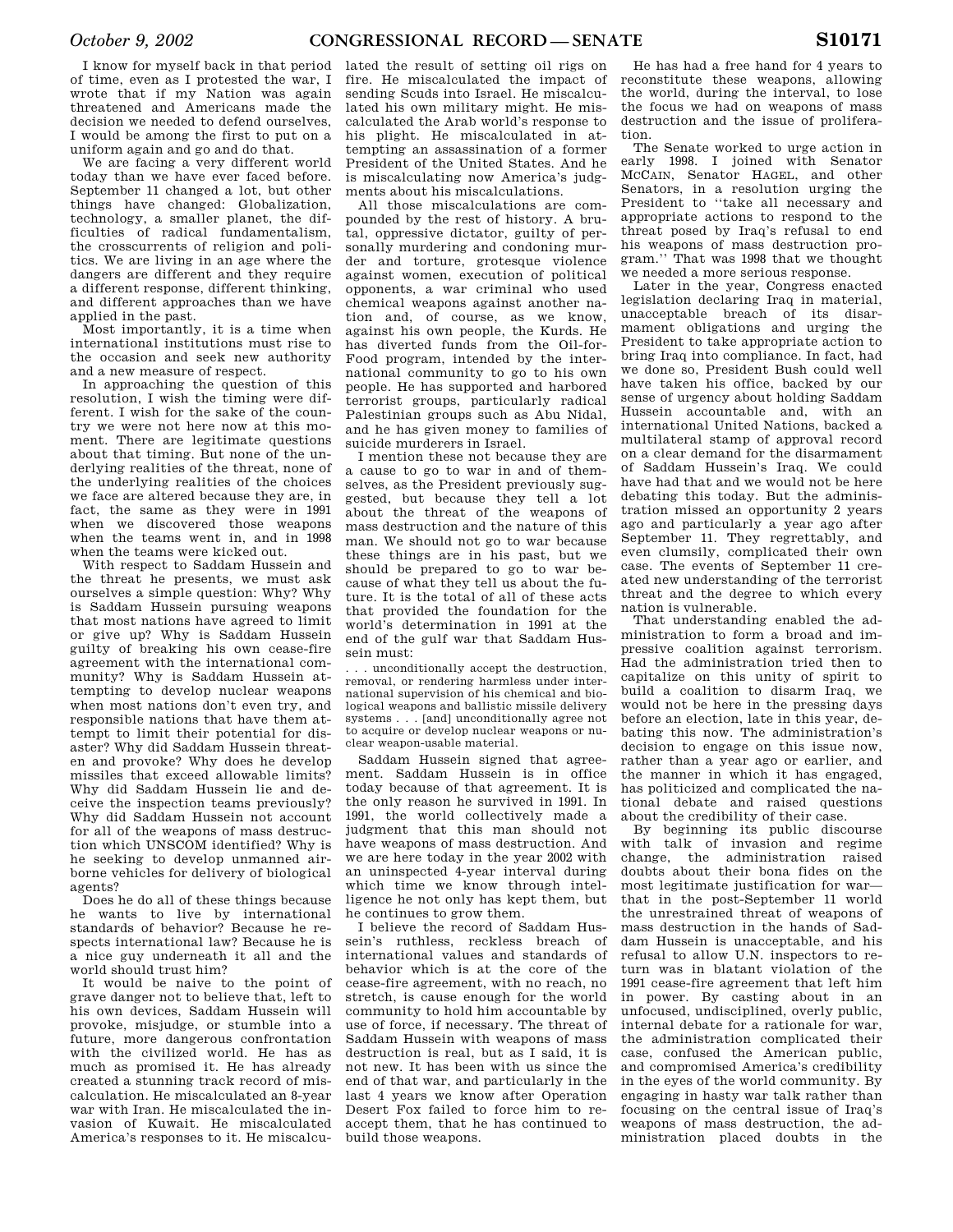minds of potential allies, particularly in the Middle East, where managing the Arab street is difficult at best.

Against this disarray, it is not surprising that tough questions began to be asked and critics began to emerge.

Indeed over the course of the last 6 weeks some of the strongest and most thoughtful questioning of our Nation's Iraq policy has come from what some observers would say are unlikely sources: Senators like CHUCK HAGEL and DICK LUGAR, former Bush Administration national security experts including Brent Scowcroft and James Baker, and distinguished military voices including General Shalikashvili. They are asking the tough questions which must be answered before—and not after—you commit a nation to a course that may well lead to war. They know from their years of experience, whether on the battlefield as soldiers, in the Senate, or at the highest levels of public diplomacy, that you build the consent of the American people to sustain military confrontation by asking questions, not avoiding them. Criticism and questions do not reflect a lack of patriotism—they demonstrate the strength and core values of our American democracy.

It is love of country, and it is defined by defense of those policies that protect and defend our country.

Writing in the New York Times in early September, I argued that the American people would never accept the legitimacy of this war or give their consent to it unless the administration first presented detailed evidence of the threat of Iraq's weapons of mass destruction and proved that it had exhausted all other options to protect our national security. I laid out a series of steps that the administration must take for the legitimacy of our cause and our ultimate success in Iraq—seek the advice and approval of Congress after laying out the evidence and making the case, and work with our allies to seek full enforcement of the existing cease-fire agreement while simultaneously offering Iraq a clear ultimatum: accept rigorous inspections without negotiation or compromise and without condition.

Those of us who have offered questions and criticisms—and there are many in this body and beyond—can take heart in the fact that those questions and those criticisms have had an impact on the debate. They have changed how we may or may not deal with Iraq. The Bush administration began talking about Iraq by suggesting that congressional consultation and authorization for the use of force were not needed. Now they are consulting with Congress and seeking our authorization. The administration began this process walking down a path of unilateralism. Today they acknowledge that while we reserve the right to act alone, it is better to act with allies. The administration which once seemed entirely disengaged from the United Nations ultimately went to the United

Nations and began building international consensus to hold Saddam Hussein accountable. The administration began this process suggesting that the United States might well go to war over Saddam Hussein's failure to return Kuwaiti property. Last week the Secretary of State and on Monday night the President made clear we would go to war only to disarm Iraq.

The administration began discussion of Iraq by almost belittling the importance of arms inspections. Today the administration has refocused their aim and made clear we are not in an arbitrary conflict with one of the world's many dictators, but a conflict with a dictator whom the international community left in power only because he agreed not to pursue weapons of mass destruction. That is why arms inspections—and I believe ultimately Saddam's unwillingness to submit to fail-safe inspections—is absolutely critical in building international support for our case to the world.

That is the way in which you make it clear to the world that we are contemplating war not for war's sake, and not to accomplish goals that don't meet international standards or muster with respect to national security, but because weapons inspections may be the ultimate enforcement mechanism, and that may be the way in which we ultimately protect ourselves.

I am pleased that the Bush administration has recognized the wisdom of shifting its approach on Iraq. That shift has made it possible, in my judgment, for the Senate to move forward with greater unity, having asked and begun to answer the questions that best defend our troops and protect our national security. The Senate can now make a determination about this resolution and, in this historic vote, help put our country and the world on a course to begin to answer one fundamental question—not whether to hold Saddam Hussein accountable, but how.

I have said publicly for years that weapons of mass destruction in the hands of Saddam Hussein pose a real and grave threat to our security and that of our allies in the Persian Gulf region. Saddam Hussein's record bears this out.

I have talked about that record. Iraq never fully accounted for the major gaps and inconsistencies in declarations provided to the inspectors of the pre-Gulf war weapons of mass destruction program, nor did the Iraq regime provide credible proof that it had completely destroyed its weapons and production infrastructure.

He has continually failed to meet the obligations imposed by the international community on Iraq at the end of the Persian Gulf the Iraqi regime provide credible proof war to declare and destroy its weapons of mass destruction and delivery systems and to forego the development of nuclear weapons. during the 7 years of weapons inspections, the Iraqi regime repeatedly frustrated the work of the

UNSCOM—Special Commission—inspectors, culminating in 1998 in their ouster. Even during the period of inspections, Iraq never fully accounted for major gaps and inconsistencies in declarations provided to the inspectors of its pre-gulf war WMD programs, nor did the Iraqi regime provide credible proof that it had completely destroyed its weapons stockpiles and production infrastructure.

It is clear that in the 4 years since the UNSCOM inspectors were forced out, Saddam Hussein has continued his quest for weapons of mass destruction. According to intelligence, Iraq has chemical and biological weapons as well as missiles with ranges in excess of the 150 kilometer restriction imposed by the United Nations in the ceasefire resolution. Although Iraq's chemical weapons capability was reduced during the UNSCOM inspections, Iraq has maintained its chemical weapons effort over the last 4 years. Evidence suggests that it has begun renewed production of chemical warfare agents, probably including mustard gas, sarin, cyclosarin, and VX. Intelligence reports show that Iraq has invested more heavily in its biological weapons programs over the 4 years, with the result that all key aspects of this program—R&D, production and weaponization—are active. Most elements of the program are larger and more advanced than they were before the gulf war. Iraq has some lethal and incapacitating agents and is capable of quickly producing and weaponizing a variety of such agents, including anthrax, for delivery on a range of vehicles such as bombs, missiles, aerial sprayers, and covert operatives which could bring them to the United States homeland. Since inspectors left, the Iraqi regime has energized its missile program, probably now consisting of a few dozen Scud-type missiles with ranges of 650 to 900 kilometers that could hit Israel, Saudi Arabia and other U.S. allies in the region. In addition, Iraq is developing unmanned aerial vehicles UAVs, capable of delivering chemical and biological warfare agents, which could threaten Iraq's neighbors as well as American forces in the Persian Gulf.

Prior to the gulf war, Iraq had an advance nuclear weapons development program. Although UNSCOM and IAEA International Atomic Energy Agency inspectors learned much about Iraq's efforts in this area, Iraq has failed to provide complete information on all aspects of its program. Iraq has maintained its nuclear scientists and technicians as well as sufficient dual-use manufacturing capability to support a reconstituted nuclear weapons program. Iraqi defectors who once worked for Iraq's nuclear weapons establishment have reportedly told American officials that acquiring nuclear weapons is a top priority for Saddam Hussein's regime.

According to the CIA's report, all U.S. intelligence experts agree that Iraq is seeking nuclear weapons. There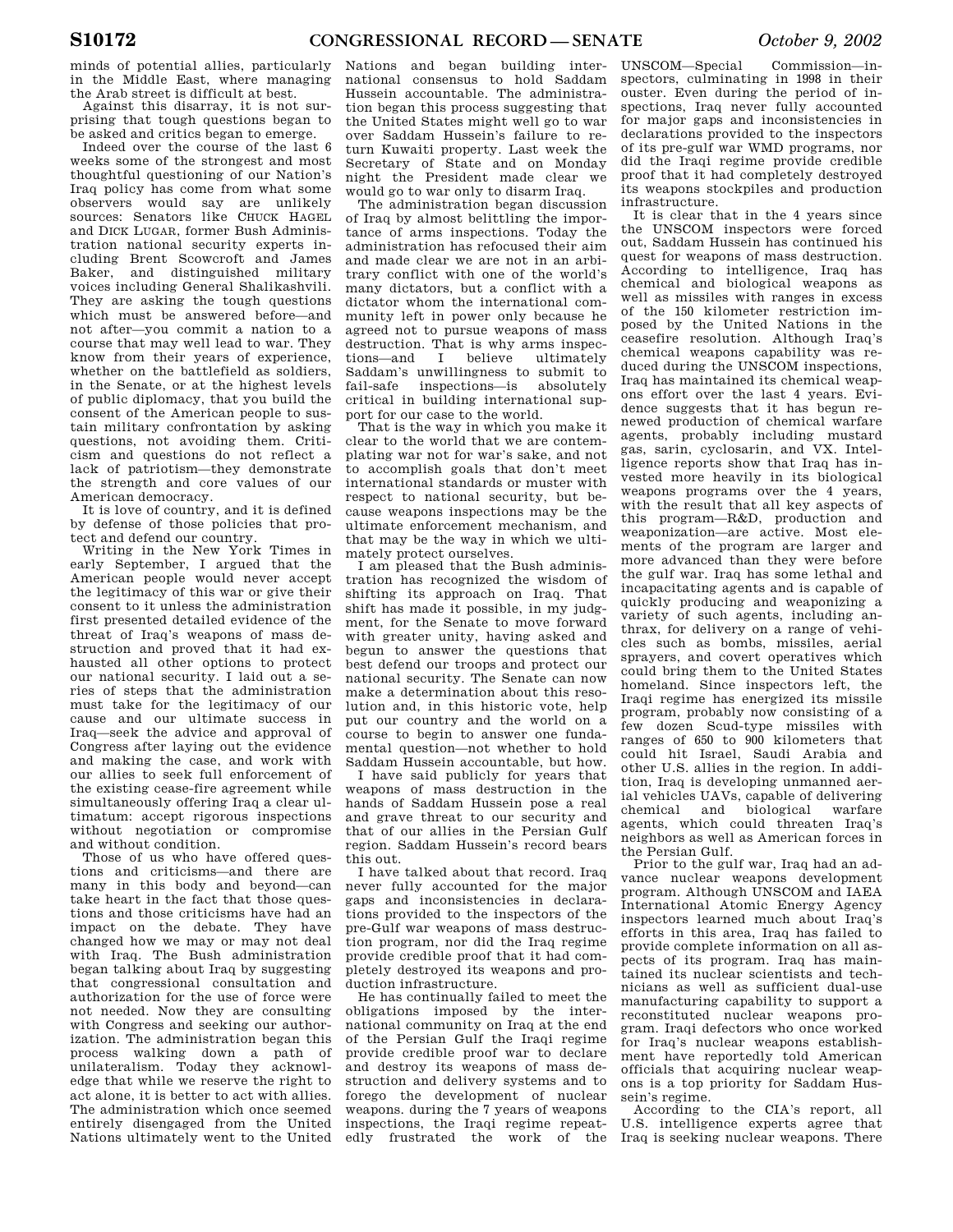is little question that Saddam Hussein wants to develop nuclear weapons. The more difficult question to answer is when Iraq could actually achieve this goal. That depends on is its ability to acquire weapons-grade fissile material. If Iraq could acquire this material from abroad, the CIA estimates that it could have a nuclear weapon within 1 year.

Absent a foreign supplier, it might be longer. There is no question that Saddam Hussein represents a threat. I have heard even my colleagues who oppose the President's resolution say we have to hold Saddam Hussein accountable. They also say we have to force the inspections. And to force the inspections, you have to be prepared to use force.

So the issue is not over the question of whether or not the threat is real, or whether or not people agree there is a threat. It is over what means we will take, and when, in order to try to eliminate it.

The reason for going to war, if we must fight, is not because Saddam Hussein has failed to deliver gulf war prisoners or Kuwaiti property. As much as we decry the way he has treated his people, regime change alone is not a sufficient reason for going to war, as desirable as it is to change the regime.

Regime change has been an American policy under the Clinton administration, and it is the current policy. I support the policy. But regime change in and of itself is not sufficient justification for going to war—particularly unilaterally—unless regime change is the only way to disarm Iraq of the weapons of mass destruction pursuant to the United Nations resolution.

As bad as he is, Saddam Hussein, the dictator, is not the cause of war. Saddam Hussein sitting in Baghdad with an arsenal of weapons of mass destruction is a different matter.

In the wake of September 11, who among us can say, with any certainty, to anybody, that those weapons might not be used against our troops or against allies in the region? Who can say that this master of miscalculation will not develop a weapon of mass destruction even greater—a nuclear weapon—then reinvade Kuwait, push the Kurds out, attack Israel, any number of scenarios to try to further his ambitions to be the pan-Arab leader or simply to confront in the region, and once again miscalculate the response, to believe he is stronger because he has those weapons?

And while the administration has failed to provide any direct link between Iraq and the events of September 11, can we afford to ignore the possibility that Saddam Hussein might accidentally, as well as purposely, allow those weapons to slide off to one group or other in a region where weapons are the currency of trade? How do we leave that to chance?

That is why the enforcement mechanism through the United Nations and the reality of the potential of the use of force is so critical to achieve the protection of long-term interests, not just of the United States but of the world, to understand that the dynamic has changed, that we are living in a different status today, that we cannot sit by and be as complacent or even negligent about weapons of mass destruction and proliferation as we have been in the past.

The Iraqi regime's record over the decade leaves little doubt that Saddam Hussein wants to retain his arsenal of weapons of mass destruction and, obviously, as we have said, grow it. These weapons represent an unacceptable threat.

I want to underscore that this administration began this debate with a resolution that granted exceedingly broad authority to the President to use force. I regret that some in the Congress rushed so quickly to support it. I would have opposed it. It gave the President the authority to use force not only to enforce all of the U.N. resolutions as a cause of war, but also to produce regime change in Iraq, and to restore international peace and security in the Persian Gulf region. It made no mention of the President's efforts at the United Nations or the need to build multilateral support for whatever course of action we ultimately would take.

I am pleased that our pressure, and the questions we have asked, and the criticisms that have been raised publicly, the debate in our democracy has pushed this administration to adopt important changes, both in language as well as in the promises that they make.

The revised White House text, which we will vote on, limits the grant of authority to the President to the use of force only with respect to Iraq. It does not empower him to use force throughout the Persian Gulf region. It authorizes the President to use Armed Forces to defend the ''national security'' of the United States—a power most of us believe he already has under the Constitution as Commander in Chief. And it empowers him to enforce all ''relevant'' Security Council resolutions related to Iraq. None of those resolutions or, for that matter, any of the other Security Council resolutions demanding Iraqi compliance with its international obligations, calls for a regime change.

In recent days, the administration has gone further. They are defining what ''relevant'' U.N. Security Council resolutions mean. When Secretary Powell testified before our committee, the Foreign Relations Committee, on September 26, he was asked what specific U.N. Security Council resolutions the United States would go to war to enforce. His response was clear: the resolutions dealing with weapons of mass destruction and the disarmament of Iraq. In fact, when asked about compliance with other U.N. resolutions which do not deal with weapons of mass destruction, the Secretary said:

The President has not linked authority to go to war to any of those elements.

When asked why the resolution sent by the President to Congress requested authority to enforce all the resolutions with which Iraq had not complied, the Secretary told the committee:

That's the way the resolution is currently worded, but we all know, I think, that the major problem, the offense, what the President is focused on and the danger to us and to the world are the weapons of mass destruction.

In his speech on Monday night, President Bush confirmed what Secretary Powell told the committee. In the clearest presentation to date, the President laid out a strong, comprehensive, and compelling argument why Iraq's weapons of mass destruction programs are a threat to the United States and the international community. The President said:

Saddam Hussein must disarm himself, or, for the sake of peace, we will lead a coalition to disarm him.

This statement left no doubt that the casus belli for the United States will be Iraq's failure to rid itself of weapons of mass destruction.

I would have preferred that the President agree to the approach drafted by Senators BIDEN and LUGAR because that resolution would authorize the use of force for the explicit purpose of disarming Iraq and countering the threat posed by Iraq's weapons of mass destruction.

The Biden-Lugar resolution also acknowledges the importance of the President's efforts at the United Nations. It would require the President, before exercising the authority granted in the resolution, to send a determination to Congress that the United States tried to seek a new Security Council resolution or that the threat posed by Iraq's WMD is so great he must act absent a new resolution—a power, incidentally, that the President of the United States always has.

I believe this approach would have provided greater clarity to the American people about the reason for going to war and the specific grant of authority. I think it would have been a better way to do this. But it does not change the bottom line of what we are voting for.

The administration, unwisely, in my view, rejected the Biden-Lugar approach. But, perhaps as a nod to the sponsors, it did agree to a determination requirement on the status of its efforts at the United Nations. That is now embodied in the White House text.

The President has challenged the United Nations, as he should, and as all of us in the Senate should, to enforce its own resolutions vis-a-vis Iraq. And his administration is now working aggressively with the Perm 5 members on the Security Council to reach a consensus. As he told the American people Monday night:

America wants the U.N. to be an effective organization that helps keep the peace. And that is why we are urging the Security Council to adopt a new resolution setting out tough, immediate requirements.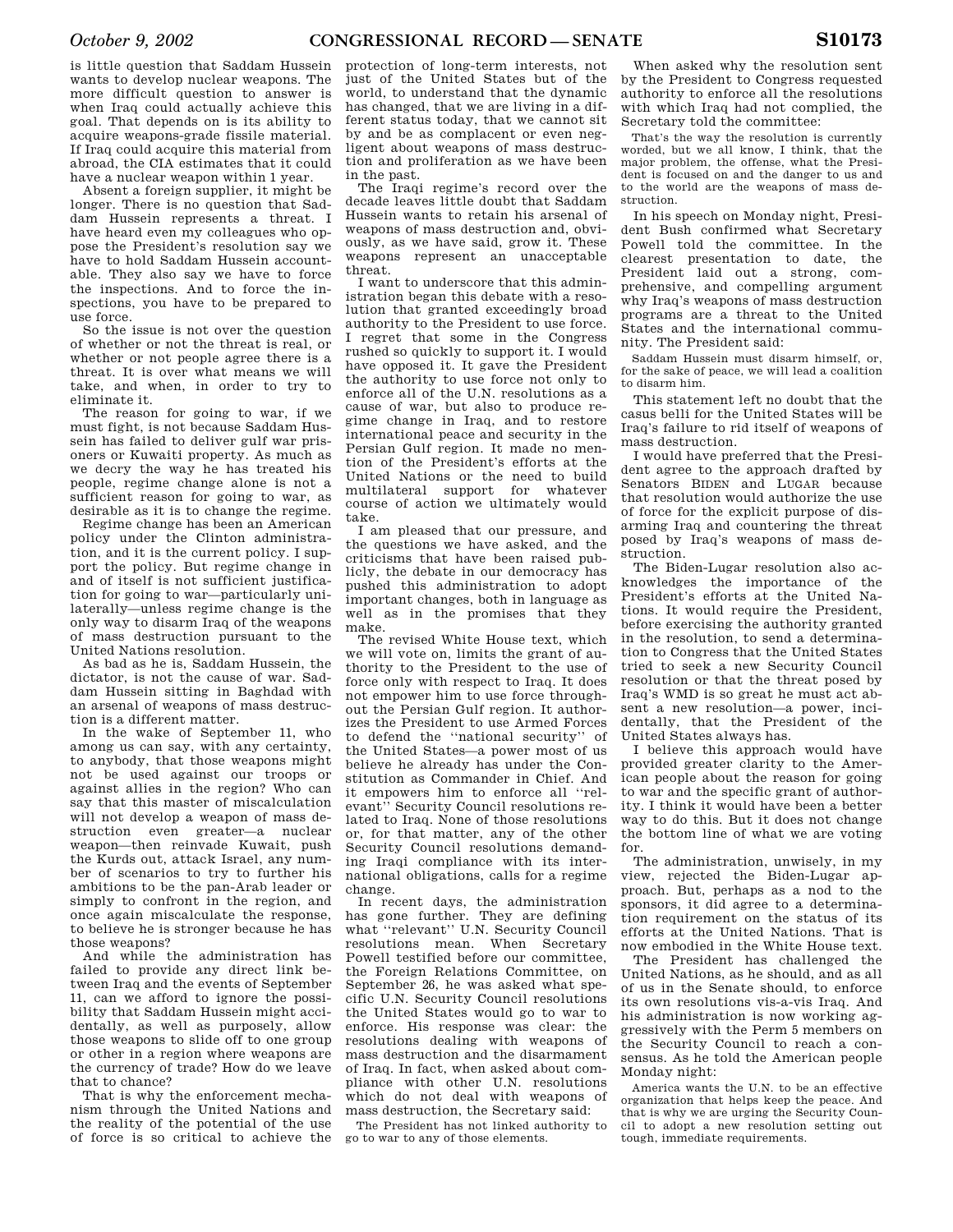Because of my concerns, and because of the need to understand, with clarity, what this resolution meant, I traveled to New York a week ago. I met with members of the Security Council and came away with a conviction that they will indeed move to enforce, that they understand the need to enforce, if Saddam Hussein does not fulfill his obligation to disarm.

And I believe they made it clear that if the United States operates through the U.N., and through the Security Council, they—all of them—will also bear responsibility for the aftermath of rebuilding Iraq and for the joint efforts to do what we need to do as a consequence of that enforcement.

I talked to Secretary General Kofi Annan at the end of last week and again felt a reiteration of the seriousness with which the United Nations takes this and that they will respond.

If the President arbitrarily walks away from this course of action—without good cause or reason—the legitimacy of any subsequent action by the United States against Iraq will be challenged by the American people and the international community. And I would vigorously oppose the President doing so.

When I vote to give the President of the United States the authority to use force, if necessary, to disarm Saddam Hussein, it is because I believe that a deadly arsenal of weapons of mass destruction in his hands is a threat, and a grave threat, to our security and that of our allies in the Persian Gulf region. I will vote yes because I believe it is the best way to hold Saddam Hussein accountable. And the administration, I believe, is now committed to a recognition that war must be the last option to address this threat, not the first, and that we must act in concert with allies around the globe to make the world's case against Saddam Hussein.

As the President made clear earlier this week, ''Approving this resolution does not mean that military action is imminent or unavoidable.'' It means ''America speaks with one voice.''

Let me be clear, the vote I will give to the President is for one reason and one reason only: To disarm Iraq of weapons of mass destruction, if we cannot accomplish that objective through new, tough weapons inspections in joint concert with our allies.

In giving the President this authority, I expect him to fulfill the commitments he has made to the American people in recent days—to work with the United Nations Security Council to adopt a new resolution setting out tough and immediate inspection requirements, and to act with our allies at our side if we have to disarm Saddam Hussein by force. If he fails to do so, I will be among the first to speak out.

If we do wind up going to war with Iraq, it is imperative that we do so with others in the international community, unless there is a showing of a grave, imminent—and I emphasize ''imminent''—threat to this country which requires the President to respond in a way that protects our immediate national security needs.

Prime Minister Tony Blair has recognized a similar need to distinguish how we approach this. He has said that he believes we should move in concert with allies, and he has promised his own party that he will not do so otherwise. The administration may not be in the habit of building coalitions, but that is what they need to do. And it is what can be done. If we go it alone without reason, we risk inflaming an entire region, breeding a new generation of terrorists, a new cadre of anti-American zealots, and we will be less secure, not more secure, at the end of the day, even with Saddam Hussein disarmed.

Let there be no doubt or confusion about where we stand on this. I will support a multilateral effort to disarm him by force, if we ever exhaust those other options, as the President has promised, but I will not support a unilateral U.S. war against Iraq unless that threat is imminent and the multilateral effort has not proven possible under any circumstances.

In voting to grant the President the authority, I am not giving him carte blanche to run roughshod over every country that poses or may pose some kind of potential threat to the United States. Every nation has the right to act preemptively, if it faces an imminent and grave threat, for its self-defense under the standards of law. The threat we face today with Iraq does not meet that test yet. I emphasize ''yet.'' Yes, it is grave because of the deadliness of Saddam Hussein's arsenal and the very high probability that he might use these weapons one day if not disarmed. But it is not imminent, and no one in the CIA, no intelligence briefing we have had suggests it is imminent. None of our intelligence reports suggest that he is about to launch an attack.

The argument for going to war against Iraq is rooted in enforcement of the international community's demand that he disarm. It is not rooted in the doctrine of preemption. Nor is the grant of authority in this resolution an acknowledgment that Congress accepts or agrees with the President's new strategic doctrine of preemption. Just the opposite. This resolution clearly limits the authority given to the President to use force in Iraq, and Iraq only, and for the specific purpose of defending the United States against the threat posed by Iraq and enforcing relevant Security Council resolutions.

The definition of purpose circumscribes the authority given to the President to the use of force to disarm Iraq because only Iraq's weapons of mass destruction meet the two criteria laid out in this resolution.

Congressional action on this resolution is not the end of our national debate on how best to disarm Iraq. Nor does it mean we have exhausted all of istration has given more lipservice

our peaceful options to achieve this goal. There is much more to be done. The administration must continue its efforts to build support at the United Nations for a new, unfettered, unconditional weapons inspection regime. If we can eliminate the threat posed by Iraq's weapons of mass destruction through inspections, whenever, wherever, and however we want them, including in palaces—and I am highly skeptical, given the full record, given their past practices, that we can necessarily achieve that—then we have an obligation to try that as the first course of action before we expend American lives in any further effort.

American success in the Persian Gulf war was enhanced by the creation of an international coalition. Our coalition partners picked up the overwhelming burden of the cost of that war. It is imperative that the administration continue to work to multilateralize the current effort against Iraq. If the administration's initiatives at the United Nations are real and sincere, other nations are more likely to invest, to stand behind our efforts to force Iraq to disarm, be it through a new, rigorous, no-nonsense program of inspection, or if necessary, through the use of force. That is the best way to proceed.

The United States, without question, has the military power to enter this conflict unilaterally. But we do need friends. We need logistical support such as bases, command and control centers, overflight rights from allies in the region. And most importantly, we need to be able to successfully wage the war on terror simultaneously. That war on terror depends more than anything else on the sharing of intelligence. That sharing of intelligence depends more than anything else on the cooperation of countries in the region. If we disrupt that, we could disrupt the possibilities of the capacity of that war to be most effectively waged.

I believe the support from the region will come only if they are convinced of the credibility of our arguments and the legitimacy of our mission. The United Nations never has veto power over any measure the United States needs to take to protect our national security. But it is in our interest to try to act with our allies, if at all possible. And that should be because the burden of eliminating the threat posed by weapons of mass destruction should not be ours alone. It should not be the American people's alone.

If in the end these efforts fail, and if in the end we are at war, we will have an obligation, ultimately, to the Iraqi people with whom we are not at war. This is a war against a regime, mostly one man. So other nations in the region and all of us will need to help create an Iraq that is a place and a force for stability and openness in the region. That effort is going to be long term, costly, and not without difficulty, given Iraq's ethnic and religious divisions and history of domestic turbulence. In Afghanistan, the admin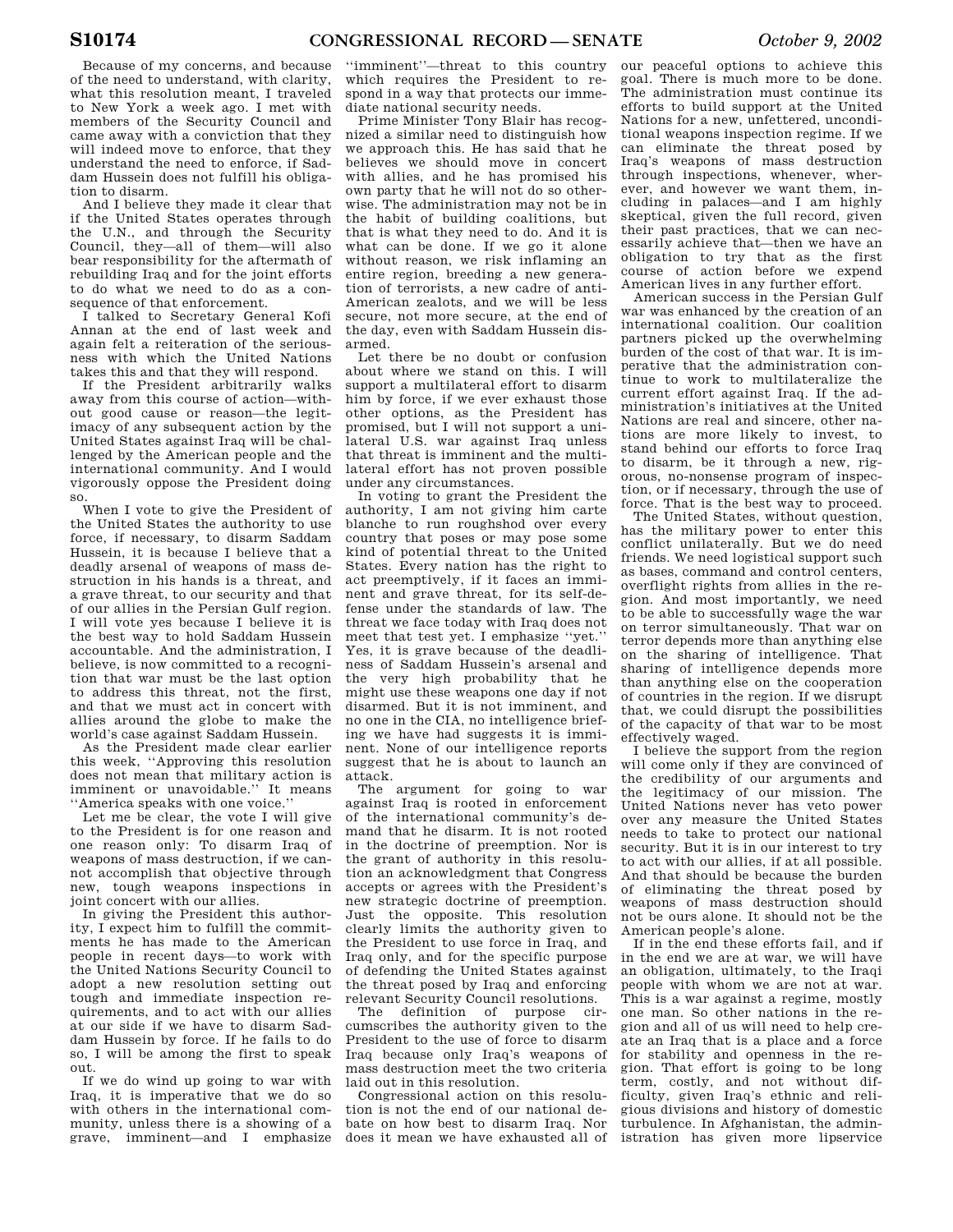than resources to the rebuilding effort. We cannot allow that to happen in Iraq, and we must be prepared to stay the course over however many years it takes to do it right.

The challenge is great: An administration which made nation building a dirty word needs to develop a comprehensive, Marshall-type plan, if it will meet the challenge. The President needs to give the American people a fairer and fuller, clearer understanding of the magnitude and long-term financial cost of that effort.

The international community's support will be critical because we will not be able to rebuild Iraq singlehandedly. We will lack the credibility and the expertise and the capacity.

It is clear the Senate is about to give the President the authority he has requested sometime in the next days. Whether the President will have to use that authority depends ultimately on Saddam Hussein. Saddam Hussein has a choice: He can continue to defy the international community, or he can fulfill his longstanding obligations to disarm. He is the person who has brought the world to this brink of confrontation. He is the dictator who can end the stalemate simply by following the terms of the agreement which left him in power.

By standing with the President, Congress would demonstrate our Nation is united in its determination to take away that arsenal, and we are affirming the President's right and responsibility to keep the American people safe. One of the lessons I learned from fighting in a very different war, at a different time, is we need the consent of the American people for our mission to be legitimate and sustainable. I do know what it means, as does Senator HAGEL, to fight in a war where that consent is lost, where allies are in short supply, where conditions are hostile, and the mission is ill-defined.

That is why I believe so strongly before one American soldier steps foot on Iraqi soil, the American people must understand completely its urgency. They need to know we put our country in the position of ultimate strength and that we have no options, short of war, to eliminate a threat we could not tolerate.

I believe the work we have begun in this Senate, by offering questions, and not blind acquiescence, has helped put our Nation on a responsible course. It has succeeded, certainly, in putting Saddam Hussein on notice that he will be held accountable; but it also has put the administration on notice we will hold them accountable for the means by which we do this.

It is through constant questioning we will stay the course, and that is a course that will ultimately defend our troops and protect our national security.

President Kennedy faced a similar difficult challenge in the days of the Cuban missile crisis. He decided not to proceed, I might add, preemptively. He

decided to show the evidence and proceeded through the international institutions. He said at the time:

The path we have chosen is full of hazards, as all paths are . . . The cost of freedom is always high, but Americans have always paid it. And one path we shall never choose, and that is the path of surrender, or submission.

So I believe the Senate will make it clear, and the country will make it clear, that we will not be blackmailed or extorted by these weapons, and we will not permit the United Nations—an institution we have worked hard to nurture and create—to simply be ignored by this dictator.

I yield the floor.

The PRESIDING OFFICER (Ms. CANTWELL). Under the previous order, the Senator from Nebraska is recognized.

Mr. HAGEL. Madam President, the Senate is, by design, a deliberative institution. Over this past week, we have witnessed thoughtful debate and commentary on how to meet the challenge of Saddam Hussein's Iraq. Ours is not an academic exercise; debate informs our decision whether to authorize the President to use force if necessary to enforce U.N. Security Council resolutions dealing with Iraqi disarmament.

There are no easy answers in Iraq. The decision to commit our troops to war is the most difficult decision Members of Congress make. Each course of action we consider in Iraq leads us into imperfect, dangerous, and unknown situations. But we cannot avoid decision on Iraq. The President cannot avoid decision on Iraq. The risks of inaction are too high. We are elected to solve problems, not just debate them. The time has come to chart a new course in Iraq and in the Middle East.

History informs our debate and our decisions. We know tyranny cannot be appeased. We also know our power and influence are enhanced by both a nobility of purpose and the support of allies and institutions that reinforce an international commitment to peace and prosperity. We know war has its own dynamic, that it favors neither ideology, nor democracy, nor tyranny, that men and women die, and that nations and individuals who know war are never again the same.

President Bush has rightly brought the case against Iraq back before the United Nations. Our problems with Iraq, as well as terrorism and the worldwide proliferation of weapons of mass destruction, are not America's alone. Israel, Iran, Turkey, Saudi Arabia, Kuwait, Iraq's own Kurdish population, and other nations and peoples are on the front lines of Saddam Hussein's ambitions for weapons of mass death.

The United Nations, with American leadership, must act decisively to end Saddam Hussein's decade-long violations of U.N. Security Council resolutions.

America's best case for the possible use of force against Iraq rests with the American and international commitment to enforcing Iraq's disarmament. The diplomatic process is not easy, and we face the competing interests and demands of Russia, France, China, and others, whose interests in Iraq may not always be the same as ours. A regional and international coalition is essential for creating the political environment that will be required for any action we take in Iraq, and especially for how we sustain a democratic transition in a post-Saddam Iraq. We cannot do it alone.

America—including the Congress and the world, must speak with one voice about Iraqi disarmament, as it must continue to do so in the war on terrorism.

Because the stakes are so high, America must be careful with her rhetoric and mindful of how others perceive her intentions. Actions in Iraq must come in the context of an Americanled, multilateral approach to disarmament, not as the first case for a new American doctrine involving the preemptive use of force. America's challenge in this new century will be to strengthen its relationships around the world while leading the world in our war on terrorism, for it is the success of the first challenge that will determine the success of the second. We should not mistake our foreign policy priorities for ideology in a rush to proclaim a new doctrine in world affairs. America must understand it cannot alone win a war against terrorism. It will require allies, friends, and partners.

American leadership in the world will be further defined by our actions in Iraq and the Middle East. What begins in Iraq will not end in Iraq. There will be other ''Iraqs.'' There will be continued acts of terrorism, proliferating powers, and regional conflicts. If we do it right and lead through the U.N., in concert with our allies, we can set a new standard for American leadership and international cooperation. The perception of American power is power, and how our power is perceived can either magnify or diminish our influence in the world. The Senate has a constitutional responsibility and an institutional obligation in this effort.

Federalist Paper No. 63 specifically notes the responsibilities of the Senate in foreign affairs as follows:

An attention to the judgment of other nations is important to every government for two reasons: The one is that independently of the merits of any particular plan or measure, it is desirable, on various accounts, that it should appear to other nations as the offspring of a wise and honorable policy; the second is that, in doubtful cases, particularly where the national councils may be warped by some strong passion or momentary interest, the presumed or known opinion of the impartial world may be the best guide that can always be followed. What has not America lost by her want of character with foreign nations and how many errors and follies would she not have avoided, if the justice and propriety of her measures had, in every instance, been previously tried by the light in which they would probably appear to the unbiased part of mankind?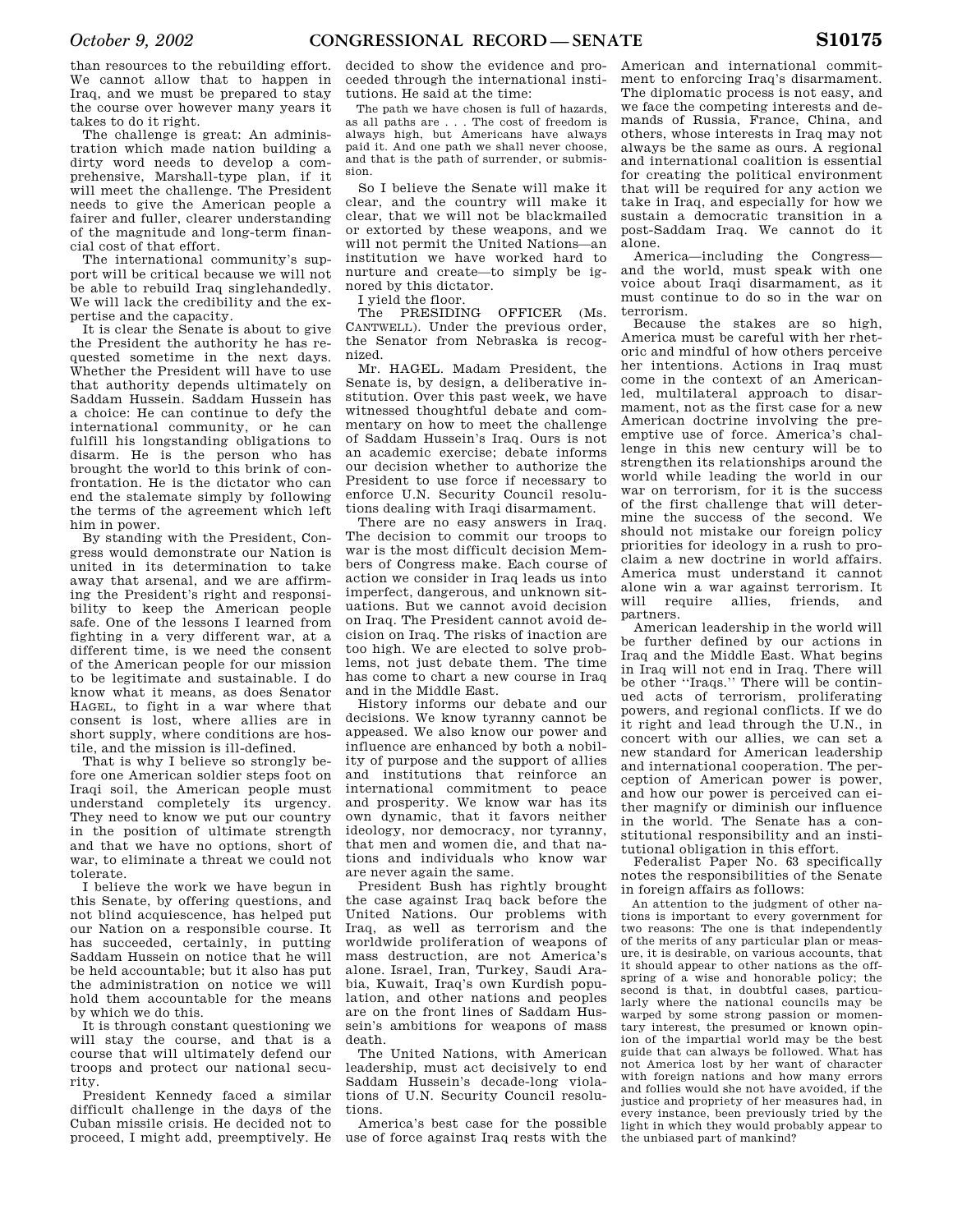Remarkable words. The resolution before us today should be tried in that same light as the Federalist Papers points out. The original resolution proposed by the Bush administration, S.J. Res. 45, would have been a setback for this institution. It did not reflect the best democratic traditions of either Congressional-Executive relations, or the conduct of American foreign policy.

S.J. Res. 46, sponsored by Senators LIEBERMAN, WARNER, MCCAIN, and BAYH, is a far more responsible and accountable document than the one we started with 3 weeks ago. I congratulate my colleagues, especially Senators LUGAR, BIDEN, and DASCHLE, and the four sponsors of this resolution, for their efforts and leadership in getting it to this point.

S.J. Res. 46 narrows the authorization for the use of force to all relevant U.N. resolutions regarding Iraq, and to defending our national interests against the threats posed by Iraq. It includes support for U.S. diplomatic efforts at the U.N.; a requirement that, before taking action, the President formally determines that diplomatic or other peaceful means will not be adequate in meeting our objectives; reference to the war powers resolution requirements; and periodic reports to Congress that include those actions described in the section of the Iraq Liberation Act of 1998 regarding assistance and support for Iraq upon replacement of Saddam Hussein. This resolution recognizes Congress as a coequal partner in dealing with the threat from Saddam Hussein's Iraq.

If disarmament in Iraq requires the use of force, we need to consider carefully the implications and consequences of our actions. The future of Iraq after Saddam Hussein is also an open question. Some of my colleagues and some American analysts now speak authoritatively of Sunnis, Shiites, and Kurds in Iraq, and how Iraq can be a test case for democracy in the Arab world.

How many of us really know and understand much about Iraq, the country, the history, the people, the role in the Arab world? I approach the issue of post-Saddam Iraq and the future of democracy and stability in the Middle East with more caution, realism, and a bit more humility. While the people of the Arab world need no education from America about Saddam's record of deceit, aggression, and brutality, and while many of them may respect and desire the freedoms the American model offers, imposing democracy through force in Iraq is a roll of the dice. A democratic effort cannot be maintained without building durable Iraqi political institutions and developing a regional and international commitment to Iraq's reconstruction. No small task.

To succeed, our commitment must extend beyond the day after to the months and years after Saddam is gone. The American people must be

told of this long-term commitment, risk, and costs of this undertaking.

We should not be seduced by the expectations of ''dancing in the streets'' after Saddam's regime has fallen, the kites, the candy, and cheering crowds we expect to greet our troops, but instead, focus on the great challenges ahead, the commitment and resources that will be needed to ensure a democratic transition in Iraq and a more stable and peaceful Middle East. ÷We should spend more time debating the cost and extent of this commitment, the risks we may face in military engagement with Iraq, the implications of the precedent of United States military action for regime change, and the likely character and challenges of a post-Saddam Iraq. We have heard precious little from the President, his team, as well as from this Congress, with a few notable exceptions, about these most difficult and critical questions.

We need only look to Afghanistan where the Afghan people joyously welcomed our liberation force but, months later, a fragile transition government grapples with rebuilding a fractured political culture, economy, and country.

However, Iraq, because of its resources, geography, capabilities, history, and people, offers even more complications and greater peril and, yes, greater opportunities and greater promise. This is the vast unknown, the heavy burden that lies ahead.

The Senate should not cast a vote in the hopes of putting Iraq behind us so we can get back to our campaigns or move on to other issues next year. The decision to possibly commit a nation to war cannot and should not ever be considered in the context of either party loyalty or campaign politics. I regret that this vote will take place under the cloud and pressure of elections next month. Some are already using the Iraq issue to gain advantage in political campaigns. It might have been better for our vote to have been delayed until after the elections, as it was in 1990. Authorizing the use of force against Iraq or any country for any purpose should always be weighed on its own merits, not with an eye on the politics of the vote or campaign TV spots. War is too serious, the human price too high, and the implications unforeseen.

While I cannot predict the future, I believe that what we decide in this Chamber this week will influence America's security and role in the world for the coming decades. It will serve as the framework, both intentionally and unintentionally, for the future. It will set in motion a series of actions and events that we cannot now understand or control.

In authorizing the use of force against Iraq, we are at the beginning of a road that has no clear end. The votes in Congress this week are votes for an intensification of engagement with

which we know very little and whose destiny will now be directly tied to ours.

America cannot trade a new focus on Iraq for a lesser effort in the Israeli-Palestinian conflict. The bloodshed between Israel and the Palestinians continues, and the danger mounts. Stability in Afghanistan is not assured. We must carry through with our commitment. Stability in this region depends on it. America's credibility is at stake, and long-term stability in central and South Asia hangs in the balance.

We must also continue to pay close attention to North Korea where there is no guesswork about nuclear weapons. There on the Korean peninsula reside nuclear weapons, ballistic missiles, and 37,000 American troops. Despite setting the right course for disarmament in Iraq, the administration has yet to define an end game in Iraq or explain the extent of the American commitment if regime change is required, or describe how our actions in Iraq might affect our other many interests and commitments around the world.

I share the hope of a better world without Saddam Hussein, but we do not really know if our intervention in Iraq will lead to democracy in either Iraq or elsewhere in the Arab world. America has continued to take on large, complicated, and expensive responsibilities that will place heavy burdens on all of us over the next generation. It may well be necessary, but Americans should understand the extent of this burden and what may be required to pay for it and support it in both American blood and trade.

As the Congress votes on this resolution, we must understand that we have not put Iraqi issues behind us. This is just the beginning. The risks should not be understated, miscast, or misunderstood. Ours is a path of both peril and opportunity with many detours and no shortcuts.

We in the Congress are men and women of many parts. For me, it is the present-day Senator, the former soldier, or concerned father who guides my judgment and ultimate vote? It is pieces of all, for I am pieces of all. The responsibilities of each lead me to support the Lieberman-McCain-Warner-Bayh resolution, for which I will vote.

In the end, each of us who has the high honor of holding public office has the burden and privilege of decision and responsibilities. It is a sacred trust we share with the public. We will be held accountable for our actions, as it must be.

Madam President, I yield the floor.

The PRESIDING OFFICER. Under the previous order, the Senator from Connecticut is recognized for 20 minutes.

Iraq and the Middle East, a world of late in the day, and I am sure there is Mr. DODD. Madam President, before he departs the floor, I commend my colleague from Nebraska. I regret—it is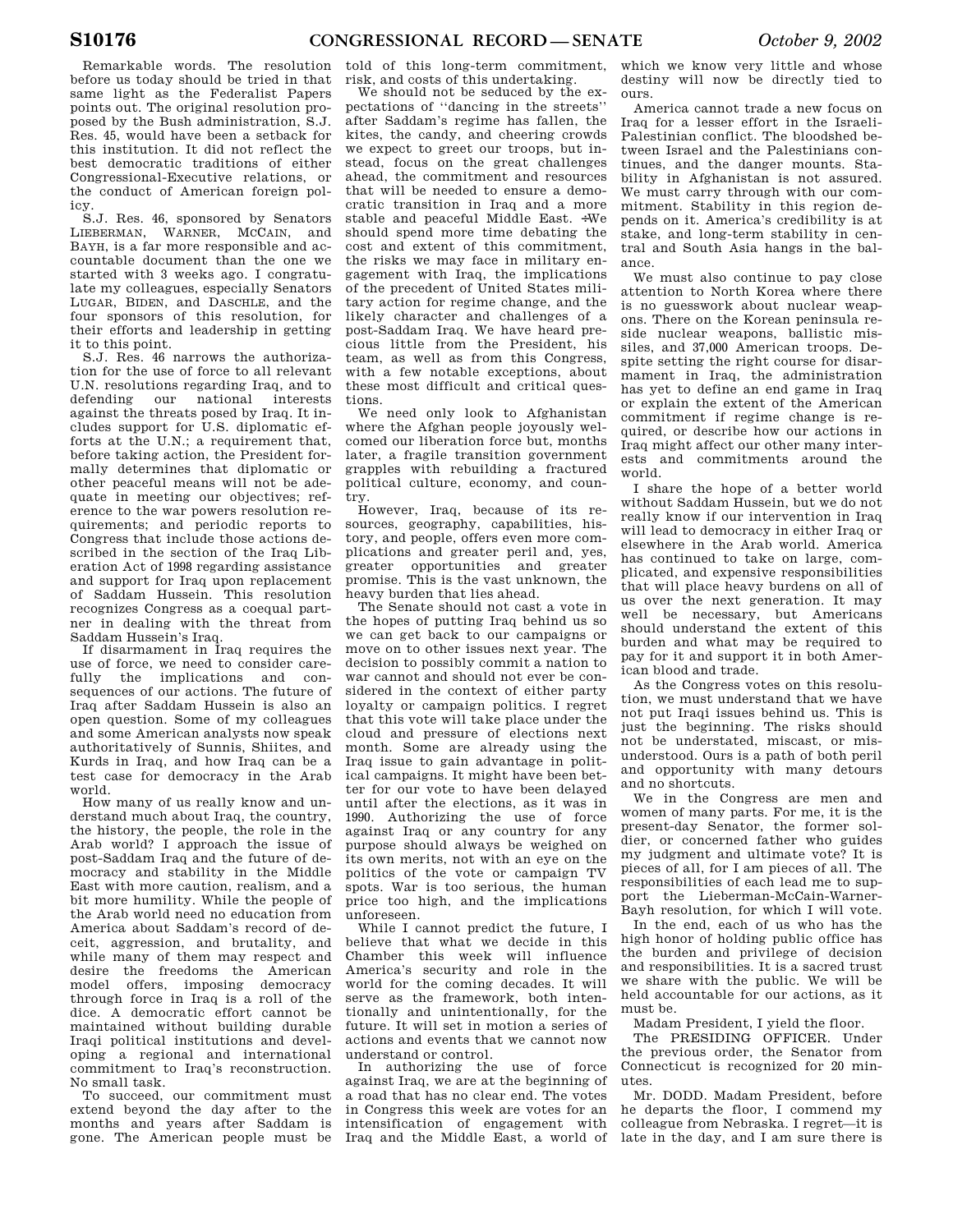going to be more speechifying tomorrow on this subject matter—but I regret there were not more Members present to hear his comments.

Senator HAGEL is one of the most thoughtful Members of this body. When he talks about the sum of all our parts and talks about being a father and a soldier, it is always in our interest to listen to those who have worn the military uniform into combat when we debate the issues of war and peace because they know more than just intellectually and theoretically what the price can be.

I believe I should give my remarks because I have written these things out, but I can associate myself with the comments of my friend from Nebraska. He pretty much couches a lot of my thinking on how this has evolved, where we are, what we have come to this evening, the pace at which we are moving, the regrets I feel about how I wish this debate were being conducted under circumstances other than on the eve of an election in this country where already the campaign spots are running wildly one way or the other in terms of where people are. So I commend the Senator for his comments this afternoon on this subject matter.

I come this afternoon to speak about the subject which is on the minds not only of all of us but I think millions of our constituents across the country, the possibility of going to war against Iraq.

On Monday night, President Bush, I think, spoke for all of us. I know of no one who really disagrees at all. He described Saddam Hussein as a homicidal dictator who is addicted to weapons of mass destruction. It is that addiction that demands a strong response. We all agree on that. There is no question that Iraq possesses biological and chemical weapons and that he seeks to acquire additional weapons of mass destruction, including nuclear weapons. That is not in debate. I also agree with President Bush that Saddam Hussein is a threat to peace and must be disarmed, to quote President Bush directly. I suspect virtually every Member of this Chamber would not vary too much with those conclusions.

How imminent that threat is, unfortunately, has been extremely difficult to assess. This is because of a troubling new trend by the intelligence agencies to not just give us information and objective analysis but, in my opinion, too often to insert themselves into policymaking. That is not their job. It is not the job of the intelligence agencies to make policy. It is their job to provide others in the executive branch and the Congress with neutral information, with facts on which we will ultimately base our policy judgments.

This is a very troubling trend, in my view, which I believe ought to stop. If we are to go to war, it is even more important that we trust the information given by the intelligence agencies.

Nevertheless, this week we are debating because there are profound disagreements over how, when, and with whom we should act to deal with the threat posed by Iraq.

To have a different answer to these questions than the President should not be considered unpatriotic or partisan. Unfortunately, that is the kind of rhetoric we are hearing too often today.

Let's be honest. We are less than 30 days out from a national congressional election in this country. That is never an easy time for the Congress and the executive branch to come together on much of anything, let alone the question of war and peace.

Some in this Chamber have said the eve of an election is in fact the best time for Members of Congress to make decisions such as these. I could not disagree more. As my good friend and colleague, Senator BYRD, has passionately reminded us every day this week, forcing a vote on this issue so close to an election will, whether we like it or not, embroil the issue in politics more than usual.

The campaign ads running across this country speak for themselves. Forcing Congress's hand on this important matter does a disservice, I believe, to the American public and to this most profound and serious debate. But now we have no choice but to consider the matter and to vote on the issues of this utmost gravity, the issues of war and peace and of life and death, for those who will engage in it.

The President has asked Congress to grant him the authority to use force against Iraq, if he deems it necessary, and Congress will provide the President with the authority to respond effectively to the threat posed by Iraq. But we will do so only after careful consideration of all of the stakes involved.

My colleagues, Senator BYRD, Senator KENNEDY, Senator LEVIN, and others, have done an outstanding job of highlighting their questions and concerns, reflecting the questions and concerns raised by millions of Americans across political and economic lines, across geographic lines in this country; questions and concerns regarding the use of force and the resolution the President originally sent to Congress, a number of these concerns which I think many of us share.

Many of us believe the language of the President's original request was too far reaching, empowering the President to use all means necessary that he would determine appropriate, including force, to restore peace and stability to the region. That was an open invitation for an American military involvement in the broad context of the Middle East. And the language was far too unilateral. It did not even mention a role for the United Nations or our allies.

Thanks to the efforts of our congressional leaders—and I commend specifically Senator DASCHLE and others—we now have a compromise resolution, a modified resolution, correcting many of the evident flaws in the initial resolution that was sent to us.

The resolution now before us is limited to Iraq, and it contemplates the possibility of resolving this threat peacefully through the use of diplomacy. It also acknowledges the importance of maintaining our focus on our continuing war on terrorism as we consider what action to take in Iraq.

Despite these changes, of course, questions do remain. First and foremost, will the President use the authority granted by Congress to go it alone? Or will he take the time to build the international coalition that the overwhelming majority of Americans believe is the better course of action to follow?

If he chooses to go it alone, I believe that will be a terrible mistake, and I think millions of others in this country do as well. Given the geography and the politics of the region in the Middle East, I do not see how the United States could engage Iraq militarily, without the help of others, without seriously undermining our chances of success. And it would be terribly destabilizing to the entire region.

There are many reasons for acting with international support.

I have already commended the President for his decision to look first to the United Nations to answer these questions. On September 12, speaking before the United Nations General Assembly, President Bush enumerated Iraq's repeated failures to meet its international obligations.

The U.N. has been a valued body for the last one-half of the 20th century. It has not always done what we wanted. It has not always acted deliberately. It has not always acted with the kind of force and direction that many of us wish it would have. But think what the world would have looked like over the last 50 years had there not been a United Nations to have a forum where the world gathers to try to resolve the many conflicts that confront us.

It has not served our interests well to have national leadership ridicule this institution. We are the founders, in many ways, of the U.N. system. It was the great leaders in the post-World War II period who insisted we try to frame an international body where we might resolve disputes other than going through what we did throughout World War II. My hope would be that as dark as these clouds may seem as we debate and consider the issue of Iraq, that this may be an opportunity for the institution of the United Nations to mature into the 21st century role it must if we are going to succeed in the efforts against terrorism, the efforts against Iraq or other problems that will emerge, without any question, in the coming years.

My hope will be that this U.N. will look at what we are doing, listen to what we are saying as one nation, and consider how important its role must be in the coming weeks and months. If there ever were a set of circumstances that justified U.N. action, I believe it is now on Iraq, without any question.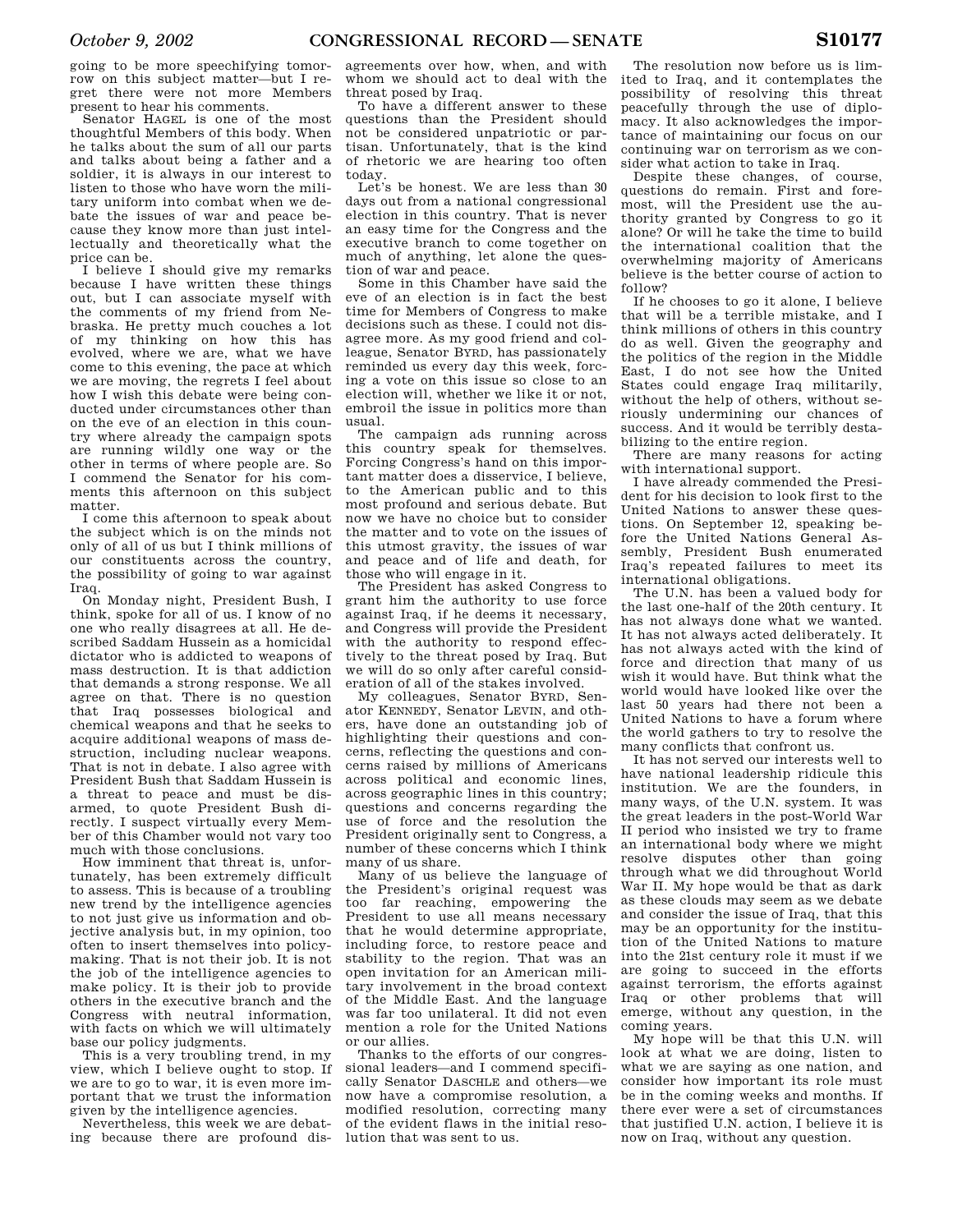If the framework of international law, developed at the U.N. over the last 50 years to protect peace and security, is to stand, then the U.N. must act with leadership. It is my sincere hope that the President has the patience and staying power to make the U.N. work in support of our interests.

There is also no question that the President's speech, in which he called for a more engaged U.N., got Saddam Hussein's attention. Iraq quickly announced its willingness to permit weapons inspections beginning as early as the middle of October.

At the end of the day, I suspect Iraq will accept whatever terms are ultimately contained in a final version of the U.N. resolution now under consideration. To be credible, however, that resolution must have teeth. It must be enforceable, by military means, if necessary, should Iraq fail to comply with any new disarmament regime.

I also have questions about the ultimate goal of U.S. strategy, what it is and what it ought to be. Is it the destruction of Iraqi weapons of mass destruction or the Iraqi regime itself? Secretary of State Colin Powell was definitive before the Senate Foreign Relations Committee in saying—and I quote him—regime change for its own sake was not the administration's goal.

Specifically, he stated:

If Iraq was to disarm as a result of an inspection regime that gave us and the Security Council confidence that it had been disarmed, I think it unlikely that we would find a casus belli.

Many Members are still very concerned that President Bush has regime change on his mind. If anything, Monday night's speech clarified this position when he said that ''regime change in Iraq is the only certain means of removing a great danger to our Nation.''

I hope the President will heed the advice of his Secretary of State and keep our eye on the ball. Iraq's weapons of mass destruction should be our immediate threat or seen as our immediate threat, not some two-bit dictator that Saddam Hussein is. It is the weapons of mass destruction; but for those we would not be here debating or discussing the matter we are this evening.

Finally, I still have concerns about how the President intends to manage the war on terrorism if we confront Iraq militarily. September 11 revealed Saddam Hussein is not the only or perhaps even the greatest threat to our national security. Those who hold no allegiance to any state, who have no name or return address, are a far greater threat to America and the American way of life. As recent arrests in Buffalo, NY, and Portland, OR, remind us, these threats are not always in some distant land. The United States acting without global support could divert our military intelligence assets away from our global effort to combat terrorism and to uproot terrorist organizations. It could also weaken the multilateral coalition forged over the last 12 months to combat this international scourge.

I state for the record I do not hold some ironclad view that the United States should never use force or act alone. And I believe that the President of the United States already has the authority as Commander in Chief to deploy military force to protect America against all imminent threats. The pending resolution recognizes this reality. The fact is, unless force is a real option, our resolution will not have the credibility needed to, once and for all, get Saddam Hussein's full attention on this matter.

As I said earlier, I accept the proposition that we must deal with the Iraqi threat. I stand prepared, as almost all of our colleagues do, to support the unilateral use of force against Iraq but only if U.N. or other multinational efforts prove ineffective, or if Saddam Hussein is using them as a guise to rebuild his offensive weapons capabilities.

We still have time to do this right.

Mr. WARNER. At the appropriate time, could I pose a question on the United Nations to my colleague?

Mr. DODD. After I complete my remarks.

We still have time to do this right. We should have an opportunity to debate and vote on all meaningful alternatives to the pending resolution, regardless of parliamentary technicalities. For that reason, I join with my colleague, Senator BYRD, in opposing cloture when we vote on this issue tomorrow. I am not persuaded that the situation is so dire that a few more days or an additional week of deliberations at the U.N. will be harmful to our interests.

I have been in this body 22 years. The unique role of the Senate is the role of debate, unlimited debate. It is what makes us fundamentally different from the Chamber down the hall. If there are Members of this body who wish to be heard and wish to offer meaningful ideas to something as critical as this, then asking this body to take a few more days to weigh and discuss those matters ought not to be denied. We are invoking cloture too often. I know people are interested in efficiency, but if efficiency was the only goal of the Founding Fathers, they never would have created this body to begin with. They understood the importance of debate and discussion when a matter of this magnitude and this significance is before the American public.

I don't know how many others intend to support my colleague from West Virginia, but I do, not because I necessarily agree with him in his final conclusion, but I stand to defend his right to be heard and to see to it that he has the opportunity to exhaust his ideas, to share them not only with Senators but with the American people. I hope cloture will not necessarily be invoked prematurely.

Our own CIA Director states the likelihood of Iraq using weapons of mass destruction against the United States or passing them off to terrorists to do

so is currently long. The real risk emerges should Saddam Hussein believe an attack by the United States is imminent. That is according to press accounts today.

I hope the President does not see the passage of a resolution in the Congress as a termination state for his efforts at the United Nations but rather as a sign of unity and support of continued effort by the United States to elicit further action by the United Nations.

Senators BIDEN, LUGAR, Senator HAGEL and others crafted an approach to this issue that I found extremely constructive. I regret the administration did not endorse their ideas. This week's debate would be far less contentious had they done so. Their idea was, of course, to focus on the weapons of mass destruction, a multilateral force, unilateral action if the U.N. efforts or multilateral efforts failed and serious thoughts about what you do to win the peace after the conflict is over. That idea will not be offered as an alternative. I regret that is the case. It is an idea that I found potentially rather attractive.

Some very important elements of the Biden-Lugar draft resolution have been incorporated in the White House compromise language. I commend the White House, those that have been involved in crafting this resolution for including this language.

First in this resolution there is an acknowledgment of U.S. efforts within the United Nations Security Council to forge international agreement on a prompt and decisive strategy to compel Iraqi compliance and the explicit congressional endorsement of such evidence.

Second, the requirement that the President make several important determinations before exercising any military option; namely, ''that further diplomatic or other peaceful means alone will not adequately protect the national security of the United States.'' And that our efforts to fight international terrorism will not be undermined by military action against Iraq. Those determinations are going to be extremely important.

Third, and most importantly, the narrowing of the President's authority to use force to specifically defend the national security of the United States against a threat posed by Iraq's possession of weapons of mass destruction. As I noted earlier, Secretary Colin Powell made it clear in testimony before the Senate and in remarks elsewhere, that it is Iraq's weapons of mass destruction that is the threat to our national security. If Iraq disarms or is disarmed, then the immediate threat to our security would evaporate and force would not be necessary. The benefits of that outcome should be obvious to all.

Finally, the new language recognizes the need to have in place an effective exit strategy should military force prove unavoidable. These changes in the original text of the resolution are extremely important. Without them, I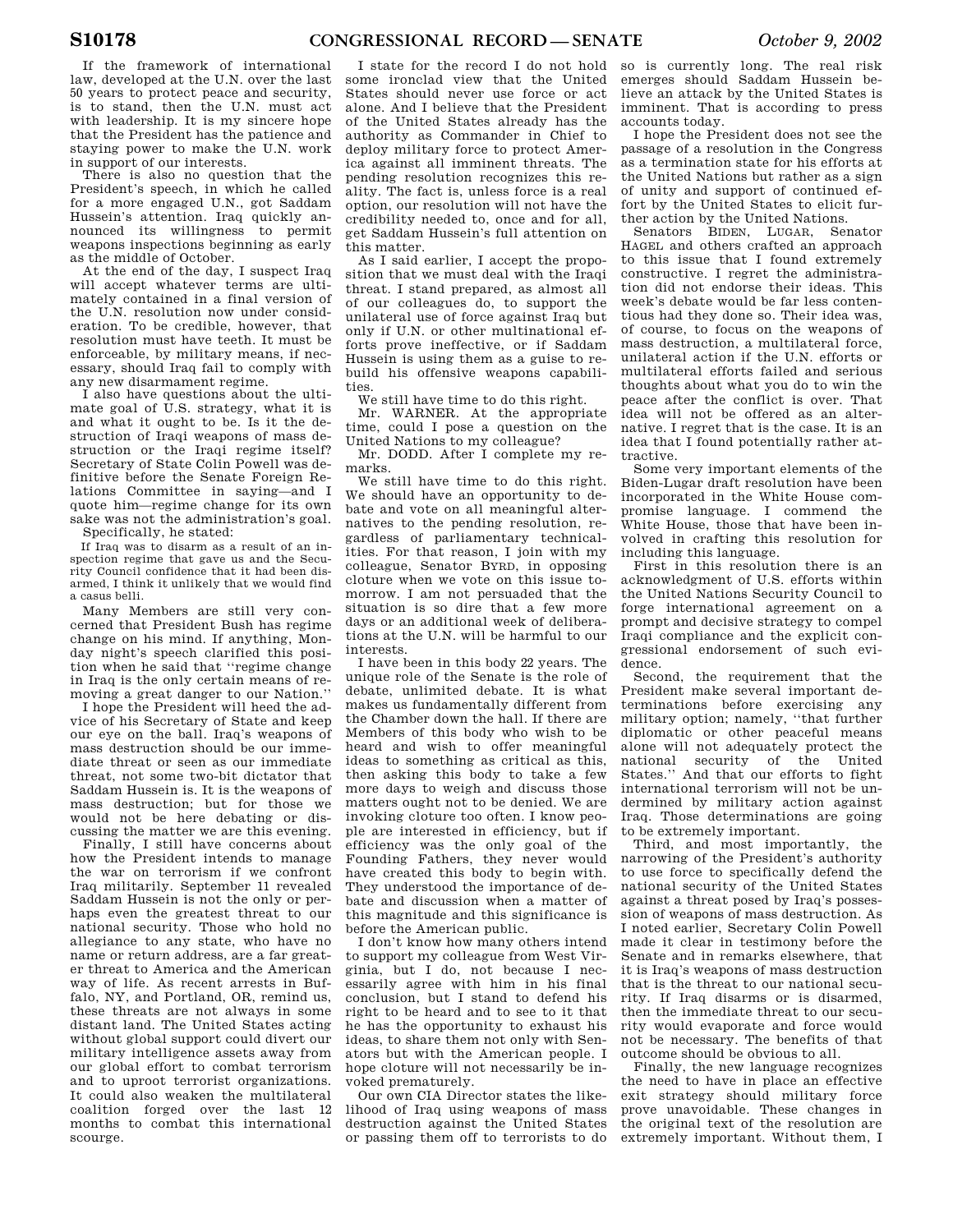would not be able to consider support of this legislation.

Let me sum up where this Senator stands on this. I support Senator BYRD's motion because more time is needed. It is not a burden on this body to consider questions and to listen to Members. We should not be cut off in debate in being heard on a matter of this importance and significance. I regret Senators BIDEN and LUGAR and others have not moved forward with their proposal. It was the most comprehensive approach, in my view, to dealing with the questions of weapons of mass destruction, U.N. involvement in the aftermath of the conflict.

Third, I think every effort ought to be made to resolve this threat as peacefully as possible.

Fourth, that if military force becomes necessary, every effort must be made to do it multilaterally either through the U.N. or multilateral coalitions.

Fifth, I believe the more immediate threat is international terrorism, and that such a threat can only be contained through collective action.

Sixth, if we must act unilaterally, then the threat must be clear, grave, and imminent.

Last, in cases of preemptive action, we must be even more sure the threat is immediate and grave for the obvious reasons of setting precedent that other nations may model in conflicts that threat everyone around the globe.

The context within which I deliberated over the difficult decision on how I would vote on this imperfect resolution has been hard, always being mindful of the dangers that could result from granting authority contained in this resolution. Ultimately, my main reason for supporting the resolution is that I believe the chances of avoiding war with Iraq are enhanced substantially if this country is united as a nation.

I know members of the United Nations Security Council are listening to this debate very intently and are going to watch this vote very carefully. American unity will strengthen, I believe, the President's hand in convincing members of the Security Council that the civilized world must act and must unite in its action.

Today, in joining with many of my colleagues in support of this resolution, I do so in the fervent hope that this show of unity in authorizing the President to use force will reduce the likelihood that force will ultimately be necessary.

I yield the floor.

The PRESIDING OFFICER (Mr. NEL-SON of Nebraska). The Senator from Nevada is recognized.

Mr. WARNER. Mr. President, I see the distinguished assistant leader. I apologize to the Chair. I understand he has a unanimous consent request.

Mr. REID. Yes. Thank you. I know the Senator from Kansas is to be recognized next.

Mr. President, I ask unanimous consent that following the statement of of which are germane.

the Senator from Kansas, Mr. ROBERTS, that Senator DAYTON be recognized for 15 minutes; following that, Senator FRIST be recognized for 15 minutes; following Senator FRIST, Senator DOMEN-ICI be recognized for 20 minutes; and, following that, Senator LEVIN be recognized for 30 minutes.

Mr. WARNER. Mr. President, there is no objection.

While the leader is in the Chamber— I had the opportunity to speak with the leader just a minute ago—the pending amendment is by the distinguished Senator from West Virginia, Mr. BYRD. I hope, in order to keep the momentum going on this bill, that we can move forward towards debate on that amendment and its terms such that, should there be those on our side who wish to table or otherwise move along—we have 13 amendments here, and a number of them have been determined by the Parliamentarian to be germane. Given cloture tomorrow, of which the assistant leader is familiar, I am just suggesting strongly that the Byrd amendment be the pending amendment.

Is there a possibility in the assistant leader's mind that we might address that amendment tonight by way of a vote?

Mr. REID. I will be speaking to Senator BYRD momentarily.

I also say—to make sure everyone understands—that the majority leader, after the last vote, announced that we are going to finish this legislation tomorrow. Tomorrow takes us into Friday morning. But he has indicated we are going to finish this. There is a lot of work to do. But it can be done—it will be done. There is no question but that we are going to do it. If any Senators are waiting around until next week to give their speech, there will be no next week.

Mr. WARNER. Mr. President, it is obvious to the leader, but the amendments, I respectfully say, are on his side of the aisle. Therefore, his assistance is vital in helping us move these amendments along so that they can be given a proper amount of consideration, and before they are acted upon by a vote, for those that require a vote.

Mr. REID. The reason we have two Republicans is in order to balance out the time. The Senator from Massachusetts spoke for longer than others have spoken.

Mr. WARNER. Mr. President, the distinguished Senator from Nevada, the assistant leader, has been eminently fair in working with Senator MCCAIN and myself in the management of this, as well as Senator LIEBERMAN who also has taken quite an active role in the management. I think we have had a good debate. The pending amendment laid down by the distinguished Senator from West Virginia is a matter that I think should be addressed as early as we can possibly arrange, and possibly dispose of it tonight, one way or the other, so that we can move on with this volume of some 13 amendments, many

Mr. REID. I will speak to Senator BYRD. Senator LIEBERMAN has an amendment on which he has talked for about a week or more. We will have to get consent to set Senator BYRD's amendment aside, or dispose of Senator BYRD's amendment prior to that time.

Mr. WARNER. Mr. President, I will work in consultation with leadership on that side.

Does the Senator think there is an option by which Senator LEVIN's amendment can be disposed of?

Mr. REID. Yes. He follows Senator DOMENICI.

Mr. WARNER. Just a rough calculation—would that be at approximately 8 o'clock?

Mr. REID. No. That will be approximately an hour from now, or an hour and twenty minutes from now. It would be about a quarter to 7.

Mr. WARNER. Give or take an hour here or there. Nevertheless, what the leader is indicating is that there is a possibility that amendment could be acted upon tonight by vote.

Mr. REID. Senator LEVIN has indicated he would like to dispose of that tonight.

Mr. WARNER. Once again, I think Senator LEVIN has several amendments. Do we know which one that might be in this batch of 13?

Mr. REID. It is the amendment he has spoken about for several days. I don't know how to identify it more than that. But it is the alternative—I think is a good way to put it—to the Lieberman amendment.

Mr. WARNER. Fine. Perhaps Senator LEVIN, through his staff or others, could indicate at the earliest possible time which of the several amendments it is so we can be prepared to reciprocate in an active debate and perhaps reach a conclusion.

Mr. President, I was going to direct a question to my colleague from Connecticut.

Mr. REID. Was the unanimous consent request agreed to?

The PRESIDING OFFICER. Without objection, the previous unanimous consent request is agreed to.

Mr. WARNER. Mr. President, I thank the leader for his assistance.

My respect for my colleague from Connecticut is predicated on many—<br>The PRESIDING OFFICER. The

The PRESIDING OFFICER. Chair reminds the distinguished Senator from Virginia that Senator ROB-ERTS is to speak next.

Mr. WARNER. That is right. We are trying to encourage some colloquy and questioning. I will not take a long time.

Mr. DODD. I will be brief in my answer.

Mr. WARNER. I thank the Senator. That will be a salutary moment. We will get quickly to it.

I read to my friend a quote by President John F. Kennedy in connection with the Cuban missile crisis of 1962:

This Nation is prepared to present its case against the Soviet threat to peace and our own proposal for a peaceful world, at any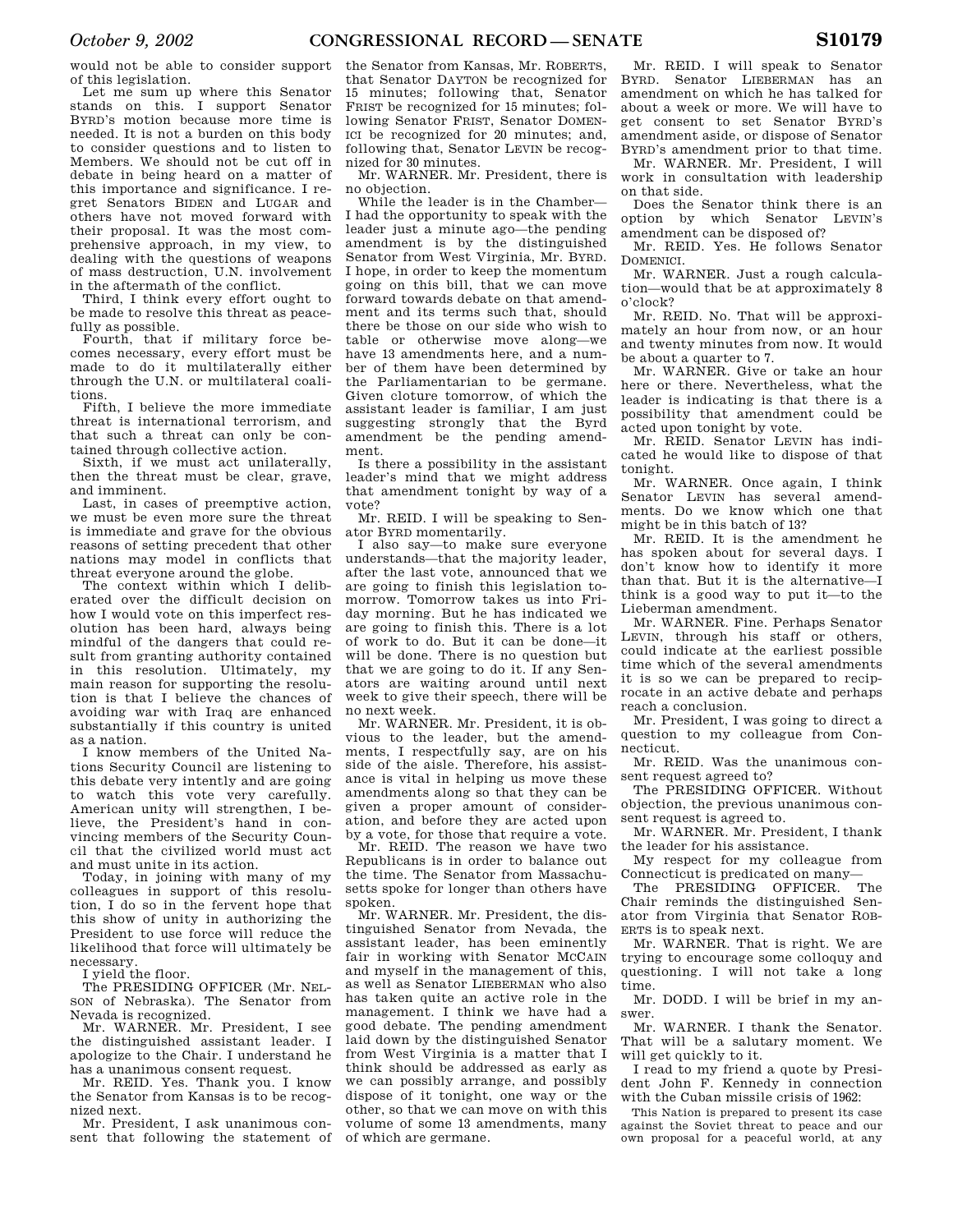time, in any forum, in the Organization of American States, in the United Nations, or in any other meeting that could be useful without limiting our freedom of action.

In looking at the amendments, certainly one of them proposed by the distinguished Senator from Michigan says very clearly that authorization for the use of armed forces is predicated on action by the United Nations. To me, that contravenes what President Kennedy laid down as a form of this.

Does the Senator think there is any basis for subordinating the right of our President to use the Armed Forces, if he deems it necessary, to action by the United Nations?

Mr. DODD. I do not know if my colleague was listening to my remarks.

Mr. WARNER. I listened very carefully.

Mr. DODD. I made the point. Certainly my point is that we should try to resolve this matter without conflict, if possible.

There was some confusion about that, when I listened to the Secretary of State and the President, as to whether it is regime change or weapons of mass destruction. There is a lot of confusion in the American public about that as well.

Let us assume they are going to come together and try to resolve that without any conflict. It ought to be done. I think the President's father did it well and right back in 1991 with a coalition. It worked better than imagined. It certainly set a precedent for how we are going to deal or should deal with matters in the future.

I have said the reason I am supporting the resolution is that I believe it will strengthen our hand at the United Nations to get them to act with some assertiveness. But I also have said, at the end of the day, if the security interests of the United States are in jeopardy and there is nothing else to be done in the United Nations, or if other coalitions would not support us, we will never leave the security of this country, this Nation, vulnerable and solely dependent upon the willingness of the international organizations to support us.

Mr. WARNER. I thank my colleague. I share that view. I say to my good friend that acting on it now and not further delaying, with this Chamber and that of the House of Representatives, hopefully, acting on identical language, can in a strong voice say to the United Nations that we stand foursquare behind our President in his remarks and his request that the United Nations take strong action.

Mr. DODD. Let me respond very quickly on that.

I understand the management of bills here. I spent 9 days on election reform with 46 amendments; 100 were offered. I think election reform is a pretty important issue. But I don't think it is more important than the issue we are discussing today.

My point simply was to say, on matters such as this, that the role of the

Senate is so critically important and the Founders intended it to be such that if Members of this body, elected to this body, feel strongly and passionately about being heard on this matter and have ideas they wish to contribute to the debate, we ought to be most reluctant to deprive a Member of this body of the opportunity to be heard.

I understand the significance of moving quickly. But it is dangerous indeed on a matter of this gravity to curtail debate to merely try to get a resolution adopted quickly. I want to hear what my colleagues have to say. I know we are going to come to a conclusion on this fairly quickly. But to cut off debate prematurely I think would be a mistake.

The PRESIDING OFFICER. The Senator from Virginia.

Mr. WARNER. Mr. President, I share that sentiment. But I remind my colleague, this Senator was privileged to be on the floor last Friday for 5 hours. You were present. You recall that debate. Senator KENNEDY was present. And Senator BYRD was most active. And again there was debate another 5 or 6 hours on Monday and Tuesday. So there has been adequate opportunity. And there remains opportunity for Senators to be heard. I hope we do not cut off any Senator from the opportunity to speak to this important matter.

I thank the Chair and yield the floor. I know another Senator is about to speak.

The PRESIDING OFFICER. The Senator from Kansas.

Mr. ROBERTS. Mr. President, I thank my colleagues for their very learned colloquy to make sure all Senators have an opportunity to speak on this extremely important issue.

As we debate whether to authorize the President, basically, to use military force to remove Saddam Hussein from power and to neutralize his emerging weapons of mass destruction capability, I would like to offer several observations.

The first is that the United Nations, as an institution, has completely and unequivocally failed to disarm Iraq consistent with its own resolutions the resolutions agreed to also by Saddam Hussein—following the Persian Gulf war of 1991. The key word here is to ''disarm.''

During debate on this very crucial issue, I think we have concentrated too much on the concept of ''inspections'' and the possibility of trying to really somehow initiate a new inspections regime. As a matter of fact, if you read all of the newspaper accounts on this issue, and if you pay attention to the television, the radio, and the debate, it seems to me ''inspections'' becomes the key word. I don't think that is the case. The key issue is not inspections. The key issue is disarmament.

Again, both Iraq, under the heavy hand of Saddam Hussein, and the United Nations, have failed in the agreed-upon mandate to follow or take

action consistent with resolutions following the Persian Gulf war over a decade ago. And we are talking about actual, transparent, real—real—disarmament.

The second observation I would like to make is that one of the crucial reasons both Houses of Congress should support the Warner and the Lieberman resolution, on behalf of the President, as opposed to, I guess, 13 amendments we are going to be considering—and I do not challenge or wish to impugn any intent on the part of any Member who has an amendment on this important issue—but basically one of the crucial reasons we should really do our business and support this resolution is that it will, I think, strengthen the hand of Secretary of State Powell—he told that to us as of this week, both sides of the body—in his efforts to convince the U.N. Security Council to adopt new resolutions, resolutions whose goal would be to produce tangible—again, not inspections—but inspections that would lead to disarmament. There is always that hope, and, obviously, that would be the preferred outcome as opposed to military action.

So it seems to me that is the goal of the resolution we are now considering.

In that regard, let me stress that we should act prior—prior—to the U.N. deliberations. We should act first. We should act in concert. To tie the hands of this President, or any future President with regard to matters of vital national security interests where war or peace hang in the balance, to subject him to U.N. approval or action, will constrain the freedom of action on the part of the United States by the very countries that are now responsible for a decade of U.N.—U.N.—inaction and almost irrelevance.

Let us be realistic. Let us be realistic. Saddam Hussein has demonstrated ad nauseam over the last 10 years that he will never permit the removal or destruction of his weapons of mass destruction capability. Here is my personal view on this. He cannot, and he will not. Now, why?

They are the very source of his authority in Iraq as well as the Persian Gulf. All of his ambitions—I perceive that he perceives himself as perhaps the heir apparent or maybe even the reincarnation of King Nebbuchadnezzar, Pan-Arabia. He has demonstrated a willingness to use weapons of mass destruction both against his own countrymen and against other nations. He is a student and protege and follows the example of Stalin. And he rules by fear.

So wishful thinking aside—and I have wishful thinking—but wishful thinking aside, I do not believe he is ever going to give up and disarm—ever.

Third, any notion that the United States itself is off limits to a massive attack by groups that are cooperating with or supported by Baghdad should now be gone. It is called sanctuary for further terrorist attacks against our homeland. We are not off limits. We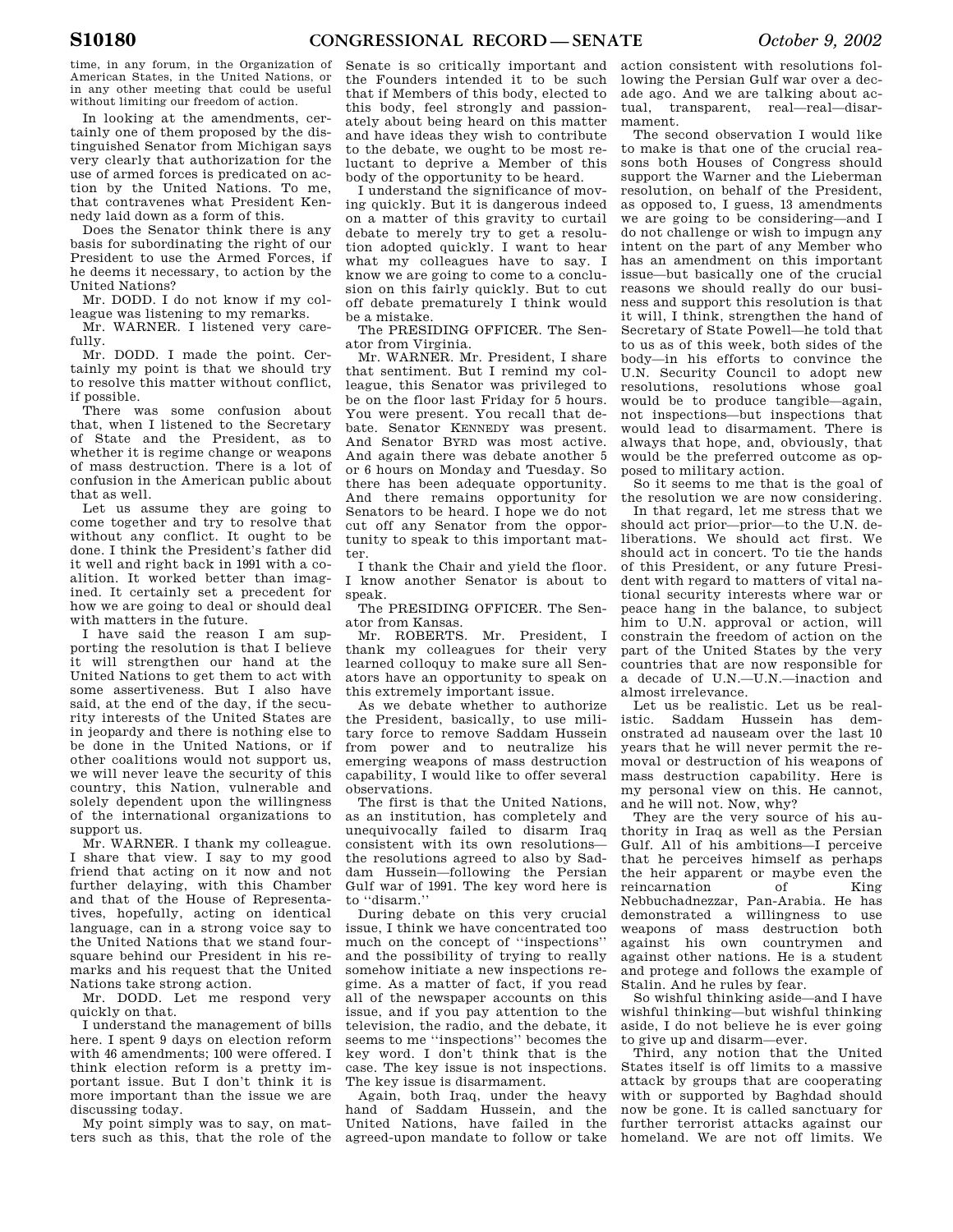are now terrorist targets, as proved by 9/11 and previous attacks.

Fourth, any notion that we have time left to coast along as governments in Iraq, Iran, or elsewhere continue to pursue their weapons of mass destruction programs with the possibility, if not intent, to distribute these technologies to fundamentalist terrorist cells should be gone as well.

I know, while ''hard evidence'' of an Iraqi role in the attacks of 9/11 may be hard to prove—the so-called smoking gun—I do not think we can afford to be naive. Particularly in the Middle East, terror groups and states work together when and where their interests are common. And their intent is the destruction of the United States, the murder of our citizens, and the elimination of our influence, real and perceived.

Just yesterday, in the continuing investigation of the September 11 attack, in an unclassified—let me stress, unclassified—and public hearing, I asked the panel of witnesses—the expert witnesses—what, after 9/11, still kept them up at night. And I asked them what policy drum they could or would beat to bring about a change in policy to safeguard our own country.

The answer was to take away the terrorists' sanctuary; that we mistakenly think that if we can only bring bin Laden to justice, render the al-Qaida harmless, then we can somehow go back to business as usual.

That simply is not the case. I think an error is being made in the debate on this most important topic when we say, now, on one hand, if we do not take action in regard to Iraq we can then continue the war against terrorism. The action against Iraq is to prevent further sanctuary for terrorism. It is inseparable.

The stark fact of the matter is that danger of another terrorist attack on this country is still not a matter of if, it is a matter of when. The distinguished then-chairman of the Armed Services Committee, Senator WARNER, remembers full well creating a subcommittee called the Subcommittee on Emerging Threats. Three years ago we predicted this would happen, citing past attacks. It is not a matter of if, but when. That condition still exists today. It is transnational in terms of the threat. It involves many terrorist organizations and cells. And, yes, it is ongoing.

Yesterday, under the heading of lessons learned from past terrorist attacks, the Intelligence Committee once again heard from experts citing a common thread of transnational, interconnected terrorism. At our peril, difficult connect-the-dots intelligence analyses did not meet the threshold of a threat warning and were ignored. We were risk averse. The terrorists who conducted past attacks attacked again. There were warnings. They were not heeded. They did not meet the criterion of a threshold of a threat warning, and we suffered the consequences.

They attacked at the 1993 World Trade Center, Khobar Towers, our embassies, the thwarted—thank goodness—attack in regard to the Millennium, and, finally, the U.S.S. *Cole*. The attacks are a microcosm of the challenge we face.

If Iraq and, indeed, other regimes are left unchallenged, my colleagues, it is only a matter of time before they transfer the capability for weapons of mass destruction to a terrorist cell that will use that capability against the United States.

Now, remember, the criminal justice model of gathering evidence and presenting a case does not apply here. By the time you have evidence, it is too late. We will not lose buildings and thousands of people when that happens. We will lose whole cities and hundreds of thousands of people.

Iraq is absolutely a component in the war against terrorism. Let me try to make that point. In light of the events of September 11, 2001, I believe this body has more reason to support action against Iraq than it had in the winter of 1991. That is a pretty strong statement. Because preventing weapons of mass destruction from being acquired by terrorist cells should be the No. 1 policy priority of this Federal Government. This means neutralizing regimes that possess or seek such weapons and are predisposed to harboring, assisting, sympathizing with the bin Ladens of the world. That is a real priority for us.

Yes, there is more than one fundamentalist maniac with a significant and diverse following.

I support the resolution endorsed by the White House and sponsored by Senators LIEBERMAN and WARNER because I think our President realizes—most Senators realize—what leaders like Abraham Lincoln and Harry Truman realized: No matter what the shortterm consequences would be in regards to politics, American survival must be assured. It is a first priority. It is our highest agenda.

There is reasonable concern about downside risk. You bet there is. I have those concerns. I share those concerns. I have been listening to these concerns during the debate on this subject. We have had several days of very good debate. The President and his national security team know that. All Members of the House and Senate and all thinking Americans know that. Yes, there is real concern.

I am a member of the Armed Services Committee and the Select Committee on Intelligence. I have asked question after question after question in the ''what if'' category. What if Saddam Hussein uses his weapons of mass destruction—of course, that means he has reconstituted his weapons of mass destruction capability, posing an ever-increasing threat—what if he uses those reconstituted weapons of mass destruction against our troops, against Gulf State partners that will support us, against Israel, or against his own people? He has done that before. Will

Israel, if attacked, simply remain on the sidelines? Will we see prolonged combat? Will there be a violent upheaval in the Mideast, in the Arab nations?

What happens if we win? There has been a lot of discussion about that. How long will we have to stay? What kind of infrastructure improvements will we have to pay for if, in fact, that is the case? What do we win? How do you win a war against a tyrant who may well destroy his own country and kill his own people, blame us, or who would launch or sponsor a terrorist attack in the United States as a result of our involvement, all in the name of self-preservation?

Those are tough questions. Those are very real concerns. The distinguished Senator from West Virginia indicated we need more time to answer these concerns. How many casualties if, in fact, we go into military action against Iraq? Mrs. BOXER, the distinguished Senator from California, asked the question, how much will it cost? Maybe it was reversed. Maybe Senator BYRD asked that question, and Senator BOXER asked about casualties. What about military tactics? I must say that is probably the last thing I hope the Pentagon would share with the Congress, for obvious reasons. What about the sacrifices in regards to the American people? How much will it cost?

All of these concerns and all of these dangers are real. But, my colleagues, there are no specific and easy answers to these questions. As much as we would like otherwise, the intelligence community and the President and the administration, our military cannot provide absolute, specific answers. They can try to be specific, but absolute answers? I am sorry. They do provide estimates, based upon the best collection and analysis that is possible.

This debate and the issues at hand demand candor. President Bush has been candid. As the President said, the hope is we don't have to take military action. But if that becomes necessary, it will be difficult. Time after time in history, and in repeated testimony from those within our intelligence community, we see the greatest risk is to do nothing. We are not free unless we are free from fear. Americans have known fear—be it during the Cuban missile crisis or in the aftermath of Pearl Harbor or the attacks on the World Trade Center and Pentagon. We must not, however, accept fear as our destiny. We must be proactive in regards to national security.

We must be preemptive. Yes, preemptive, that new doctrine that is causing a rethink of our foreign policy, our military strategy, our politics, our foreign relations. It is a brand new world. It is an asymmetrical world. It is a world that was written about by Samuel P. Huntington when he wrote the book ''The Clash of Civilizations and the Remaking of the World Order,'' the preemption doctrine. Here we are and we are debating it.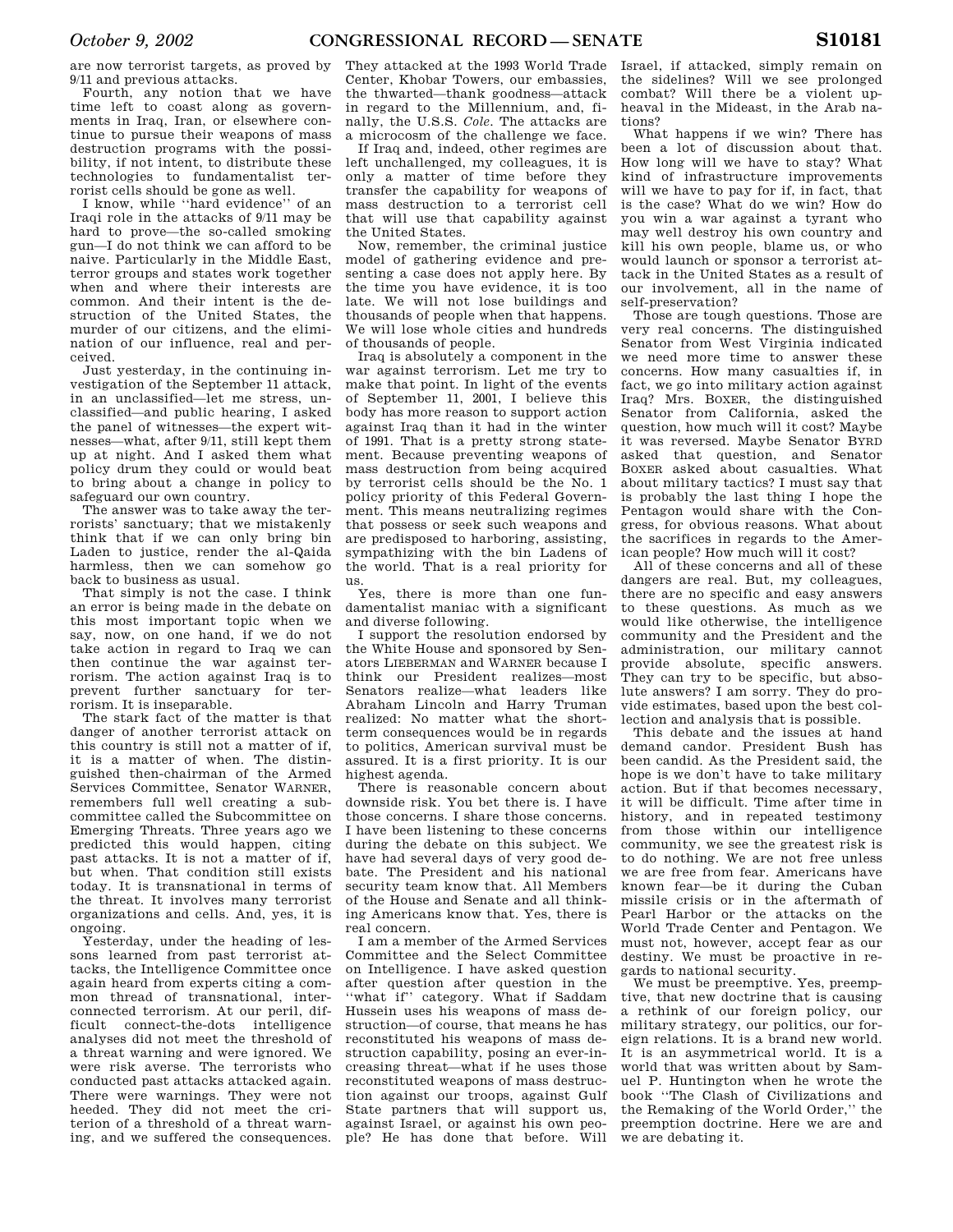Make no mistake, this has nothing to do with partisan rivalry. This is about our future, both immediate and long term. This is the state of affairs we leave for our children and our grandchildren.

Senator WARNER just made a statement on the floor I am going to quote again, almost 40 years ago to this date, when President John F. Kennedy addressed the Nation in regard to the Cuban missile crisis. He said:

This nation is prepared to present its case against the Soviet threat to peace, and our own proposals for a peaceful world, at any time and in any forum—in the Organization of American States, in the United Nations, or in any other meeting that could be useful—

Here is the key phrase:

.. without limiting our freedom of action.

In that regard, I hope we follow President Kennedy's advice. I urge my colleagues to support the resolution introduced by Senators WARNER and LIEBERMAN and to oppose the various 13 amendments that would weaken the resolution and our resolve.

I ask unanimous consent that an article entitled ''A Chronology of Defiance'' by Michael Kelly; an article called ''The Myth of U.N. Support'' by Charles Krauthammer; and an article, ''The Weight of American Empire,'' which talks in detail about the new policy of preemption, by John Keegan, be printed in the RECORD.

There being no objection, the material was ordered to be printed in the RECORD, as follows:

[From the Washington Post, Sept. 18, 2002]

# A CHRONOLOGY OF DEFIANCE

(By Michael Kelly)

''U.N. Inspectors Can Return Unconditionally, Iraq Says,'' the headline reads. This, to put it mildly, and in the words of an old and

apt phrase, shall not stand. Consider the following darkly comic tale, mostly taken from the Congressional Research Service:

On March 3, 1991, the coalition forces of the Persian Gulf War signed the Safwan accords, ending hostilities in the insane conflict Iraq had forced. On April 3, the United Nations passed Security Council Resolution 687 requiring Iraq to end its weapons-of-mass-destruction programs, recognize Kuwait, account for missing Kuwaitis, return Kuwaiti property and end support for international terrorism. Iraq immediately began a decadelong pattern of defiance, alternating with stalling, tactical capitulation and more defiance. This was particularly so concerning what remains the central issue: the demand that it destroy its weapons of mass destruction and stop developing new ones.

To enforce and conduct inspections, the United Nations created a special commission, UNSCOM, which went to work in April 1991. Almost immediately, Iraq began impeding the inspections. The United Nations responded by passing its first resolution-to-enforce-the-resolution, Resolution 707, on Aug. 15, which ordered Iraq to comply with unfettered inspections of all sites and to make full disclosure of all of its suppliers to its program for weapons of mass destruction. On Oct. 11, the United Nations also passed Resolution 715, which established a long-term monitoring program.

Some success ensued, but Iraq resumed impeding inspections in March 1996. The Secu-

rity Council responded with Resolution 1060, on June 12, 1996, demanding, again, Iraqi cooperation, which was not forthcoming. So, on June 21, 1997, the august body duly passed Resolution 1115, which threatened noncooperating Iraqi government officials with travel restrictions. This was followed on Oct. 23, 1997, by Resolution 1134, which threatened travel restrictions—again—and which banned consideration of lifting the U.N. sanctions against Iraq until April 1998.

On Oct. 29, Iraq barred American inspectors assigned to UNSCOM from conducting any inspections. So, on Nov. 12, 1997, the United Nations went right darned ahead and imposed those mean old travel restrictions. The next day, Iraq expelled all the American inspectors. The U.S. House of Representatives passed a resolution authorizing the use of unilateral U.S. military action if necessary. But the measure died in the Senate, of inattention.

In November 1997, Russia brokered a compromise that allowed UNSCOM to resume some temporary and sharply limited inspections. In February 1998, U.N. Secretary General Kofi Annan put together a second compromise, by which Iraq agreed to allow inspections with the proviso that it be allowed to protect ''presidential sites'' from undue indignity. Iraq designated eight large tracts of land (containing more than 1,000 buildings) as ''presidential sites.'' Inspectors could visit these sites only after announcing the visit in advance and informing the Iraqis of the composition of the visiting team—nuclear, chemical or biological inspectors. In appreciation of this joke, the Clinton administration supported lifting the travel ban on Iraq and resuming sanction reviews.

In August 1998, Iraq barred UNSCOM from inspecting any new facilities. The Senate and House passed a resolution, signed on Aug. 14, declaring Iraq to be in ''material breach'' of the cease-fire. On Sept. 9, the Security Council adopted Resolution 1194, suspending sanction reviews. On Oct. 30, the council offered Iraq yet another chance to have the sanctions lifted if it complied with inspections, but Iraq spurned the offer and announced the cessation of all cooperation with UNSCOM. A very angry Security Council passed the very fierce Resolution 1205, which called Iraq's action a ''flagrant violation'' of the February 1998 agreement. A very, very angry President Clinton very, very fiercely threatened airstrikes. On Nov. 14, Iraq agreed to cooperate. President Clinton promptly canceled the airstrikes.

On Dec. 15, 1998, UNSCOM announced that Iraq had refused to hand over key weaponsprogram documents and was, again, impeding inspections. UNSCOM inspectors withdrew from the country and the United States and Britain bombed Iraqi military and security targets for several days. UNSCOM never went back into Iraq. On Dec. 17, 1999, the Security Council passed Resolution 1284 establishing a new inspection body, UNMOVIC, and offering Iraq the suspension of most sanctions in exchange for a resumption of inspections. In February 2001, Iraq entered into talks with the U.N. secretary general on this basis, ''but the talks made little progress.''

I'd say the current Iraqi offer can be dispensed with, oh, now.

### [From the Washington Post, Oct. 4, 2002] THE MYTH OF U.N. SUPPORT (By Charles Krauthammer)

''This nation is prepared to present its case against the Soviet threat to peace, and our own proposals for a peaceful world, at any time and in any forum—in the Organization of American States, in the United Nations, or in any other meeting that could be useful—without limiting our freedom of action.''—President John F. Kennedy, Cuban missile crisis, address to the nation, Oct. 22, 1962

''I'm waiting for the final recommendation of the Security Council before I'm going to say how I'm going to vote.''—Sen. Edward M. Kennedy, Iraq crisis, address to the Johns Hopkins School of Advanced International Studies, Sept. 27, 2002

How far the Democrats have come. Forty years ago to the month, President Kennedy asserts his willingness to present his case to the United Nations, but also his determination not to allow the United Nations to constrain America's freedom of action. Today his brother, a leader of the same party, awaits the guidance of the United Nations before he will declare himself on how America should respond to another nation threatening the United States with weapons of mass destruction.

Ted Kennedy is not alone. Much of the leadership of the Democratic Party is in the thrall of the United Nations. War and peace hang in the balance. The world waits to see what the American people, in Congress assembled, will say. These Democrats say: Wait, we must find out what the United Nations say first.

The chairman of the Senate Armed Services Committee, Carl Levin, would enshrine such lunacy in legislation, no less. He would not even authorize the use of force without prior U.N. approval. Why? What exactly does U.N. approval mean?

It cannot mean the U.N. General Assembly, which is an empty debating society. It means the Security Council, Now, the Security Council has five permanent members and 10 rotating members. Among the rotating members is Syria. How can any senator stand up and tell the American people that before deciding whether America goes to war against a rogue state such as Iraq, it needs<br>to hear the "final recommendation" of to hear the "final recommendation" Syria, a regime on the State Department's official terrorist list?

Or maybe these senators are awaiting the wisdom of some of the other nonpermanent members. Cameroon? Mauritius? Guinea? Certainly Kennedy and Levin cannot be saying that we must not decide whether to go to war until we have heard the considered opinion of countries that none of their colleagues can find on a map.

Okay. So we are not talking about these dots on the map. We must be talking about the five permanent members. The United States is one. Another is Britain, which support us. That leaves three. So when you hear senators grandly demand the support of the ''international community,'' this is what they mean: France, Russia and China.

As I recently asked in this space, by what logic does the blessing of these countries bestow moral legitimacy on American action? China's leaders are the butchers of Tiananmen Square. France and Russia will decide the Iraq question based on the coldest calculation of their own national interest, meaning money and oil.

Everyone in the Senate wants a new and tough inspection regime in Iraq: anytime, anywhere, unannounced. Yet these three countries, whose approval the Democrats crave, are responsible for the hopelessly diluted and useless inspection regime that now exists.

They spent the 1990s doing everything they could to dismantle the Gulf War mandate to disarm Saddam Hussein. The Clinton administration helplessly acquiesced, finally approving a new Security Council resolution in 1999 that gave us the current toothless inspections regime. France, Russia and China, mind you, refused to support even that resolution; they all abstained because it did not make yet more concessions to Saddam Hussein.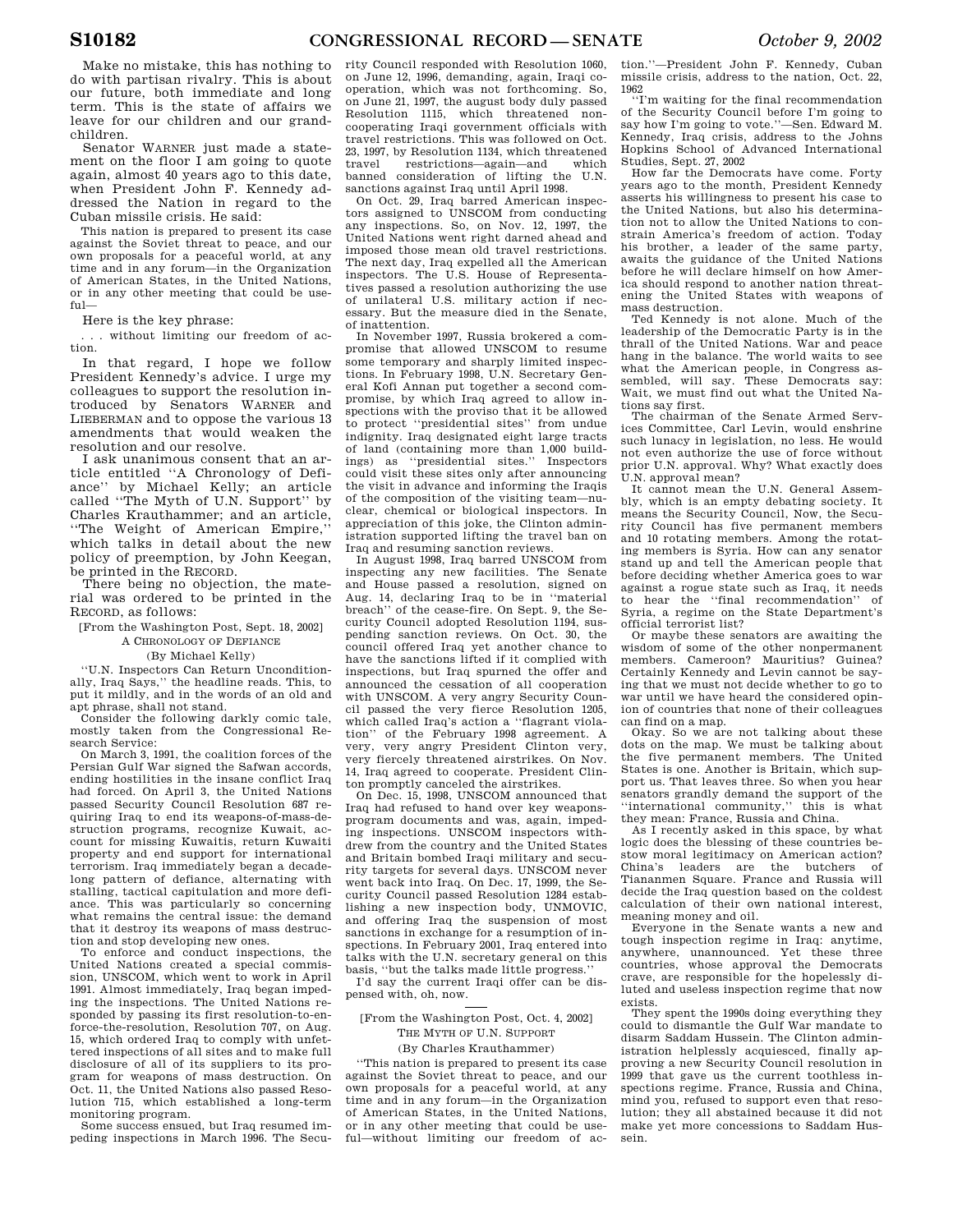After a decade of acting as Saddam Hussein's lawyers on the Security Council, these countries are now to be the arbiters of America's new and deadly serious effort to ensure Iraqi disarmament.

So insist leading Democrats. Why? It has no moral logic. It has no strategic logic. Forty years ago, we had a Democratic president who declared that he would not allow the United Nations or any others to tell the United States how it would defend itself. Would that JFK's party had an ounce of his confidence in the wisdom and judgment of America, deciding its own fate by its own lights, regardless of the wishes of France.

Or Cameroon.

# [From the Washington Post, Oct. 6, 2002] THE WEIGHT OF AMERICAN EMPIRE

(By John Keegan)

WARMINSTER, ENGLAND.—The statement of principles that will guide the national security strategy of the United States during the war on terrorism, and against states that acquire weapons of mass destruction for nefarious purposes, is presented in the language of American statecraft at its most traditional. The allusions from the past proliferate—allusions to the Four Freedoms, to the Atlantic Charter, even to President Woodrow Wilson's Fourteen Points. The values that President Bush promises to defend with all the power at his disposal are central to the American way—democratic self-government, free association, freedom of expression, equal rights for individuals. It is a very American, and very old-fashioned, document.

At the same time, it makes commitments that are unprecedented in the language of American national policy. To put it bluntly, the president makes threats. He warns terrorists that they will be opposed by every weapon and every means at America's disposal. That might be expected and is no more than terrorists deserve.

But he also warns that states that harbor terrorists—or are compromised by terrorism—will be held to account, by which he means military account. He goes on to say that enemies of the United States who are preparing weapons of mass destruction (enemies unspecified but by implication already identified by the Pentagon and State Department) will find themselves targets of U.S. action, even if—and this is a particularly menacing note—such preparations are not complete and the threats to American and its allies are not fully formed.

No doubt it is America's readiness to make threats that contributes to the anti-Americanism now rampant in Europe. Fifty years of peace have skewed the European outlook on the world. Apart from some minor Balkan troubles, Europeans have not known war since 1945, and they have fallen into the habit of viewing war as an alien activity to which they have found a superior alternative—the building of pan-European institutions, free trade and the convening of tedious international conferences. They conveniently forget the threat posed until 1990 by the vanished Soviet Union and they show no appreciation at all of the effort and expense undertaken by the United States in acting as the leading military member of NATO during the Cold War.

There can be no doubt that the American approach to the future is far more realistic than the European and would have been so, if stated, even before the Sept. 11 attacks. Indeed, the logic of President Bush's statement depends less on the emergence of terrorism as a serious threat to civilized states, or even on Saddam Hussein's specific defiance of U.N. resolutions requiring him to admit weapons inspectors, than it does on factors already apparent as the Cold War was drawing to its close.

Students of the Cold War perceived that it imposed, for all the rhetoric of nuclear threat and counter-threat, an artificial stability in international relations. The existence of two superpowers, and the confrontation between them, obliged almost all states to choose sides—and, having chosen, to accept a consequent restraint on their foreign military power. The superpowers offered protection to their clients. But they also expected and got a measure of obedience.

In no respect was that more true than in the acquisition of weapons of mass destruction, particularly nuclear weapons. On whatever else they did not agree, the United States and Soviet Union—as the world's only fully equipped nuclear powers—concurred that possession of nuclear weapons should be confined to the smallest possible number of states. From their points of view, the ideal number would have been two. But failing America's ability to constrain its wartime nuclear partner, Britain (which had acquired most of the necessary expertise to build bombs), and then France (which could not bear the indignity of nuclear inferiority to its ancient enemy), the United States reluctantly accepted a troika of Western nuclear powers. The Soviet Union would have preferred to remain the only communist nuclear power, but China's size and strength prevented Moscow from constraining Beijing.

Thus the nuclear balance of the Cold War years was established on a basis of five powers; and, as each was a stable state, experienced in the ways of the world, the tacit agreement between the superpowers to maintain world order worked. Indeed, it survived even unilateral superpower efforts to win local wars at the boundary between the spheres of influence—Vietnam, Afghanistan, Angola.

The more farsighted observers perceived, however, that, should the Cold War ever come to and end, so would the stability it had imposed. While most states, particularly the richer and longer-established ones, would choose to go on as before, a minority of others, those with grievances against their neighbors or with their standing in the world order, would rebel. They would try to become local superpowers and they would challenge the right of the United States and Russia, the Soviet Union's successor, to maintain the old Cold War order.

So it has turned out. The emergence of India and Pakistan as nuclear powers, though undesirable, was predictable and is containable. They deter each other. The dissidences of Iraq and of Chechnya are of a different order. Chechnya, traditionally disruptive of Russia's efforts to maintain order in its borderlands, is a menace and Moscow deserves Washington's support in its effort to bring the Chechens under control. Iraq is a far more serious problem, since it is a comparatively advanced state and potentially very rich. Under a regime that would cooperate with the international community, it would be nothing but a force for good in the Middle East. Its society is not Islamic and its population is well educated. But because power in Iraq has, lamentably, passed to a megalomaniac and his hometown clique, it has become exactly what students of post-Cold War politics feared the future might bring at its worst.

Unspoken in Bush's national security document is the idea that small, unstable, selfseeking states under dictatorial control must not be allowed to acquire nuclear weapons. Iraq happens merely to be the first in that category to appear. Its pretensions to nuclear power must be quashed. But—and this is the real import of the president's statement—so must similar pretensions, if and when they appear, forever. The president has committed his country to a fearsome duty. It will never go away.

Mr. ROBERTS. I yield the floor. The PRESIDING OFFICER. The Senator from Nevada.

Mr. REID. Mr. President, I ask unanimous consent that the time that Senator DAYTON had under the order that had been entered be given to the chairman of the Foreign Relations Committee, Senator BIDEN.

The PRESIDING OFFICER. Without objection, it is so ordered.

Mr. BIDEN. Mr. President, I have time tomorrow to speak, too. I will make a much longer speech on my views on this subject.

There used to be a trial lawyer I practiced law under. I used to sit in the counsel chair next to him and watch how he tried cases. He used to say to the jury, when he started the case, his opening statement, he would say: I want you to keep your eye on the ball. I want you to focus on the issue at hand.

He would turn to his client, who sometimes was not the most admirable of people, who may have been innocent but not admirable. And he would say: I want you to take a look at my client. You wouldn't invite my client home for dinner. You wouldn't want your daughter going out with my client. As a matter of fact, I wouldn't even go have a cup of coffee with him after this. The question is not whether or not he is a homely guy or a bad guy, or whether or not he is a guy who you would like to have as a friend.

The question is, did he kill Cock Robin? Keep your eye on the ball. What is going to happen here is you are going to have the State coming in saying this is a bad guy. He is an ugly guy. Look at him, he doesn't dress very well. Look at him, he is not very amiable. Keep your eye on the ball.

Just listening to my friend from Kansas and others today, I think we are kind of taking our eye off the ball. Tomorrow I will go into this in great detail. But let's remind ourselves why are we here right now. Why are we here, notwithstanding the fact Senator LIEBERMAN and Congressman GEP-HARDT went down and stood with the President of the United States and said they adopted a resolution? That is not why we are here today. We are not here because of that. We are here because of what the President told us. Everybody remember, keep your eye on the ball.

The President said he has not decided whether or not we are going to go to war. He said it is his hope that we not go to war. It is his hope it can be avoided. Yet, for the first time in the history of the United States of America, in my judgment, the President of the United States is asking for the Congress to give him the equivalent of a declaration of war—to go to war—before the President has made up his mind. He has not made up his mind.

Keep your eye on the ball. Follow the bouncing ball like in the old Lawrence Welk days. A, the President has not decided whether or not to go to war; B, the President says give me the authority to go to war; C, we say on what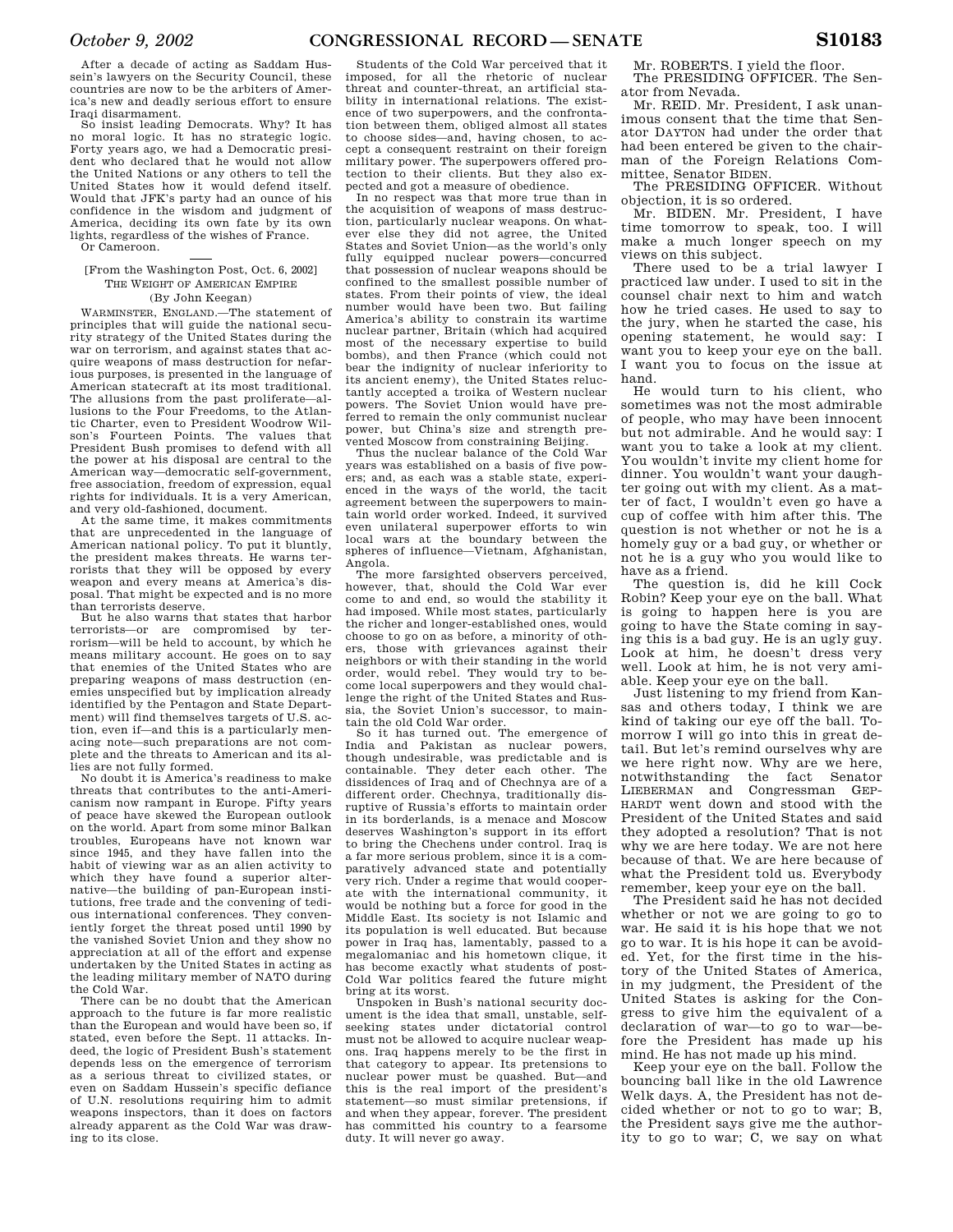basis do you want to go to war, Mr. President?

The details matter. If, for example, we leave here, setting a precedent, suggesting the reason we might go to war is because of this new doctrine of preemption, which no one has explained no one has explained it. I sat at the White House, I say to my friend from Virginia, with Dr. Rice for hours. Dr. Rice said it is no different than what has always been the policy of the U.S.

Well, if that is the case, then I don't have any problem. The President always has the right to act preemptively if we are in imminent danger. If they are coming up over the hill, he can respond; if troops are coming out of Tijuana, heading north, we can respond; if they are coming down from Toronto, we can respond; if missiles are on their way, we can respond. But that is not the way I hear it being used here. We are talking about preemption, as if we are adopting a policy. As Dr. Kissinger said before our committee, that will undo an agreement the Western World made in the early 1640s at the end of the religious wars in Europe, which said no country has a right to preemptively move against another country because they think they are going to be bad guys.

So this is a pretty big deal. Words matter. And so I say to my friends, let's go back. Why did the President ask us for a resolution when he sent up the draft resolution? Why? He stated forthrightly why. He said: Because I need to demonstrate that I have support in order not to go to war. That is what he said. He said: You, the Congress, give me overwhelming support. Then the U.N. will know I mean it. Then the Security Council will say if we don't, he will, so we better. That is the reason why we are here. That is the reason, I remind my colleague from Connecticut and my friend from Virginia, why we are here. Otherwise, it is ridiculous—a President saying I don't know whether I want to go to war yet, but declare it.

So I hope people don't start confusing things on this floor. I may not be around here after November—I hope I am; I am up for reelection, but I don't want to be on this floor 6 years from now and have someone stand up and inaccurately say, by the way, back in the year 2002, in October, we adopted a policy of preemption. Therefore, even though we are in no imminent danger, even though there is no violation of any international rule, we think the country of Xanadu are bad guys and we are invading. That would be a serious mistake. Let me tell you why—not because as an American and as President, if I were President, or as a Senator, or as a Congressman, I would like to have that ability. But, guess what, I don't want Beijing waking up one morning and saying, you know, we have a right to preemptively attack Taiwan. I don't want India waking up one morning and saying, by the way, we have a right preemptively to attack Pakistan. In

case you are all wondering—and I know my colleagues are not, because they know the score and they are thinking about both of those things—both of those countries could conceivably reach that conclusion. It's not an impossibility, if the most powerful Nation in the world establishes an unnecessary doctrine. So let's keep our eye on the ball.

Why are we being asked to do this to give the President the kind of momentum he needs to allow the Secretary of State to convince the Security Council to do what they should do in the first place?

The second point I would like to make is this: We are, right now, talking about preemption, when there is no need for any doctrine of preemption to justify us going against Iraq with others, or alone, if need be. Let's get the facts straight. There is a guy named Saddam Hussein who, in the early 1990s, broke international law, invaded another country, violating every rule of international law. The world, under the leadership of a President named Bush, united and expelled him from that country. Upon expulsion, he said a condition for your being able to remain in power, Saddam Hussein, is you sue for peace and you agree to the following terms of surrender. Those terms of surrender, unlike with the Treaty of Versailles and other treaties where surrender comes about, were in the form of concessions to the U.N., to the world. So he signed onto a number of resolutions.

If the world decides it must use force for his failure to abide by the terms of surrender, then it is not preempting, it is enforcing. It is enforcing, it is finishing a war he reignited, because the only reason the war stopped is he sued for peace.

So, for Lord's sake, anybody who decides to vote for this resolution, please do not rest it on this cockamamie notion of preemption. You will rue the day. If that is the precedent we establish for our own safety's sake, you will rue the day.

The third point I want to make about keeping your eye on the ball here is the fact of the matter is the President of the United States has not yet, A, made the decision about going to war and, B, if he decides to go to war, he has not made the case to the American people.

Let me explain what I mean by that before my colleagues jump all over it. He made a clear case to the U.N. that by the standards of the United Nations, this man, Saddam Hussein, has flouted the rules of the U.N.—absolutely an overwhelming case. Then he came along on Monday and he made a clear case, in the minds of many, to the American people that Saddam Hussein is a danger to the United States.

But there is one more case he has to make. Those of us out of the generation of Vietnam, and those who were in power during the generation of Vietnam, know that no matter how well ar-

ticulated, no matter how well formulated a foreign policy is, it cannot be sustained without the informed consent of the American people. What is being asked of them? The American people do not know what is going to be asked of them yet.

I am fully confident if the President decides, in concert with others, war is necessary, he will have to inform them before he launches it. I say that because he personally told me that. I asked him. My friend from Virginia may have been at the leadership meeting 3 weeks ago in the cabinet room when the President turned to me after others had spoken and said, ''Mr. Chairman, will you be with me?'' I said, ''Mr. President, I will be with you on the condition that you do two things: One, you make every effort possible to do this under the auspices of the U.N. or the coalition, like we did in Kosovo; and you inform the American people that it is going to require substantial American forces and substantial American money to stay in Iraq after Saddam Hussein is down.'' He looked at me in the presence of everybody and said, ''I will do that.'' So I take him at his word.

I lay you 8 to 5, if you go home and ask your constituents who say they are for war—ask them the following question: How long do you think we are going to have to keep American forces in Iraq? I will lay you 8 to 5 that 90 percent will look at you with a blank stare and ask: What do you mean, stay in Iraq? What are you talking about, stay in Iraq? They have no notion. Senator DODD, Senator SARBANES, and I, and the Foreign Relations Committee held several very good hearings. At one hearing, we had the fellow who headed up the office in the Pentagon as to what we do after we win the war—planning. We had two other military experts.

Do my colleagues know what they told us? They probably told you the same thing in Armed Services Committee. It is probable we will have to keep at least 75,000 American forces in Iraq for at least 1 year at a cost of \$19 billion. Maybe it will not be 75,000. Maybe it will be 25,000; maybe 105,000. I do not know. But we have an obligation to tell our constituents.

As I said to my good friend, Mr. BROWNBACK, who is on our committee, in one of our hearings: Everything may go smoothly. And I think there is a possibility it could happen. If we have to go to war, everything may go smoothly, and once he is down and does not use chemical weapons, the army surrenders and the Republican Guard crumbles, and he is assassinated on the way out of town, and we get our hands on the weapons of mass destruction quickly, we identify where they are, we destroy them, and the rest of the world comes in to help us with the burden of keeping Iraq from splitting into at least three separate pieces—that could all happen. That is possible.

What happens if it does not? Big nations cannot bluff. We should tell the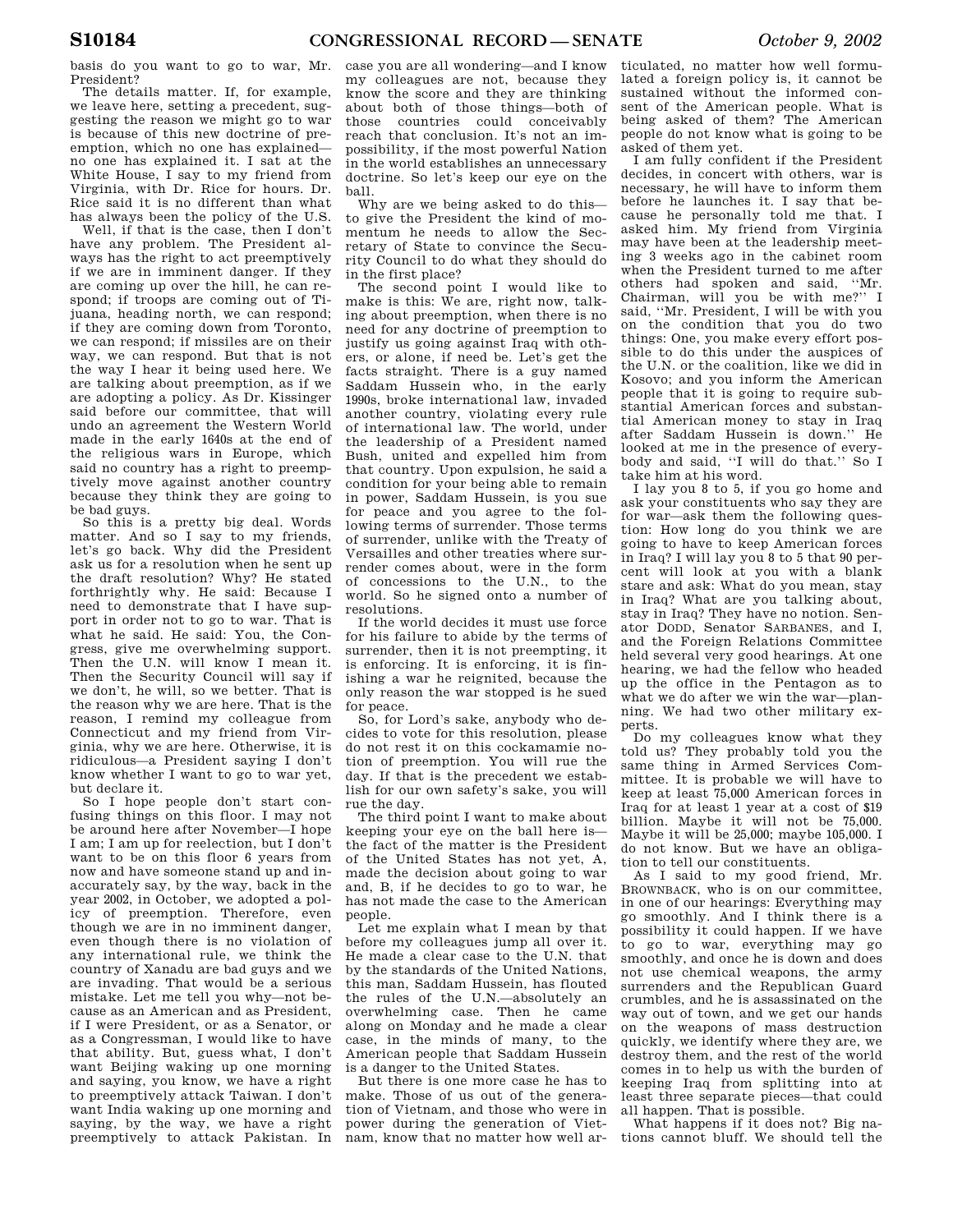American people straight up, and I am prepared to do it and support it: If, in fact, we are forced to go into Iraq with other nations, for his failure to comply, say goodbye for a while to the new permanent tax cut; say goodbye for a while to significant increases in health care funding; say goodbye for a while to a whole lot of issues for those who vote for this.

This is the time for a little honesty in advertising. This is the time the American people are strong, they are bright, and they are willing to take this on. The one thing I believe they will not stand for is being sold a bill of goods. We are not stopping 400 miles short of Baghdad this time if we go. We are not. The Senator from West Virginia has said repeatedly, this is a considerable undertaking.

The PRESIDING OFFICER. The Senator's time has expired.

Mr. BIDEN. As I said, I will tomorrow go into much greater detail. Again, keep your eye on the ball and level with the American people as we go through this process because I think if Saddam Hussein is around 5 years from now, we are in deep trouble as a country—we are in deep trouble.

The PRESIDING OFFICER. Under the previous order, the Senator from Tennessee is to be recognized.

Mr. SARBANES. Mr. President, can I inquire what the parliamentary situation is?

The PRESIDING OFFICER. The Senator from Tennessee is to speak for 15 minutes, followed by the senior Senator from New Mexico for 20 minutes, and the senior Senator from Michigan for 30 minutes.

Mr. SARBANES. For what?

The PRESIDING OFFICER. The senior Senator from Michigan for 30 minutes.

Mr. SARBANES. Is this all being done through unanimous consent requests?

The PRESIDING OFFICER. It is.

Mr. SARBANES. I ask unanimous consent that I be permitted to speak after the senior Senator from Michigan.

The PRESIDING OFFICER. Is there objection?

Mr. WARNER. Mr. President, I have to object at this time. I have been in consultation with the senior Senator from West Virginia who had expressed some interest in taking that slot. Without losing my right to the floor, does the senior Senator from West Virginia wish to speak to his desires? He has the pending amendment, and I think it is very important that the Senate have the opportunity tonight to vote on your amendment. Of course, the Senator will desire to speak for a period of time prior to, I anticipate, a motion to table.

I have the floor, but I yield for a question.

The PRESIDING OFFICER. The Senator from Maryland has the floor.

Mr. WARNER. Beg your pardon?

The PRESIDING OFFICER. The Senator from Maryland has the floor.

Mr. SARBANES. I am happy to yield to the Senator from Virginia for a comment or an observation he wants to make, but I do not yield the floor.

Mr. WARNER. I reserved the right to object to the Senator's unanimous consent request.

Mr. SARBANES. But that does not give the Senator the floor.

Mr. WARNER. No, I reserved the right to object.

The PRESIDING OFFICER. The Senator from Maryland is correct.

Mr. WARNER. Mr. President, I suggest the absence of a quorum.

Mr. BYRD. He did not yield for that purpose.

The PRESIDING OFFICER. The Senator does not have the floor and cannot make that request.

Mr. BYRD. May I respond now?

Mr. REID. Mr. President, it is my understanding, under the order, the Senator from Tennessee is to be recognized.

The PRESIDING OFFICER. That is correct, under the unanimous consent agreement. The Senator from Maryland proposed a unanimous consent request. Is there an objection?

Mr. WARNER. Objection.

Mr. BYRD. Reserving the right to object.

The PRESIDING OFFICER. Objection is heard. The Senator from Tennessee has the floor and is recognized.

Mr. BYRD. Mr. President, will the Senator from Tennessee yield, without losing his right to the floor?

Mr. FRIST. I will be happy to yield. The PRESIDING OFFICER. Without objection, it is so ordered.

Mr. BYRD. Mr. President, I had indicated to the distinguished Senator from Virginia that I would like to be recognized after Mr. LEVIN. I believe he is last on the list. I have no problem with the Senator—if the Senator will agree to allow him—Mr. SARBANES to follow Mr. LEVIN and then I would like to be recognized at that time.

Mr. REID. If I can ask a question of the Senator from West Virginia, who proposed a unanimous consent request. Mr. BYRD. Yes.

Mr. REID. If people have a question as to the position we are in today, yesterday we tried lining up speakers, and that did not work. Today we lined up two speakers on each side so people do not come to the Chamber and have to wait. That is what we did. That is the position we are in now. Both cloakrooms received requests from people who wanted to speak. That is what we have done.

There is a question as to who is going to be the next speaker. I will only say there is no requirement to do so. We have been going back and forth: Senator LEVIN and then I assume we will go to a Republican. After Senator LEVIN, anybody could get the floor.

Mr. SARBANES. Can I inquire who follows Senator FRIST?

Mr. REID. After Senator FRIST is Senator DOMENICI.

Mr. SARBANES. That does not strike me as going back and forth.

Mr. REID. We had Senator KERRY, who spoke for 45 minutes. These two Senators are speaking for a total of 35 minutes. That is the amount of time Senator KERRY had.

Mr. MCCAIN. Will the Senator from Nevada yield? I ask unanimous consent to speak with the Senator from Nevada.

The PRESIDING OFFICER. Without objection, it is so ordered.

Mr. MCCAIN. Without interfering with the Senator from Tennessee, is it his predilection to continue this debate tonight until all speakers are finished, or is the desire of the majority leader and the majority whip to have a vote on the Byrd amendment, or put it off until tomorrow? We have 13 amendments pending.

Mr. REID. Mr. President, as we all know, I say to my friend, anyone who has the floor can move to table the amendment of the Senator from West Virginia.

Mr. McCAIN. Yes.

Mr. REID. I assume that because of the respect people have for Senator BYRD, before that happens someone will give him the opportunity to speak. I am sure that will happen.

Mr. MCCAIN. If the Senator will yield further, it is not our desire to propose a motion to table until the Senator from West Virginia has had ample time to discuss his amendment. I do not think that would be appropriate. But at some point, I hope we can reach a point where we can have a motion to table or an up-or-down vote on the amendment. For the benefit of all Senators, perhaps we can try to ascertain that.

Mr. REID. The answer to your question, from my perspective, the best thing to do for an orderly process is to dispose of the Byrd amendment and then move to the Levin amendment for which we have been waiting a long time.

Before we dispose of the Byrd amendment, I am sure, as I indicated—whether it is Domenici, whoever it is—will give the Senator from West Virginia ample opportunity to discuss his amendment.

The Senator from Arizona asked me if that should happen. That is what should happen.

Mr. MCCAIN. If I can finish. So we will dispose of the Byrd amendment tonight, if it is agreeable with the Senator from West Virginia.

Mr. REID. I will put it another way. Senator BYRD's amendment, as he knows, being the mother of all parliamentarians, can be disposed of at any time.

Mr. MCCAIN. Yes.

Mr. REID. I think we would like to move this along. I hope Senator BYRD's amendment will be disposed of before we move to the Levin amendment. That is not a necessity, but it would make it a little more orderly.

Mr. MCCAIN. Finally, could I ask Senator BYRD's predilections on this issue?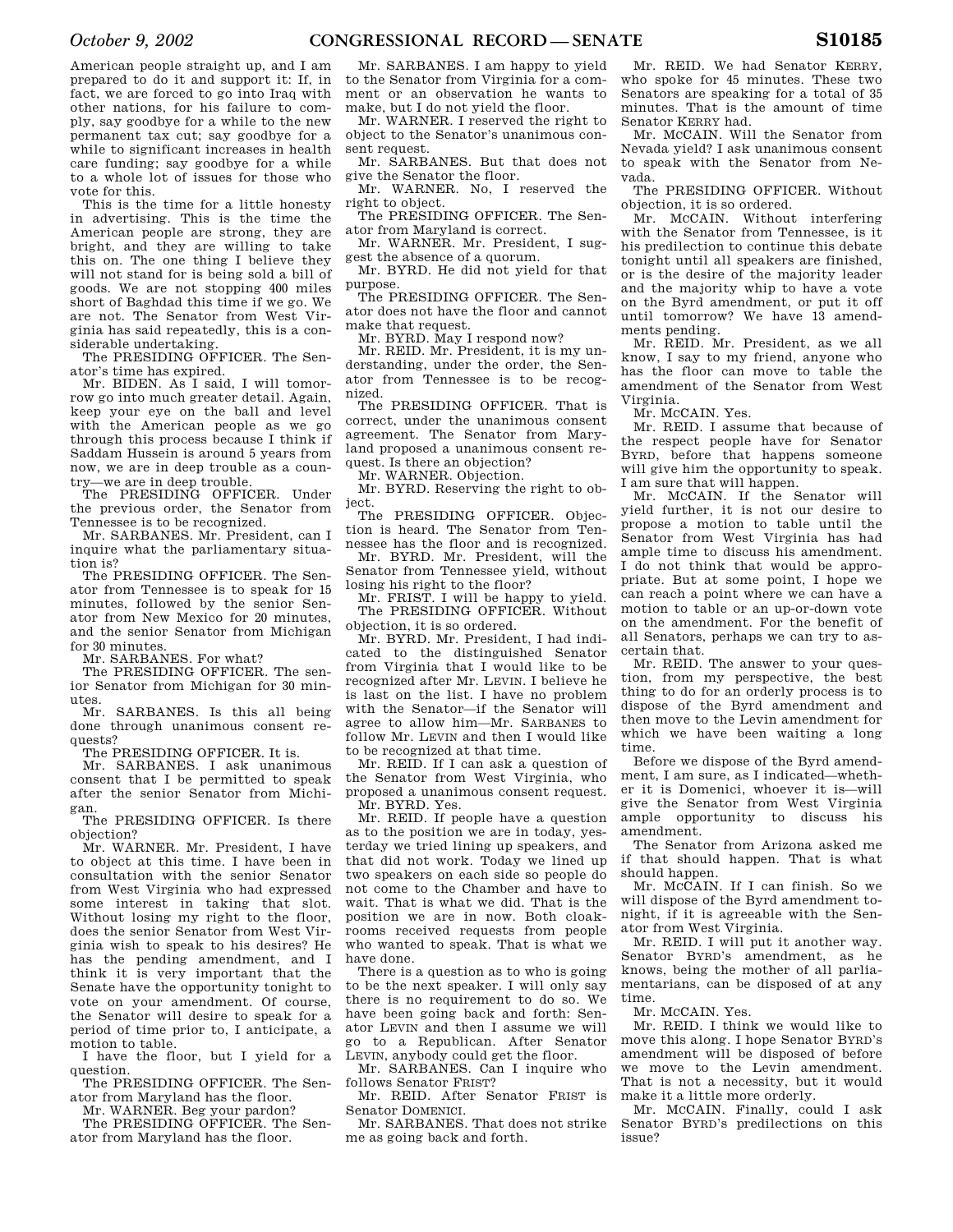Mr. BYRD. Mr. President, I thank the distinguished Senator from Arizona for his question. I say to the Senator, he has amendments, and he has already submitted his amendments. I would like to have a chance to vote on these amendments before the cloture vote. I hope we will get the cloture vote delayed at least a few hours tomorrow until Senators, such as Mr. LEVIN, who have amendments will have a fair shot at explaining their amendments and have a vote on them before cloture. I do not know whether the Senate will be disposed to do that or not.

Let me see if I can answer the distinguished Senator from Arizona. I have another amendment I would like to get voted on, too. I would like to offer it to the amendment that is pending. I say to the distinguished Senator from Arizona—and he is a very distinguished Senator—the other amendment would be to provide a sunset provision.

So if the Senate is going to waive its constitutional powers to the extent that I think would be required if the Lieberman amendment were to be agreed upon, I would like at least for the Senate to have a sunset provision so there would be a time limit when the Lieberman amendment would run its course. If the Congress wanted to renew that, Congress could do it, of course, but at least my amendment would say 12 months, and the President could extend that for 12 months.

That is a rough explanation of my amendment. So that would be 12 months for the President under my amendment, providing for the President on his own to extend that for an additional 12 months, but at the end of that time it is over unless the Congress renews or extends it. I would like to have that amendment also voted upon.

I am very willing to enter into some kind of an agreement, say, to vote up or down on both amendments. There would be a vote on the Lieberman amendment and then a vote on cloture tomorrow at some point.

Mr. WARNER. Mr. President, we have been endeavoring to accommodate the pending amendment with the time agreement such that it could be brought up as soon as possible.

The Senator from West Virginia and I have had no discussion about a second amendment, and I urge that we allow the Senator from Tennessee to speak, and in the interim let's gather and see whether or not we can reconcile honest differences and motives.

Mr. REID. If I could just suggest one thing, maybe we could have all of this taken care of by not having a cloture vote. Cloture is going to be invoked by a large margin. Maybe we would not need a cloture vote.

Mr. WARNER. There are Senators on this side who wish to leave intact this present procedure, which is working well. It has produced 13 amendments, 7 of which have been ruled germane thus far by the Parliamentarian. This debate is well underway, well structured, and can proceed.

At the moment, we have a pending amendment, and I urge that we allow the Senator from Tennessee-

Mr. REID. I ask unanimous consent that the 15 minutes allocated to the Senator from Tennessee be given in its entirety. We have taken most of that time. Then during that time, we will confer as to how we can proceed.

Mr. WARNER. I thank the Senator.

The PRESIDING OFFICER (Mr. DAY-TON). The Senator from Tennessee has the floor.

Mr. FRIST. Mr. President, the Members of this body will soon vote on authorizing the President to use the military might of this Nation against Saddam Hussein. This decision has weighed heavily on me, as it has on us all. No one takes lightly the prospect of young Americans risking their lives on the battlefield of war, but we and they swear an oath to defend our rights and freedoms against all enemies. And so our duty we must now do.

Saddam Hussein is a direct and deadly threat to the American people and to the people of the world. He holds the power to murder not just hundreds or thousands or tens of thousands, but millions. He defies all international efforts to restrain that power and keep world peace, and he disdains the value of human life, even the lives of his own people. This is an evil, lawless, and murderous man.

The resolution before the Senate is carefully constructed to encourage the widest possible international support for unified action against Saddam Hussein. The nations of the world need to show him they will no longer tolerate his arrogant contempt for United Nations resolutions, requiring him to give up his weapons of mass destruction and cease the gross human rights violations he has committed on his own people. I support the President's intensive efforts to build such a coalition, and I pray for his success.

No one wants to avoid a war more than I do. I am a physician. I have devoted my life to a profession that is centered on saving lives. Only when we have exhausted all reasonable efforts at keeping peace should we consider waging war. The President shares a firm commitment to this principle. I consider this resolution a strong statement of support for peace and, if the Nation must, for war as well. For if the safety of our people, the security of our Nation, and the stability of the world remain so threatened, we must risk war for peace. To do anything less would leave a grave and growing danger looming over the lives of millions.

This evening I will talk about Saddam Hussein's past, his present, and what I consider his greatest danger, a robust biological weapons program. More than chemical and nuclear weapons, Saddam's biological weapons pose a unique and immediate threat. Unlike other conventional weapons, they are easily made. They can be readily concealed and are beyond the reach of inspectors and can readily be delivered

across borders and, yes, even across oceans. In the hands of a madman, biological weapons literally threaten us all.

I refer to the words on this chart concerning Iraq's weapons of mass destruction, excerpts from an October 2002 unclassified CIA report, which reads:

Iraq has some lethal and incapacitating BW—

Biological weapon—

agents and is capable of quickly producing and weaponizing a variety of such agents, including anthrax, for delivery by bombs, missiles, aerial sprayers and covert operatives, including potentially against the U.S. homeland.

Indeed, these biological weapons literally threaten us all—''potentially against the U.S. homeland.''

Saddam Hussein has pursued the most deadly weapons known to man, with brutal determination. His arsenal has included tens of thousands of tons of chemical agents and biological agents. He has come within months of acquiring nuclear weapons, and he has developed many means, both in number and type, to deliver his desired destruction.

History shows that dictators do not amass such weapons without the intent to use them. Indeed, Saddam Hussein has accumulated chemical weapons and used them to attack his neighbors and even murder his own people. During the Iran-Iraq war, which lasted from 1980 to 1988, Saddam Hussein inflicted 20,000 casualties by striking with chemicals—mustard gas, sarin, and tabun. He also used mustard and nerve agents to murder as many as 5,000 Iraqi Kurds and inflict the misery of chemical warfare on another 10,000.

I show this chart briefly to demonstrate the impact of these chemicals. Saddam Hussein used the chemicals on his own people. We can see the effects of this tragedy among the victims, who are women and children in this picture.

Saddam Hussein was fully prepared to use biological weapons during the gulf war. In 1995, Iraq admitted it had produced 19,000 liters of botulinum toxin, 8,500 liters of anthrax, and 2,200 liters of aflatoxin. That is enough botulinum toxin—remember, that is the most potent poison known to man—to kill every man, woman and child on Earth.

Iraq also admitted it had loaded thousands of liters of agents into bombs, into munitions, into dozens of warheads and aircraft spray tanks, just as American and allied forces prepared to liberate Kuwait. Before the gulf war, intelligence experts believed Saddam Hussein was at least 8 to 10 years from having a nuclear weapon. That estimate was way off. Iraq had already assembled many of the pieces needed to build a nuclear weapon. What it lacked was fissile material that makes up the explosive core of a nuclear device. If Saddam Hussein had been able to obtain that material, either by making it or buying it, he would likely have had a nuclear bomb by no later than 1993.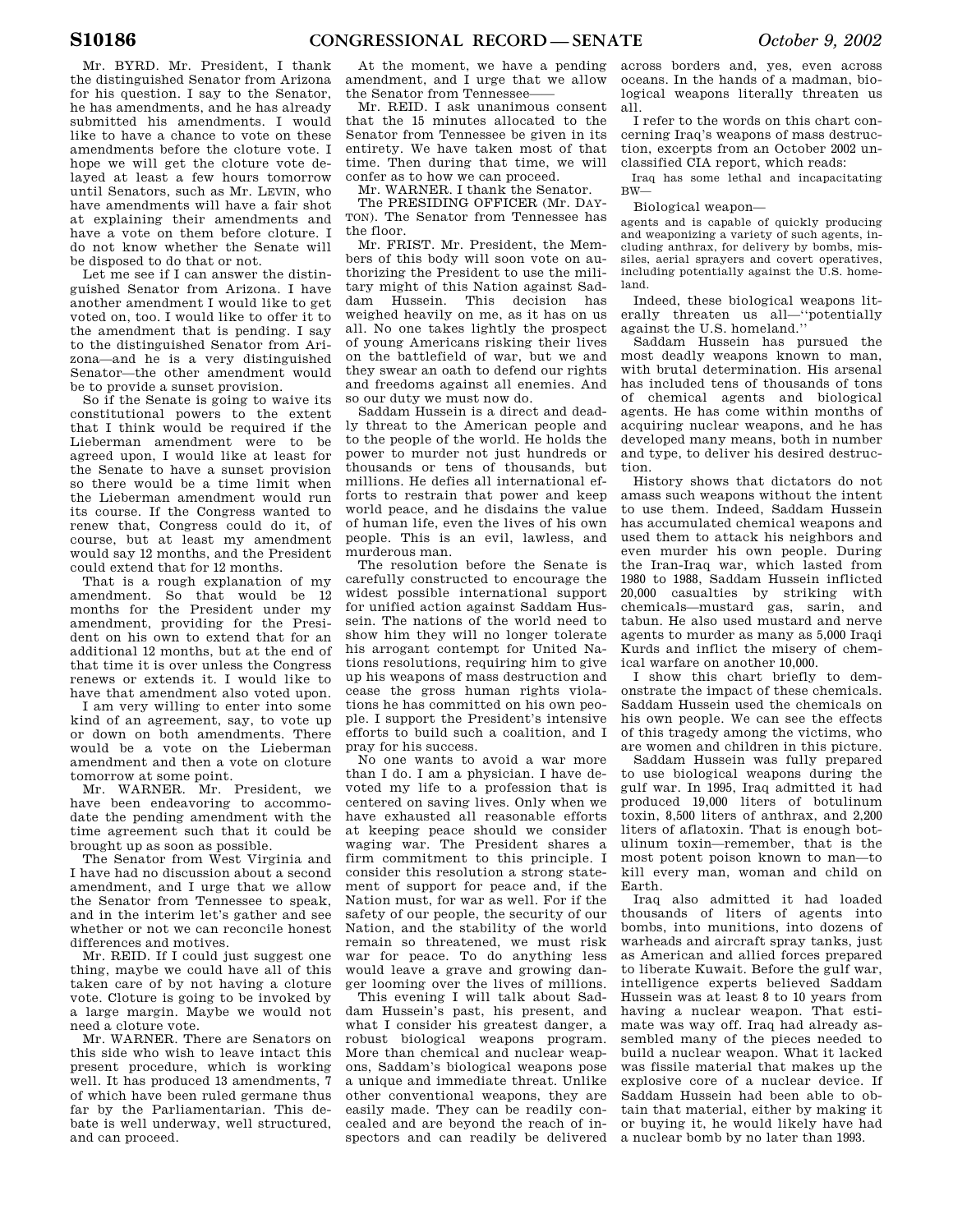Indeed, Iraq has gone to great lengths to acquire weapons of mass destruction. Its efforts to hide the weapons have been equally ambitious. Saddam Hussein has defied the international community almost from the moment he came to power in 1979. His rule has been a constant threat to peace among the Iraqi people, in the Middle East, and throughout the world.

Saddam Hussein has twice invaded sovereign nations. In 1980, he launched the Iran-Iraq war solely for territorial gain. Eight years, one million casualties and hundreds of billions of dollars later, the war ended with Iraq gaining nothing. In 1990, Saddam Hussein started the gulf war by invading Kuwait. His objective? Seize control of his neighbor's oil fields. We expelled him. As we did, he fired dozens of Scud missiles into Israel and into Saudi Arabia and the waters off Qatar.

Iraq has shown as much contempt for the international community as it has shown aggression toward its neighbors. Since 1990, Iraq has violated 16 United Nations Security Council resolutions. Inspectors charged with enforcing those resolutions have been deceived, they have been obstructed, they have been intimidated by Saddam Hussein and his henchmen.

Saddam Hussein has funneled as much as \$9 billion from the United Nations Oil-for-Food program into his weapons of mass destruction program and other illegal activities, starving his people and strangling the economy.

To Saddam Hussein international treaties are worth less than the paper on which they are written. Iraq is the only nation publicly cited for violating the Geneva Convention ban on using chemical weapons. Its biological weapons program has directly violated the Biological and Toxin Weapons Convention. And Iraq has utterly ignored the Nuclear Non-Proliferation Treaty, which has been signed by 187 countries since its inception in 1968.

Saddam Hussein said in a recent speech, ''The present of any nation or people cannot be isolated from its past ...'' Indeed. What Saddam has done in the past is reckless, lawless and appalling. But what he is doing now should frighten us all and compel the world to action. Not only does he continue to develop and produce weapons of mass destruction, but he's more likely to use them than ever before. I am particularly concerned about the unique and immediate threat Saddam's biological weapons program presents.

Iraq has lethal and incapacitating biological weapons agents potentially to use against the United States homeland.

Iraq likely produced two to four times more biological agents than it publicly admitted in 1995. United Nations inspection teams could not account for biological culture growth media that would have easily tripled Saddam's stocks of anthrax—a bacteria that can be rapidly and easily produced as a weapon of mass destruction. Mr.

President, 30,000 munitions designed solely for chemical and biological agents were also unaccounted for. Missing biological agents, missing biological munitions and Iraq's pattern of deception lead to only one conclusion: Saddam Hussein today retains a large arsenal of deadly living microorganisms available as weapons of mass destruction.

That arsenal likely contains stocks of live viruses and bacteria produced not only before the Gulf War, but also after, especially since weapons inspectors left Iraq in 1998. Saddam has expanded so-called ''dual-use'' facilities laboratories, research centers and manufacturing plants that have civilian or commercial uses, but are likely used to build his arsenal of microbiological terror, as well.

Iraq has rebuilt known biological weapons facilities that were destroyed during the Gulf War, by our military, or after, by weapons inspectors. Also, Saddam retains the equipment and, even more crucial, the human expertise to continue building his biological weapons capability. Unlike nuclear weapons, which take years and massive resources to make, biological weapons are inexpensive, can be made easily, within weeks, in a small room, with minimal equipment and manpower. That is what makes biological weapons so unique and capable of causing such death and destruction.

To that end, our intelligence community believes Iraq has built mobile germ warfare production laboratories. Iraq has learned a lot about weapons inspections since the Gulf War. Saddam hid his biological weapons program from inspectors for 4 years. Mobile biological labs are the ideal weapon of deception. They can be quickly moved in inconspicuous trailers and hidden in very small spaces, including, for example, in a single room in one of Saddam Hussein's presidential palaces. Such laboratories would be almost invisible to the outside world.

There is also evidence that Iraq may be developing and producing a new generation of more virulent biological agents. Defectors allege that Iraq is developing an agent called ''Blue Nile'' which may be a code name for the ebola virus. Ebola is a deadly virus for which there is no treatment and there is no vaccine. And many experts believe Saddam Hussein may have stocks of the smallpox virus. One of the last naturally occurring smallpox outbreaks occurred on Iraqi soil in the early 1970s, which is precisely when Iraq launched its weapons of mass destruction program.

Though U.S. defenses against smallpox are now much stronger, a 2001 study by Johns Hopkins University found that a smallpox attack launched at three locations in the United States could kill in a worst case scenario one million and infect another two million Americans within two months.

Saddam has invested not only in developing and producing new viruses and

bacteria, but also new means to deliver those agents. Iraq has experimented with a variety of unmanned aerial vehicles as part of its longstanding weapons of mass destruction program. But intelligence experts believe Iraq has vastly improved its designs and now has a drone aircraft that can carry and spray up to 80 gallons of anthrax. Such an airplane would be the most effective way to deliver biological weapons over a vast area and would represent a dire threat to the Iraqi people, its neighbors and the international community.

The danger of germ weapons is not merely that Saddam Hussein has them, but that he would use them . . . even against the United States. Biological agents are ideal terrorist weapons. Unlikely other weapons of mass destruction, one cannot hear them or taste them or smell them. They can be invisible to the human eye.

They can be transported long distances without detection in, for example, a terrorist's pocket. They can take hours and even days to take effect, allowing a terrorist to be long gone—to escape.<br>Thus

Saddam's robust biological weapons program, combined with the support of terrorism, is a deadly force capable of exceeding the death and destruction of even a nuclear bomb.

Saddam does support terrorism. Iraq harbors several terrorist groups that have targeted and murdered American citizens. The Iraqi regime has been in contact with al-Qaida for at least a decade and, as recently as this year, allowed a senior leader to receive medical treatment in Baghdad.

I am hopeful that inspectors will return to Iraq with totally unfettered access to all suspected biological weapons sites. But, remember, such a site can be an 8-by-12-foot room deep in the basement of a huge Presidential palace.

I am hopeful that Saddam Hussein will disarm and destroy his ability to develop and produce such weapons in the future. But I am not optimistic. Saddam Hussein knows his chemical and biological stocks are the source of his power at home and in his region and can be a tool of blackmail. Weapons of mass destruction are as much a part of Saddam Hussein as freedom and democracy are of America.

The test of our resolve in the war on terror was Afghanistan. There we fought the terrorist group and its supporting regimes that murdered more than 3,000 of our own citizens. We were attacked, and, as any capable nation would do, we responded.

Now we face a second test. Saddam Hussein has not yet struck, and we hope he doesn't. We hope he disarms his weapons of mass destruction and chooses peace over war. It is his choice. But should he force us to war, we will fight for a noble and a just cause—to prevent a future and far worse attack than that of September 11, 2001. America will be victorious in this next phase of the war on terror, for the worst of a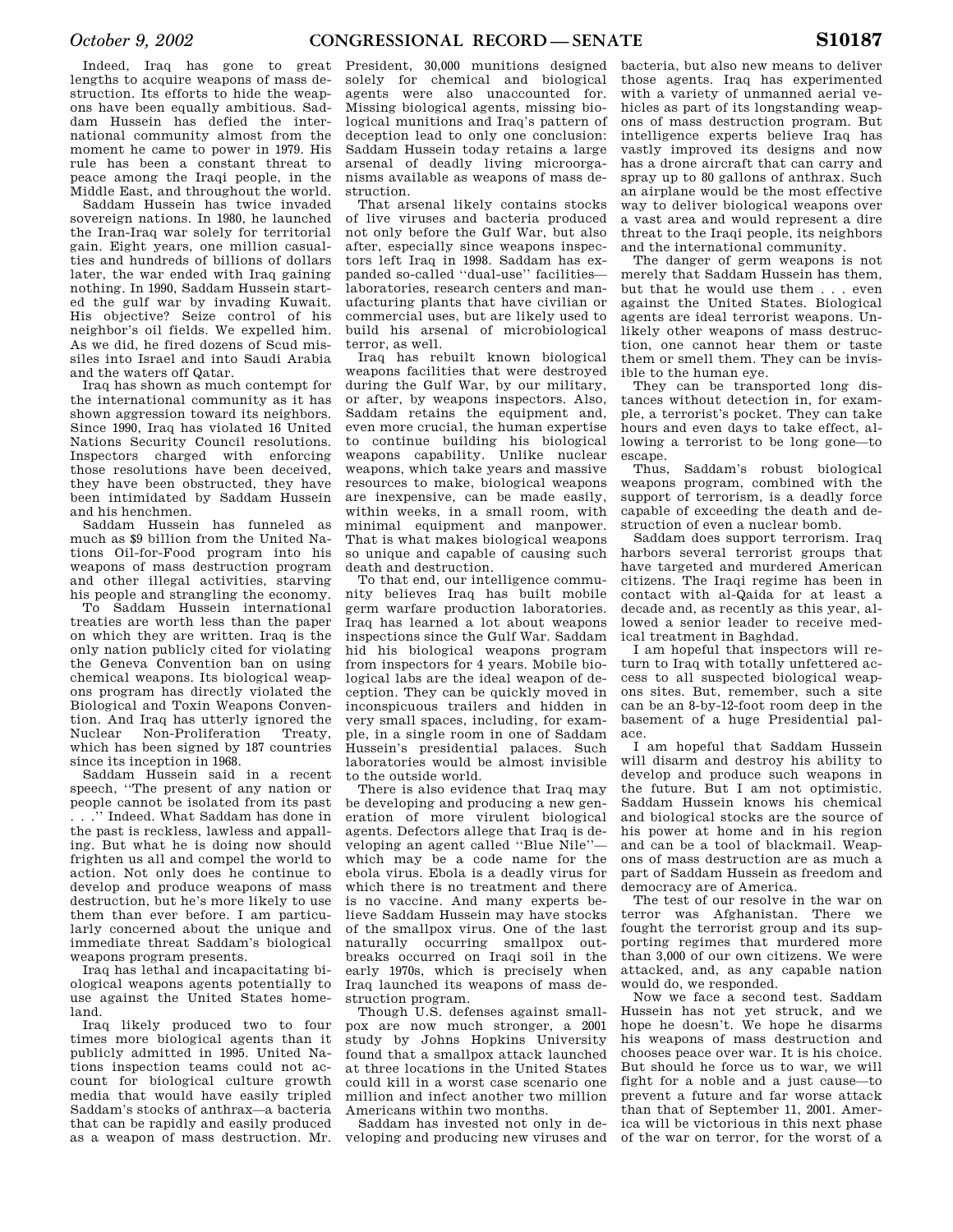dictator cannot defeat the will of a free people.

Saddam Hussein will fight to preserve his grip on power and protect weapons that murder millions. But if we must fight, we will do so for love of country, for respect of humanity, and for the rights and freedoms that all people deserve to enjoy, including the Iraqi people.

The PRESIDING OFFICER. The Senator from New Mexico, under the previous order, is to be recognized.

The Chair wants to say that it is his view that the subject matter is of enormous gravity, and the subject matter and statement of the Senator is most compelling. So anyone who does not share that view will leave the Chamber. And that will be pursued by those officers. And the Sergeants at Arms in the galleries are requested to ensure the gallery follows the same.

The Chair recognizes the Senator from New Mexico.

Mr. DOMENICI. Mr. President, before I proceed, I would like to congratulate the distinguished Senator from Tennessee. When he writes his name uses the title ''Senator'' followed by ''M.D.'' I think you will always be a doctor even if you are not always a Senator. I am happy to know you in both capacities—as a member of the medical profession—and among our ranks as senators. We in the Senate are very fortunate that a few years ago at the peak of your profession you decided to come here, and your people there in Tennessee sent you. I have been here 30 years—roughly five times, I think, that you have been here. I have gotten to know you very well. I consider you among one of my very best friends—not only here but in the world. I am very proud of what you had to say here tonight.

I am not going to speak about the technical matters. If anybody wants proof about the quantity and the tremendous damage that the weapons which Saddam probably possesses can cause humankind, they can read Senator BILL FRIST's statement just ahead of mine.

I have difficulty when speaking on a subject such as this to disengage from being a full-blooded American and try to see the issue from a global perspective. It is very hard for me to see the world and see this issue in any way other than from the eyes of an American who grew up here and has lived here for the years I have been on this Earth. I am prejudiced by my great confidence in America being the right country to see that the Middle East stops being a tinderbox. I think we are the right country, and probably the only country that can keep Saddam Hussein from using those weapons of mass destruction. We are the only country that will see to it that he brings minimal damage to this world.

I have concluded, after much study, that we must give our President this authority—not because he is going to use it, but quite to the contrary: to raise hopes he won't have to use it.

I am voting aye on giving the President this authority because I am convinced that the one and only way to prevent Saddam Hussein from doing tremendous damage to humankind and to the Earth is to say to our President, You have the full strength of the American military to keep him from doing anything of great harm.

That sounds like a terribly simple proposition, but I don't think it is. I think if one wanted to write a 30- or 40 page speech about what I just said, one could devote 5 pages just to the history of the United States. They could about how our country started and what our first wars were all about. They could talk about the First World War and the horror of chemical weapons used in that conflict.

Do you know I had an uncle in the First World War in 1919? I wondered when I was growing up how come an aunt of mine used to get a little check in the mail—\$19.80, or something. Finally, I said to my mother: What does my auntie do with that money? She said: She gets it for all of the life of her husband—she then told me in Italian because your uncle, mio zio, was gassed by the Kaiser in the First World War with mustard gas.

You see, how many years ago was that?—80 or 90?

The PRESIDING OFFICER. The Senators on the floor will kindly take their conversations off the floor so the Senator from New Mexico may have the full attention of the Senate.

The Senator from New Mexico.

Mr. DOMENICI. Thank you very much.

So one could write at length about the parallels in our country's history and how it relates to today. Then follow every war we have been in, and then ask, What country is the most just throughout its history? Would there be any question? It would be the United States. Yet, we have people saying we shouldn't get involved in this, as if we are some big bamboozling country wrought on doing damage. History will tell us and tell the world that that is not why America would get involved in this situation. Isn't that right? Historically, the United States has only used military force when we can do some good. We stand for some principle or concept that we really think is tremendous—in this case, democracy versus dictatorship, democracy and freedom versus the kind of despicable character about whom our President has been speaking to us for a long time. The world is seeing a new kind of war that started with the destruction of our towers and our Pentagon.

This war has its origins right there in that Middle East where, if action is not taken, humankind is going to have some big problems. And I concluded that if we want to make sure our military personnel are safe, we would have to get them out of the Middle East, bring them all home. But guess what?

the Middle East without question. It would not take Saddam Hussein very long before he would attack Israel. And if he wasn't successful, who else might join to help him? Perhaps two or three other nations who would be willing to take up arms against Israel. So I believe there is a real reason for us to work through the United Nations to try to bring peace to that area.

So I do not intend to go into all the details about the threat Iraq poses, rather, I just want to talk about the conclusions I tried to draw about dealing with that threat. One that I just talked to Senator FRIST about, is that we are probably as good a nation as any in the world to decide that action needs to be taken. I have also concluded that to be successful, we had better give our President the authority he needs to act. In this way can better negotiate so as to maintain the peace.

I guess I am going to stop for a minute and ask, is something going on I should know about? I have 20 minutes to speak. If people are not waiting, I am going to speak for 20 minutes.

The PRESIDING OFFICER. The Senator from Delaware.

Mr. BIDEN. Parliamentary inquiry, Mr. President: The Senator from New Mexico has the floor; is that right?

The PRESIDING OFFICER. That is correct.

Mr. BIDEN. How much time does the Senator have left?

The PRESIDING OFFICER. The Senator has 12 minutes remaining, and he is followed by the Senator from Michigan for 30 minutes.

Mr. BIDEN. I thank the Chair.

Mr. DOMENICI. Mr. President, I think we are 32 minutes away from someone on that side being recognized.

The PRESIDING OFFICER. The Senator from New Mexico has the floor.

Mr. DOMENICI. Mr. President, I say to the Senator from Tennessee, I am delighted to have found you on the floor just before my remarks. As always, you eloquently in describing what terrible things this man can wrought on this world and how we need to be careful. If we are going to get involved, we ought to be prepared. And what I added tonight, is that if we are going to do anything about it, we have to give our President the authority he needs. And he may well need our Army, our military to do it.

So, Mr. President, I rise today in support of the Lieberman-Warner-Bayh-McCain amendment because I am convinced that without clear authority to act decisively, it is not possible for the President of the United States to effectively confront the growing threat in Iraq.

As I just said in talking with my friend from Tennessee, I do not think it is going to be very effective for us to say: Mr. President, stay involved, go to the U.N., talk to everybody about the despicable character who is now the head of Iraq.

If we did that there would be a war in thing if the President is not backed up I don't think that is going to do any-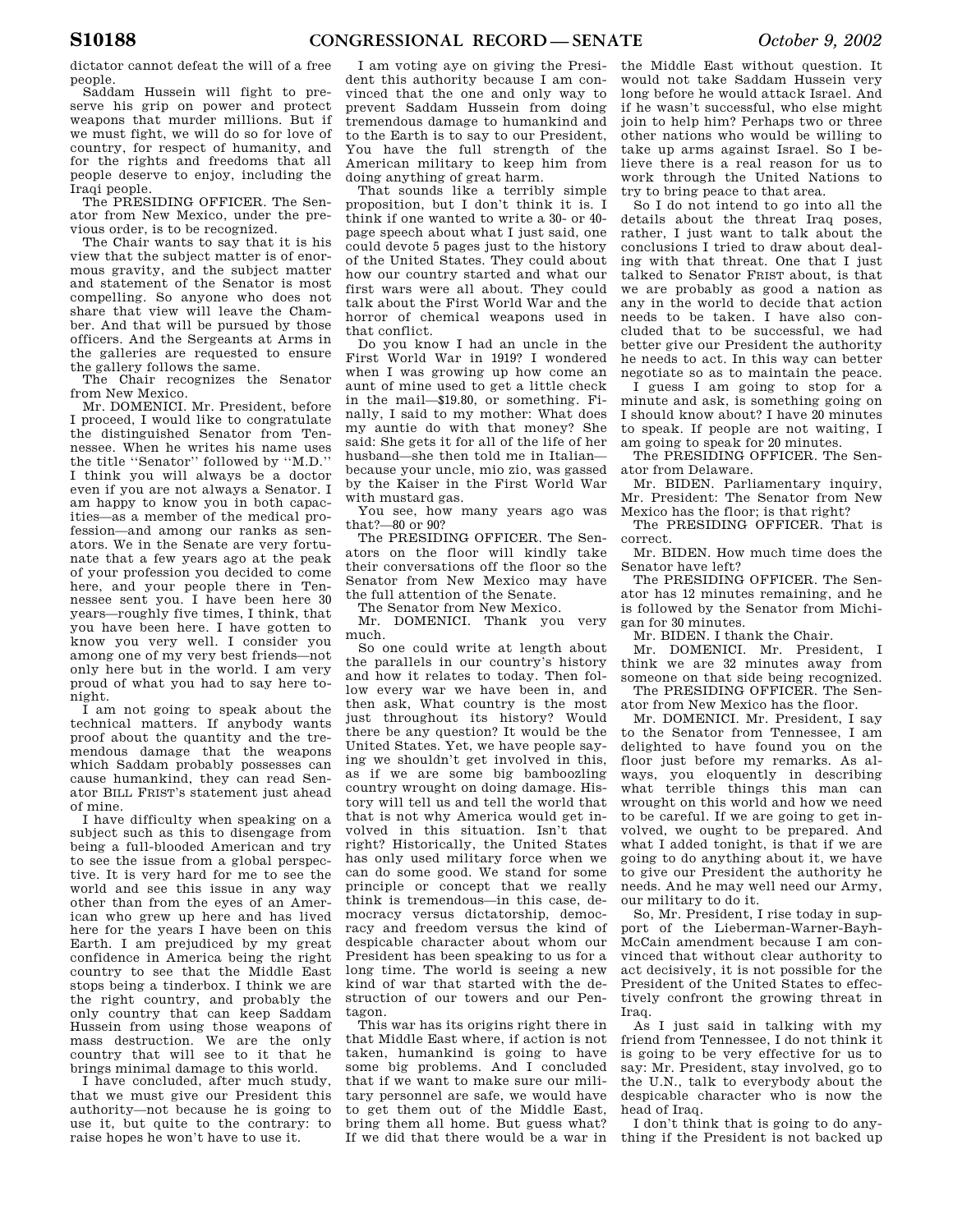with real authority to take military action. I don't want our President to engage in an effort that, from the onset, will not allow him to achieve intervention by the U.N. with a resolution of consequence.

What I want for the American people is for our President to be able to effectively work with the U.N. to the maximum extent, as this resolution allows.

This resolution makes certain that if the United States is involved, our President, after trying negotiations and the words are voluminous on how hard he must try to resolve this matter peacefully and to keep Congress informed, he must give us reports—that he has the strength of the U.S. military if that does not work. And, frankly, I repeat, I think that is more apt to preserve peace than if we do not give the President the power.

I am concerned that the world is already set up for a major war in the Middle East. And the only way to prevent it is to give our President the authority he needs to negotiate effectively, to go to the U.N., to go to our friends, to use diplomacy, but to be ready to say: The people of the United States, through our Congress, gave me authority to do more than that. They gave me authority to intervene and use the full power of the United States.

The PRESIDING OFFICER. The Senator will please suspend.

Will Senators kindly take their conversations off the floor.

I thank the Senator from New Mexico.

Mr. DOMENICI. Maybe while they are gone, and the only one here is Senator BYRD, I could ask unanimous consent that I have an additional hour.

I am just joking, so you don't have to object.

In any event, it is clear to me that in the absence of this authority, Saddam Hussein will continue to assume that America's warnings are not serious. He will continue with all manner of delay and defiance, and he will continue to buy time for further development of weapons of mass destruction. And that is what we are talking about.

Mr. President, while I will associate myself with the technical remarks of my friend, the doctor from Tennessee, I know a little bit about nuclear weapons. It is my subcommittee on appropriations that funds them, and has for the last 61⁄2 years. So I know a little bit about that.

But I also remember when we went and talked to groups about weapons of mass destruction, and we described gas and biological weapons of mass destruction by holding up a jar. It was not like this glass I hold in my hand, but what we actually used was a mayonnaise jar, the size jar that most people associate with a jar of mayonnaise that you would have in a refrigerator.

And we held that up and said: If you know how to make real poisonous gas, and real biological killers, you can put them in a bottle this small. The chemistry needed to produce these poisons

could be accomplished in a little room about the size of a kitchen. And the destruction that could be caused is beyond perception.

So we will find that it is not as easy as to deter these weapons as were nuclear weapons for all the years we were standing head to head and toe to toe with the Soviet Union. We knew everything about their nuclear weapons; they knew everything about ours. But this batch of terrorists, who are bent on mass destruction, have us much more over a barrel than the Soviet Union did with nuclear weapons when we faced mutual assured destruction, sometimes called MAD, as the premise that would prevent war.

So it is clear that weapons of mass destruction are going to continue, under the auspices and direction of the scientists who have been brought into Iraq, and be shipped around the world by Iraqi leaders, to put these terrible kinds of things in the hands of others, who are the ''minutemen'' of Saddam around the world.

So I say again, by enacting the resolution that is before us, we emphasize our resolve to act in the event that Saddam impedes the work of U.N. weapons inspections. We will emphasize by this our resolve to act. So let's be clear. Saddam Hussein only understands the language of force. This resolution provides unambiguous authority for the President to use force. It is this authority, and Congress's support, that gives us the best hope of avoiding confrontation in pursuit of Iraq's disarmament.

So it is the expectation of New Mexicans and all Americans that wherever their President considers sending U.S. troops to battle, that he does so in full consultation with the Congress and our allies in the war on terrorism. The American people also expect that the President will commit U.S. forces only after diplomatic avenues have been exhausted. And this resolution says that.

This resolution underscores those concerns by imposing unambiguous responsibilities on our President.

I am sure that resolution has been read to the American people and those watching us more than once.

But let me just state a couple of them. Prior to using force or within 48 hours after exercising the authority, the President is required to certify to Congress that diplomatic and other peaceful means cannot protect our national security against the threat posed by Iraq. Also, he must certify that such means are not likely to bring Iraq into compliance with all relevant U.N. resolutions.

Second, only in the event that diplomatic efforts fail and Iraq continues to breach its international obligations and the inspectors are given every opportunity for unimpeded access, then our President can use the military. He doesn't have to come back to us under those circumstances.

Believe me, Saddam Hussein and his military and his scientists will imme-

diately understand what it means if we give our President the authority to use force. There is no longer the delay in communications. Iraq will know we are serious, and we can be more effective in our diplomacy. If it doesn't work, we leave it in the hands of our President.

Some observers think this resolution gives the President too much authority. In fact, the resolution gives the President no more authority than he already has as Commander in Chief to provide for the national security for the United States. What the resolution does is to recognize the clear and present danger of Saddam Hussein with weapons of mass destruction. It says he is a weapon of mass destruction. It calls the President to exercise this authority as a last resort, and only in the event that all negotiations are fruitless, and with the added condition that he explain his actions to the Congress.

I believe the best way to prevent the Middle East, in this moment of history, from exploding into a war is for us to recognize how important we are to achieving peace, how important it is that we ask our President to be our instrument of peace in this very troubled part of the world.

Even a person as culpable and as lacking in human decency as Saddam Hussein will understand that our President, once given the proper authority, will take all necessary action to ensure the security of America and humankind against the destruction of weapons of mass destruction. I believe he is far less likely to unleash weapons of mass destruction when he knows that the American military, with the full support of Congress, is poised to stand in his way.

We have just today approved the biggest Defense bill ever in the history of America. We have given the President most of what he asked for in that bill. I believe it could not be worse news for Saddam Hussein than to learn that the U.S. Congress has approved the money needed to bolster our military and then, to learn shortly thereafter, that it has approved a resolution giving our President the real authority he needs to use military force to disarm Iraq. I believe this is the best way to secure peace.

I yield the floor.

The PRESIDING OFFICER. The Senator from Nevada.

Mr. REID. Mr. President, I suggest the absence of a quorum.

The PRESIDING OFFICER. The clerk will call the roll.

The assistant legislative clerk proceeded to call the roll.

Mr. REID. I ask unanimous consent that the order for the quorum call be rescinded.

The PRESIDING OFFICER. Without objection, it is so ordered.

Mr. REID. Mr. President, let me just say we have spent a lot of time, and we have a plan. It is not one that is going to finish quickly. We have a lot of work to do tonight. But this is a tremendous step forward. I ask everybody to listen.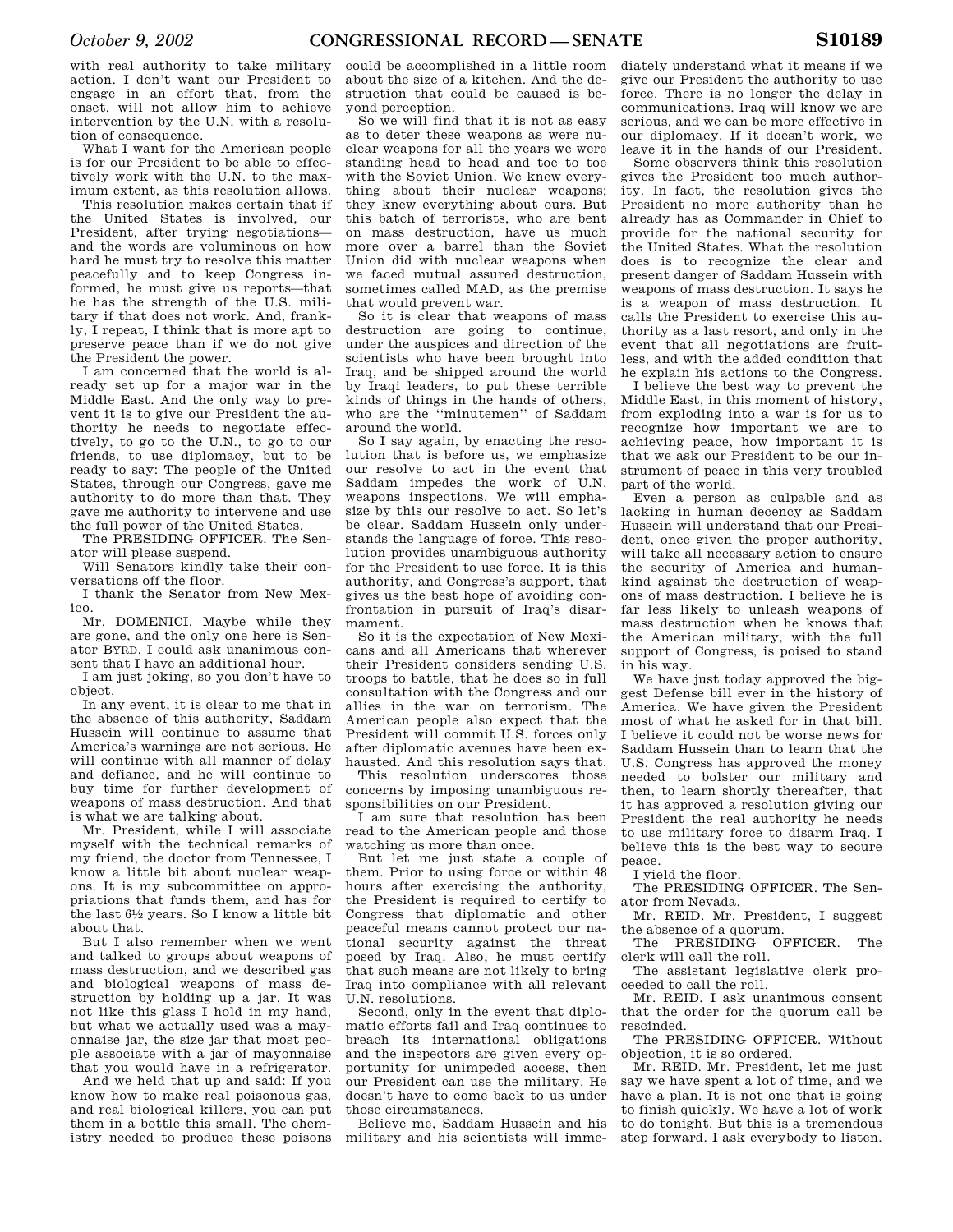We have worked with a number of Senators for some time. I will just say I also have permission from the minority to allow Senator SARBANES to speak for up to 30 minutes following the statement of the Senator from Michigan, Senator LEVIN. I ask unanimous consent that that be the case.

The PRESIDING OFFICER. Without objection, it is so ordered.

ORDER OF PROCEDURE

Mr. REID. Mr. President, I ask unanimous consent that immediately after the pledge tomorrow morning, following the 9:15 a.m. convening of the Senate, Senator BYRD be recognized to offer an amendment No. 4869; that there be a time limitation of 20 minutes, with the opposition controlling 5 minutes and Senator BYRD controlling 15 minutes; that following the use or yielding back of that time, the Senate vote on the amendment; that following the disposition of that amendment, there be 30 minutes of debate equally divided between the leaders, with Senator LOTT controlling the first 15 minutes and Senator DASCHLE controlling the final 15 minutes, and upon completion of that time, the Senate vote on Senator LIEBERMAN's amendment, and that will be cloture on the Lieberman amendment; that following that vote, there be a time limitation of 45 minutes on Senator BYRD's amendment No. 4868, with Senator BYRD controlling 30 minutes, Senator LIEBERMAN, or his designee—the only change would be Senator BIDEN would control the 15 minutes in opposition. Upon the use or yielding back of that time, the Senate vote on Senator BYRD's amendment; further, that no second-degree amendments be in order to either of the above-listed amendments.

The PRESIDING OFFICER. Is there objection?

Mr. BYRD. Mr. President, reserving the right to object. I am perfectly agreeable to everything that has been said with reference to my amendments. I wonder if we can get a little more time for debate on the motion to invoke cloture. We have nothing but 15 minutes for Mr. LOTT and 15 minutes for Mr. DASCHLE. I would like to have a few minutes to express opposition to cloture. I know it will be futile, but can we work out an additional 30 minutes? The two leaders can close, but this agreement only gives the two leaders a chance to talk on cloture. That is a key vote. I would like to have a few minutes on that, and perhaps other Senators would like time on either side.

Mr. REID. The question is, prior to the cloture vote, would the minority have objection—or would anybody object to Senator BYRD having more time? How about 10 minutes, because the leaders only get 15?

Mr. BYRD. Is the time so short?

Mr. REID. Senator BYRD, I say respectfully the two leaders have indicated they are going to finish this tomorrow. Each minute we stall means that much later we have to go.

Mr. BYRD. I am not stalling.

Mr. REID. No one said the Senator is stalling. Each minute that we do not move forward means it will be that much later. Will the Senator agree to 10 minutes?

Mr. BYRD. This is a question of life or death. Can I not get more than 10 minutes?

Mr. SARBANES. If the Senator will yield, does each leader get 15 minutes? Mr. REID. That's right.

Mr. SARBANES. Why don't we give Senator BYRD 15 minutes?

Mr. WARNER. Senator MCCAIN is going to handle the Byrd amendment—

Mr. REID. This is on cloture. Prior to cloture. Why don't we do that.

Mr. WARNER. Our leader will speak prior to cloture.

Mr. REID. I modify the request to that effect.

Mr. WARNER. Mr. President, I ask the distinguished Senator to recast what he is now seeking to achieve.

Mr. REID. Yes. In the morning, at 9:15, we are going to come in. Senator BYRD would be recognized to offer amendment No. 4869, and there will be 20 minutes. He has 15 minutes and the opposition has 5 minutes.

Mr. WARNER. Could Mr. MCCAIN's name be put next to that?

Mr. REID. Yes, 5 minutes to Senator MCCAIN. And then following that, there would be a vote on that amendment. Then there will be a vote on cloture. Prior to vote on cloture, Senator DASCHLE would have the last 15 minutes, Senator LOTT would be the middle speaker, and Senator BYRD would be recognized for the first 15 minutes prior to the cloture vote. After that, Senator BYRD's other amendment would be brought up, with the time as indicated.

Mr. WARNER. Will the Senator repeat the time.

Mr. REID. There will be 45 minutes for Senator BYRD and 15 minutes for Senator MCCAIN.

Mr. WARNER. Make that McCain-Warner.

Mr. REID. Senator DAYTON wants to speak for 15 minutes on the Byrd amendment after cloture.

Mr. WARNER. How about the Senator from Michigan?

Mr. REID. We are going to work that out further. Please don't go any further.

Mr. WARNER. I say to the leader that the Senator from Michigan is a vital part of the UC.

Mr. REID. We are going to work on him, Senator DURBIN and Senator BOXER.

Mr. WARNER. That would be along the lines we agreed to in our conference.

Mr. REID. Yes.

Mr. WARNER. I have no objection to the Senator's request.

Mr. LEVIN. Reserving the right to object, and I will not object. Pursuant, then, to this unanimous consent agreement, I understand it would then be in order for me to proceed and to lay down my amendment tonight.

Mr. REID. The amendment we have spoken about, that's right. The Senator is next in order, anyway.

Mr. LEVIN. The Byrd amendment has not been disposed of.

Mr. REID. There is a gentlemen's agreement that will be set aside for you to offer your amendment because there is a time—I guess you would say a gentlemen's and ladies' agreement.

Mr. BYRD. Reserving the right to object. I have no intention of objecting. Following the cloture vote, if cloture is invoked, what—

Mr. REID. We go immediately to your amendment. You have 45 minutes on that, and there are 15 minutes in opposition.

Mr. BYRD. On that amendment. And then—

Mr. REID. Then we are going to work things out after that. We have talked to Senator LEVIN and we will talk to Senators BOXER and DURBIN. I think we can work something out per the conversation we all had in the cloakroom.

Mr. BYRD. Assuming cloture is invoked on this serious question—which it will be—there will be 30 hours for debate.

Mr. REID. Yes. As I indicated, we will work with the Senator tomorrow on the time the Senator can have.

Mr. BYRD. I beg the Senator's pardon.

Mr. REID. We will work with the Senator on time so he can have some time yielded to him.

Mr. BYRD. I hope so.

Mr. REID. I indicated I will work on that.

Mr. BYRD. The Senator is an honorable man and I thank him for all of his good work. I hope I am not limited tomorrow to 3 hours and 4 hours. I hope whatever Senators want to yield time to me may be allowed to do so.

Mr. REID. I respectfully say to my friend, I would love to get over this hurdle, and we will worry about that tomorrow. I will do my best.

Mr. BYRD. I know about getting over the hurdles. I was always afraid something would crawl out of the woodwork before I would get the Chair to put the question. I have nothing further.

Mr. SARBANES. Will the Senator yield for a question.

Mr. REID. Yes.

Mr. SARBANES. Upon the disposition of the second Byrd amendment, which would be after cloture—

Mr. REID. We are working on that now, what will happen on that.

Mr. SARBANES. How about the Levin amendment?

Mr. REID. We tentatively have that worked out. I need to get off the floor and we can work that out. I am certain we have an agreement.

Mr. SARBANES. I understand that now the Byrd amendment will be laid aside so that the Levin amendment can be called up.

Mr. REID. Following his statement, the Senator from Maryland would be recognized.

Mr. WARNER. Did the Chair enter the order? I don't know if the Chair entered the order.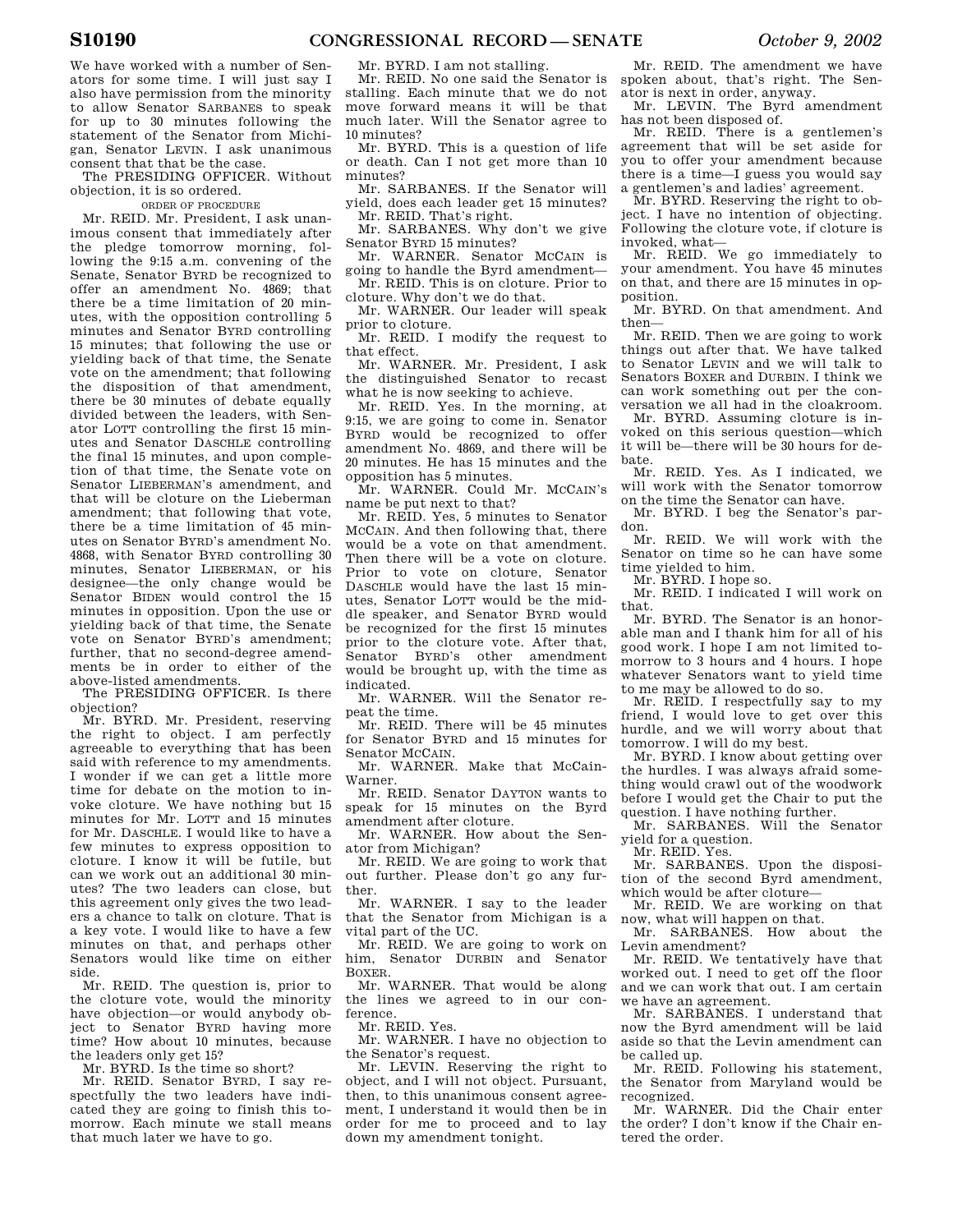The PRESIDING OFFICER. Is there objection? Without objection, it is so ordered.

The PRESIDING OFFICER. Under the previous order, the Senator from Michigan is recognized for a period of 30 minutes. The Senator from Michigan.

AMENDMENT NO. 4862 TO AMENDMENT NO. 4856, AS **MODIFIED** 

Mr. LEVIN. Mr. President, on behalf of myself, Senator REED, Senator BINGAMAN, Senator BOXER, Senator MI-KULSKI, and Senator STABENOW, I call up amendment No. 4862, which is at the desk.

The PRESIDING OFFICER. Is there objection to laying aside the pending amendment?

Mr. BYRD. I have no objection.

The PRESIDING OFFICER. Without objection, it is so ordered. The clerk will report.

The assistant legislative clerk read as follows:

The Senator from Michigan [Mr. LEVIN], for himself, Mr. REED, Mr. BINGAMAN, Mrs. BOXER, Ms. MIKULSKI, and Ms. STABENOW, proposes an amendment numbered 4862 to amendment No. 4856, as modified.

Mr. LEVIN. Mr. President, I ask unanimous consent that the reading of the amendment be dispensed with.

The PRESIDING OFFICER. Without objection, it is so ordered.

The amendment is as follows:

(Purpose: To authorize the use of the United States Armed Forces, pursuant to a new resolution of the United Nations Security Council, to destroy, remove, or render harmless Iraq's weapons of mass destruction, nuclear weapons-usable material, long-range ballistic missiles, and related facilities, and for other purposes)

In lieu of the matter proposed to be inserted by the amendment, insert the following:

#### **SECTION. 1. SHORT TITLE.**

This joint resolution may be cited as the ''Multilateral Use of Force Authorization Act of 2002''.

#### **SEC. 2. FINDINGS.**

Congress makes the following findings:

(1) In accordance with United Nations Security Council Resolution 687 (1991), Iraq made a commitment—

(A) to destroy, remove, or render harmless all chemical and biological weapons and stocks of agents and all related subsystems and components and all research, development, support, and manufacturing facilities related thereto;

(B) to destroy, remove, or render harmless all ballistic missiles with a range greater than 150 kilometers, and related major parts and production facilities;

(C) not to acquire or develop any nuclear weapons, nuclear-weapons-usable material, nuclear-related subsystems or components, or nuclear-related research, development, support, or manufacturing facilities; and

(D) to permit immediate on-site inspection of Iraq's biological, chemical, and missile capabilities, and assist the International Atomic Energy Agency in carrying out the destruction, removal, or rendering harmless of all nuclear-related items and in developing a plan for ongoing monitoring and verification of Iraq's compliance.

(2) The regime of Saddam Hussein consistently refused to cooperate with United Nations Special Commission weapons inspectors in Iraq between 1991 and 1998 by denying them access to crucial people, sites, and documents.

(3) On October 31, 1998, Iraq banned the United Nations weapons inspectors despite its agreement and obligation to comply with United Nations Security Council Resolution 687 (1991).

(4) Iraq continues to develop weapons of mass destruction, in violation of its commitments under United Nations Security Council Resolution 687 (1991) and subsequent resolutions, and the regime of Saddam Hussein has used weapons of mass destruction against its own people and other nations.

(5) The development of weapons of mass destruction by Iraq is a threat to the United States, to the friends and allies of the United States in the Middle East, and to international peace and security.

#### **SEC. 3. CONGRESSIONAL POLICY FOR UNITED NATIONS SECURITY COUNCIL AC-TION ON IRAQ.**

Congress—

(1) supports the President's call for the United Nations to address the threat to international peace and security posed by Saddam Hussein's continued refusal to meet Iraq's obligations under resolutions of the United Nations Security Council to accept the destruction, removal, or rendering harmless of its weapons of mass destruction, nuclear weapons-usable material, ballistic missiles with a range in excess of 150 kilometers, and related facilities, and to cease the development, production, or acquisition of such weapons, materials, and missiles;

(2) urges the United Nations Security Council to adopt promptly a resolution that—

(A) demands that Iraq provide immediate, unconditional, and unrestricted access of the United Nations weapons inspectors so that Iraq's weapons of mass destruction, nuclear weapons-usable material, ballistic missiles with a range in excess of 150 kilometers, and related facilities are destroyed, removed, or rendered harmless; and

(B) authorizes the use of necessary and appropriate military force by member states of the United Nations to enforce such resolution in the event that the Government of Iraq refuses to comply;

(3) affirms that, under international law and the United Nations Charter, the United States has at all times the inherent right to use military force in self-defense; and

(4) will not adjourn sine die this year and will return to session at any time before the next Congress convenes to consider promptly proposals relative to Iraq if in the judgment of the President the United Nations Security Council fails to adopt or enforce the resolution described in paragraph (2).

#### **SEC. 4. AUTHORIZATION FOR USE OF UNITED STATES ARMED FORCES PURSUANT TO A NEW UNITED NATIONS SECU-RITY COUNCIL RESOLUTION.**

(a) AUTHORIZATION.—Pursuant to a resolution of the United Nations Security Council described in section 3(2) that is adopted after the enactment of this joint resolution, and subject to subsection (b), the President is authorized to use the Armed Forces of the United States to destroy, remove, or render harmless Iraq's weapons of mass destruction, nuclear weapons-usable material, ballistic missiles with a range greater than 150 kilometers, and related facilities, if Iraq fails to comply with the terms of the Security Council resolution.

(b) REQUIREMENTS.—Before the authority granted in subsection (a) is exercised, the President shall make available to the Speaker of the House of Representatives and the President pro tempore of the Senate his determination that the United States has used appropriate diplomatic and other peaceful

means to obtain compliance by Iraq with a resolution of the United Nations Security Council described in section 3(2) and that those efforts have not been and are not likely to be successful in obtaining such compliance.

(c) WAR POWERS RESOLUTION REQUIRE-MENTS.—

(1) SPECIFIC STATUTORY AUTHORIZATION.— Consistent with section  $8(a)(1)$  of the War Powers Resolution, Congress declares that this section is intended to constitute specific statutory authorization within the meaning of section 5(b) of the War Powers Resolution  $(22 \text{ U.S. C. } 1544(b))$ .

(2) APPLICABILITY OF OTHER REQUIRE-MENTS.—Nothing in this joint resolution supersedes any requirement of the War Powers Resolution.

### **SEC. 5. REPORTS TO CONGRESS.**

Not later than 60 days after the date of enactment of this joint resolution, and at least once during every 60-day period thereafter, the President shall submit to Congress a report containing a summary of the status of efforts—

(1) to have the United Nations Security Council adopt the resolution described in section 3(2); or

(2) in the case of the adoption of such resolution, to obtain compliance by Iraq with the resolution.

Mr. LEVIN. Mr. President, this amendment will provide an alternative to the Lieberman amendment. This amendment will authorize the President to use military force supporting the U.N. resolution that he seeks, but then provides that if he seeks to go it alone, if he wants authority to proceed unilaterally, he would then call us back into session.

This amendment provides that if the President then seeks authority to unilaterally go it alone without the authority of the United Nations, not in support of a U.N. resolution, he would then call us back into session and seek that authority from the Congress.

This is an alternative to the unilateral approach which is in the White House-supported resolution. This gives the same authority to the President to use military force of the United States in support of the U.N. resolution that he seeks, but does not at this time address the issue of going it alone and authorizing unilateral action or saving that for a later time should the United Nations not act.

President Bush described in Cincinnati in detail the threat that Saddam Hussein's regime poses.

Mr. WARNER. Mr. President, I wonder if my friend will yield for a moment. I just discovered in the haste of activities that the distinguished chairman of the Armed Services Committee has 30 minutes to present his amendment.

The PRESIDING OFFICER. The Senator is correct.

Mr. WARNER. And then there is no time reserved for the Senator from Virginia to do any rebuttal following that amendment, but there is now time given to the Senator from Maryland, Mr. SARBANES, immediately following the Senator from Michigan; is that correct?

The PRESIDING OFFICER. That is correct.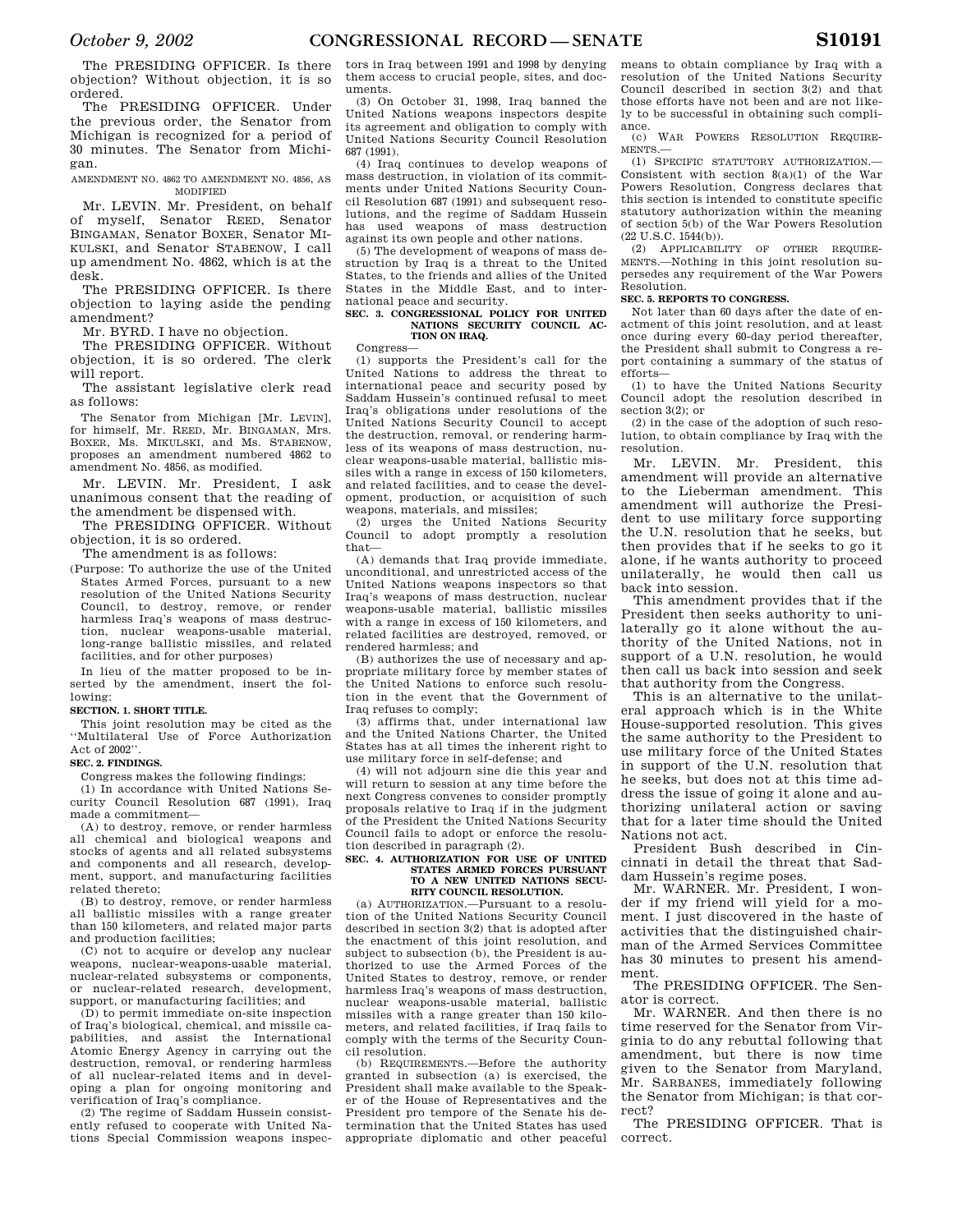Mr. WARNER. How much time is that?

The PRESIDING OFFICER (Mr. NEL-SON of Florida). Thirty minutes.

Mr. WARNER. I yield the floor. The PRESIDING OFFICER. The Sen-

ator from Michigan.

Mr. LEVIN. Mr. President, President Bush described in Cincinnati in detail the threat that the Saddam Hussein regime poses. I have relatively few differences with that description, and I believe if Saddam Hussein continues to refuse to meet his obligation to destroy his weapons of mass destruction and his prohibited missile delivery systems, that the United Nations should authorize member states to use military force to destroy those weapons and systems and that the United States Armed Forces should participate in and lead a United Nations authorized force. That is what my amendment provides.

The issue that is in dispute is whether unilateral force should be authorized by Congress at this time in case the United Nations does not act—whether we should authorize the President now to go it alone without U.N. authorization if the United Nations does not act. How we answer that question could have a profound and lasting effect on the safety of our children and grandchildren for decades to come because the difference between attacking a nation with the support of the world community or attacking it without such support is fundamental.

The President answers the question by seeking a resolution from Congress that gives him the authority to use force under the auspices of the United Nations or to go it alone if the United Nations fails to act. He seeks this unilateral authority even though he does not condition its use on the threat to the United States by Saddam as being imminent.

Indeed, the President stated in the national security strategy that was released by the White House last month that preemptive attacks to forestall or prevent hostile acts by our adversaries can now be undertaken although a threat is not imminent.

The new strategy the President has adopted explicitly states:

We just adapt the concept of imminent threat to the capabilities and objectives of today's adversaries. Rogue states and terrorists do not seek to attack us using conventional means.

The President's Iraq resolution and the national security strategy, therefore, both take the position that an imminent threat is no longer required as a basis for our military action in selfdefense. The President is explicitly seeking to modify the traditional concept of preemption by deleting the need for ''imminent'' and substituting that of ''sufficient threat'' in the strategy document and ''continuing threat'' in the proposed resolution—dropping the requirement for ''imminent''—that the threat be imminent—and substituting something far less—''sufficient'' or ''continuing.''

That the President is seeking authorization for a unilateral preemptive attack without U.N. authorization or requirement of imminent threat is at the heart of the Senate debate that is presently taking place.

Under the traditional international law concept of preemption in self-defense, the United States would be justified in acting alone in the case of a serious threat to our Nation that is imminent. In a case where a threat is not imminent, military action would also be justified if it were carried out pursuant to the authorization for the use of force by member states of the United Nations.

The choice facing the Senate is whether Congress should now, at this time, give the President the authority to go it alone, to act unilaterally against Iraq if the United Nations fails to act.

Congress is being presented with this issue at the very same time our Secretary of State is trying to get the United Nations to back a tough new resolution authorizing member states to use military force to enforce Iraqi compliance with inspections and disarmament.

On Monday, the President said:

I have asked Congress to authorize use of America's military if it proves necessary to enforce U.N. Security Council demands.

That sounds like my alternative, but in fact the White House resolution asks for much more.

The resolution the White House seeks is not limited to the use of force if the United Nations authorizes it. On the contrary, it specifically authorizes now the use of force on a unilateral, go-italone basis, that is, without Security Council authorization. The President's rhetoric does not match the resolution before us.

The White House approach also authorizes the use of force beyond dealing with Iraq's weapons of mass destruction and their means of delivery, which is also a difference from my resolution.

The resolution which I offer on behalf of those cosponsors and myself is consistent with how I think most Americans want us to proceed. It emphasizes the importance of dealing with Iraq on a multilateral basis, and it withholds judgment at this time on the question of whether the United States should go it alone, that is, whether we should act unilaterally against Iraq if the United Nations fails to act.

This resolution I am offering does the following: First, it urges the United Nations Security Council to adopt a resolution promptly that demands unconditional access for U.N. inspectors so Iraq's weapons of mass destruction and prohibited ballistic missiles may be located and destroyed, and within that same U.N. resolution authorizes the use of necessary and appropriate force by U.N. member states as a means of enforcement in the event that Iraq refuses to comply.

Our resolution also specifically authorizes use of United States Armed

Forces pursuant to that U.N. Security Council resolution if Iraq fails to comply with its terms and the President informs the Congress of his determination that the United States has used appropriate diplomatic and other peaceful means to obtain Iraqi compliance with such a U.N. resolution. Our resolution affirms that under international law and under the U.N. charter, especially article 51, the United States has at all times the inherent right to use military force in self-defense. This affirms the fact that there is no U.N. veto over U.S. military action.

I repeat that because some of our colleagues have suggested otherwise about our resolution. The resolution we are offering explicitly affirms the fact there is no U.N. veto over U.S. military action because we state explicitly the United States has at all times an inherent right to use military force in self-defense. Our resolution also provides Congress will not adjourn sine die so that Congress can return to session, if necessary, and promptly consider proposals relative to Iraq if, in the judgment of the President, the U.N. Security Council does not promptly act on the resolution I have described above.

Our resolution therefore supports the President's appeal to the United Nations and it approves now the use of our Armed Forces to support the action of the United Nations to force compliance by Saddam Hussein with inspections and disarmament. However, it does not authorize now, before we know whether or not we have the world community on our side, U.S. Armed Forces going alone. Should we need to consider that possibility at a future time, the resolution provides for the immediate recall of Congress to do so.

Our resolution does not, on the matter of war and peace, life and death, exceed the grant of authority needed by the President at this time.

If Congress instead endorses the White House approach, allowing the unilateral use of force at this time, even in the absence of a U.N. authorization, we will be sending an inconsistent message. We will be telling the United Nations that if they do not act, we will, at the same time we are urging them to act. We would be taking the U.N. off the hook if we adopt the go-italone resolution. We would be telling the United Nations they are not particularly relevant at the same time we are urging them to be very relevant. If we want the United Nations to be relevant and credible, if we want the United Nations to succeed, if we want the United Nations not to be limited to humanitarian and disaster relief and other tasks that are mighty useful but not essential—and I think most of us do—then we have to focus our efforts there and give those efforts a chance to succeed.

If we act wisely, authorizing the use of our forces pursuant to a U.N. resolution authorizing member States to use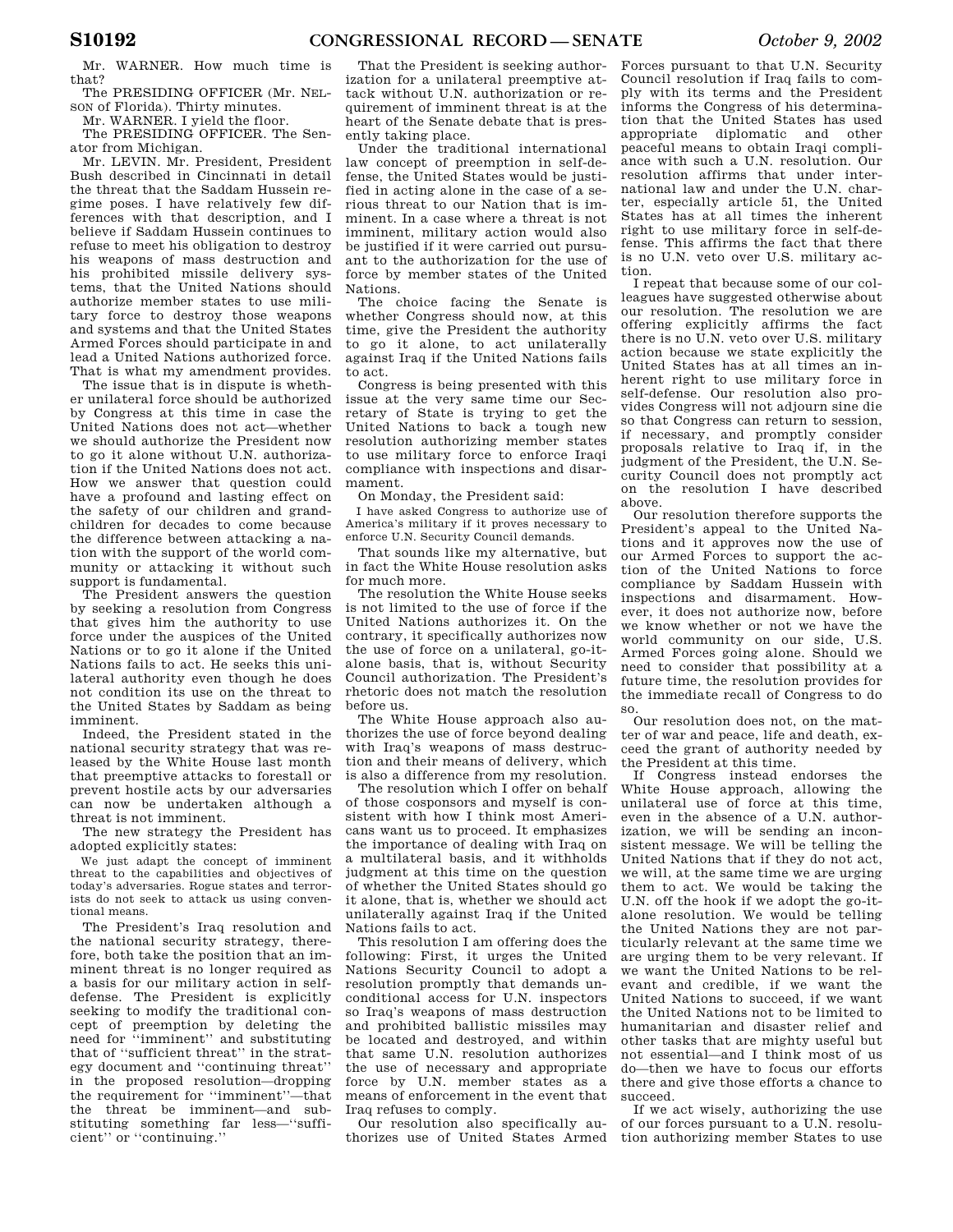force, we will not only unite the Congress, ultimately we will unite the world community on a course of action that will seek the elimination of Saddam Hussein's ability to threaten the world with weapons of mass destruction. That is where our focus should be, uniting the world, not dividing it. Moreover, a going-alone approach, in which we attack Iraq without the support and participation of the world community, entails serious risks and could have serious consequences for us in the Middle East and around the world. It makes a difference, when deciding to use force, whether that use of force has the support of the world community. It makes a difference for us in the current situation involving a possible attack on Iraq. If we go it alone, will we be able to use air bases, ports, supply bases, overflight rights in the region? Those rights and capabilities are important to the success of a military operation against Saddam.

The Saudis have said publicly that without the U.N. authorization, we will not have access to important bases, and that is just one country. Others have said something very similar. If we go it alone, will there be a reduction in the broad international support for the war on terrorism, including the law enforcement, financial and intelligence cooperation that is so essential? If we go it alone, will that destabilize an already volatile region and undermine governments such as Jordan and Pakistan? Could we possibly end up with a radical regime in Pakistan, a country which has nuclear weapons? If we go it alone, will Saddam Hussein or his military commanders be more likely to use weapons of mass destruction against other nations in the region and against our military forces in response to our attack? That would be the case if he faced a U.N.-authorized coalition, particularly if that coalition included Muslim nations as the coalition did during the gulf war.

If we go it alone, will we be undercutting efforts to get other countries to help us with the expensive and lengthy task of stabilizing Iraq after Saddam is removed? Beyond the current situation relative to using force in Iraq, going it alone without U.N. authorization, based on a modified concept of preemption that no longer requires the threat to be imminent, will lead to a serious risk to international peace and security. If we act unilaterally, without U.N. authority or an imminent threat, that will create a dangerous situation for international peace and stability in the long term. We will be inviting other nations to forego an important rule of international law requiring a serious and imminent threat before one nation can attack another nation in the name of self-defense.

India and Pakistan have a continuing threat, in their view, from each other. Even Greece and Turkey at times view each other as a continuing threat. If that becomes the test, and if we set the precedent in this resolution to author-

ize that kind of attack, in the absence of an imminent threat, we will be setting the world on a very different course, and we must consider a long time before doing that. That is what we should be called back into session to consider if the U.N. does not authorize force.

By seeking a U.N. resolution that will authorize U.N. member States to use force if Iraq does not comply with its terms, we are not giving the United Nations a veto over the conduct of our foreign policy. What we are doing is getting from the United Nations strength and international support should military force be necessary. We should be seeking to unite the world against Saddam Hussein, not dividing it. Our immediate objective should be to get the United Nations to act, locate, and destroy Iraq's weapons of mass destruction and the means of delivering them. The threat Saddam presents is real and we should deal with it. But authorization for preemptive, unilateral U.S. action in Iraq does not need to, and should not be granted at this time. If the U.N. does not act, Congress can be called back promptly to consider a request to authorize force unilaterally and to consider the serious and different risks involved in pursuing the unilateral course.

Last Monday's Washington Post carried a story in which a senior European official's response to the U.S. going it alone was:

A lot of Europeans would feel they had been put in an intolerable position.

For those who would agree to participate militarily:

. . . it would be less a coalition of the willing than of the dragooned.

Javier Solana, former NATO Secretary-General, currently the EU's top foreign policy official, in an address at NATO headquarters last week stated:

Ad hoc coalitions of docile followers to be chosen or discarded at will is neither attractive nor sustainable.

Just last week, after hearing from Prime Minister Blair and Foreign Minister Straw, the ruling Labor Party's conference in Britain issued a formal position on Iraq that included the following:

The conference believes that the authority of the U.N. will be undermined unless it is enforced, and recognizes that in the last resort this could involve military action but considers that this should be taken within the context of international law and with the authority of the U.N.

Just last Friday, Turkey's Presidential spokesman said his nation would participate in a campaign against Iraq only if the world body blessed them, stating ''an operation not based on international law cannot be accepted.''

The best chance of having Saddam Hussein comply with U.N. Security Council resolutions is to make sure when he looks down the barrel of a gun that he sees the world at the other end, not just the United States. I believe he will not open up to inspections without

looking down the barrel of a gun. I think only the credible threat of force will, indeed, disarm Saddam Hussein. But the question remains whether or not we want that force to be the world's authorized, supported force, or whether or not we at this time want to say, well, if they don't, we will. We will go it alone. When we do not need to address that issue at this time when the President is going to the United Nations, when it undermines our argument at the United Nations that we want them and need them to adopt a strong resolution, to enforce it, to authorize member states to use military force to enforce it. That is the direction we should be going, that is the focus we should have, and it should be strong and undiluted, the question of whether we authorize at this time a goit-alone approach, when that is not what is needed at this time.

Congress should give the President what he said in Cincinnati he was asking for: The authority to use U.S. military force to enforce U.S. Security Council demands; not what the resolution that is supported by the White House provides, which is going-it-alone authority. Our focus then would be where it belongs, securing a United Nations resolution that can unite the world; that has the best chance of forcing compliance and avoiding war; that reduces the risk to our forces and to our interests throughout the world; that avoids to the maximum extent possible the negative consequences if force is required, including the loss of cooperation on the war on terrorism. That is the best chance of isolating Saddam Hussein, rather than isolating the United States.

I wonder how much time I have remaining?

Ms. STABENOW. Will the Senator yield?

The PRESIDING OFFICER. The Senator has 10 minutes.

Mr. LEVIN. I am happy to yield 4 minutes to my colleague from Michigan.

Ms. STABENOW. Mr. President, I thank my colleague and friend from Michigan for his thoughtful approach. I believe what Senator LEVIN has put forward is the right approach. It minimizes the risk to our country, to our troops, and maximizes the ability for the world community, including the United States, to come together, to make sure that Saddam Hussein does not have the opportunity to use weapons of mass destruction against us or against anyone else in the world.

I would, just to support Senator LEVIN, quote again as I did last week on the floor of the Senate in my own statement, Brent Scowcroft, former National Security Adviser to President Bush, who wrote in the Wall Street Journal: An attack on Iraq at this time would seriously jeopardize, if not destroy, the global counterterrorism campaign we have undertaken. Ignoring that clear world sentiment against an attack would result in a serious degradation in international cooperation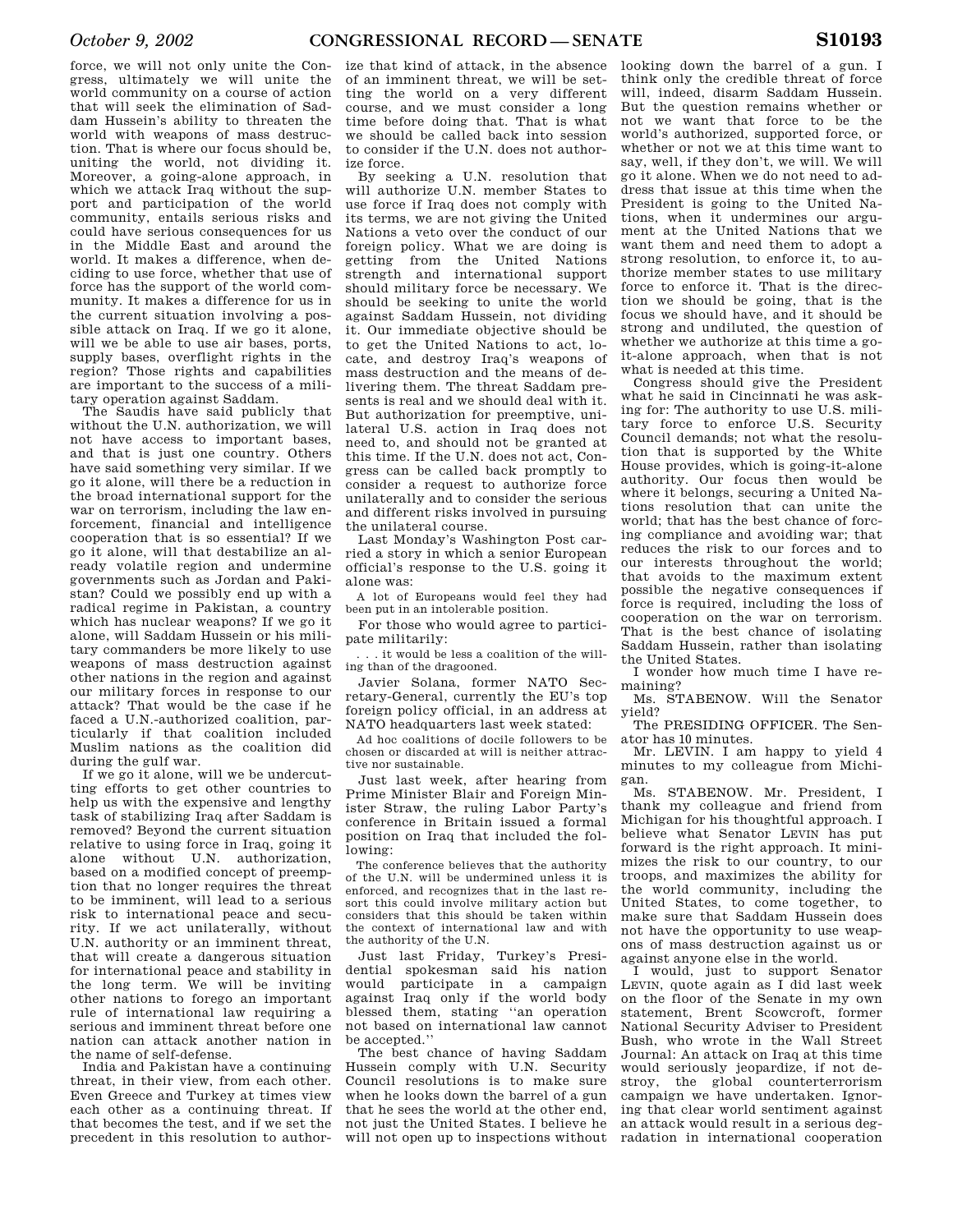with us against terrorism. And make no mistake, we simply cannot win that war without enthusiastic international cooperation, especially on intelligence.

I believe Senator LEVIN's approach guarantees we keep our focus on the coalition that has come together to fight terrorism in the world and at the same time gives us the opportunity to build that same coalition to turn attention to the threats of Saddam Hussein. We can do both. We can do it correctly. And we can minimize the risk that I believe will be there if we, in fact, rush to act alone.

I thank Senator LEVIN, again, certainly as Chair of the Armed Services Committee, for his continual service to our country and his understanding of what it takes to make sure we are able to keep our focus on terrorism and take the time and the opportunity to build that same coalition to address the threats of Saddam Hussein's weapons of mass destruction.

I urge my colleagues to support the Levin approach. I believe this is the approach that will allow us to make sure we do this right. I urge its adoption.

I yield the floor.

The PRESIDING OFFICER. The Senator from Michigan has 6 minutes remaining.

Mr. BYRD. Mr. President, I ask unanimous consent to modify my amendment No. 4868 to remove paragraph 2, and further I ask consent to modify my amendment No. 4869 to change the references to Sec. 3(a) to 4(a).

Mr. REID. Reserving the right to object, could the Senator from West Virginia tell us what these changes mean?

Mr. BYRD. Yes. The second one is just a technical change in paragraphs, from 3(a) to 4(a). It makes no change in the substance of the amendment.

The other change, I asked unanimous consent to modify my amendment No. 4868 to remove paragraph 2. This amendment is not affected by germaneness, no matter what happens. As submitted to the desk earlier, paragraph 2 is as follows—I want to take this out. Here is what I am moving to do. I can best clarify it by reading the entire amendment, and then I will state to the Senate where I want it cut off.

My amendment would be Sec. 5. Statutory Construction.

Nothing in this Joint Resolution—

(1) is intended to alter the constitutional authorities of the Congress to declare war, grant letters of Marque and Reprisal, or other authorities invested in Congress by Section 8, article I of the Constitution; or that is straightforward.

Now, the part I wanted to take out says:

Or, (2) shall be construed as granting any authority to the President to use the United States Armed Forces for any purpose not directly related to a clear threat of imminent, sudden, and direct attack upon the United States, its possessions or territories, or the Armed Forces of the United States, unless the Congress of the United States otherwise authorizes.

I am asking to lop off that second paragraph. I had some concerns expressed by several of my colleagues on this side with respect to that part.

Mr. WARNER. Mr. President,

spectfully and regrettably, I object. The PRESIDING OFFICER. Objection is heard.

Is there objection to both requests? Mr. WARNER. The Chair is correct,

to both requests. The PRESIDING OFFICER. Objec-

tion is heard. Mr. BYRD. Mr. President, I hope the

Senator will reconsider that. I withdraw my request for the mo-

ment.

Mr. REID. Mr. President, it is my understanding the time of the Senator from West Virginia has not been off the time of the Senator from Michigan.

The PRESIDING OFFICER. The Senator is correct.

Mr. REID. The Senator from Michigan now has 6 minutes. Is that right?

The PRESIDING OFFICER. That is correct.

Mr. LEVIN. I understand my friends have some questions which I would be happy to try to answer on my 6 minutes.

The PRESIDING OFFICER. The Senator from Michigan is recognized.

Mr. WARNER. Mr. President, I thank my distinguished colleague for permitting my colleague from Connecticut and myself to ask questions. I think the Senator from Connecticut can go first with his question.

Mr. LIEBERMAN. I thank my friend from Michigan.

Let me ask this question. The Senator's amendment provides the Senate not adjourn this year and return to session at any time before the next Congress convenes to consider promptly proposals relative to Iraq if, in the judgment of the President, the United Nations Security Council fails to adopt or enforce the resolution described in paragraph 2.

My question to the Senator from Michigan is whether he has decided under those circumstances whether he would support a resolution authorizing the President to use force and the Armed Forces of the United States to enforce the United Nations resolutions.

Mr. LEVIN. I think the circumstances would determine the answer to that question that exists at the time. But the risks of going it alone are so much greater than going multilateral support. It seems to me we should consider those risks before reaching a decision. Tonight I have laid out some of those risks which I believe are serious risks of going it alone. That is what I think we would all need to consider at great length before authorizing going-it-alone authority.

Mr. WARNER. Mr. President, I say to my good friend, regrettably we have to very forcefully object to your amendment before the vote. But I say that our President, at the urging of everybody who said go to the United Nations, went to the United Nations. He gave a brilliant speech. The Secretary of State met with us yesterday. I met

with him personally. The Secretary of State is doing everything possible to avoid a two-step process. I say regrettably to my good friend, were we to adopt this amendment, it would completely dislodge the efforts ongoing at this time in the United Nations to get, if possible, one single No. 17 resolution and put it in place.

Mr. LEVIN. I turn that into a question, whether or not I agree. It seems to me the opposite is true. We are asking the United Nations to take action. We want them to do it with one step. My resolution urges one step—impose the obligation on Saddam Hussein, and authorize force to enforce that mandate. It is one step in my resolution.

If we go to the U.N., as we are now doing, and say we really need you, it is really important we have United Nations support, that is what we are saying, the President said we want you to be credible, it is totally inconsistent at the same time in your resolution to say, by the way, if you do not do it, we will. It just takes the United Nations off the hook. It sends the opposite message to the U.N. from what we should be saying to the United Nations and I thought the President was saying to the United Nations: We want you to be credible. We need the world to come together for Saddam Hussein.

The resolution that the Senator from Virginia and the Senator from Connecticut supports is basically to say, if you do not do it, we will go it alone.

That is the wrong message to the world for many reasons.

Mr. LIEBERMAN. Will the Senator yield?

Mr. LEVIN. I would be happy to do that.

Mr. LIEBERMAN. I thank the Senator.

My friend from Michigan knows one of the reasons I cosponsored the resolution underlying it is I believe the best way for us to get the United Nations to act to enforce its own resolutions is if we make clear we are prepared to do so ourselves, although that is not our preference.

Here is my question: In section 3(3) of the Senator's amendment, you do affirm under international law the U.S. has at all times the inherent right to use military force itself. You argued tonight that is an indication that those who have said your amendment gives a veto to U.N. over U.S. actions are not correct. But isn't it true the section just below, section 4(a) of your amendment, says the President is authorized to use the Armed Forces of the U.S. to destroy, remove, or render harmless Iraq's weapons of mass destruction, nuclear weapons material, ballistic missiles, et cetera, only pursuant to a resolution of the United Nations Security Council as described above?

So while you recognize the inherent right of the U.S. to defend itself, to take military action in self-defense, isn't it true your amendment does give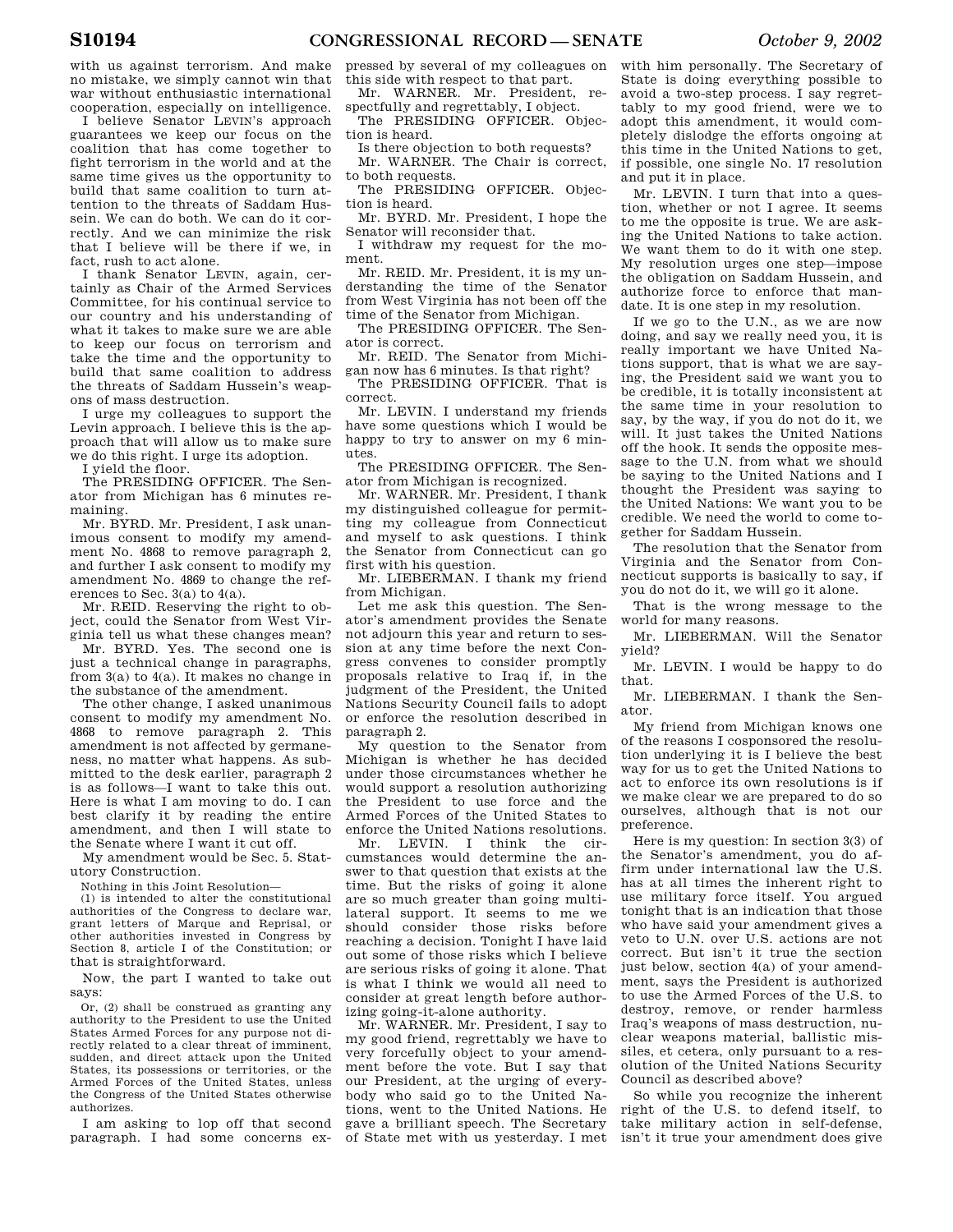the United Nations a veto over the authority of the United States to take action to enforce the resolutions of the United Nations?

Mr. LEVIN. It is quite the opposite. The good Senator from Connecticut read the language which makes it clear there is no veto. We can always have the inherent right to use military force in self-defense, period. We never will yield that to the United Nations or to anyone else.

My good friend from Connecticut was the author of a resolution back in 1991. He led the way on this authorization in the gulf war. The Senator was correct in his analysis, that we should move in the gulf war, and my good friend from Virginia was as well. That resolution the Senator from Connecticut offered to support military action in the gulf war said the following: The President is authorized, subject to subsection (b), to use United States Armed Forces pursuant to United Nations Security Council Resolution 678.

The Senator from Connecticut and the Senator from Virginia in the gulf war resolution had language which was adopted by a close majority, but nonetheless adopted, which said the President is authorized to use United States Armed Forces pursuant to the United Nations Security Council resolution. Nobody suggested then that the Senator from Connecticut was giving the United Nations a veto over U.S. military force. That was a grant of authority to enforce a United Nations resolution. That is the same language we are using.

Mr. LIEBERMAN. The Senator from Michigan is quite correct. The difference, I want to respectfully suggest, is in the context—in the historical context. There was an invasion by Iraq of Kuwait. There had already been a United Nations Security Council resolution. That is why the authority was as described.

Here, this resolution by Senators WARNER, MCCAIN, BAYH, and I have introduced is based on a record now of 11 years in which everything else has been tried to get Iraq to comply with those resolutions, and they haven't.

I think the difference here—I ask the Senator if he would react—is that the Senator has acknowledged the obvious inherent right of the United States to act in self-defense. That is a higher standard than the question of acting to enforce United Nations Security Council resolutions. In other words, it may be I might argue that is not in self-defense because I believe if we do not disarm Saddam Hussein, he will eventually strike us and our allies. But, in any case, in affirming a right of selfdefense, the Senator has set a standard that is not carried out in a later section which makes our ability to enforce those resolutions pursuant to United Nations authorization.

So to that extent, your amendment would give the United Nations a veto over whether the President of the United States could take action

against Iraq to enforce outstanding U.N. resolutions.

Mr. LEVIN. I will put that in the form of a question.

I vehemently disagree. I urge the Senator from Connecticut to read the language, which flat out says: We affirm ''the United States has at all times the inherent right to use military force in self-defense. . . .'' We affirm that.

The Senator from Connecticut, in the resolution in 1991, did not even affirm that. It just simply authorized the President to use military force pursuant to the United Nations Security Council resolution. No one suggested then that anyone was ceding the power to use our force to the United Nations. Yet in our resolution, the alternative resolution, the multilateral resolution, for some reason, the folks who are supporting the go-it-alone resolution are suggesting we are ceding something to the U.N. when we explicitly reaffirm our right to self-defense.

Mr. LIEBERMAN. I do not think we will ever go it alone because we are going to the United Nations. But how then does the Senator read section 4(a) of his amendment, which says clearly that the President can only use the Armed Forces of the United States to destroy, disarm Iraq's weapons of mass destruction if there is U.N. permission?

Mr. LEVIN. Where does the word 'only'' appear in that resolution? Mr. LIEBERMAN. I will read it:

Pursuant to a resolution of the United Nations Security Council described in section 3(2) that is adopted after the enactment of this joint resolution . . . the President is authorized to use the Armed Forces of the United States. . . .

Mr. LEVIN. Where does the word 'only'' appear in this resolution? That is my question to my dear friend from Connecticut. The Senator added a word that is not in the resolution and ignores a paragraph, saying we have an inherent right of self-defense, that is in the resolution.

Mr. LIEBERMAN. Now we have joined the issue.

Then I ask the Senator this final question: Would it be the Senator's opinion that enforcement of outstanding U.N. Security Council resolutions would amount to an act of selfdefense and, therefore, the President of the United States could do that without an authorizing resolution from the United Nations?

Mr. LEVIN. We have an inherent right to use military force in self-defense, and that means, under law which is well established, that if there is an imminent threat to the United States, we do not have to wait for that threat to be implemented. We can act against any imminent threat whether or not there is a U.N. resolution covering that threat. If it is an imminent threat, we may act in self-defense.

Mr. LIEBERMAN. In that case, is it not true the Senator from Michigan is adding a word, which is the word ''imminent''?

Mr. LEVIN. No. You have asked me to interpret the words ''inherent right of self-defense.'' What I am saying is, under international law, self-defense requires that a threat be imminent.

The PRESIDING OFFICER. The Senator's time has expired.

Mr. LIEBERMAN. I thank the Senator.

Mr. LEVIN. I thank my friend from Connecticut.

Mr. SARBANES. Mr. President, parliamentary inquiry.

The PRESIDING OFFICER. The Senator will state his inquiry.

Mr. SARBANES. What is the parliamentary situation?

The PRESIDING OFFICER. Under the previous order, the Senator from Maryland is to be recognized for up to 30 minutes.

Mr. SARBANES. I thank the Chair.

Mr. REID. Mr. President, if the Senator will yield, I ask unanimous consent that the time not run against the Senator from Maryland for a unanimous consent request that we would like to have adopted.

Mr. SARBANES. Mr. President, I yield to the Senator for the purposes of his unanimous consent request, with the understanding I not lose my right to the floor.

The PRESIDING OFFICER. Without objection, it is so ordered.

Mr. REID. I would also say we have a number of people who want to speak. It is a little bit difficult because we have Senator LEVIN and Senator SARBANES for an hour. So I know that some of my colleagues on this side have been waiting a long time. But we have also had people over here waiting a long time.

So this would be my suggestion as to the time: That following the statement of Senator SARBANES, Senator HUTCH-INSON be recognized for 25 minutes; following that, Senator THOMPSON be recognized for 20 minutes; following that, Senator MURRAY be recognized for 20 minutes; Senator ENZI for 20 minutes; Senator REED for 40 minutes; Senator CHAFEE for 7 minutes; and then Senator DURBIN for 30 minutes.

The PRESIDING OFFICER. Is there objection?

Without objection, it is so ordered.

Mr. REID. Now, if my friend from Maryland would withhold, we have a unanimous consent request that I gave to be copied, and it has not shown up. Here it comes. I would really like to get that done.

Mr. SARBANES. Mr. President, I understand, under the unanimous consent agreement, this time is not being charged against my time.

The PRESIDING OFFICER. The Senator is correct.

Mr. REID. I suggest the absence of a quorum. As soon as the quorum call is called off, I will do the unanimous consent request and give the time to the Senator that he is entitled to anyway.

The PRESIDING OFFICER. The clerk will call the roll.

The legislative clerk proceeded to call the roll.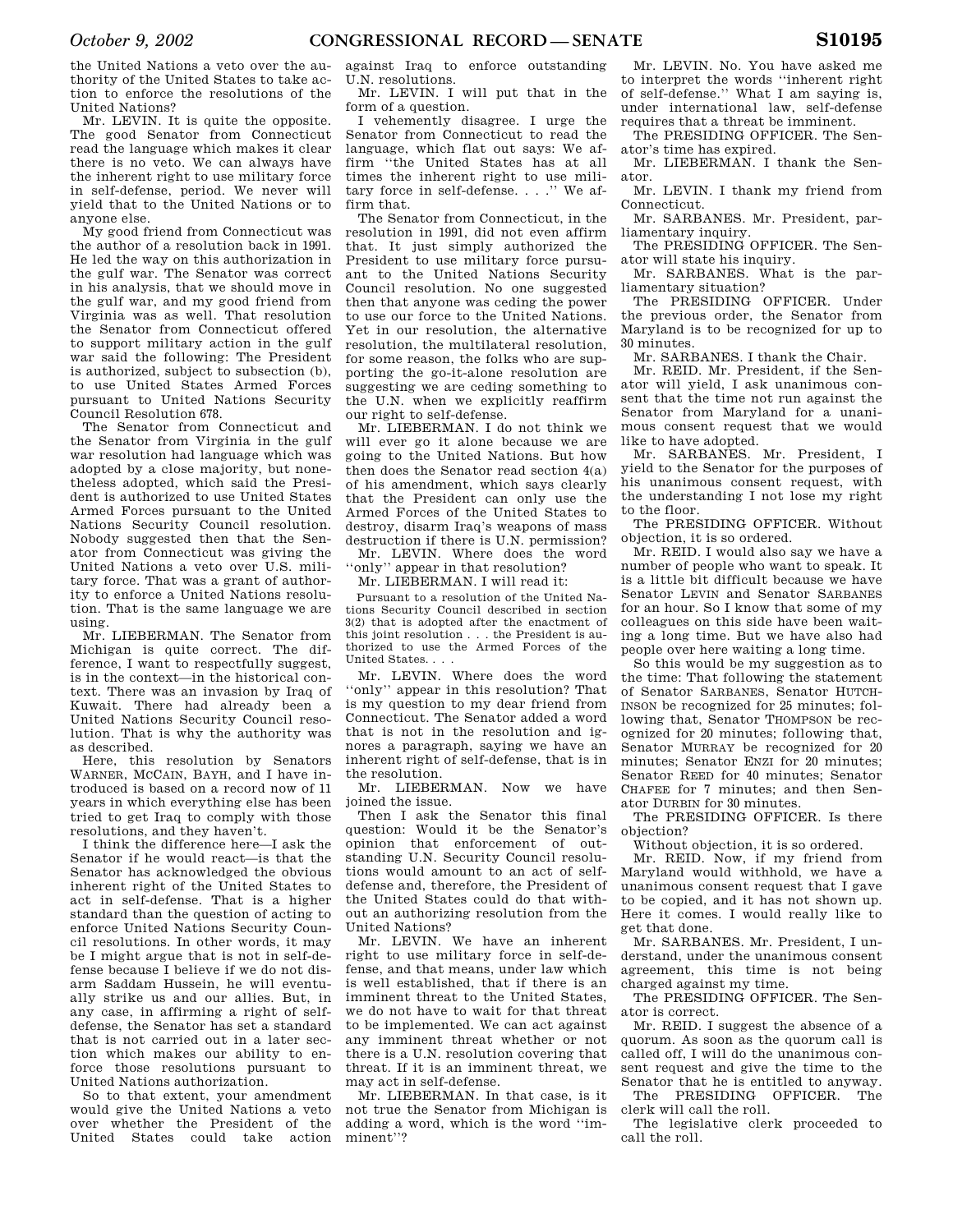Mr. REID. Mr. President, I ask unanimous consent that the order for the quorum call be rescinded.

The PRESIDING OFFICER. Without objection, it is so ordered.

Mr. REID. Mr. President, let me, just as a background, indicate that Senators LEVIN, BOXER, and DURBIN have been most cooperative. They have amendments that have been filed in the appropriate form. They have indicated they will offer each amendment tomorrow. Senator LEVIN's is pending tonight. We will dispose of these amendments, and they will offer no other amendments tomorrow.

Senator BOXER's is going to be disposed of at some length. She is always very deliberate in what she does. She recognizes this amendment is good, recognizes that the best way to handle this, though, is to have a colloquy tomorrow. I have spoken to the minority manager on this matter. He has agreed to enter into a colloquy with her. We have discussed what that would be.

Mr. WARNER. That is correct. Senator MCCAIN and I will engage in a colloquy.

Mr. REID. I therefore ask unanimous consent that following the disposition of Senator BYRD's amendment No. 4868, the Senate resume consideration of Senator LEVIN's amendment No. 4862; that the amendment be in order notwithstanding the provisions of rule XXII; that there be 50 minutes under the control of Senator LEVIN and 45 minutes in opposition divided as follows: 15 minutes for Senator BIDEN, 15 minutes for Senator WARNER, and 15 minutes for Senator MCCAIN—this would be in opposition to the Levin amendment—that upon the use or yielding back of that time, the Senate vote without any intervening action on, or in relation to, Senator LEVIN's amendment; that upon disposition of his amendment, Senator DURBIN be recognized to call up amendment No. 4865; that Senator DURBIN control 40 minutes for debate and 10 minutes for Senator BIDEN and 15 minutes for Senators WARNER and MCCAIN in opposition, a total of 35 minutes, plus the 10 minutes for Senator BIDEN—it would be 10 minutes for Senator BIDEN, 15 minutes combined for Senators WARNER and MCCAIN—that upon the use or yielding back of that time, the Senate vote without any intervening action on or in relation to Senator DURBIN's amendment; that no second-degree amendments be in order to either of these above-listed amendments.

I suggest the absence of a quorum.

The PRESIDING OFFICER. The clerk will call the roll.

The legislative clerk proceeded to call the roll.

Mr. REID. Mr. President, I ask unanimous consent that the order for the quorum call be rescinded.

The PRESIDING OFFICER. Without objection, it is so ordered.

Mr. REID. The only change I would make in the request I just made is that Senator DURBIN have an up-or-down vote on his amendment.

The PRESIDING OFFICER. Is there objection?

Without objection, it is so ordered.

Mr. REID. Mr. President, having done that, I really appreciate very much Senator SARBANES yielding. I would ask that after Senator SARBANES finishes his statement, Senator CHAFEE, who has agreed to speak for only 7 minutes—rather than his waiting at the bottom of the list, I wonder if we could get him up at the top of the list to speak, and hopefully maybe Senators HUTCHINSON or THOMPSON may not use all their time. That may work out OK anyway.

My question is, Does anyone object to Senator CHAFEE speaking first?

Mr. MCCAIN. Reserving the right to object—I won't object—I wanted to take a second to thank Senator REID for arranging the disposition of this very difficult issue in an equitable fashion to all. I thank him for a masterful job that a few hours ago did not seem likely.

The PRESIDING OFFICER. Is there objection?

Mr. WARNER. May I join Senator MCCAIN. Also, there is reference in here to time allocated to Senator MCCAIN and myself. We will assure our distinguished Senator from Connecticut that that time will be given to him as allotted between Senator MCCAIN and myself.

Lastly, Mr. President, we still have a number of Members who have been attempting to make statements relative to the underlying bill. I assure Senators DEWINE, COLLINS, SPECTER, and others that we will be working with them with regard to scheduling tomorrow.

Mr. REID. I would also say, I appreciate very much the cooperation of everyone. But before we start doing too much back slapping here, tomorrow is going to be a really difficult day. We have to be prepared for that.

Mr. WARNER. Mr. President, we recognize that.

The PRESIDING OFFICER. The Senator from Washington.

Mrs. MURRAY. Reserving the right to object, would the Senator clarify the list of speakers following Senator SAR-BANES with the change regarding Senator CHAFEE?

Mr. REID. Senators CHAFEE, HUTCH-INSON, and THOMPSON would be before you, and Senator CHAFEE has 7 minutes. Senator HUTCHINSON has 25, and Senator Thompson has 20. I would say to my friend from Washington, you have been here for at least 4 hours that I know of. But the point is, we are using up a lot of time with Senator LEVIN and Senator SARBANES. They are really entitled to that time only from an equitable standpoint, not from the fact that anyone could object to it.

The PRESIDING OFFICER. Is there objection?

Mr. REED. Reserving right to object-

Mr. REID. You are already in the queue.

Mr. REED. You did agree to the list? Mr. REID. Following Senator THOMP-SON, Senator REED is recognized for 40 minutes, Senator ENZI, 20 minutes, and then Senator DURBIN for 30 minutes.

The PRESIDING OFFICER. Is there objection?

Without objection, it is so ordered.

The Senator from Maryland is recognized under the previous order.

Mr. LEVIN. Will the Senator yield for a unanimous consent request? Mr. SARBANES. I yield to the Sen-

ator. Mr. LEVIN. I ask unanimous consent

that Senator AKAKA be added as a cosponsor of our amendment.

The PRESIDING OFFICER. Without objection, it is so ordered.

The Senator from Maryland.

Mr. SARBANES. Mr. President, I first want to commend, in the very strongest terms, the very able Senator from Michigan, chairman of the Armed Services Committee, for the powerful statement he just made and for the analysis he has brought to this critically important issue.

In my judgment, he has drawn the essential lines of distinction and differentiation. They are reflected in the amendment that is now before us, which I hope will be adopted tomorrow when it is offered as a substitute to the pending Lieberman proposal.

At the end of World War II, the United States stood astride the world like a colossus. We were preeminently the most powerful nation—in some respects, more powerful even than we are today, although we are once again certainly the most powerful nation. At the end of World War II, the United States had an overwhelming military capacity and overwhelming economic strength, but at that time we chose to act multilaterally, to make our way in the world on the basis of cooperation, to help found the United Nations. The United States played a leading role in creating the U.N. framework and has exercised extraordinary influence within it ever since.

The question of how we are to exercise our power is a critically important question. We need to recognize that, for it is at issue here. We face a real dividing line: are we going to seek to exercise our power in cooperation, in coordination with others, which in the current context means working through the United Nations; or are we going to move down the path of asserting a unilateral preemptive prerogative, in effect, asserting our right to do what we want anywhere, anytime, to anyone. The comprehensive strategic doctrine that the administration issued only a short while ago would take us down that unilateral path.

It goes without saying, as the able Senator from Michigan pointed out, that the United States has an inherent right of self-defense; this right is recognized in his amendment. In fact, international law and the United Nations Charter both recognize that inherent right to use military force in self-defense.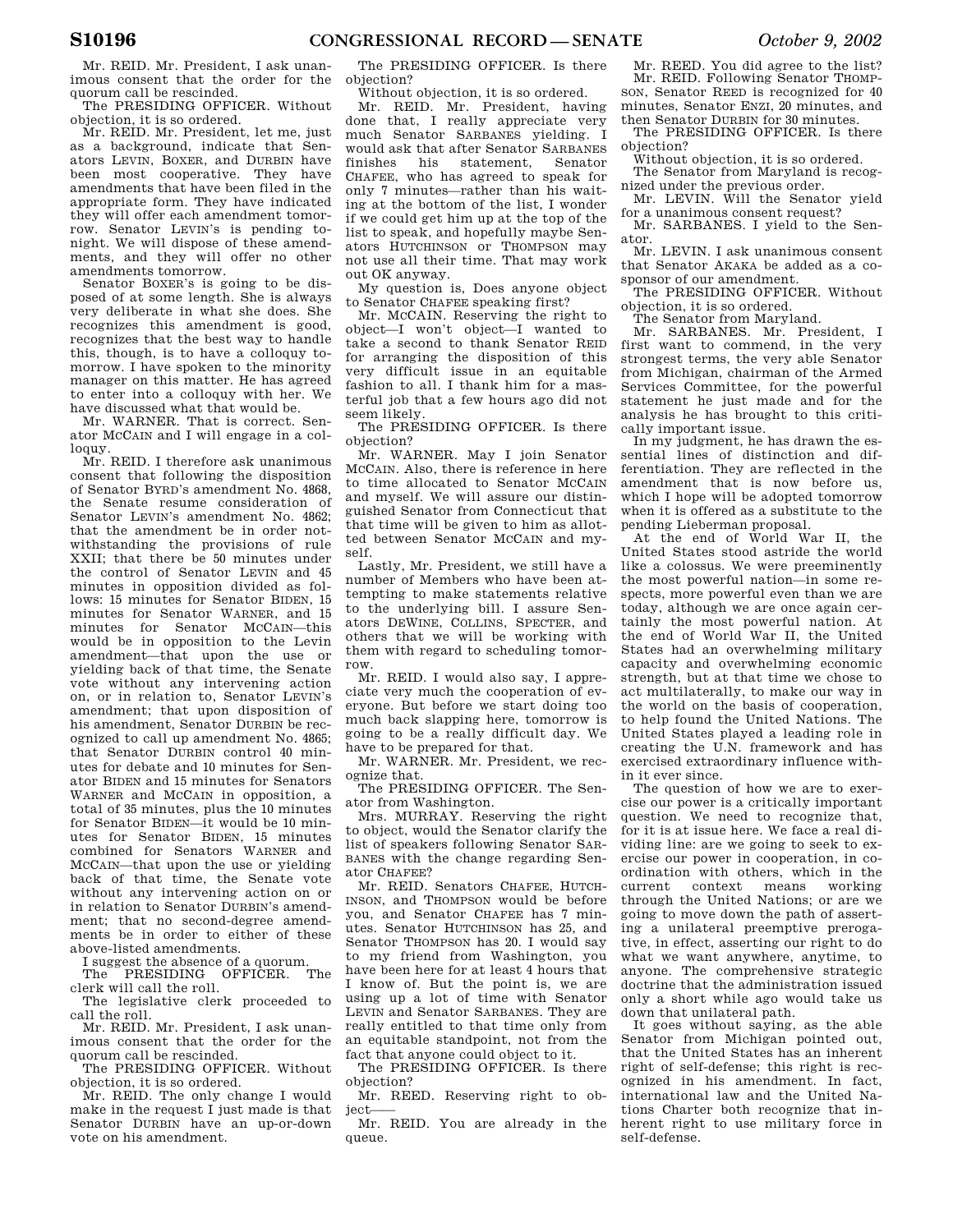But as the Senator very carefully pointed out in his most thoughtful statement, under international law that inherent right to use military force in self-defense is justified in response to an imminent threat. Now we have an effort to change that standard. I think such a change is fraught with danger both for our position in the world and for our leadership status.

We have to re-affirm the long-standing principle that the most effective way to accomplish our goals is to work in concert with others. No one is proposing to give away our ultimate authority to act. The President can always come back to us to seek such an authorization. In fact, if the Senator from Michigan will yield for a question-

Mr. LEVIN. Yes.

Mr. SARBANES. As I read the amendment, the Senator provides that the President could come back to Congress to seek authority if he decided it was necessary to proceed on the unilateral path; is that correct?

Mr. LEVIN. The Senator is correct.

Mr. SARBANES. On the other hand, his amendment provides an authority to act in support of multilateral action, as reflected in the adoption of a U.N. resolution, which would seek to deal with the threat Saddam Hussein presents to the region and to the world; is that correct?

Mr. LEVIN. The Senator is absolutely correct.

Mr. SARBANES. Mr. President, this is an extremely important point. It is not enough to be strong; you have to be smart as well. You have to be both strong and smart. If we insist on acting alone, the potential consequences are obviously very great.

First of all—although it has been asserted by some to the contrary—many believe it will impede and adversely affect the war against terrorism. Why do they believe that? Because the war against terrorism, as Brent Scowcroft has pointed out in a number of articles, requires the cooperation of other nations, the broadest possible coalition of nations. We need the contributions of their intelligence services. We need their cooperation in tracing and cutting off money that is going to fund terrorist activities. We need other nations to help us monitor and control the movement of people across frontiers and borders. If the United States says to the rest of the world that we are just going to go our own way, we will be hard put to turn around and expect a high degree of cooperation and participation when we need it badly. We have to work with others. There is no question about that.

Efforts are underway at the U.N. now to develop a very strong resolution as the basis for sending the inspectors back into Iraq. I support that effort. I don't understand those who seem to just dismiss the possibility of what the inspectors might accomplish. Others have said that the inspection system was futile, that Saddam played games

with the inspectors and made it impossible for them to see the total picture. I don't differ with that. But I want to emphasize that the inspectors did a very good job. They discovered and destroyed a lot of weaponry, and they very substantially reduced Saddam's capabilities.

I fail to understand why, if we have the opportunity to send them back under terms that will enable them to do their job, we would not pursue that option before resorting to military force. Why would we not do that? Why would we not explore to the limit the possibility of resolving the situation without having to resort to war?

Think of the experience of the past fifty-plus years. International cooperation has worked brilliantly for the United States for over half a century. President Truman, President Eisenhower, and their successors, faced grave provocations at critical turning points but refrained from taking unilateral military action. There were some who argued at the end of World War II that the United States should attack the Soviet Union, at a time when the United States had a nuclear capability and the Soviet Union did not. That argument was rejected, rightly, by President Truman.

We had the foresight and the wisdom at the time to see the importance of cooperative international relationships to protecting our security broadly defined. Our security is not one-dimensional: it encompasses military matters, of course, but also economic and political matters. The United States must work in a world environment in which we seek to maximize cooperation. We run great dangers if we proceed unilaterally.

This amendment says, in effect, that at the present time the Congress is not going to provide an authority for unilateral action. It also says that if the President concludes that such action is necessary, he can come back to the Congress and request the necessary authority. This is an effort to support a multilateral effort.

Does anyone seriously contest the proposition that if we act in concert with other nations, if the U.S. action has the support of the international community, then the possibility of turbulence in other countries in the region, with which we have had important longstanding relationships, will be much less, and the support that will come from elsewhere in the world will be much greater?

Furthermore, consider for a moment the precedent we are setting if we adopt this model of unilateral preemptive action.

We have worked very hard to try to develop international law in the United Nations institutions which can check the danger that countries will seek to attack others, but if we assert our right to undertake preemptive action on a unilateral basis, act can do a unilateral preemption, what will keep other countries from doing the same,

and using our action as their justification?

A very tense situation exists between India and Pakistan, and in other parts of the world. What message do we send by acting unilaterally? This is a very important question for us, especially as we are now so powerful.

Interestingly enough, the more powerful you are, the more urgent this question becomes. Stanley Hoffmann has made this point in a very thoughtful and provocative article, and I ask unanimous consent the article be printed in the RECORD at the end of my remarks——

The PRESIDING OFFICER (Mr SCHU-MER). Without objection, it is so ordered.

(See exhibit 1.)

Mr. SARBANES. Stanley Hoffmann has pointed out it is precisely the most powerful state that has the greatest interest in links of reciprocity, international law, and mutual restraint; that a superpower must take special care not to provoke the united resistance of lesser powers. The challenge, and it is a challenge, is to work cooperatively, through the international institutions. In doing so we join with others to register a judgment of the entire international community, and we can then use our strength to carry out this judgment of the international community, again in cooperation with others. Failure to do that, I think, is fraught with dangers for our continued leadership position in the world.

It seems to me the distinction made in this amendment is a critical one. It reserves to the United States the power to act in self-defense. It provides authority to back a U.N. action and it leaves open, of course, the possibility of the President's coming back to the Congress to request an authority to act unilaterally, which would then enable us to assess the circumstances and the consequences under those circumstances of granting such an action.

We have an opportunity here to achieve our ends—the destruction of this program of weapons of mass destruction, assuming that is our end without resorting to unilateral military action, and I think that is the option we should pursue at this time.

As a matter of fact, the authority contained in the underlying resolution cites Iraq's violation of all previous U.N. resolutions as a basis for acting. Some of those previous resolutions did not deal with the issue of weapons of mass destruction at all. One dealt with violations of the oil embargo. Another dealt with accounting for missing prisoners of war. Is it intended that we authorize the use of military force to achieve the objectives of these and other resolutions not directed to the issue of weapons of mass destruction? I would hope not. But in fact that is precisely what the underlying resolution, the Warner-Lieberman resolution, provides, and what the administration supports.

I am not going to address the very broad resolution that the President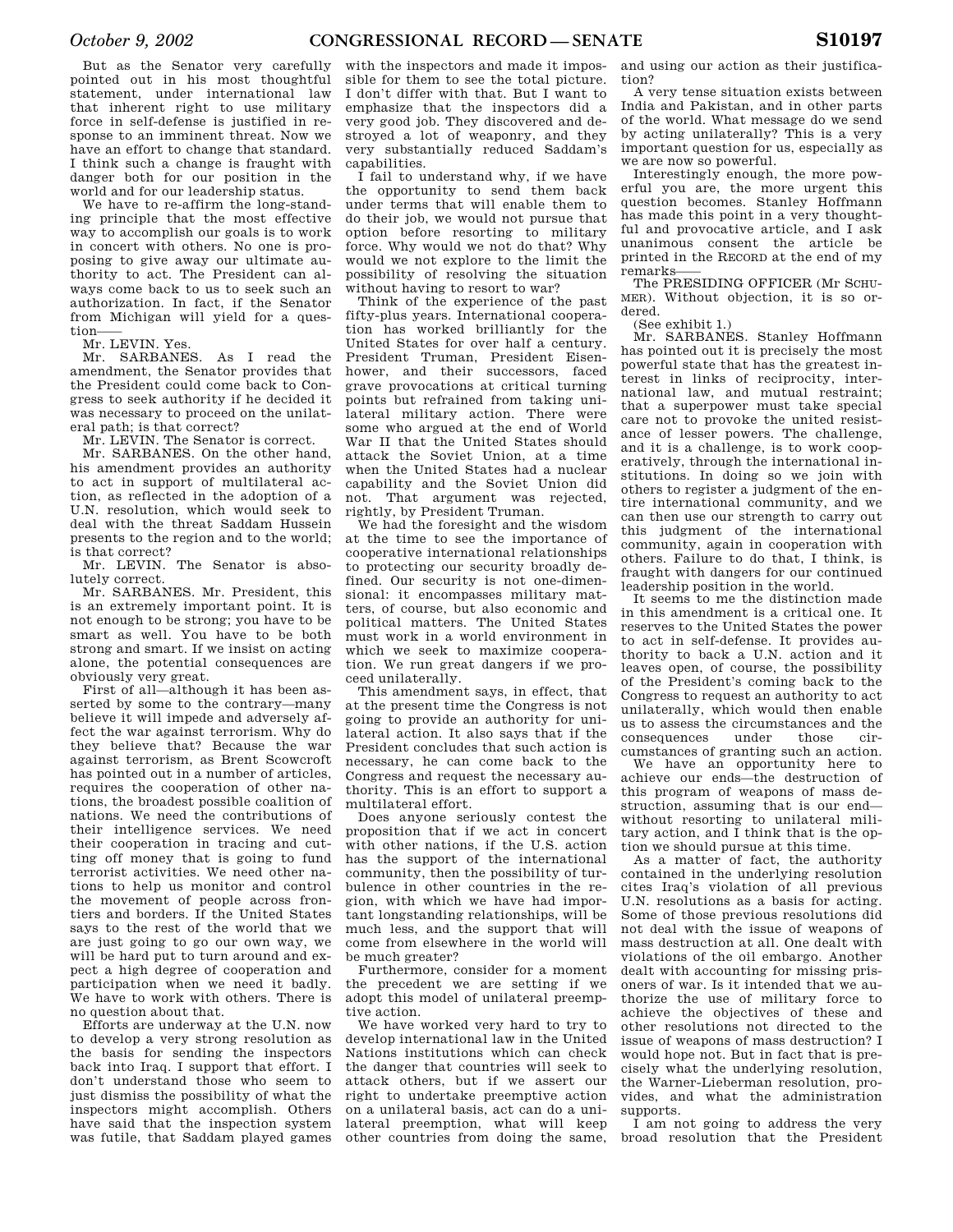originally sent here. I find it difficult to understand the administration's reasoning in sending such a proposal to the Congress, given the thinking it represented about the role of the Congress in making a decision with respect to the use of military force. On a matter as grave and momentous as this, it is a matter of great concern.

That resolution was apparently written in the White House counsel's office. It was not written at the State Department. It was not written by those who have had to deal with these difficult and complex issues. It created such concern when it was first sent to the Hill that efforts were subsequently made to modify it somewhat. But the basic difficulty remains: like its predecessor, the revised resolution posits unilateral and not multilateral action.

I think the United States at this point needs to focus all its energies on acting in concert with the international community to send a very strong message to Saddam Hussein. That message will be much stronger for having the support of the international community and representing the judgement of the international community. To those who say, Suppose they don't act? I would respond that we will consider the matter in the light of that circumstance. But the chances are better, I think, that the international community will act through the United Nations if the U.S. makes its case and calls upon other nations to join in the effort.

To those who say that by seeking multilateral, U.N. action we are giving the U.N. a veto over the right of the U.S. to use its military power to defend itself, I say that is absolutely not the case. Under international law the inherent right to self-defense is precisely defined and recognized. We seek a U.N. resolution to reflect the judgement of the international community, and through that resolution we seek to accomplish our objectives.

Congressman HOUGHTON of New York had an interesting statement on the floor of the House last night. He said: The right decision at the wrong time is the wrong decision. I think we should keep that in mind as we think about how the United States ought to proceed.

Mr. President, I strongly urge my colleagues to think through very carefully the implications of a go-it-alone strategy. We need to work with others. We ought to join in a common effort. Other nations can be supportive in numerous ways. Anyone who talks about the situation knows that if force is eventually used against Iraq, there will have to be major reconstruction afterwards. Everyone acknowledges this. Who will do it? Will the U.S. do it alone? We can hardly draw much comfort from what we are doing in Afghanistan. We had an amazing, very successful military action, and yet we now run the risk of having success turn into failure. Afghanistan is in the very earliest stages of reconstruction: its en-

tire infrastructure needs to be rebuilt; the central government has no effective control of the country and barely of the capital. Its elected President Hamid Karzai is a man of great courage. He has asked for continuing international support. He said over the weekend:

I believe the presence of the international forces here should be for as long as the Afghan people need them. The essential thing here is to help Afghanistan stand back on its feet to defend itself and defend against terrorism and radicalism.

And then the rest of the world can go and we will be able to manage on our own.

International forces are in Afghanistan, and the world has registered a judgment there. I frankly think the United States could and should be doing more than it currently is to assure the progress of the Afghan reconstruction. We have an important stake there, much too important to relegate to a back seat. On the contrary, we must remain focused, to make sure that it is carried through to success.

Mr. LIEBERMAN. Will the Senator yield for a question?

Mr. SARBANES. How much time do I have?

The PRESIDING OFFICER. The Senator from Maryland has 6 minutes and 56 seconds.

Mr. SARBANES. I will yield briefly.

Mr. LIEBERMAN. First, I want to say I agree with the Senator totally concerning his comments about Afghanistan, and I hope if the time comes, as I hope and pray it will, that there is a post-Saddam Iraq, we will learn from the mistakes that were made in post-Taliban Afghanistan and devote ourselves to broad peacekeeping which will be necessary in the economic and political redevelopment of the country internationally. But my question——

Mr. SARBANES. Let us keep the focus on the situation in Afghanistan. That chapter is far from finished. We have an opportunity to correct at least some of the mistakes we have made in Afghanistan, but unfortunately we are not doing so. The administration is very resistant.

Mr. LIEBERMAN. In Afghanistan?

Mr. SARBANES. In Afghanistan, absolutely.

Mr. LIEBERMAN. I agree with the Senator from Maryland. And, of course, I agree with his——

Mr. SARBANES. If we do not meet our commitments in Afghanistan, what lessons will we draw with respect to our obligations in Iraq?

Mr. LIEBERMAN. That we must do it in Iraq.

Mr. SARBANES. By ourselves? Is it your view that we do not need the efforts of the international community alongside our own?

Mr. LIEBERMAN. We do, and that is the question. I view the underlying resolution I have introduced with Senators Warner, McCain, and Bayh as an international resolution. It is all about enforcing the resolutions of the United

Nations. It acknowledges, appreciates, encourages the President to go forward at the United Nations, but it is based on the premise that if we indicate a willingness to lead, even in leading an international coalition, to enforce U.N. resolutions if someone exercises a veto against doing that at the Security Council, that others will follow. I think the strength in our underlying resolution is the best way to guarantee that either through the U.N. or after——

Mr. SARBANES. My perception of the underlying resolution is that it says to the world the following: we are here, we want to get this resolution, we want to work together, but if you will not do it our way, then we are going to do it unilaterally, and in any event we assert the right to act unilaterally. It is part and parcel of the new strategic doctrine that has just been announced.

For the life of me I do not understand why the administration chose this particular moment to proclaim this doctrine, which obviously raises ll sorts of additional red flags about what their intentions with respect to the U.S. role around the world.

There is no question that the United States is the most powerful country in the world. I do not recall the precise figure, but the American military budget is more than the sum of I do not know how many countries that follow along behind us. Yes, we have incredible military resources and power. We can go around the world and whack anybody we choose. We can brush almost anyone aside.

But is that what we want for our nation? Is that the way we choose to conduct ourselves? Why would we make such a choice when we have an opportunity, if we are smart and skillful and have the underlying military strength, to work in a way that brings the rest of the international community into concert with us?

We have an opportunity to help formulate the judgement of the international community against someone who has clearly violated international norms and standards, and to have that judgement carried out. Why would we not seek to do so?

That is the path the Levin proposal lays out. It avoids the downside of having the United States asserting a unilateral right as the basis for its action. We should not throw away the opportunity to work through the United Nations and in concert with others to accomplish our objectives with respect to disarming Iraq, and also to set very important precedents and standards for the international community in dealing with problems of this kind. It is frustrating to think that we might not avail ourselves of this opportunity.

What will we say when some other country decides to engage in preemptive action on a unilateral basis? If we condemn the action, arguing that it aggravates tensions and creates chaos in the international world, the response will be that we have no basis for criticism—if we did it, why should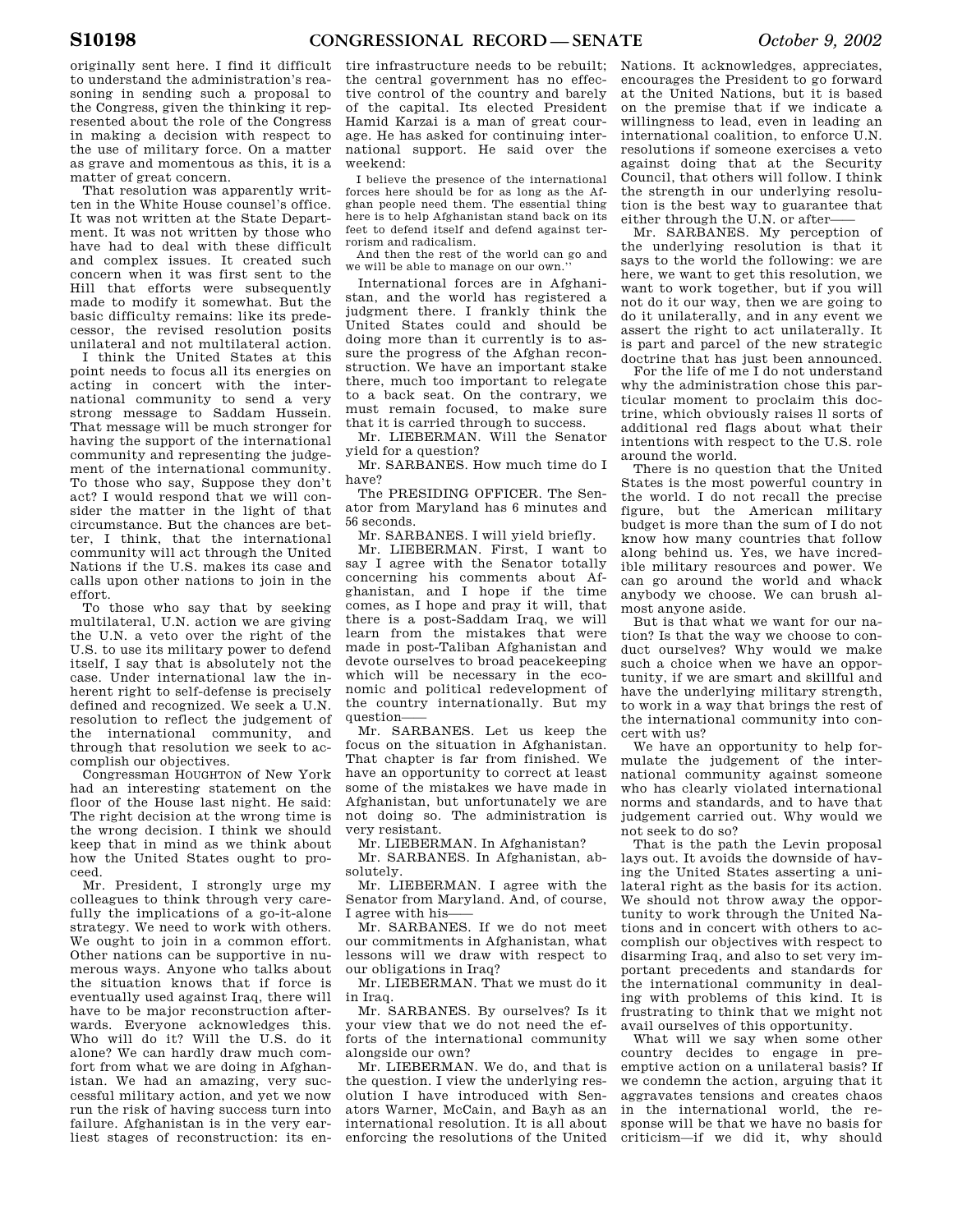other countries be kept from doing it? What message will our actions send to countries in other parts of the world where tensions run very high?

I close with a plea to my colleagues to recognize the fundamental distinction between unilateral and multilateral action. I ask my colleagues to consider how important it is for our future, in so many ways—not just in military and security terms, but also for our economic and political and indeed the whole range of our interests that we seek to work with others and not set out on a path of unilateral action. That the U.S. has such great military resources at its command makes the decision that much more urgent. It may seem paradoxical, as Stanley Hoffman has observed, so powerful a nation should choose to work in concert with other nations rather than through willful imposition of its power on others. But that principle has served our national interests well, and that is where our long-term interests lie. I yield the floor.

## EXHIBIT 1

[From the American Prospect, Sept. 23, 2002] AMERICA ALONE IN THE WORLD (By Stanley Hoffmann)

The horrors of September 11 confronted the United States with an extraordinary challenge and an extraordinary opportunity. The challenge was to increase our ''homeland security'' by measures that might have averted disaster, had they been implemented before the attacks, and that would minimize the risk of similar assaults in the future. The opportunity was to build on the sympathy and shock of other nations in order to construct a broad coalition against the sort of terrorism the United States had suffered.

Alas, it cannot be said that the year was well used. As the great Oxford and Yale historian of war Sir Michael Howard predicted, the notion of a ''war'' on terrorism proved a pernicious one. The very word ''war'' suggests military measures and, of course, victory—rather than the difficult, slow and partly clandestine operations that fighting terrorism entails. So, too, does war allow for suspending or violating citizens' liberties, holding foreigners without due process and resorting to other arbitrary new forms of justice.

Moreover, by defining the fight as one against global terrorism—including the supposed axis of evil—President George W. Bush was able to endow his controversial and highly partisan agenda with a heroic dimension. Using his new popularity and his global war, he sought to silence or enlist the opposition. It's not exactly the newest trick in politics. The problem, however, was twofold. Conceptually, global terrorism is the sum of many individual terrorist acts (most of them local) with very different inspirations, dynamics and scopes. One size does not fit all. Indeed, some of our allies against al-Qaeda had been terrorists or had encouraged terrorists in the past—or even the present. Useful as it was against the Taliban, the idea of taking action against not only terrorists but also the states that harbored them posed insoluble political problems with some allies (such as Pakistan and Saudi Arabia) that had supported terrorism. It also posed problems with democratic countries that had tolerated terrorists on their soil (Germany, Spain and the United States itself).

The strategy posed yet another set of problems with nations that used the American

war and its rhetoric as a pretext for getting dangerously tougher with their own enemies. These enemies were charged (often correctly) with terrorism, but their circumstances were radically different from those under which Osama bin Laden deployed his rabid theological and anti-Western global network. In the case of Kashmir, the cynical exploitation of the antiterrorist cause put the United States in an embarrassing position, especially given Pakistani President Gen. Pervez Musharraf's indispensable role in the assault on Afghanistan. In the case of the Palestinian intifada, the logic of antiterrorism pushed Bush into supporting Ariel Sharon a stance that shored up Israeli repression and helped justify Sharon's clever policy of destroying the Palestinian Authority while accusing it at once of impotence and of encouraging extremists.

By the end of the Clinton era, Palestinian and Israeli negotiators in Taba, Egypt, had been very close to an agreement on all important issues. Indeed, the Israel-Palestine conflicts is one that cannot be resolved without strong American input and pressure. Washington's post-9-11 tilt toward Sharon, however, has rendered the United States ineffectual on this crucial issue—one that many friendly Muslims regard as a test of American goodwill. The ability to resolve the Palestinian issue was one casualty of the relentless anti-terrorism priority. But there were at least two others that Harvard professor and journalist Michael Ignatieff has noted. An administration that had already declared its distaste for ''nation building'' and for humanitarian interventions (except on narrow calculations of national interest) has become even more indifferent toward humanitarian considerations. To be sure, the administration spouts pro-democracy rhetoric. But it views humanitarian concerns as mere distractions from the war on terrorism. Similarly, the concern for human rights that has occasionally animated U.S. foreign policy would have embarrassed or annoyed many of our allies in the war, including Pakistan, Saudi Arabia, Syria and Egypt. A foreign policy that took human rights seriously might have helped, in the long run, to limit the appeal of terrorism; but human rights are no longer even an ornament of U.S. diplomacy.

The coherence and consistency that the war was supposed to lend U.S. foreign policy have not materialized. The attempts to link Saddam Hussein's regime to 9–11 and other terrorist plots have failed; a rational for attacking him and had to be sought elsewhere. The administration is still looking for a convincing one.

Iraq's quest for weapons of mass destruction is not unique. But the new doctrine of preventive action against countries that work on acquiring such weapons and are hostile to the United States is very different from other breaches of state sovereignty as sanctioned by modern international law. In the past, collective efforts to curb excessive aggression on the part of sovereign powers have been pursued with the benediction of the United Nations. In the current instance, we risk acting on our own and creating a dangerous moral and political precedent.

Deterrence worked well against the Soviet Union, a much more potent and, at one point, malevolent adversary. If applied consistently, energetically and with the support of allies, deterrence could still work against Iraq. Replacing deterrence and collective humanitarian efforts with unilateral, preemptive intervention is a license for chaos. Henry Kissinger's acrobatics in his Washington Post article of Aug. 12, which attempts to reconcile a U.S. doctrine of preventive attack with the notion of world order, can only be described as pitiful.

This brings us to the most distressing aspect of the year since 9–11: America's growing isolation in the world. The war against terrorist networks that threaten the United States, its allies and even non-allies such as Russia, cannot be won by the United States alone. For one thing, we need the cooperation of other governments in arresting, trying or delivering to use suspects and possible plotters. And if military action becomes necessary, as it did last year in Afghanistan, we need the participation and endorsement of as many countries as possible. Bush Senior succeeded in obtaining that kind of cooperation in the Gulf War. A coalition is both a help and a constructive source of restraint. For a short while immediately after 9–11, the current Bush administration seemed to understand that it unilateralism was an obstacle. This did not last.

Instead, the administration has alienated allies and inflamed adversaries repeatedly over the last year. The multiple, half-baked rationales for action against Iraq have confused and disturbed even old allies such as Germany and Britain. The notion that the United States retains a prerogative to act alone in its own purported interests or those of the whole ''world community'' is clearly incompatible with the UN charter and international law. The self-perception of a unique and benevolent American empire charged with maintaining order in the world irritates allies and adversaries alike. And the oft-expressed contempt for international institutions except those controlled by the United States—the view that only weak powers should be constrained by them or could benefit from them—has alienated and exasperated many of our best friends.

The fact is that the United States took the lead in creating these institutions of collective security after 1945, precisely when it was the strongest superpower. That generation understood that it is the hegemonic state, paradoxically, that has the greatest interest in links of reciprocity, international law and mutual restraint.

Imperial hubris on issues such as the Anti-Ballistic Missile Treaty, the Kyoto Protocol and the International Criminal Court have further isolated the United States just when it needs allies most. The administration's case against the court is based on an offensive assumption that a UN institution will necessarily be unfair to the United States and on an interpretation of the U.S. Constitution that places it above international law. Worse, we have bullied other countries to prevent them from signing or applying the protocol establishing the court.

This ''we don't need you'' posture is very risky for the United States, insulting to others and mistakenly based on the premise that others can never really proceed without us. A superpower must take special care not to provoke the united resistance of lesser powers. But the Bush administration fails to appreciate the importance of what Harvard professor Joseph Nye calls America's ''soft power''—a power that emanates from the deep sympathies and vast hopes American society has inspired abroad.

The shift from beacon to bully is rife with potential disaster. Because a hegemon cannot rule by force alone, it is vital for the United States to take an interest in other societies and cultures. Since 9–11, that interest has grown only with regard to Islam and terrorism. But an American foreign policy guided exclusively by narrow self-interest is not one our allies find terribly reassuring; and it is downright offensive to assert that the United States alone can decide what is good for others.

Particularly frightening to outside observers is the impression that U.S. foreign policy has been captured by a small group of hawks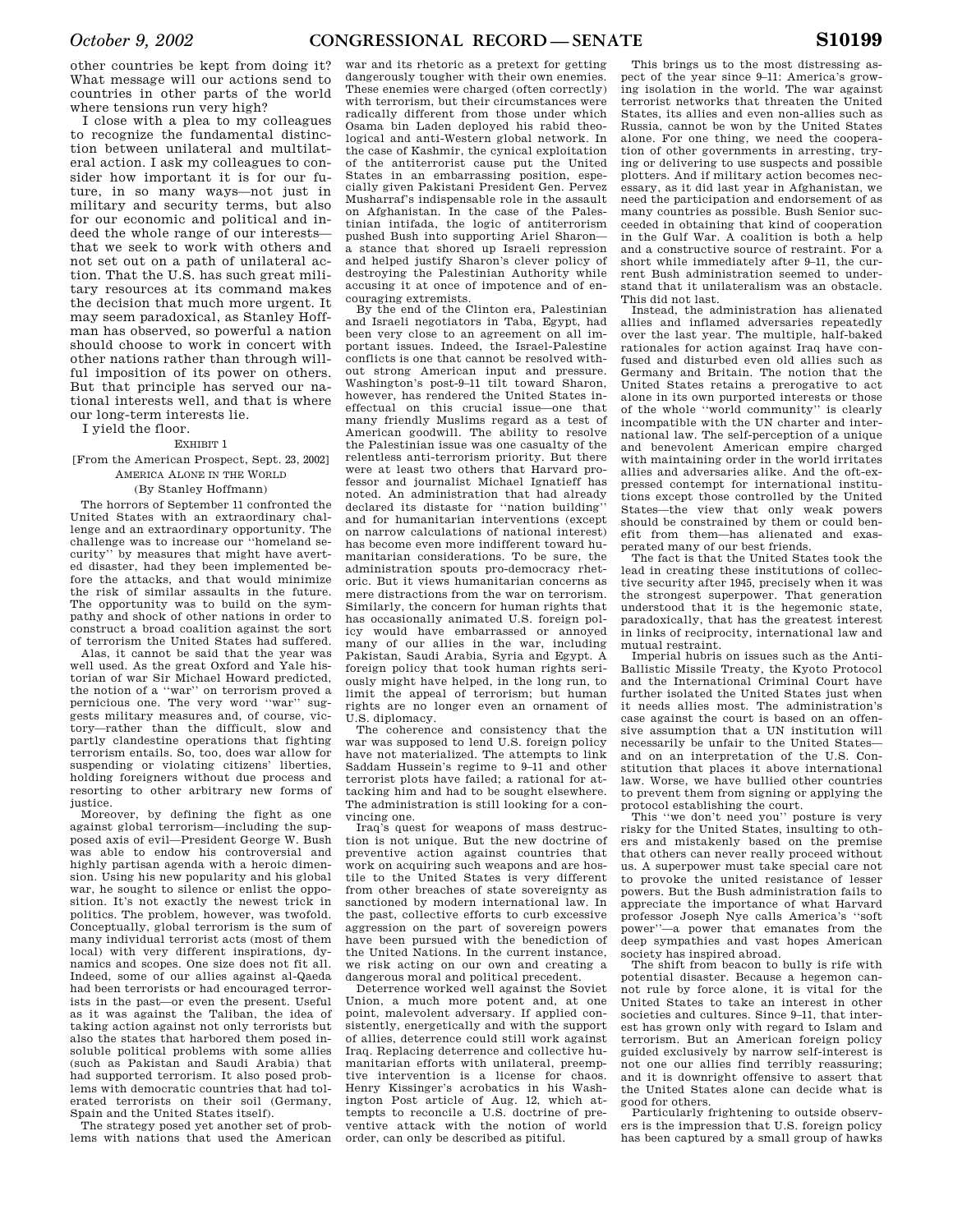who, frustrated in 1991, are now ideologically committed to changing ''evil'' regimes—even in countries that have no past experience of democracy and where repressive regimes face no experienced or cohesive opposition. There were comparable fears after the election of Ronald Reagan, but divisions within his administration preserved a kind of balance. Today's pragmatists are singularly weak and seem to lack the president's ear.

Bush continually describes himself as a patient man who will consult and listen. Let us hope that he means what he says and isn't just trying to prevent a real debate until all the important decisions have been made. Because one year after 9–11, three things are clear: First, the war against terrorism cannot be the alpha and omega of a foreign policy; second, it cannot be waged by military means alone; and finally, even a state endowed with overwhelming superiority in all the ingredients of ''hard'' force cannot substitute that for eyes, ears and brains. Decisions based on dubious assumptions, overconfidence and intelligence reports risk ending in imprudence and fiasco.

The PRESIDING OFFICER. The Senator from Rhode Island is recognized for 7 minutes.

Mr. CHAFEE. Mr. President, the American people need and deserve a thorough, reasoned discussion on the question of going to war against Iraq. I appreciate the opportunity to share with my colleagues my thoughts during this momentous debate.

A great deal of the justification for a United States military intervention in Iraq centers on the threat posed by Saddam Hussein. I recognize that there are international criminals capable of unspeakable horrors and Saddam Hussein is one of those. President Bush has urged us to believe the threat from Saddam Hussein is urgent and immediate, and thus this impending vote. I have listened carefully to every shred of evidence presented by the administration.

And I have also listened carefully to other world leaders. Of particular concern to me is the position of those nations that share a border with Iraq— Turkey, Syria, Jordan, Saudi Arabia, Kuwait, and Iran.

The Turkish Prime Minister said, ''We're trying to dissuade the American Administration from a military operation.''

King Abdullah of Jordan said, ''In all the years I have been in the international community, everybody is saying this is a bad idea. Our concern is . . . that a miscalculation in Iraq would throw the whole area into turmoil.''

The Kuwaiti Defense Minister said, ''Kuwait will participate in the military campaign to remove the Iraqi regime only if the military action came in compliance with a United Nations' resolution.'' This in Kuwait, a country that suffered greatly under the hands of the Iraqi dictator. These nations share a border with Iraq. Their leaders know their neighborhood and they have expressed their opposition to our intervention at this time.

I would also like to quote President Mubarak of Egypt who said, ''If you strike Iraq . . . not one Arab leader will be able to control the angry outburst

of the masses.'' And President Mussharaf of Pakistan said, ''this will have very negative repercussions around the Islamic world.'' I believe it is wise to heed the concerns of our friends. And our friends are telling us that we are ratcheting up the hatred.

In two nations' recent elections the defining issues seemingly revolved around American arrogance. The fact that the two countries are our friends, Germany and Brazil, is alarming.

What Congress does this week and next will have very serious implications throughout the world.

Demagogues in the Middle East and elsewhere are surely ready and willing to exploit a U.S. invasion of Iraq. And today the CIA is warning Americans of the connection between a rise in terrorism and military activity in Iraq. Certainly it is preferable to address the threat posed by any international criminal in concert with our allies and within the confines of the United Nations. This is the preference outlined in the amendment offered by Senator LEVIN—an amendment I support.

We need to provide people susceptible to anti-Americanism with a positive message that respects international cooperation and friendship. The LEVIN substitute upholds the values I have heard in discussions with the people of Rhode Island; it recognizes the benefit of an international coalition in taking on the tremendous challenge of disarming the Iraqi regime. It authorizes military force against Iraq only as part of a new UN-approved resolution, and failing that, allows Congress to return to session to consider an alternative approach

As a nation, we are united in opposing the tyranny and repression of Saddam Hussein. But there are real disagreements both here at home and abroad as to how best to ensure that this man cannot threaten world peace. Adoption of the LEVIN amendment would not give Saddam Hussein a chance to further obstruct and delay it is the prudent idea most consistent with the values that have made the United States a great nation. I urge all of my colleagues to support the LEVIN amendment.

The PRESIDING OFFICER. Under the previous order, the Senator from Arkansas is recognized for 25 minutes.

Mr. HUTCHINSON. Mr. President, I am pleased this evening to rise in strong support of the underlying resolution. I am pleased this bipartisan resolution Senators LIEBERMAN and MCCAIN and Senator WARNER have introduced is before the Senate. I am pleased to be able to cosponsor that. I believe after a full debate, the Senate will pass this resolution in its current version, and I urge it to do that.

The decision to authorize the use of force is a very serious, grave decision. I will further acknowledge that some Members of Congress, men and women of good conscience, have very significant concerns about this resolution. They have been articulated well. They

have been argued well. I also acknowledge that when we take a vote on anything that deals with war and peace and life and death, that it must be done in the most sober and serious manner. I have had a number of moms and dads who have come to me concerned about what this might mean for their children, their young men and women who may face war. I see the tears in their eyes. I have heard their anxieties and worries. I approach this with a great deal of serious contemplation and prayer.

However, I believe this resolution is not only warranted but necessary in order to protect our Nation. We are rapidly reaching a point at which the risk of utilizing military force is far outweighed by the danger that Saddam Hussein poses to the American people. I have heard that we are setting a dangerous precedent. There are concerns about what this new strategic policy might mean, and how other nations might interpret it.

I respond, with all respect, the case of Saddam Hussein, the case of Iraq, is in every way unique. It is unique in law because here is a man and here is a nation that has stood now for a decade in defiance of the world community; that is in violation and defiance of resolution after resolution from the United Nations. They are, as they have rightly been called this evening, an international outlaw. How is it that enforcing the resolutions of the United Nations, and in doing so defend our Nation, set a dangerous precedent?

Not only is Iraq in violation of resolutions, and in defiance of the civilized world, but Iraq is also unique in the threat it poses to the civilized world in amassing weapons of mass destruction.

It is not at all that the United States is some kind of international bully wanting to throw its weight around the world. It is, rather, we are the one Nation in the world that is capable of doing something about this threat to the civilized world. Not only do we have the ability to do it, but we have the will to do it.

The President has come to Congress as he was asked. He believed, I believe, that he had the legal authority already from previous resolutions from this Congress to have acted without coming to us. But Congress said: We want to be involved in this, we want to be consulted. So he came to Congress and laid out his case.

Administration officials have appeared before the Senate Armed Services Committee and the Senate Foreign Affairs Committee. Briefings have been provided for all Senators. Certainly, this issue has been a matter of public discourse now for months.

It is time now for this distinguished body to act. As we continue debate on this resolution, we must remember this debate is not about arms inspectors, it is not primarily about United Nations resolutions, and it is not about assuaging the international community. History has not looked well upon those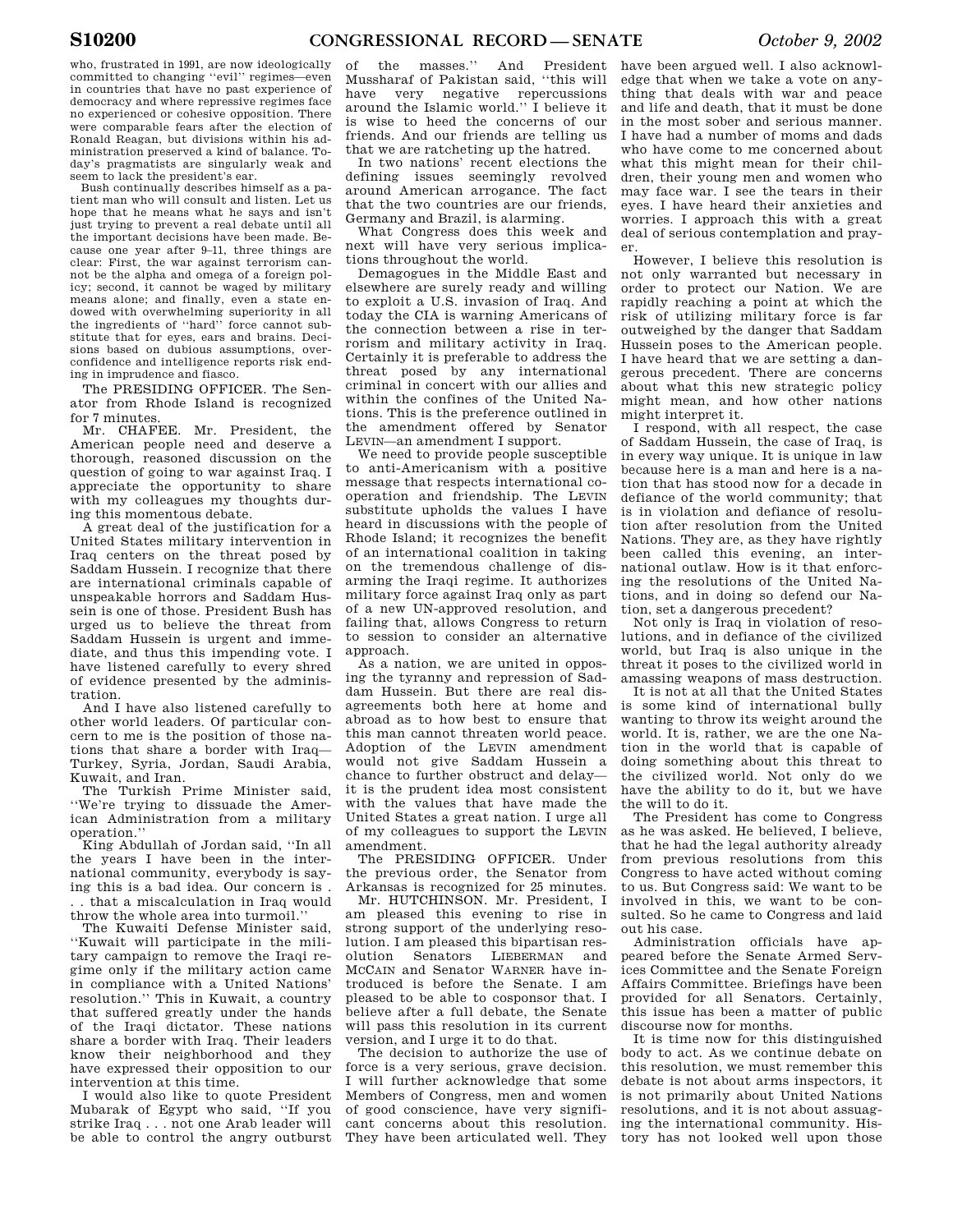who fail to act for fear of provoking a tyrant.

What this debate is about is the protection of the American people, the protection of our national security. The best way for the Senate to do that is to provide the President with the authority he has requested.

It is helpful to recount what has brought us to this point, to the brink of being forced to use military force. For over a decade, the United States has pursued diplomatic and economic avenues to deal with the threat that Saddam Hussein poses.

We have tried to contain, we have tried to deter. But in truth, we have been in a virtually unbroken state of conflict with Iraq since the beginning of the gulf war in 1991. After the American military along with coalition allies routed the Iraqi military, the international community pledged to ensure that Saddam Hussein would never have the capability to threaten the region again.

Toward that end, the United Nations Security Council passed Resolution 687. This resolution, which Iraq accepted as part of the cease-fire, required Iraq to end its pursuit of weapons of mass destruction, destroy its stockpile of chemical and biological weapons, and end its support of terrorism.

As we convene this evening, more than a decade later, Saddam Hussein stands in violation of this agreement in virtually every point. To ensure that Iraq was complying with its commitments, the United Nations established a weapons inspection program. In recent times, there has been a great deal of discussion about the inspectors. Forgotten in the debate is the original purpose of the inspectors. Inspections were only supposed to confirm that Iraq was living up to its commitment to cease the development of weapons of mass destruction. Inspectors were not sent in to play a cat-and-mouse game. Saddam Hussein used every means at his disposal to thwart the inspections.

In the past decade, Iraq has stood in violation of 16 different resolutions. The world community has spoken strongly and frequently against Saddam Hussein. Saddam's response has been continual deception and defiance. Saddam Hussein has made every attempt to accelerate his development of weapons, biological and nuclear weapons.

Based on intelligence we have a very frightening picture of Iraq's capabilities. We have had the briefings. I had the most recent briefing this afternoon. We have solid information, public information, that Iraq currently has a large stockpile of chemical weapons. In the initial aftermath of the gulf war, the U.N. inspectors were able to ensure that some chemical weapons were destroyed. A disturbing amount were not uncovered. In fact, 31,600 chemical munitions, 550 mustard gas bombs, and 4,000 tons of chemical precursors were unaccounted for by the U.N. inspectors. Even more disturbing is the likelihood that Iraq retained the means to produce chemical weapons. The U.N. has stated Iraq has imported enough raw materials to produce 200 tons of the VX gas.

Since inspectors were ejected from Iraq in 1998, there is a substantial body of evidence that Saddam Hussein has reconstituted his ability to produce VX and other chemical weapons. People question whether there is an imminent threat? People question the currency of the threat that faces us? They think we have time to burn? Time to delay? Perhaps even more terrifying. Iraq continued virtually unabated to produce biological weapons. Senator FRIST spoke of this earlier today. In fact, the Iraqi Government has admitted in the past to the weaponization of anthrax, botulism, and aflatoxin on Scuds and on aircraft.

United Nations inspectors never accounted for at least 4 tons of raw material that can be used to produce biological weapons. Recent reports are that the Iraqis are testing unmanned vehicles that could be used to deliver these weapons over wide territories.

I am told these unmanned vehicles would be almost impossible to be detected or to be shot down.

We also have reason to believe that Saddam Hussein has developed mobile biological weapon laboratories that would be virtually impossible for inspectors, were they to get back in, to detect, to locate, and to destroy.

In this debate, it is important that we have an appreciation for the terrible power of these kinds of weapons. VX nerve gas is one of the most dangerous chemicals known to man. It operates by cutting off a person's nervous system, making it impossible for them to breath. Exposure to only a few drops can kill in minutes.

The danger of anthrax was made shockingly clear during last year's attacks. Over 20 Americans were infected, and 7 were killed, and it could have been much, much worse. The letter that was sent to Senator LEAHY's office contained enough spores to kill tens of thousands of people, in one single envelop. There is every indication that Saddam Hussein has enough anthrax to kill millions of Americans.

Iraq has accelerated work on its missile development program. In fact, some of his chemical and biological weapons are deployable with 45 minutes warning.

According to the dossier recently released by the British Government, Iraq currently has ballistic missiles capable of reaching Israel, Turkey, and Saudi Arabia. He is actively working to extend the range of his armaments, with the ambition of being able to strike as far as Europe in the coming years.

Even with his success in developing chemical and biological weapons, Saddam Hussein continues to pursue the ultimate weapon of mass destruction . . . a nuclear bomb.

He has scoured the world attempting to procure enriched uranium to finalize his development of a nuclear weapon. Estimates are that, should Iraq be successful in getting this material, a nuclear weapon would take no longer than a few months to produce. We can't be sure he hasn't succeeded already.

It is evident that Saddam Hussein has the capabilities to inflict great devastation. His intentions are even clearer.

His hatred of the United States is only matched by his hunger for power. The Iraqi Government has repressed its own people, committed acts of aggression against its neighbors, and been an active supporter of international terrorism. In a very unstable region, Saddam Hussein has taken every opportunity to add to the turmoil in the Middle East.

He has plotted to assassinate a former U.S. President. In 1993, the Iraqi Government plotted to kill former President George Bush during his trip to Kuwait.

American pilots are taking fire from the Iraqi military virtually every day during patrols of the no-fly zones. Unprovoked? Hardly. It does not set a dangerous precedent to act in a preemptive way in light of his violations of international law and his continual firing upon American aircraft.

So far this year, American and British aircraft have been fired on over 406 times. In the past 2 weeks alone they have been fired on over 60 times.

Until his recent death, Iraq harbored Abu Nidal, who masterminded terrorist attacks in 20 countries, resulting in the deaths of 900 people.

There are credible reports that members of al-Qaida have found sanctuary in Iraq. It is becoming increasingly clear that Iraq has provided training to al-Qaida, including instruction on the use of chemical weapons.

Earlier this year, Saddam Hussein offered \$25,000 to each of the families of Palestinian suicide bombers. The only condition is that the bomber has a full belt of explosives when he blows himself up. This despicable offer essentially provides a bounty for the deaths of innocent Israelis and establishes a perverse incentive program for terror.

His invasion of Kuwait is well-documented. However, I would like to take a moment to discuss the atrocities he has committed against his own people. I believe that it will shed further light on the horrors of which Saddam is capable.

The U.N. Commission on Human Rights and the U.N. General Assembly has issued a report criticizing ''systematic, widespread, and extremely grave violations of human rights,'' and cited ''all-pervasive repression and oppression sustained by broad-based discrimination and widespread terror.''

That is the diplomatic language of the U.N. Commission on Human Rights.

In ''The Threatening Storm,'' Kenneth Pollack puts it a little plainer. He said:

This is a regime that will gouge out the eyes of children to force confessions from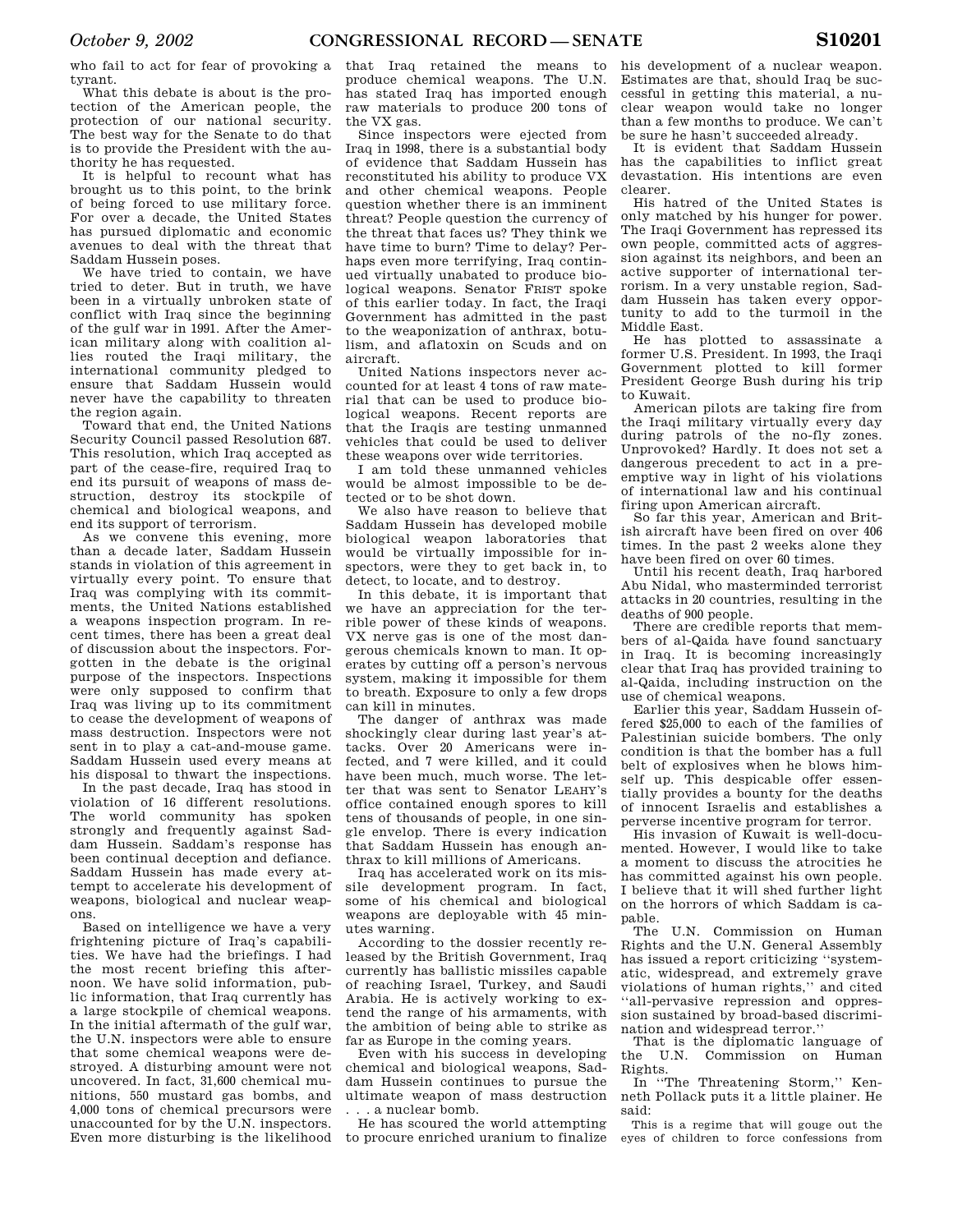their parents and grandparents. This is a regime that will crush all of the bones in the feet of a two-year-old girl to force her mother to divulge her father's whereabouts. This is a regime that will hold a nursing baby at arm's length from his mother and allow the child to starve to death to force the mother to confess. This is a regime that will burn a person's limbs off to force him to confess or comply. This is a regime that will slowly lower its victim into huge vats of acid either to break their will or simply as a means of execution. This is a regime that applies electric shocks to the body of the victims, particularly their genitals, with great creativity. This is a regime that in 2000 decreed that the crime of criticizing the regime, which can be as harmless as suggesting Saddam's clothing would not be matched, would be punished by cutting off the offender's tongue.

And on and on it goes.

I ask unanimous consent that this citation from ''The Threatening Storm'' by Kenneth Pollack be printed in the RECORD.

There being no objection, the material was ordered to be printed in the RECORD, as follows:

This is a regime that will gouge out the eyes of children to force confessions from their parents and grandparents. This is a regime that will crush all of the bones in the feet of a two-year-old girl to force her mother to divulge her father's whereabouts. This is a regime that will hold a nursing baby at arm's length from its mother and allow the child to starve to death to force the mother to confess. This is a regime that will burn a person's limbs off to force him to confess or comply. This is a regime that will slowly lower its victims into huge vats of acid, either to break their will or simply as a means of execution. This is a regime that applies electric shocks to the bodies of its victims, particularly their genitals, with great creativity. This is a regime that in 2000 decreed that the crime of criticizing the regime (which can be as harmless as suggesting that Saddam's clothing does not match) would be punished by cutting out the offenders tongue. This is a regime that practices systematic rape against its female victims. This is a regime that will drag a man's wife, daughter, or other female relative and repeatedly rape her in front of him. This is a regime that will force a white-hot metal rod into a person's anus or other orifices. This is a regime that employs thalium poisoning, widely considered one of the most excruciating ways to die. This is a regime that will behead a young mother in the street in front of her house and children because her husband was suspected of opposing the regime. This is a regime that used chemical warfare on its own Kurdish citizens—not just on the fifteen thousand killed and maimed at Halabja but on scores of other villages all across Kurdistan. This is a regime that tested chemical and biological warfare agents on Iranian prisoners of war, using the POWs in controlled experiments to determine the best ways to disperse the agents to inflict the greatest damage.

Mr. HUTCHINSON. Mr. President, freedom of speech does not exist in Iraq, and summary executions are commonplace.

Torture is seen as a legitimate tool of control, and violence against women is not just condoned but perpetrated by the Iraqi government.

Political opponents of Saddam Hussein are subject to unimaginable cruelty. They are jailed without cause.

Amnesty International reports ''Detainees have been threatened with bringing in a female relative, especially the wife or the mother, and raping her in front of the detainee. Some of these threats have been carried out.''

In 1997, the UN reported that Iraq executed more than 1,500 people for political reasons. There are even reports that the victims families are forced to pay the cost of the execution.

Saddam stays in power through fear. It is terror—sheer terror—that sustains his evil regime.

Saddam Hussein has never been called to account for the Kuwaitis that are still missing from the Gulf War. There are still 609 cases of missing Gulf War POW/MIAs.

Included in that number is one American Navy Pilot. The Iraqi government continues to refuse to provide full information about his fate.

The passage of this resolution will provide the President with authority he requires in order to address the grave threat posed by Iraq.

I fully support his efforts to rally the international community, and believe that a strong vote on this resolution will strengthen his case before the United Nations.

It is the hope of all of us that military action will not be necessary. However, after a full decade of effort, we have almost completely exhausted diplomacy.

There are some who believe that preemptive military action against Iraq represents a break from our nation's traditions.

My colleagues, unfortunately, we are facing untraditional threats. We have tried containment. It was built upon the idea of inspection and sanction. The inspectors were thrown out, and the sanctions have been broken.

Again, from Kenneth Pollack and from ''The Threatening Storm,'' he says:

Unfortunately, it is difficult to know exactly what is going into Iraq. This is the main problem; if the United States and United Nations knew, they might be able to stop it. As it is, we know only that between the smuggling and the surcharges Saddam is making \$2 billion to \$3 billion per year that he can spend as he likes. In addition, we have been able to intercept some shipments and get intelligence on others that give at least a sense of what Saddam is using his illegal revenues to import. For instance, in June 2002, the Indian government brought charges against the executives of an Indian company for selling atomized aluminum powder and titanium engine parts to Iraq in such quantity and of such quality that India's Defense and Research Development Organization concluded they could only have been intended for chemical warfare and ballistic missile production.

We tried inspections. The sanctions have been eroded, and deterrence only works with a rational person. It assumes rationality. And the fact that he can transmit weapons of mass destruction to terrorists who could inflict enormous damage upon the United States with no fingerprints—with

Saddam's fingerprints not even being on it—is evidence that the idea of containment to no longer be a workable approach.

The attacks of 9/11 tore our hearts and left us with a grief that will never be forgotten. At the same time, those acts of evil have brought forth a new resolve and a new commitment.

It is the responsibility of the U.S. Government, and it is the responsibility of this Senate to ensure that the heartbreak of September 11 is not repeated.

Our enemies have grown more cunning and their methods more sinister. We must move swiftly and decisively to deny them the opportunity to attack us. When the threat is real, preemption is not just tactically critical, but, I believe, it is a moral imperative.

In Saddam Hussein we are facing a menace that has long expressed hatred of the United States, established links to international terrorists, and has amassed large stockpiles of weapons of mass destruction. He has been accorded every opportunity to cooperate with the international community, and he has refused.

Every day that goes by, the threat grows. He continues to amass his stockpile and strengthens his ties to terrorists. We cannot—we must not stand by and allow this to continue. And we must not delay. There have been many people quoted in this debate, so let me add one more to the record. Winston Churchill said:

There is no merit in putting off a war for a year if, when it comes, it is a far worse war or one much harder to win.

The world is watching us. And freedom-loving people across the globe are waiting to see if America will answer the challenge that history has put before us. They are waiting to see if our Nation will assume the mantle of leadership in dealing with a tyrant with maniacal ambitions.

Our enemies are hoping we falter. They hope we will continue to be mired in the web of deception spun by Saddam Hussein. They need to be shown that our resolve to protect the American people has never been stronger.

While my greatest hope is that military action will not be necessary, it may be unavoidable. Others have come to this floor to talk about the cost of such an operation. They rightly cite estimates ranging in the tens of billions of dollars. Some may discuss the damage that might be done to our relationships with other nations. More gravely, some have spoken about the cost of human life that any military action would entail. These risks are real, but these risks must be weighed against the very real risks of delay.

The price of inaction is far too high. Mr. President, 9/11 taught us that. We will never know the complete economic damage of the terrorist attacks of last year. Some have estimated it at more than \$600 billion, but the true cost can only be seen by looking in the eyes of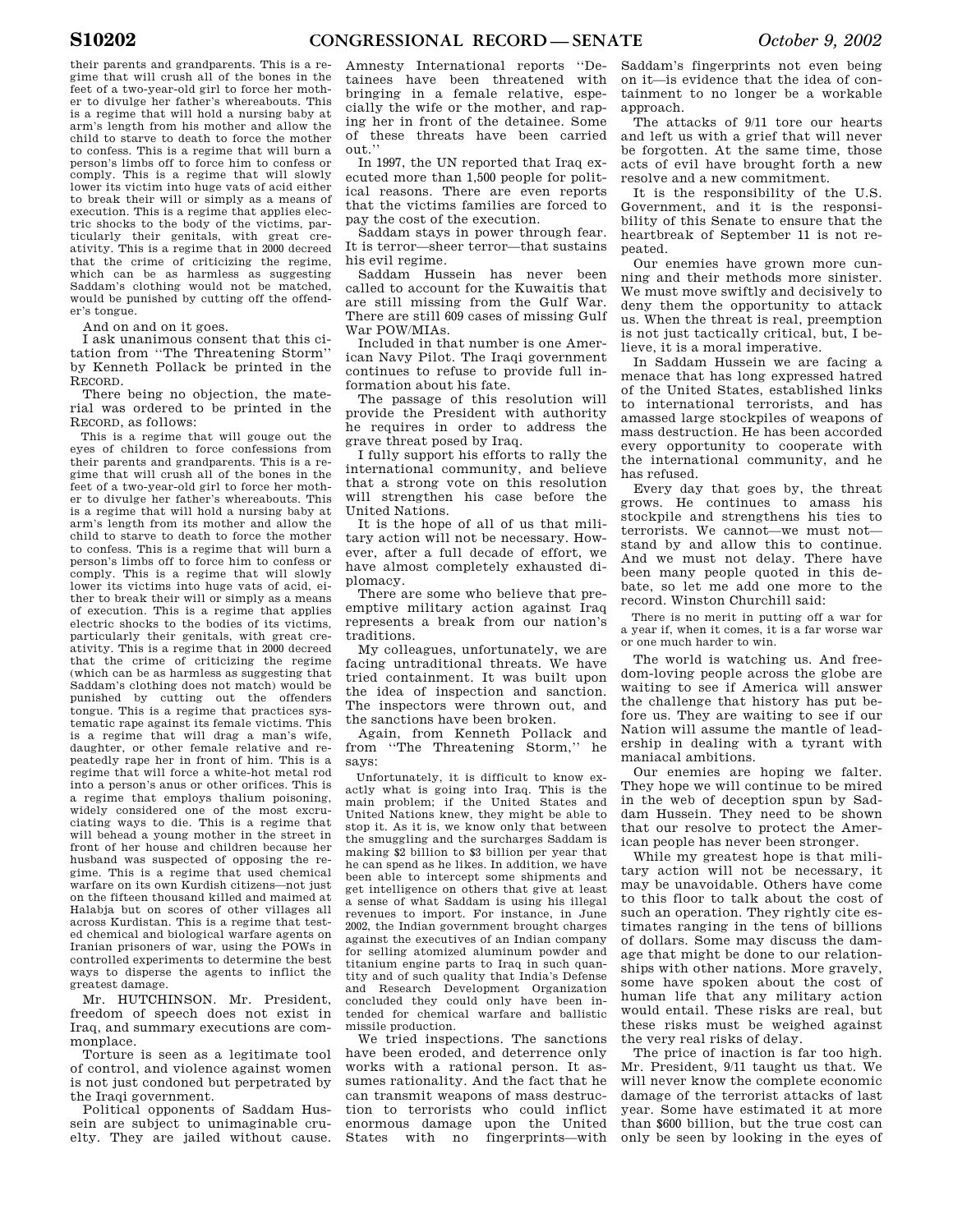those who lost loved ones. The true impact is only realized with the understanding that over 3,000 families are still grieving.

Saddam Hussein has the capacity to wreak even more destruction than that which we saw last year. He has weapons that could kill millions, and he consorts with terrorists who would unflinchingly do so if they had the means.

So again, I remind you, opponents say this resolution sets a dangerous precedent of preemption. I remind my colleagues of sixteen U.N. resolutions defied, rejected, ignored by Saddam Hussein. The dangerous action would be to do nothing. The dangerous precedent would be to back down in the face of a tyrant who dares us.

The resolution put forth by Senator LIEBERMAN, and endorsed by our President, is a statement by this body that the risk posed by Iraq is unacceptable. It is a statement that we will not allow international outlaws to threaten our Nation. It is a statement that we will not sit back in the face of the growing danger that our country faces.

Thus, I call on my colleagues for their support of S.J. Res. 46.

Mr. President, I yield the floor.

The PRESIDING OFFICER (Mr. REED). The Senator from Tennessee is recognized under the previous order for 20 minutes.

Mr. THOMPSON. Mr. President, I congratulate my friend, the Senator from Arkansas, for an excellent presentation covering all the points. And if I had not been persuaded before I listened to him tonight, I would have been persuaded tonight.

This Nation has spent many dollars and many lives in defense of others around the world. Tonight, we are considering a resolution that has to do with the defense of ourselves.

People say that because our country does not go against another country without provocation that we should make the case of the need to take action, and that is true. We need to make that case before the world and before the American people.

I believe that case has been made. It is a case that has been made upon, basically, facts we have known for a long time and have chosen to ignore and sweep under the rug. It is based on a shared history that we have had together now for many years. And looking back on it, we must ask ourselves, How were we able to ignore what is so obvious and pending for so long?

We know Saddam's willingness to attack sovereign nations. We know Saddam's willingness to murder innocent individuals. We know he is in possession of weapons of mass destruction. We know he is developing missile capability that is beyond what is allowable by the United Nations resolutions and will rapidly be able to reach further and further. The only thing we do not know is how soon it is going to take him to develop nuclear weapons.

I think that is essentially, from a factual standpoint, what this entire debate is about, because if, in fact, it is true that he, in the foreseeable future, will have nuclear weapons, do any of these other points that we have been discussing really stand?

I think I have listened to many valid points and valid arguments of problems connected with moving against Saddam Hussein. I think the points that were made that the aftermath is going to be very difficult are very valid. I think the point that he might lash back against us in some way is a very valid concern. I think the point that in some places in the world they will be taking to the streets against us is a valid considerations.

But if, in fact, it is true that in the foreseeable future he might or probably will develop nuclear weapons of mass destruction, do any of these other considerations really stand up or do they together stand up to that consideration? Can we afford not to defend ourselves against that consideration?

What is the evidence pertaining to that? We are debating, again, not over whether or not he is going to have it, but how soon he is going to have it.

Unfortunately, when we have made estimates in times past with regard to Saddam's nuclear capability in the early 1990s, with regard to missile capabilities of rogue nations, when we have gone back and thoroughly examined the situation—where, in Saddam's case, we have gotten inspectors in there because of defectors' information—we have found that we have grossly underestimated the capability of our adversaries, time and time again.

Yet we are told by the entire world, those who have looked at this, that it is just a matter of time, a few years, if he has to develop his own fissile material, and perhaps as early as a few months or a year if he can buy it on the open market.

I was privileged to listen to some of the weapons inspectors who went down to Iraq. I listened to some of the experiences they had. It caused me great concern to hear their lament about the way they were thwarted before and how hopeless their mission turned out to be because of what Saddam was doing, and how inspections in the future really will not work unless you actually get active cooperation from the people you are inspecting. I am talking about a country, what, the size of California, with an ability to hide anything almost anywhere.

And they talked about the fact that when they went in before, they did not think Saddam had much in the way of nuclear. And they even were almost to the point of being able to certify that when a defector gave them some information. They went back. They found that not only had Saddam developed nuclear infrastructure, but he had a virtual ''Manhattan Project'' is the way they put it, a virtual ''Nuclear Manhattan Project'' when they went in there before.

They said they had a facility there that was based on the facility down in

Tennessee in Oak Ridge in terms of enriching uranium.

This is what was there before. We do not know what he has now because he has made the decision to keep out inspectors. And we know from the CIA a letter has been introduced in this RECORD—that the likelihood of Saddam using weapons of mass destruction for blackmail, deterrence, or otherwise grows as his arsenal builds.

Now he has been down there for 4 years. We know he has the science. We know he has the know-how. We know he has the scientists. We know he has the desire. We know he has a history of knowing how to build facilities that will ultimately produce results for him. And we are standing here debating as to whether or not we should do something about that because we might have a little more time and we don't have eyewitness testimony as to precisely where he is at precisely this particular time.

Those are things that have been on the record along with his violation of U.N. demands for many years. We have taken them for granted. We have taken for granted that hundreds of times our airmen have been shot at in the no-fly zone during all of this time. I have always wondered what the parents of someone shot down under those circumstances must feel like, being that far away, defending the interests of your country. Nobody knows about it. Nobody talks about it. Nobody seemingly cares that much about it. That has been going on continually ever since we left the gulf.

These are things that are on the public record. They have been on the public record for a long time. We now have some additional facts that have not been on the public record that long, such as the fact he is busily trying to obtain dual-use equipment that can be used for uranium enrichment.

We know more about his relationship with al-Qaida than we knew in times past.

Again, according to the CIA director: We have solid reporting of senior level contacts between Iraq and al-Qaida going back a decade.

#### He says:

Credible information indicates that Iraq and al-Qaida have discussed safe havens and reciprocal nonaggression.

### He says:

Since Operation Enduring Freedom, we have solid evidence of the presence in Iraq of al-Qaida members, including some that have been in Baghdad.

## He goes further and says:

We have credible reporting that al-Qaida leaders sought contacts in Iraq who could help them acquire [weapons of mass destruction] capabilities. The reporting also stated that Iraq has provided training to al-Qaida members in the areas of poison and gases and making conventional bombs.

These are recent things that are not as well known, have not been known over the years. Put all of that information together and you have a consensus on many things. As usual, we are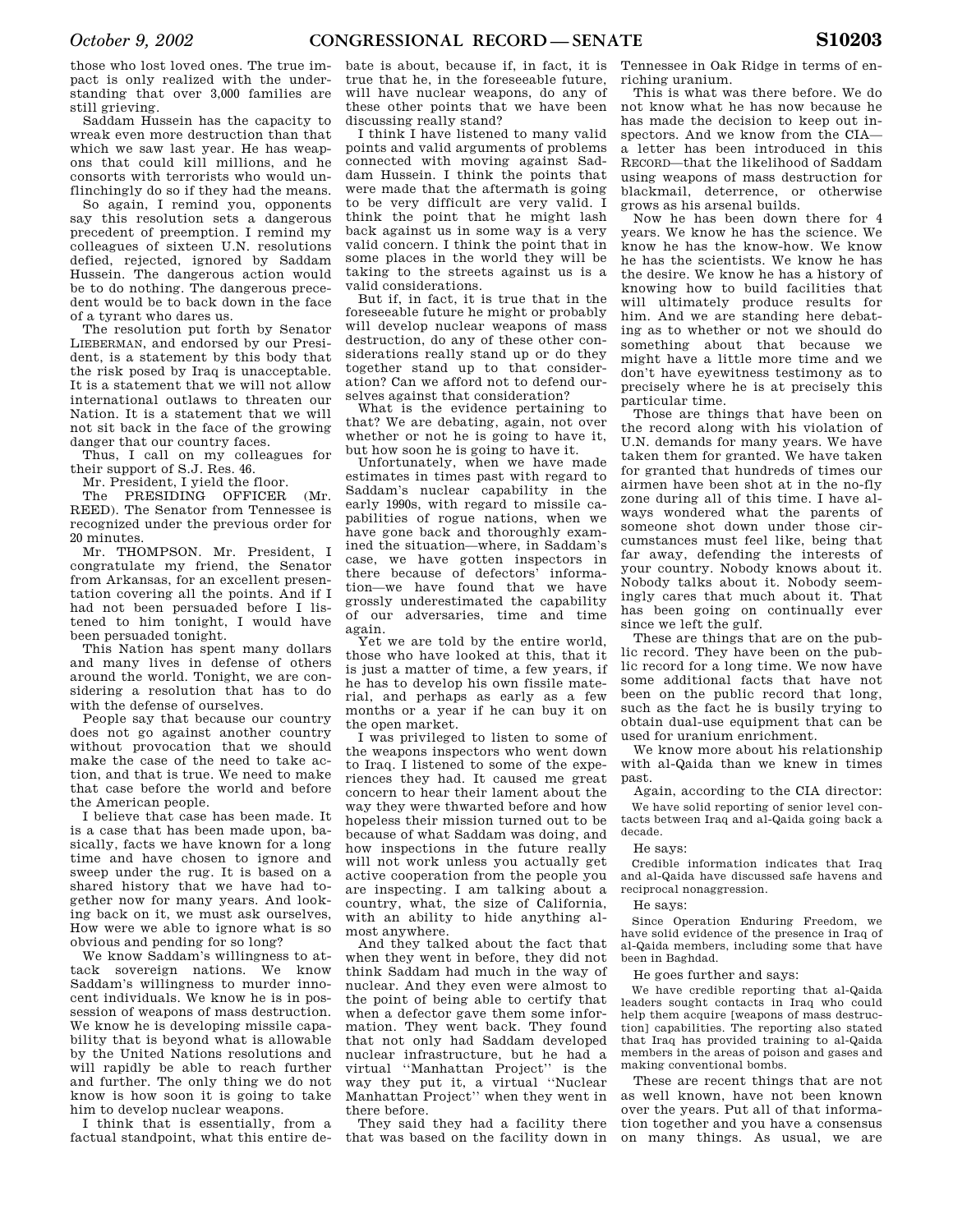spending a lot of time arguing over the things we disagree on. They are important. But I think we all agree the leader of Iraq is dangerous; that he is a threat; that that threat is growing, not diminishing; and that he is in violation of international law.

The real issue is whether or not it is going to be easier to deal with this situation once he gets stronger than he is today. The question answers itself.

The other question is whether or not we will show a reluctance to defend our own interests. We are rightfully concerned about acting precipitously. But did we act precipitously after the first World Trade Center bombing? Did we act precipitously after our men and women were killed in the Khobar Towers bombing? What was the message we sent after our two embassies were bombed and hundreds of people were killed? Were we acting precipitously after that? What did we do to avenge that or to set an example? What did we do after the *Cole* incident? Were we acting precipitously there? Or have we announced to the world, basically, or led Osama bin Laden to believe that we can be attacked that the response will not be commensurate with the attack? That is Osama bin Laden. We are talking about Saddam Hussein here, but the lesson is the same for tyrants throughout the world who pose a threat to this country. It has been a bad lesson that we have given for well over a decade now.

Some say we should wait until there is an imminent danger; that we should calibrate carefully as to when that danger we know is growing becomes imminent; that we should tell Saddam Hussein on the front end we will not attack him until we know he poses not only a danger but an imminent threat. That, of course, is basically consistent with the United Nations charter. It has been the law of nations for a long time. We have to recognize that. The Treaty of Westphalia was mentioned, back in the 1600s, where the sovereign nations got together and decided that sovereign nations would not be attacked. We have perfected that somewhat.

We have talked about imminent danger because traditionally we lived in a world where armies amassed on a border and that was the imminent danger. September 11 changed all that. That is not the kind of world we live in anymore. The imminent danger facing this country now does not amass itself on the border and give everybody time to debate and make up their minds as to what they are going to do. The threats we face today hide their activities. The threats we face today are not always apparent.

Let there be no mistake about it, the United States is the target. It is the primary target. No one likes the sound of the word unilateralism. But is there anyone who disagrees with the action the Israelis took in 1981, when they took out the Osiraq nuclear plant in Iraq? I am really curious. There is a case of unilateralism if there ever was

one. Was there any imminent threat? I don't even know if the plant was finished yet. But either way, there was no imminent threat that I know of that they were getting ready to produce material out of there to put in a bomb to attack Israel.

They took it out. The United Nations condemned them. We condemned them. But is there anyone today who is really regretful the Israelis took that action?

I would think under that theory, if we had to wait for imminent danger, we would have to ask ourselves, imminent with regard to our allies, would that count? With regard to our troops in the area, would that count? With regard to the homeland only? Those would be questions we would have to ask.

We would have to ask ourselves: Does that not mean, under the philosophy of waiting for the imminent threat, we would have to wait not only until we had ironclad proof Saddam had nuclear capability and the means to deliver it, but that he was planning on actually hitting us with it? I don't think we have thought that fully through. Surely that is not what we are suggesting, that we almost have to have a missile in the air before we could act.

It is somewhat of a precedent. It would be, if it comes to that. But we are in a position no other country has ever been in, as the Senator from Arkansas pointed out. We are living in a world no one has ever lived in before, where a handful of people can take modern technology and create a mortal threat to millions of people on the other side of the world. We simply have to address the fact that is the world we live in.

Some say we should wait on the United Nations. That essentially goes to the heart of the amendment we are considering. I respectfully suggest if we pass this amendment, it would be a guarantee the United Nations would never act, because they would know they didn't have to. And so many who would rather avoid this because the United States is the target, and for other reasons, would never, ever face up to it, if they knew they didn't have to. Then I would ask: Where would we be? Some say, come back to the Senate in that weakened condition.

Would we be in better shape having been turned down by the U.N. if we then went ahead in contravention of what they said or would it be better to stand tall on the front end, with the assurance that many countries in the United Nations are going to support us in our effort?

The President has gone there and he has made the case. He has talked to our allies. The Secretary of State has been busy around the world. When people say we are going it alone, do not the British count? Does not Spain count? Does not Italy count? Do not the Arab nations I read about today in the paper, who are reluctantly coming along, count?

I think we should go back and look at where former President Bush was at

this stage of the proceedings. I think the first thing that happened there was he said this will not stand. Then he went internationally, and then the British came first, and then there was a period of time before very many people came forward after the British.

Speaking of the British, I think it is ironic that the head of that government, in many respects, sees things more clearly than many of us do.

The problem—as difficult as it is to acknowledge, but it is the plain truth is we have lost the coalition we had before. We would like to go right back and say: Remember how we were together before, and remember how we made such progress, military progress, and there for a while we had Saddam Hussein on the ropes and we laid down all these requirements. In order for us to go home, he had to make all these agreements, and he did make those agreements. Remember how we were together then before he violated each and every one of them, and gradually, year by year, we not only allowed that to happen, but one ally after another started doing business with him. We are now asked to go before a Security Council containing the country of China. which is now furnishing which is now furnishing fiberoptics communications systems to Saddam to help shoot our airplanes down. Are they the ones we are supposed to ask permission to defend our self-interests?

We are looking at a Security Council with our friends, the Russians and the French, who want to do business with Saddam, and Saddam owes them money and they want that money back. Sure, the Arabs are kind of reluctant right now. And we are dealing with our now German friends who are led by an individual who will demagog his way to reelection on the backs of our country and, presumably, international relations.

It is not an easy thing to say, but it is a true thing to say. We want our friends, our allies, and especially our NATO partners; but as they continue to let their defense budgets slide and the American taxpayer continues to have to foot the bill for the free world, essentially, should they be given a veto when our interests are so directly involved? I think not.

I think we have to learn the lessons of the past, as difficult as it is. My friend from Arkansas mentioned Churchill. They didn't listen to Churchill after World War I. The result of their not listening to him was called World War II. Back when Hitler was on the move everything he did was not sufficient in and of itself to act. The allies thought they could always act later, and other countries should do other things—excuse after excuse.

That is not the message we want to send this time, Mr. President. I think it is clear that strength is the only hope we have for peace, and if we cannot have peace, we must do what is in the vital interest of this country.

I yield the floor.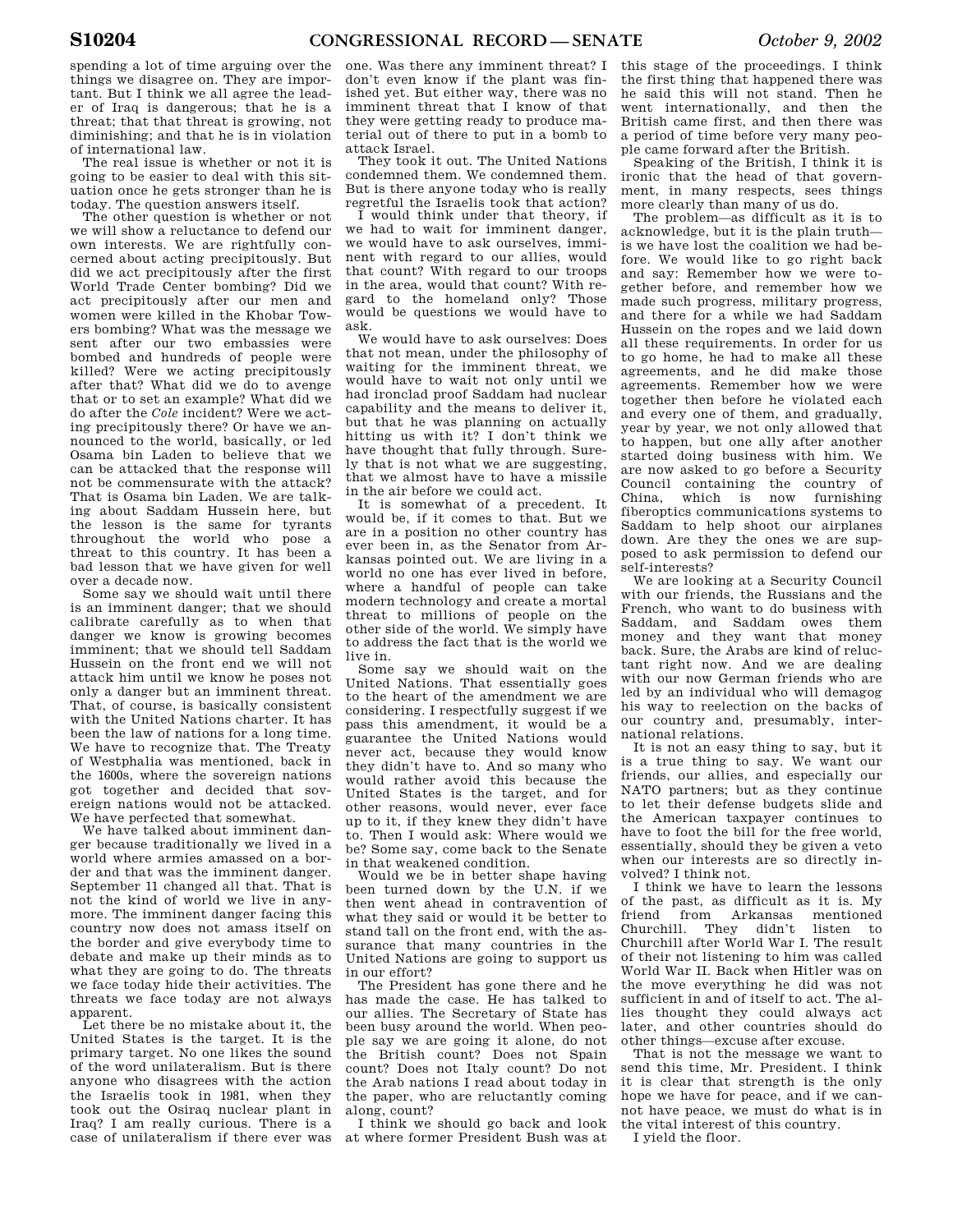The PRESIDING OFFICER. Under the previous order, the Senator from Washington is recognized.

Mrs. MURRAY. Mr. President, I rise this evening to address the President's request for authority for military action in Iraq. I have spent weeks thinking about this issue and listening. I have sat across the table from Defense Secretary Rumsfeld, National Security Advisor Rice, Governor Ridge, CIA Director Tenet, FBI Director Mueller, Secretary of State Colin Powell, and Vice President CHENEY. I have listened closely to the President's speeches and I have listened openly to the many questions my constituents have raised over the past few weeks.

Mr. President, I understand the consequences of war and I don't shrink from them. My father was among the first to land on Okinawa as a GI. Growing up, we always knew that our country may need to project force to defend our freedoms. I know we have high obligations to the men and women of our Armed Forces who undertake the hard work of securing our freedom. In college, I volunteered at the Seattle Veterans Hospital. Most of the patients were young men, my age, who had returned from Vietnam. I carry that experience with me as the first woman on the Senate Veterans Affairs Committee.

When I look at decisions like this one, I take the time to consider all sides, with the full knowledge this decision will have serious consequences for our country, our world, and our future.

This evening, I want to share with my colleagues and my constituents my thoughts and my decision on this difficult issue. But most of all, I want to share my reasoning because I want everyone to know how I arrived at this conclusion. First, I looked to the threat posed by Saddam Hussein. Then I looked at the many questions that must be considered before our country begins military action. Then I looked at the President's case, the role of the U.N. and our allies, the impact war could have on the Middle East, and the impact it would have on the war on terrorism. Finally, I looked at the context in which we are being asked to make this decision, including our economy and the political climate.

Mr. President, let me first address the threat. There is no doubt Saddam Hussein poses a serious threat to our interests, to his own people, and to the world. Under his rule, Iraq has been an aggressor nation. It has started conflict with its neighbors and it has sought to stockpile conventional weapons and weapons of mass destruction.

Over the years, Iraq has worked to develop nuclear, chemical, and biological weapons. During 1991 through 1994, despite Iraq's denials, U.N. inspectors discovered and dismantled a large network of facilities Iraq was using to develop nuclear weapons. Various reports indicate Iraq is still actively pursuing nuclear weapons capability. There is no reason to think otherwise.

Beyond nuclear weapons, Iraq has actively pursued biological and chemical weapons. U.N. inspectors have said Iraq's claims about biological weapons is neither credible nor verifiable. In 1986, Iraq used chemical weapons against Iran and later against its own Kurdish population.

While weapons inspections have been successful in the past, there have been no inspections since the end of 1998. There can be no doubt Iraq has continued to pursue its goal of obtaining weapons of mass destruction.

Mr. President, we know from history and experience that Iraq poses a danger to the region, to our interests, and perhaps to ourselves. It will continue its aggression and its pursuit of weapons of mass destruction.

This leads us to a second set of questions. What should we do about this threat? The President has now asked Congress to authorize him to make war on Iraq. The goals of military action have shifted from regime change one day to disarmament, to enforcing any number of U.N. resolutions. The list of crimes to which the administration says Iraq must be held accountable varies widely. They include: attempting to assassinate a former President; holding prisoners of war after the gulf war, including one American; firing on aircraft enforcing the no-fly zone; seeking weapons of mass destruction; and violating U.N. resolutions.

All of these are serious crimes; not all of them deserve the same response; not all of them call for war.

Without a clear objective, victory cannot be measured. Indeed, it appears the administration established a solution—going to war—before it defined the problem or the goal.

Our most important goal is disarmament. Given Iraq's history and Saddam's madness, there can be no doubt the world will be safer if we dismantle Iraq's ability to produce and use weapons of mass destruction. On this goal, the President receives complete support from the American people, the Congress, and the world community.

Disarmament of Iraq is unquestionably the right thing to do. The means of achieving this goal are what is up for debate.

In the past few weeks, the Bush administration unveiled its new preemption doctrine. This marks a shift from our longstanding national policy, and so far we have not been told how it applies to the world beyond Iraq. Obviously, if troops or tanks are amassing at the border, we have the right to defend ourselves, but to strike on the basis of suspicion alone is another matter. It is something this Congress and the American people need to fully explore and debate before we endorse the preemption doctrine.

The United States is not alone in facing the threat of Saddam Hussein, but unfortunately our Government is acting that way. I am very concerned that a unilateral race to make war on Iraq

will weaken the support we need worldwide to win the war on terrorism.

In the aftermath of September 11, the international community helped us heal and supported our efforts to respond. Their support has provided critical intelligence keys to disrupting international terrorist networks. But today our allies are as confused about America's objectives in Iraq as the American people are. Like the American public, our allies woke up one day to find that the administration was making plans for war. Like the Congress, they were not consulted. Like the American people, they had nothing explained to them. They saw, as did the rest of us, that a course of action had apparently been determined before the reasons were clear.

Recently, the administration has done a better job working with our allies. Secretary of State Powell is to be commended for his work, but we still have a long way to go. It would greatly benefit the Congress and the American people to know where our allies stand and what they are willing to do before we take action.

While we welcome the support of our allies and the United Nations, we do not hand them or anyone else the ultimate power to decide America's security demands. Only the United States can determine our interests and what steps are required to defend them.

That said, before we jump into a fight, we should know who is with us and what we are getting into, and today we do not.

Another key part of the international response to the Iraqi threat is the United Nations. Efforts at the U.N. have been met with both success and failure. To date, our greatest failure has been the ending of weapons inspections in 1998 and the U.N.'s failure to hold Iraq responsible for its obligations.

Today, the United States is working with our ally Britain to pass through the U.N. Security Council a new, tough resolution regarding Iraqi weapons inspections. I believe we need a new strong U.N. resolution that provides for complete transparency of Iraq's weapons of mass destruction programs. This new resolution must allow inspectors to search all sites without roadblocks. Iraq should know that the U.N. and the international community are serious about enforcing this resolution even with force, if necessary.

One of the reasons U.N. support is critical is that it shapes how other nations will look upon our action in Iraq. There is a difference between going it alone and having the support of a broad coalition. We have a stated goal of working to achieve peace in the Israeli-Palestinian conflict. We have strong ties to other states in the region—Jordan, Egypt, Saudi Arabia, and other gulf states. What action we take and how we take it will have a direct impact on our other stated foreign policy goals of achieving peace in the Middle East, maintaining friendly relations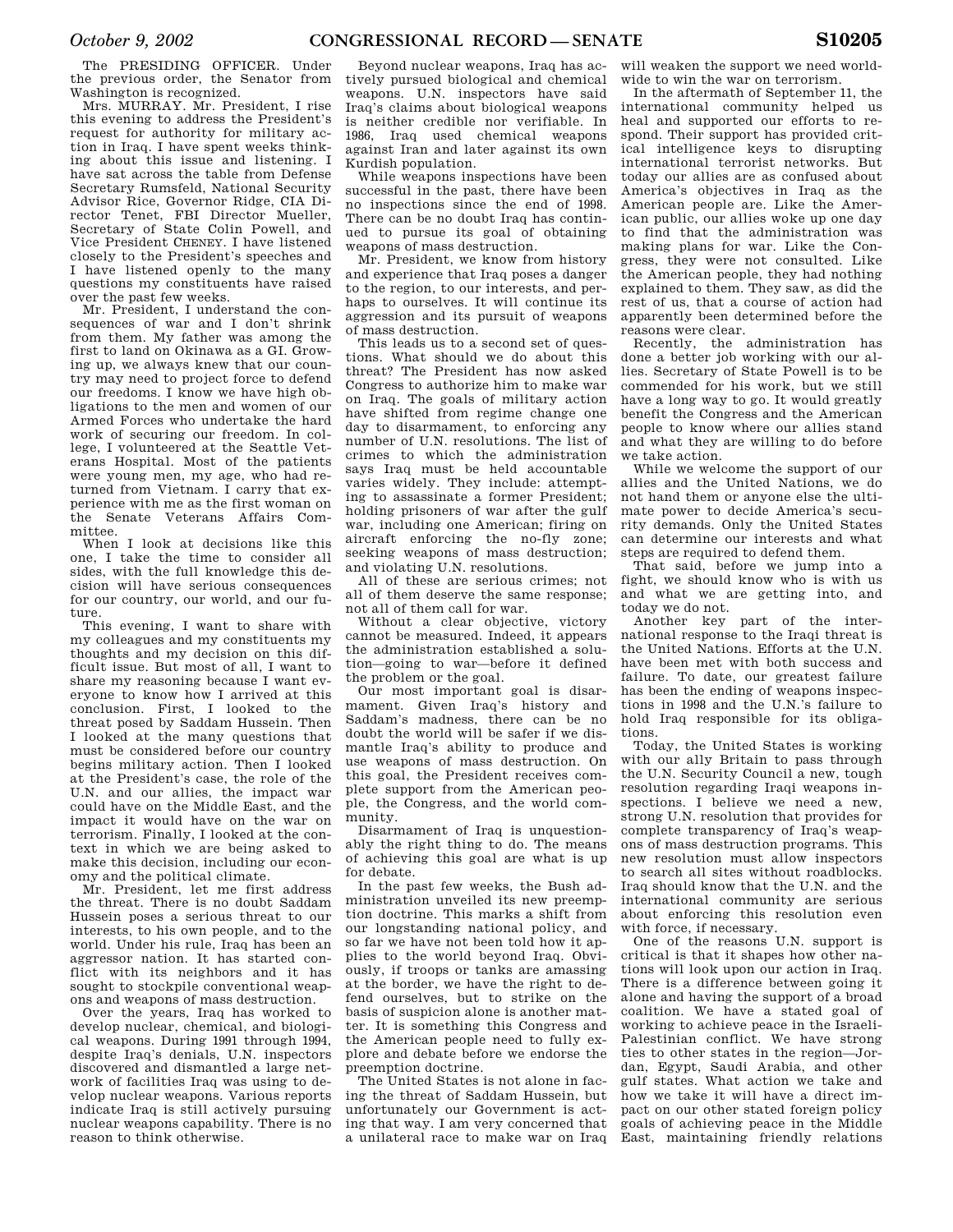with our allies in the region, and contributing to the stability of the region.

In addition to the impact of war on the Middle East, we must understand how action in Iraq will affect the war on terrorism.

On September 11 last year, we were reminded again of the dangerous world in which we live. After bombing our embassies in Kenya and Tanzania and attacking the U.S.S. *Cole* in Yemen, al-Qaida has pulled off the most horrific crime our Nation has ever known.

In the aftermath of these tragic events, the President declared war on terrorism. We dispatched our troops to Afghanistan and its neighbors. We worked closely with our allies. We even got help from some unexpected quarters. Most of the world joined our effort, but there are places where we do not have relations where terrorists hide, and to reach those dark corners we rely on intermediaries. Today, those intermediaries are providing us with intelligence information to help our efforts.

We have to ask: Will unilateral action in Iraq undermine the support we need from other countries in the war on terrorism? The answer to that question should help inform us on our decision on military action in Iraq.

If we do take action in Iraq, there is no doubt that our Armed Forces will prevail. We will win a war with Iraq decisively, and, God willing, will win it quickly. But what happens after the war? That will have just as big an impact on our future peace and our security. Will we be obligated to rebuild Iraq, and, if so, how? Our economy at home is reeling, our budget is in deficit, and we have no estimate of the cost of rebuilding. And with whom?

As New York Times columnist Tom Friedman points out, there is a retail store mentality that suggests to some: If you break it, you buy it.

How will the Iraqis get back on their feet? Iraq's leadership has led its people through two decades of misery. The people of Iraq have paid a terrible price for Saddam Hussein's military campaigns. What promises is the international community prepared to make to help restore the health of the Iraqi people? What promise is implicit in a unilateral attack?

If we must disarm Iraq by force, we will, but we cannot achieve peace through occupation alone. It costs money and energy and time, and like building anything else, it is better as a shared responsibility than a solo effort.

Again, the answers to these questions should not be the only factors in play as we make decisions on how to protect our security interests, but they are not insignificant and they have not been answered.

We do not have a clear policy. We do not have a clear path to implementing that policy. We do not yet know what level of assistance we are going to get from our allies and the broader international community. We have not factored in all of the implications this

may have on our other foreign policy objectives. We have not factored in all the implications this may have on our own economy.

Not having a well-defined policy or proper preparations for contingencies that may result from whatever action we take is a dangerous situation on the eve of the war this administration says we must have.

With all of these unanswered questions, how do we get here today? The administration has said it wants a vote on this resolution ''before the election.'' In this debate, many in Congress and many of our citizens are asking: What is special about November 5 in deciding this question?

The question of war should not be placed in the context of trying to influence the outcome of an election, and surely that cannot be the case today. The question is too grave for that to be the motivation, even for that to be a motivation. The question of war should be placed squarely in the context of what is the right policy to achieve our Nation's security goals.

With all of these questions in mind, I look to the resolution that is before us. Does this resolution address the question this Nation must answer in order to succeed? Does it clearly articulate a policy objective? What course of action does it sanction in our Nation's pursuit of that goal?

While this resolution is a marked improvement over the President's original proposal, S.J. Res. 46 does not provide the information—and the objectives—needed at this time.

It is overly broad in defining the objectives of military action.

After considering the threat, the cost, and the unanswered questions, I have reached a decision. I will vote against the underlying resolution; I will vote against going to war at this time.

I am committed to fighting and winning the war on terrorism, including eliminating Saddam Hussein's weapons of mass destruction.

I support wholeheartedly our men and women in uniform. I admire their heroism. And I will continue to do all I can to provide them with the resources they need for whatever mission they are asked to carry out on our behalf.

Today we are being told we have no choice; that we have to grant the President war-making authority immediately, without knowing the ultimate goal or the ultimate cost, and without knowing whether we are going it alone.

It may well be that someday our country needs to take military action in Iraq, but the decision right now to give the President this broad authority, without focusing it narrowly on weapons of mass destruction, without the support of our allies, without defining the costs to our country today and tomorrow, is not something I can support given what we know today.

The constituents I hear from want to know:

Why are we racing to take this action right now, alone, with so many questions unanswered?

The administration could answer those questions with clear, compelling facts and goals, but so far we have not heard them.

We are being asked to endorse a policy that has not been thought out, and one that could have dramatic consequences for our citizens and our future.

While we may need to take action in Iraq down the road, today I cannot support sending our men and women into harm's way on an ill-defined, solo mission with so many critical questions unanswered.

If, in the coming weeks or months, we learn that Saddam's capabilities are more advanced than we now realize, or if Saddam defies U.N. resolutions, we will certainly have the right to take appropriate action.

Looking back over the past year, it is clear that we can respond to September 11 several ways.

We can act out of fear, casting aside our principles, and taking action without sufficient planning. Or we can stick to our principles and draw strength from them in tough times. That is the course I advocate today.

In closing, let me be clear. Despite my reservations today, I will always stand with and support those who serve our country, wherever and whenever their Commander in Chief sends them.

If American troops are called to fight in Iraq, I will stand with the President and I will support our troops not only during the conflict, but afterward.

The international community, and those who would do us harm, need to know without exception that while we may have our disagreements before military action, once our troops are on the ground, we are all on the same side. I yield the floor.

The PRESIDING OFFICER. Under the previous order, the Senator from Wyoming is recognized.

Mr. ENZI. Mr. President, I want to answer some of these questions about why we are now considering a resolution and what proof we have about Iraq. Senator SARBANES and I are the two delegates to the United Nations this year for the House and Senate. I was on the floor of the United Nations General Assembly when the President made his speech and presented his case to the General Assembly. I have to say I was so proud of him.

Before he even gave the speech, there had been a lot of hype in the papers that was unfavorable to him. When he was introduced, the tension in the crowd could be felt, and there was no applause. I did learn later that there is seldom applause when a head of state is introduced.

When he gave his speech the body language could be seen on the other delegates. At the end of the speech also untypical—they gave him applause.

I also want to tell my colleagues what happened after that. As we wandered about and met other delegates,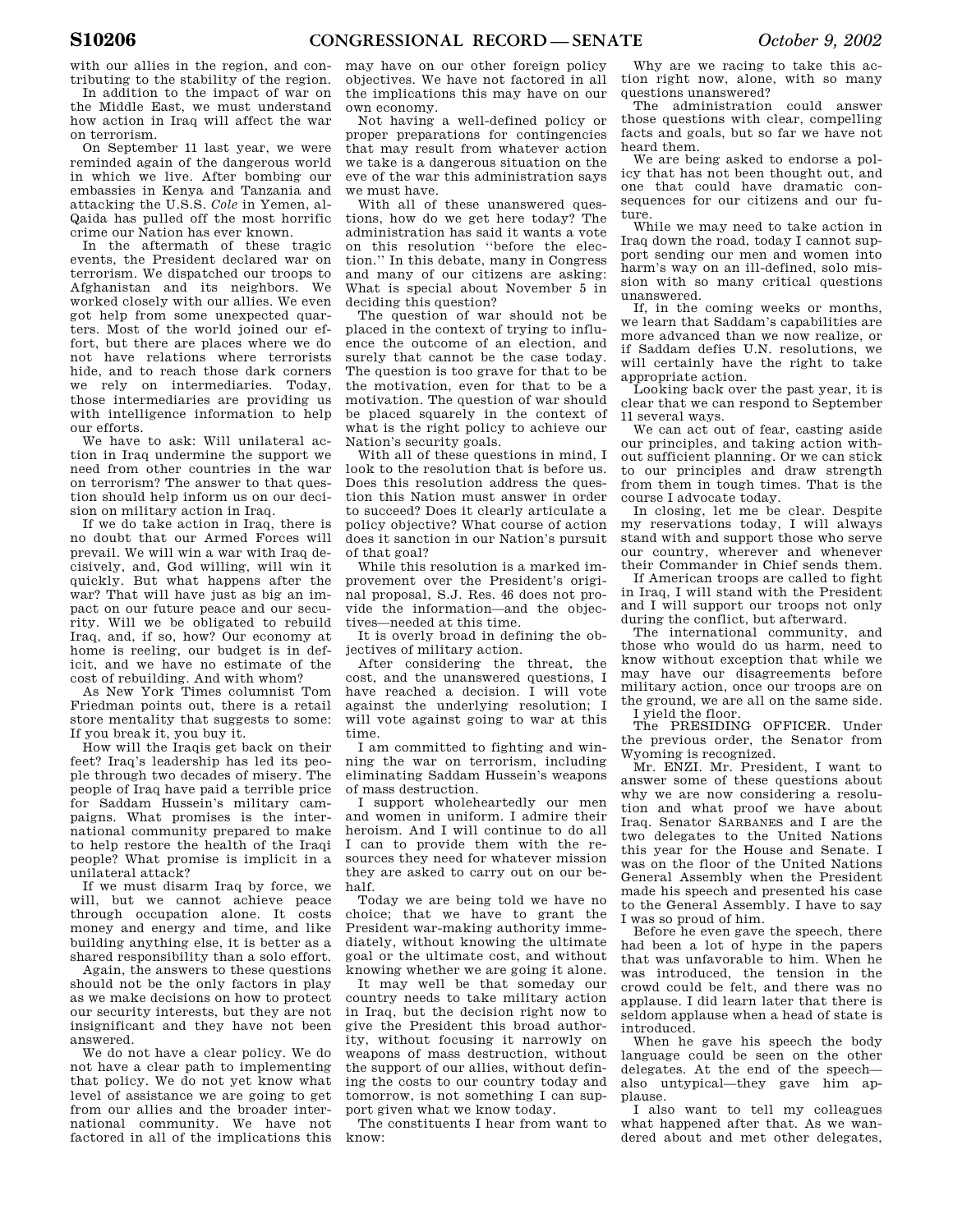we heard lots of positive comments about what the President said. Not only that, virtually every head of state who followed him had the same message for the U.N.: Be useful or be done. That is the message that the President delivered.

Why now? Right now because we are trying to strengthen the resolve of the United Nations. Discussions are going on right now in the Senate and throughout the nation about what should be done with Iraq. We are the ones who provide the leadership in this country. We are the ones who set the tone. We are the ones who have to approve what the President is doing.

What proof do we have? I hope everyone is attending the classified briefings that are available. The things that are not classified are enough to scare us. The reports of Iraq that gave to the United Nations show many chemical weapons they had left at the end of the war—their report, their numbers, their chemicals, their weapons of bioterrorism. Subtract out the numbers that they destroyed, and we wind up with a huge supply of chemical and biological weapons. Weapons that could be used against us now.

One of the things the other countries of this world appreciate is the patience our President had after September 11. Bombs were going off in Afghanistan that very night, and the press covering it said: The United States is retaliating. But it was not us. The President was busy sending envoys to nations all over the world, setting up a coalition the same kind of coalition we are being asked about now. Some have asked: Shouldn't we see if there is a coalition first? No. First we should show our resolve, and then we can build coalitions.

This is the President who built coalitions. This is the President who went into Afghanistan with war plans, with a method, with cooperation, and he did in 1 month what Russia was not able to do in 7 years. It is a President who knows what he is doing. It is a President with patience. Now he is asking us to pass a resolution.

How strange and unheard of is this request to pass a resolution? In 1998, a Republican-controlled Senate for a Democrat President recognized that this was not Democrat versus Republican. We then said that it was very important to bring up a resolution that would show our resolve. That is exactly what a resolution does—show resolve. We passed a resolution in 1 day. We passed a resolution with no amendments. The President asked us. We did it. We showed unity. We showed the country we were behind the President and we were ready to do whatever was necessary for the same despot we are talking about now.

Do we think he has gotten better? No. He has gotten worse. Do we think he has gotten less prepared? No. He has gotten more prepared. It is time we did something about it, and time we did it through the right channels—that is exactly what the President is doing. Part

of that process is to ask us, ask Congress, to help.

In 1998, we did it with no questions. We did it with no amendments. We did it with no filibuster. What do we have in the Senate today? We have a filibuster. We have amendments. We have people giving all kinds of excuses so they can vote against an amendment that is necessary to get the resolve of the Security Council. That way the United Nations will have the backbone to say to this despot, this tyrant, this killer of babies, that it is time he straightened out, got rid of his chemical weapons, got rid of his biological weapons, and let us in to make sure there were not any nuclear weapons. It is time he becomes part of the community of nations or gets out of office. It is that simple.

If we could do pass a resolution for Bill Clinton, we ought to be able to do it for President Bush. Again, I want to remind my colleagues of the patience and resolve we had going into Afghanistan. I think parts of this discussion came up from the fact that somebody heard that we had plans for attacking Iraq. Well, we better have. We have a Defense Department that we pay a lot of money to plan for events so that they never happen. They have a plan on Iraq, and they have a plan on another dozen countries.

Every once in awhile, we even have exercises or war games so our Defense Department can see how to move people and have the right equipment in the right place at the right time. That way we know that the training is good for the people we have in the armed services. Anybody who commits to the service of this country must be assured that we are also committed to providing them with the training and everything under the Sun we can give them to keep them safe. Keep them safe so they can do their job and to com home alive. That is absolutely essential.

Today we have half a dozen amendments, we have substitutes amendments to substitute amendment. We do have a resolution, a resolution the President asked us to pass. It is one that is considerably more detailed and one that has more hoops to jump through than the one we approved in 1998. This is the resolution we need to pass. We must give President Bush the authority we gave President Clinton in 1998 without limiting authority or amendments.

In July of 1998, as I mentioned, we considered a resolution urging the President to take appropriate action to bring Iraq in compliance with international obligations. The Senate debated that for one day, without amendments. We approved the resolution by unanimous consent. That means no one objected and no one wanted to add an amendment. We just said yes. The House debated that one for day, had no amendments, and approved it by a vote of  $407$  to  $6$ .

In October of 1998, we considered legislation that, in addition to authorizing the President to provide assistance to the Iraqi democratic opposition, declared it should be the policies of the United States to seek the removal of Saddam Hussein's regime and replace it with a democratic government. What did we do on that? The Senate debated that legislation for one day without amendments and we approved it by unanimous consent. Once again, no one wanted to amend it, no one disagreed. We gave President Clinton the authority. The House debated that legislation for one day and approved it by a vote of 360 to 38. One day in each Chamber—one day in each Republican-controlled Chamber giving authority to a Democratic president. One day in 1998. How many days will it take in 2002? We are already days into debate. How many days are needed by my colleagues to undermine the ability of the United States to address a security threat?

The President has been criticized for asking for a Congressional resolution prior to achieving a United Nations Security Council resolution. I believe the United Nations does have an important role in the future of Iraq. If the UN does its job, and member states do what is right, we can address the threat within the realm of the United Nations, which I am sure would be everyone's preference. As an independent nation, however, the United States cannot sit idly by while the Security Council debates the validity of pledges made by a known liar. If the General Assembly and Security Council are not prepared to defend the security of the world and the legitimacy of this organization, the United States must be prepared to act. A strong resolution with strong support is the best effort to prevent a war later. Afghanistan made the U.S. credible. It proved our patience and capability. Those traits go a long way to moving Saddam—as long as Congress shows resolve and then the UN shows resolve.

It is also important to note that the passage of a Congressional Resolution would not prevent the Administration from continuing its work at the United Nations. Rather, I believe it will help the President gain support for an appropriate Security Council resolution. As Congress, our actions must show a united front with the strong resolve of the American people. We will not wait to be attacked. We will not wait for inaction and discord. We will not tolerate an Iraqi President who flouts the authority of an organization only to cower under its umbrella when convenient.

Saddam Hussein is not crazy or an idiot. He is dangerous because he is cunning and very calculated. Repeatedly, he pushes the international community to the brink point and then backs down and says—sure, let the weapons inspectors come back. How many times are we going to let him play this game? Do we wait for him to attack with nuclear, chemical, or biological weapons? Do we wait for yet another international inspector team to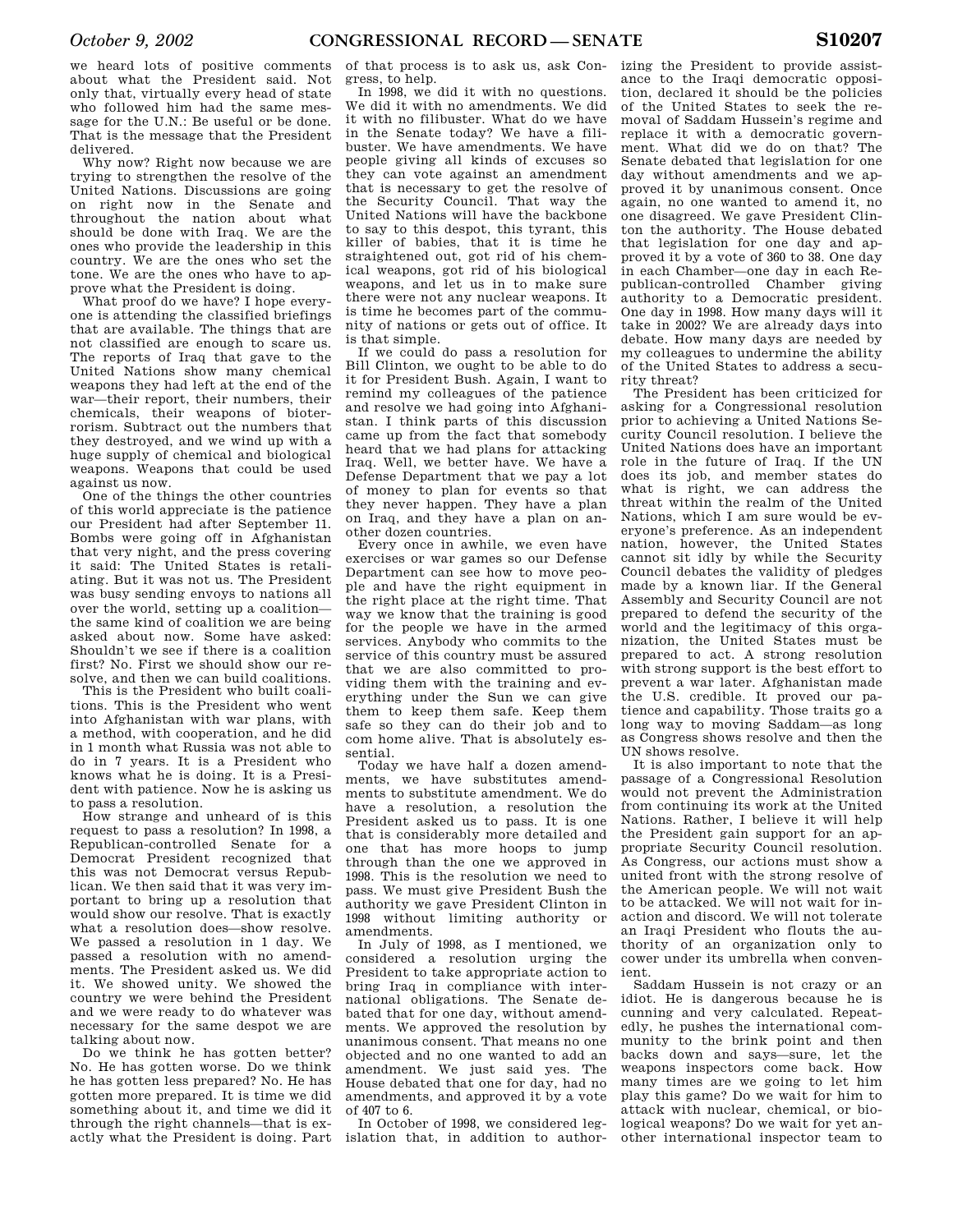be denied access to weapons stockpiles? Do we wait for another attack on the United States? Iraq has a despot leader, chemical and biological weapons, and a proven willingness to use anything. Iraq is the only country in the world with all three components. We must have changes immediately or regret it soon.

Many have asked why now, and I must ask why have we not acted sooner? We have considered action in Iraq before. We decided in 1991 that we should defend Kuwait. We sent in planes and bombs in 1998 and brought the inspectors home, but we have been silent since then. It is worthwhile to look at a few of the 16 Security Council resolutions that Saddam has chosen to ignore:

Resolution 687, adopted April 3, 1991, called for Iraq to accept the destruction, removal or rendering harmless of all chemical and biological weapons and unconditionally agree not to acquire or develop nuclear weapons or nuclear-weapons useable material;

Resolution 707, adopted August 15, 1991, condemned Iraq's violation of Resolution 687, adopted only four months before;

Resolution 1051, adopted March 27, 1996, called for Iraq to comply with weapons inspectors;

Resolution 1115, adopted June 21, 1997, condemned the repeated refusal of Iraqi authorities to allow access to UN inspectors; and

Resolution 1194, adopted September 9, 1998, condemned the decision by Iraq to suspend cooperation with inspectors and oppose its obligations under Security Council resolutions.

In 1991, we knew Saddam Hussein was producing weapons of mass destruction. We knew it in 1995. We knew it in 1998. We know now—he has these weapons today. There is no reason he would stop producing them—no one has been there to stop him. The United States and Great Britain have been enforcing the no-fly zones, but no one has been enforcing Saddam's commitments to disarm. No one can believe he would simply stop producing these evil weapons out of the goodness of his heart.

When and if we do use our armed forces, we must show one of the vast differences between the US and Saddam: a value for human life. To him, soldiers are expendable. To us, each and every life has value and worth. Any military action inherently puts the lives of our brave soldiers at risk, and the American people know this far too well, but we must explore all possibilities and attempt to act with as little American and even Iraqi lives lost as possible.

When Congress approved authorization for forays into Iraq in 1998, in one days debate, no amendments, former President Clinton, said, ''Let there be no doubt, we are prepared to act.'' This is the same message we are again debating today. We must allow this President—President George Bush—to stand up and say ''We are prepared to

act.'' He must be able to state that to our allies with the authority and Congressional support, without limitation, that we gave in 1998.

When we act with our allies or through the United Nations, we should go into Iraq with a plan—actually, several plans: a plan for how to disarm Saddam and his guard; a plan for how to remove Saddam from power; a plan for when and how American troops should leave Iraq. The United States. however, should not have a plan for installation of a hand-picked successor. The Iraqi people must ultimately choose their leader. The United States and the international community must work with the people of Iraq just as we worked with the people of Afghanistan. If we choose a leader for Iraq, we will not be allowing the Iraqis to form an independent and democratic nation. The United States should have a plan for encouraging the various factions to work together, but we cannot choose a future leader before the battle begins.

The President and Congress have both been accused of trying to politicize the issue of Iraq. This is not a political issue. It wasn't in 1998 and should not be now. It is an issue of national security and international stability. The truth is respected individuals from both parties have expressed support for taking action and, more importantly, support having a plan for action. On September 12 this year, former Senator Bob Kerry, a Democrat from Nebraska, wrote in the Wall Street Journal, ''The real choice is between sustaining a military effort designed to contain Saddam Hussein and a military effort designed to replace him.'' He also pointed out that the United States has spent more than a billion dollars in the last 11 years on simply containing Saddam. What return have the American people received from that investment? Saddam is still in power, the Iraqi people are still oppressed, and the security and stability of the region are still threatened.

This is the choice we have today. Do we keep the status quo and continue to spend money without any change in Iraq or do we authorize the President to take action and make some changes? I support change. Without any serious action by either the United States or the international community, we are telling Saddam that his game can go on. He stays where he is and continues his shell game. We lose again. Saddam is more than willing to keep the game going as long as the United States and the world are willing to lose.

The people of Iraq, the people of the United States, and the people of the world have not need for the leadership of Saddam Hussein—we can all agree on that. If he cannot abide by his international obligations and if he will not disarm then, simply put, he needs to go. We need to be rid of him and the President needs the authority to use armed forces to remove Saddam if necessary.

I firmly believe that firm resolve under this resolution—this resolution that does give some pretty broad powers—will keep us from having to go to war.

Without it, I think we may have to go to war.

I hope my colleagues will join me in supporting the language included in the Lieberman-Warner substitute without any amendments—just as we did for President Clinton in 1998—with the same resolve, with the same unity, and with the same straightforwardness we had then.

We can't quite do that, though, can we? We have already debated a couple of days. We have already had amendments put in. But we can still have the kind of unity we need to show our resolve so we can get the U.N. to do something which will keep us from going to war.

I yield the floor.

The PRESIDING OFFICER (Mr. CORZINE). The Senator from Rhode Island is recognized for 40 minutes.

Mr. REED. Mr. President, The Senate is engaged in a momentous and historic debate. The President seeks the authority to use force in our on-going confrontation with Iraq.

The Constitution entrusts the Congress with the exclusive power to ''declare War.'' It is our Constitutional obligation to consider the President's request carefully and conscientiously, to review the evidence thoroughly, to weigh the costs and the consequences. We are called upon by the Constitution to make an independent judgment, not an automatic acquiescence.

I begin this debate acknowledging several unassailable conclusions.

First, we are already in a confrontation with Iraq. Since the Persian Gulf War, we have maintained military forces in support of international sanctions against the regime of Saddam Hussein. Our pilots are routinely fired upon as they enforce the ''No Fly'' Zones. Thus, the question is not whether we should confront Iraq. The question is how best to thwart this outlaw regime and for what ultimate purpose.

Second, Saddam Hussein is a despicable person who oppresses his people as he threatens his neighbors. Despite his military defeat in the Persian Gulf War and the imposition of sanctions, Saddam continues to defy United Nations resolutions and, of most concern, continues to develop and attempts to acquire weapons of mass destruction. But, our judgment cannot rest simply on his unalloyed evil. We must consider our actions more broadly. Will we enhance the stability and security of the region? Will we strengthen our security not just for the moment, but for the future as well? What kind of precedent will we establish?

Third, we will decisively defeat Iraqi military forces in any conflict. The skill and courage of our forces, aided by superb technology, will overwhelm Iraqi resistance. The military outcome is certain, but the costs and the consequences are uncertain and could be quite grave.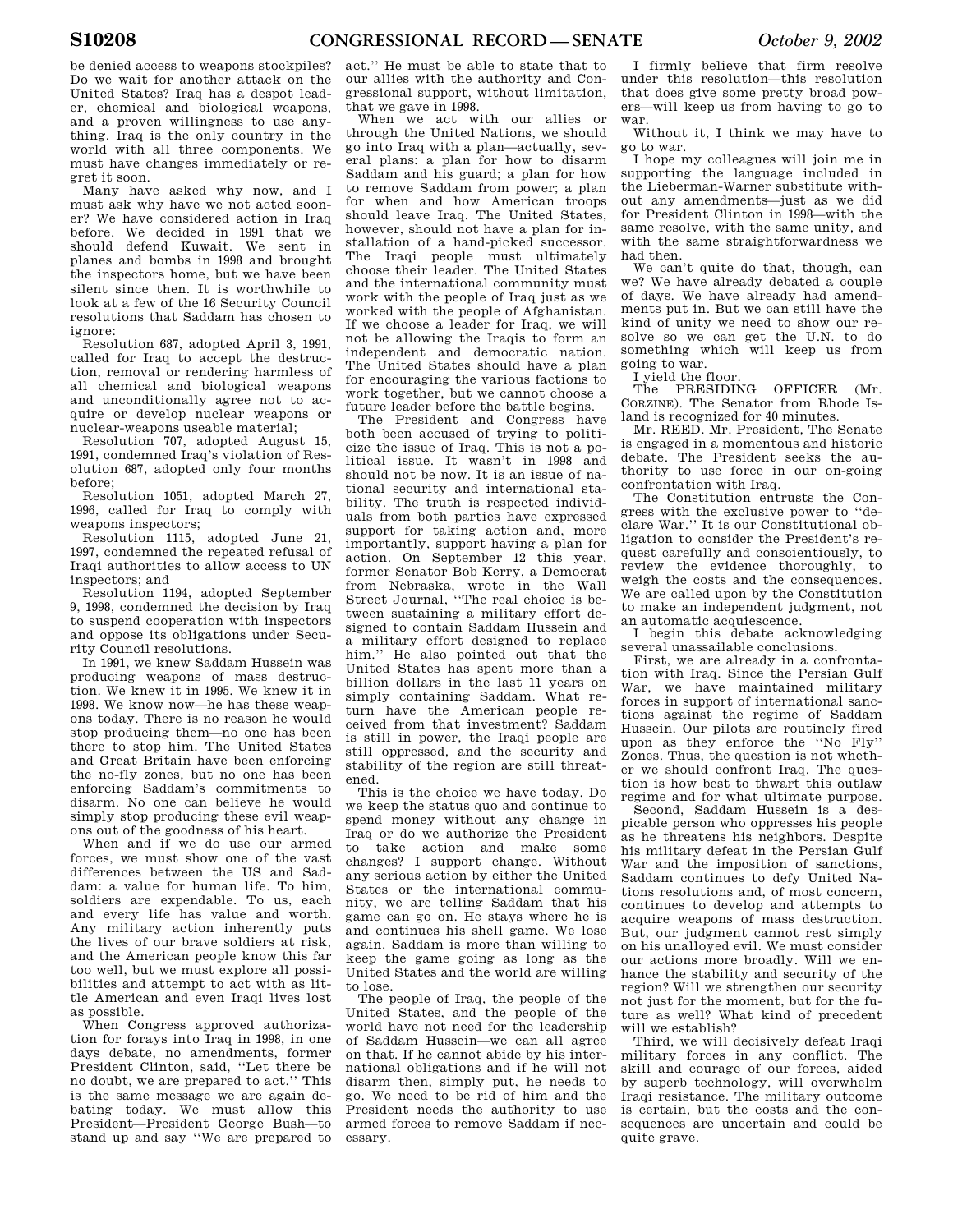As I consider the proper course of action, as I weigh the uncertainties as well as recognize what is apparent, I return again and again to one further conclusion. Whatever we do will be better done with others. Thus, it is imperative that we commit all of our energies to encourage the United Nations to live up to its founding principles: to be more than just an international forum for discussion; indeed, to be a force for collective action in the face of common dangers. President Bush said it very well when he addressed the United Nations' General Assembly:

We created a United Nations Security Council so that, unlike the League of Nations, our deliberations would be more than talk, our resolutions would be more than wishes. After generations of deceitful dictators and broken treaties and squandered lives, we've dedicated ourselves to standards of human dignity shared by all and to a system of security defended by all.

Acting alone will increase the risk to our forces and to our allies in the region. Acting alone will increase the burden that we must bear to restore stability in the region. Acting alone will invite the criticism and animosity of many throughout the world who will mistakenly dismiss our efforts as entirely self-serving. Acting alone could seriously undermine the structure of collective security that the United States has labored for decades to make effective. Acting alone today against the palpable evil of Saddam may set us on a course, charted by the newly announced doctrine of preemption, that will carry us beyond the limits of our power and our wisdom.

For these reasons, I will vote against the Lieberman-Warner resolution granting the President the permission to take unilateral military action against Iraq regardless of the immediacy of the threat. And I will support the resolution proposed by Senator LEVIN.

The Levin resolution recognizes the inherent right of the President to use our military forces to defend the United States. This resolution supports the President's demands that the United Nations promulgate a tough, new framework of inspections to disarm Iraq, and this resolution gives the President the right to use American military forces to enforce the resolve of the United Nations. The Levin resolution recognizes Congress' responsibility to promptly consider the President's request to unilaterally employ American forces if the United Nations fails to take effective action.

On Monday in Cincinnati, President Bush said, ''Later this week the United States Congress will vote on this matter. I have asked the Congress to authorize the use of America's military, if it proves necessary, to enforce U.N. Security Council demands.'' That is what the Levin resolution provides.

Those who advocate unilateral action assume that time has run out in dealing with Iraq. They see an immediate threat that will yield only to immediate military action. Thus, it is im-

portant to assess the Iraqi threat as best we can.

Iraqi conventional forces have been seriously degraded since the Gulf War. Saddam does have a cadre of Republican Guards that are capable and fought with determination in the Gulf War. One cannot totally discount Iraq's conventional forces, but they are not capable of defeating United States forces. The most dangerous aspect of Saddam's military power is the possession of chemical and biological weapons and his aspiration to develop or acquire nuclear weapons.

Today, Iraq has the capability to use chemical and biological weapons within the region to augment conventional forces that have been seriously degraded since the Gulf War. These capabilities, however, must be viewed in terms of intentions in order to fully evaluate the threat

An assessment of Iraq intentions reveals areas of consensus and areas of disagreement. It seems clear that Saddam is intent on rebuilding his military and acquiring weapons of mass destruction including nuclear devices. His expulsion of U.N. inspectors certainly supports this view. Moreover, it may suggest that the inspectors posed a very difficult obstacle to his plans and their future utility cannot be summarily dismissed. Saddam continues to aspire to be a regional power. Unchecked, Saddam would threaten his neighbors and endeavor to claim the mantel of leadership in the Gulf and, perhaps, in the greater Muslim world.

There is, however, a lack of consensus on two significant points. Will Saddam risk the survival of his regime by threatening or conducting attacks on his neighbors? Will Saddam provide weapons of mass destruction to terrorist groups who can or will use them against the United States or any other nation?

At the heart of discussions of Saddam's possible plans is the general question of whether deterrence and containment will work against Iraq as it did in the Cold War. Saddam certainly has a lot to lose in any conflict with the United States. Both his life and his lifestyle would be in great jeopardy. Saddam also seems to be devoid of any ideology other than self-preservation and self-aggrandizement. Saddam is a secular thug, not a messianic leader. There is evidence that he will not put his regime at risk. During the Gulf war, the United States clearly signaled that any use of Iraq of chemical or biological weapons against Coalition forces would result in his destruction. Saddam accepted a humiliating defeat rather than risk losing power.

Of course, there are many who accurately point out that Saddam has already attacked his neighbors, Iran and Kuwait. He has used chemical weapons against the Iranians and the Kurds. Still, one is left with the question whether even this despicable behavior is a product of calculation rather than delusion.

And complicating the record of his actions against Iran is mounting evidence of our covert support both before and after he had begun to employ chemical weapons.

The second issues involves Saddam's willingness and ability to cooperate with terrorists. After September 11, this issue takes on a new and powerful emphasis. Despite extraordinary and justifiable efforts to establish a connection between the Iraqi regime and the attacks on New York City and the Pentagon and the downed aircraft in Pennsylvania, no such links have been established. Indeed, if credible links exist, the President, in my view, could employ unilateral force under the terms of the congressional resolution passed on September 14, 2001.

Recently, however, administration officials are publicly, but cryptically, trying to make the case that there is a definite connection between the Iraqi regime and al-Qaida. Secretary Rumsfeld and Condolezza Rice have asserted at various times that Iraq is harboring al-Qaida fighters in Iraq, that information from detainees indicates that Iraq provided chem-bio weapons training to al-Qaida, and that senior-level contacts between the Iraq regime and al-Qaida have increased since 1998. They have offered few details beyond Secretary Rumsfeld's claims that the information is ''factual,'' extremely accurate'' and ''bulletproof.''

But according to the Philadelphia Inquirer, these claims are disputed by ''a growing number of military officers, intelligence professionals and diplomats.'' The article quotes an unnamed official declaring:

analysts at the working level in the intelligence community are feeling very strong pressure from the Pentagon to cook the intelligence books.

The Inquirer article examined some of these administration claims and found that ''the facts are much less conclusive.''

Mr. President, I ask unanimous consent to have this article printed in the RECORD.

There being no objection, the article was ordered to be printed in the RECORD, as follows:

[From the Philadelphia Inquirer, Oct. 8, 2002] OFFICIALS' PRIVATE DOUBTS ON IRAQ WAR

(By Warren P. Strobel, Jonathan S. Landay and John Walcott)

WASHINGTON.—While President Bush marshals congressional and international support for invading Iraq, a growing number of military officers, intelligence professionals and diplomats in his own government privately have deep misgivings about the administration's double-time march toward war.

These officials say administration hawks have exaggerated evidence of the threat that Iraqi leader Saddam Hussein poses, including distorting his links to the al-Qaeda terrorist network; have overstated the amount of international support for attacking Iraq; and have downplayed the potential repercussions of a new war in the Middle East.

They say that the administration squelches dissenting views and that intelligence analysts are under intense pressure to produce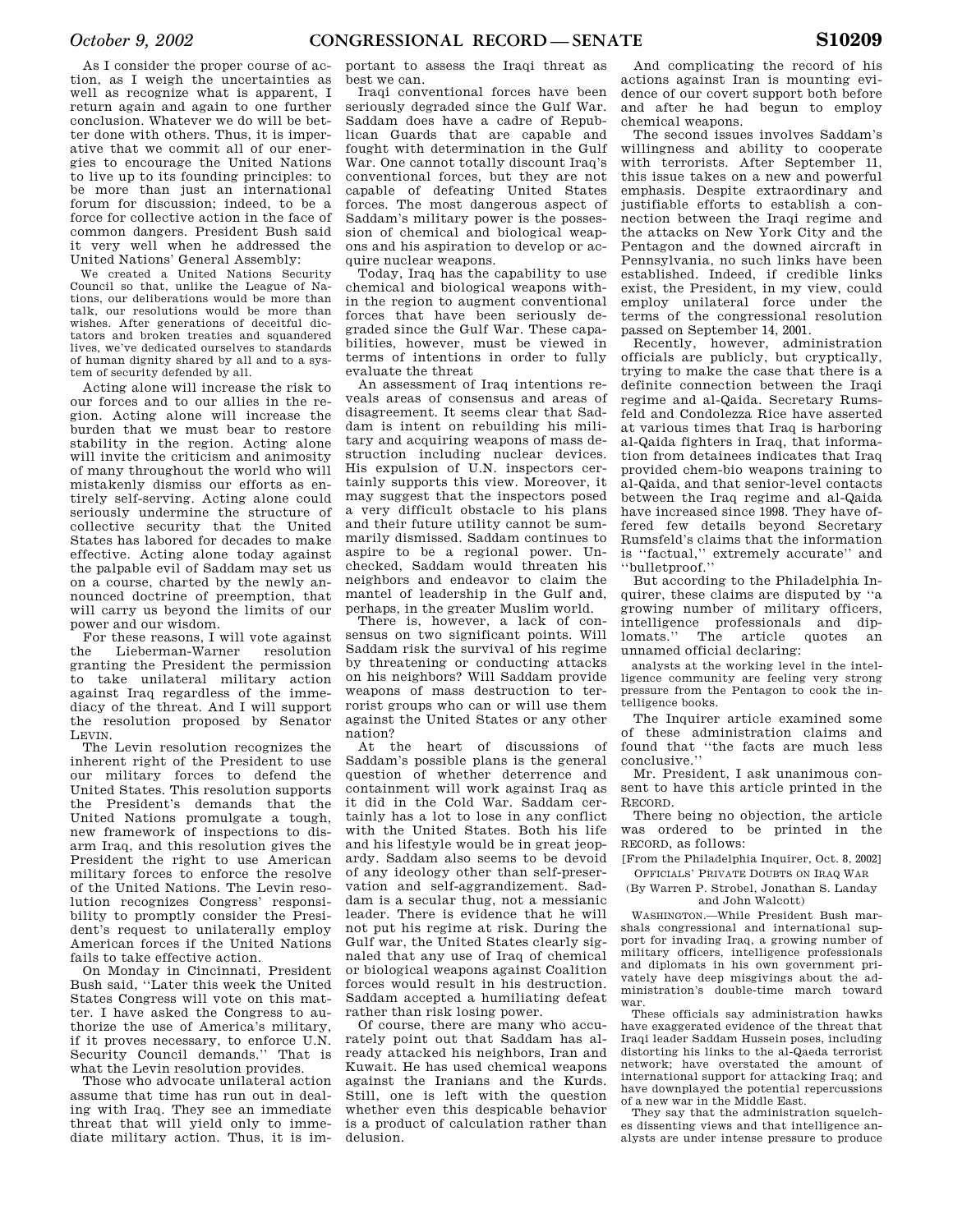reports supporting the White House's argument that Hussein poses such an immediate threat to the United States that preemptive military action is necessary.

''Analysts at the working level in the intelligence community are feeling very strong pressure from the Pentagon to cook the intelligence books,'' said one official, speaking on condition of anonymity.

A dozen other officials echoed his views in interviews with the Inquirer Washington Bureau. No one who was interviewed disagreed.

They cited recent suggestions by Defense Secretary Donald H. Rumsfeld and National Security Adviser Condoleezza Rice that Hussein and Osama bin Laden's al-Qaeda network working together.

Rumsfeld said Sept. 26 that the U.S. government had ''bulletproof'' confirmation of links between Iraq and al-Qaeda members, including ''solid evidence'' that members of the terrorist network maintained a presence in Iraq.

The facts are much less conclusive. Officials said Rumsfeld's statement was based in part on intercepted telephone calls in which an al-Qaeda member who apparently was passing through Baghdad was overheard calling friends or relatives, intelligence officials said. the intercepts provide no evidence that the suspected terrorist was working with the Iraqi regime or that he was working on a terrorist operation while he was in Iraq, they said.

Rumsfeld also suggested that the Iraqi regime had offered safe haven to bin Laden and Taliban leader Mullah Mohammed Omar.

While technically true, that, too, is misleading. Intelligence reports said the Iraqi ambassador to Turkey, a longtime Iraqi intelligence officer, made the offer during a visit to Afghanistan in late 1998, after the United States attacked al-Qaeda training camps with cruise missiles to retaliate for the bombings of the U.S. embassies in Kenya and Tanzania. But officials said the same intelligence reports said bin Laden rejected the offer because he did not want Hussein to control his group.

In fact, the officials said, there is no ironclad evidence that the Iraqi regime and the terrorist network are working together, or that Hussein has ever contemplated giving chemical or biological weapons to al-Qaeda, with whom he has deep ideological differences.

None of the dissenting officials, who work in a number of different agencies, would agree to speak publicly, out of fear of retribution. Many of them have long experience in the Middle East and South Asia, and all spoke in similar terms about their unease with the way that U.S. political leaders were dealing with Iraq.

All agreed that Hussein was a threat who eventually must be dealt with, and none flatly opposed military action. But, they say, that U.S. government has no dramatic new knowledge about the Iraqi leader that justifies Bush's urgent call to arms.

Some lawmakers have voiced similar concerns after receiving CIA briefings. Sen. RICHARD J. DURBIN (D., Ill.) said some information he had seen did not support Bush's portrayal of the Iraqi threat. ''It's troubling to have classified information that contradicts statements made by the administration,'' DURBIN said. ''There's more they should share with the public.''

Several administration and intelligence officials defended CIA Director George Tenet, saying Tenet was not pressuring his analysts but was quietly working to include dissenting opinions in intelligence estimates and congressional briefings.

In one case, a senior administration official said, Tenet made sure that a State Department official told Congress that the En-

ergy and State Departments disagreed with an intelligence assessment that said hundreds of aluminum tubes Iraq tried to purchase were intended for Baghdad's secret nuclear-weapons program. Analysts in both departments concluded that the Iraqis probably wanted the tubes to make conventional artillery pieces.

Other examples of questionable statements include: Vice President Cheney said in late August that Iraq might have nuclear weapons ''fairly soon.'' A CIA report released Friday said it could take Iraq until the last half of the decade to produce a nuclear weapon, unless it could acquire bomb-grade uranium or plutonium on the black market.

Also in August, Rumsfeld suggested that al-Qaeda operatives fleeing Afghanistan were taking refuge in Iraq with Hussein's assistance. ''In a vicious, repressive dictatorship that exercises near-total control over its population, it's very hard to imagine that the government is not aware of what's taking place in the country,'' he said. Rumsfeld apparently was referring to about 150 members of the militant Islamic group Ansar al Islam (''Supporters of Islam'') who have taken refuge in Kurdish areas of northern Iraq. However, one of America's would-be Kurdish allies controls that part of this country, not Hussein.

Mr. REED. In addition, a full assessment of the assertions of Secretary Rumsfeld and National Security Advisor Rice is hampered by the failure of the Central Intelligence Agency to provide an updated National Intelligence Estimate of the current situation in Iraq.

Given the subjective nature and inherent difficulty of evaluating the intentions of such an opaque structure as the Iraqi regime, much more weight must be given to their capabilities. Saddam does not deserve the benefit of the doubt. But looking at Iraqi capabilities alone, the threat is not immediate. If unchecked, the threat is inevitable and dangerous. But, at time have the opportunity to pursue a collective solution to Iraq. This is an approach that offers a greater chance of success and a greater chance of long-term stability.

Whatever course of action that we choose, we cannot absolutely ignore or disregard the views and opinions of other countries. With the exception of Great Britain, there are few nations that are supportive of unilateral action.

The nations that surround Iraq are critical to the success of any military operation and to the long-term success of our policy. And, regional support for unilateral American military operations is equivocal at best.

Turkey seems likely to allow use of its airbases but without great enthusiasm and with great concern about the Kurds. Saudi Arabia opposes toppling Saddam and has stated it will allow the use of its bases only if the operation is authorized by the United Nations. The potential loss of Saudi bases and overflight rights will limit our flexibility. King Abdullah of Jordan has described a military confrontation with Iraq as a ''catastrophe'' for the region. His reluctant support is based on our commitment not to seek permission to introduce American forces into Jordan.

The Iranians have declared their intentions to remain aloof from the conflict. Iran is a bitter foe of Iraq, but its government is no friend to America. The gulf states seem resigned to the possibility of war. Mubarak of Egypt has repeatedly spoken out against a unilateral attack, and it is unclear whether Egypt will allow the use of its airfields.

As the New York Times pointed out with regard to the Gulf Region and the Middle East:

The support for the United States is not enthusiastic, and is based on any American military action having the backing of a United Nations resolution.

As we debate, the Iraqis are preparing their responses to our diplomatic and military initiatives. Their options are shaped by their capabilities and, I believe, the lessons learned in their disastrous defeat in the gulf war and their study of the success of American military forces in Bosnia, Kosovo, and Afghanistan.

Their first option is the one that they are currently pursuing; the admission of U.N. weapon inspectors under the most lenient conditions possible. The Iraqis are not unmindful that inspectors in Baghdad are the best insurance that they can have against a military attack by the United States. Even if this Congress authorized the President to use military force against Iraq at his sole discretion without regard to the United Nations, it is difficult to conceive of the President ordering an attack with U.N. inspectors in Iraq carrying out a U.N. resolution and presumably telling CNN that their mission is proceeding.

The State Department is engaged in difficult negotiations to broker a new resolution while at the same time delaying the entry of inspectors into Iraq. If these negotiations fail, the United States would find itself in a precarious position. Not only will we be deprived of a new and strengthened enforcement mechanism, we likely will be exerting all our formal and informal influence to prevent the reintroduction of inspectors. Blocking the reentry of inspectors would further isolate us in the world. If we succeed in brokering a new and more effective inspection scheme, there is a significant probability that Iraq, despite it repeated defiance and rejection of tougher standards, will initially comply. Saddam has consistently practiced the politics of survival. Accepting inspectors, even inspectors with unconditional and unconstrained access, will buy time. If Saddam refuses to accept inspectors in accord with a more robust U.N. resolution, he seals his fate.

The recognition by the administration that Iraq may capitulate in the face of a strong Security Council resolution might tempt them to halfhearted pursuit of United Nations authority. They should resist those temptations. It is clearly preferable to operate with a U.N. authorization whether it is contained in one resolution that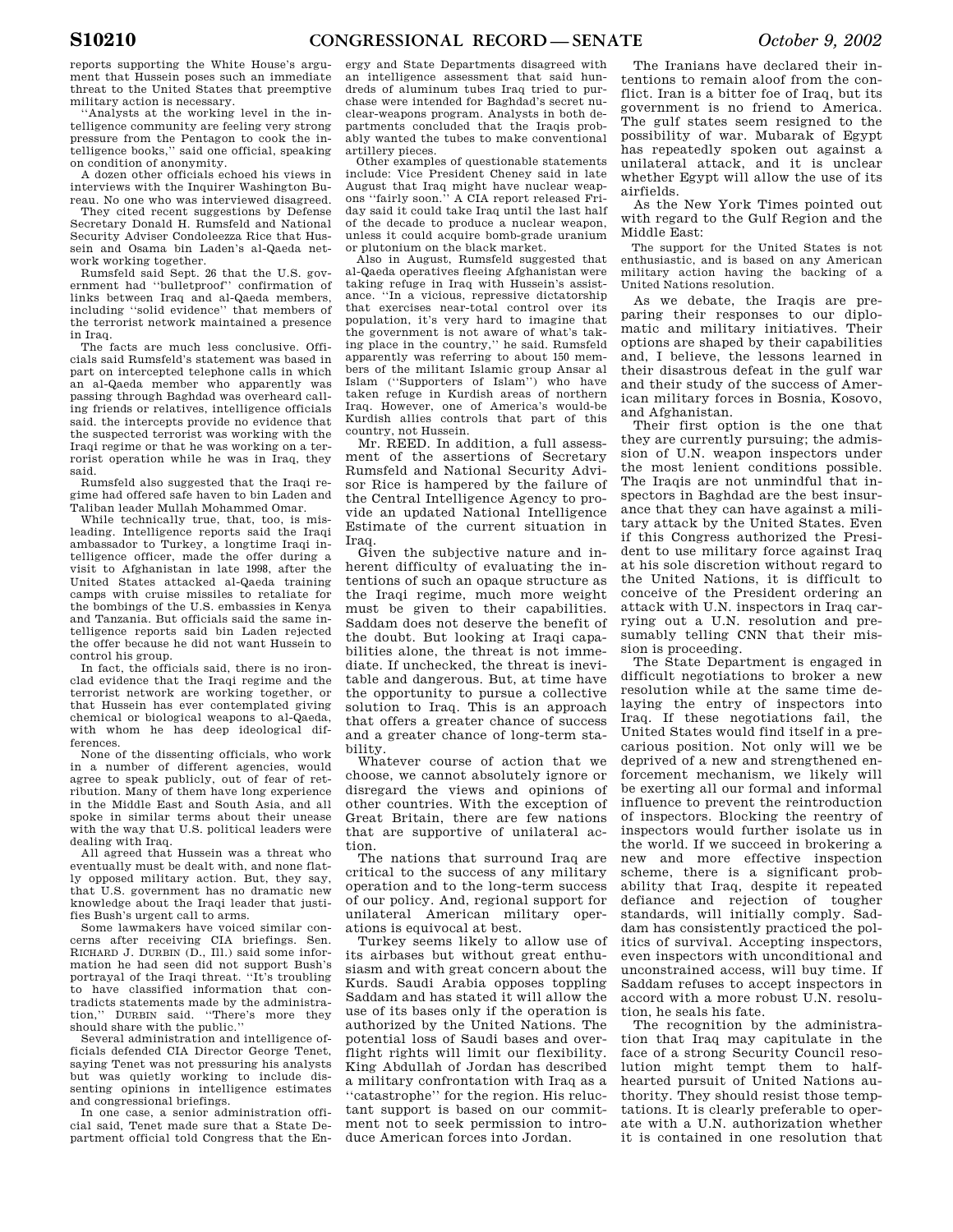promulgates a new inspection scheme backed by the explicit authorization of force or a two-staged process that introduces inspectors with enhanced powers but defers the question of enforcement until Iraqi non-compliance is established.

If inspectors are not reintroduced into Iraq and Iraq is convinced of a pending American-led attack, then the possibility of terrorist attacks by Iraq within the United States must be considered. In a letter read before a hearing of the Senate and House Intelligence Committees, CIA Director, George Tenet, stated that:

Baghdad for now appears to be drawing a line short of conducting terrorist attacks with conventional or chemical or biological weapons.

But, Tenet went on to warn:

Should Saddam conclude that a U.S.-led attack against his country could not be deterred ''he probably would become much less constrained in adopting terrorist action.''

And, if Iraq is contemplating terror in America, then Iraqis are more than likely to be considering preemptive strikes on our forces as we build up prior to an attack. One of the most compelling lessons of the gulf war and subsequent American military operations is that letting the United States build up its military forces is tantamount to victory for the United States. If we can assemble in sufficient numbers the best warfighters in the world with the best military technology in the world, we will win the military battle every time and certainly in the case of Iraq.

If Hussein's goal is to kill U.S. soldiers and slow down an invasion, he might strike in the early days of a campaign at regional ports or airfields when those facilities are filled to capacity with U.S. forces gathering for the fight. In 1997, a Pentagon team of 18 generals and admirals projected different ways such an attack could take place. In one scenario, small teams of Iraqi infiltrators unleashed mustard gas from an old bread truck outfitted with agricultural sprayers. In the projected scenario, the truck was mistakenly let on base by troops who thought it was delivering food. In another scenario, a helicopter took off from a barge floating about 15 miles from the Indian Ocean island of Diego Garcia and sprayed cholera into the air, infecting thousands of U.S. Marines preparing to board ships. The Marines didn't fall ill until they were at sea. Finally, the generals envisioned speedboats, loaded with chemical and biological weapons, ramming into docks near key U.S. ports in Bahrain and Kuwait. Added to these scenarios is the possibility of a missile attack similar to the one launched against our rear areas during the gulf war.

A chemical or biological attack on our forces as they assemble would disrupt our operations but not ultimately defeat them. It would increase our casualties and costs. It also has the potential to sow panic in civilian ranks and

make our presence a greater burden on supportive governments.

If Saddam does not choose to launch preemptive attacks on our build-up, there is increasing evidence that he will use chemical and biological weapons against our forces as they commence the attack. Last Tuesday Prime Minister Blair released a report, which stated that Saddam might have already delegated authority to employ chemical and biological weapons to his youngest son, Qusai, who leads the Republican Guard. Reportedly, Saddam had, prior to the start of the 1991 Persian Gulf ground war, issued specific orders for the use of WMD if the allies were winning the ground war and crossed a line 200 miles south of Baghdad.

Once again, Iraqi chemical or biological attacks against United States forces will not halt our attack. American units are trained and equipped to operate in chemical or biological environments. However, such attacks can cause delay, disruption and increased casualties. General Hoar, former CENTCOM Commander, testified before the Armed Services Committee that prior to offensive operations in 1991, he was briefed on a simulation conducted at Quantico that indicated the possibility of 10,000 casualties to the assaulting Coalition forces due principally to the potential use of chemical and biological weapons. We have improved our protective equipment and monitors since the gulf war. We have devoted great effort to developing techniques to target and suppress opposing systems that could deliver chemical and biological weapons. Nevertheless, chemical and biological attacks would pose serious risks to our forces and to the civilian population.

It is important to note that both General John Shalikashvili and General Wesley Clark in testimony before the Armed Services Committee agreed that operating under United Nations authority would tend to raise the threshold for the Iraqis to use weapons of mass destruction. Operating alone, the United States runs the risk of Iraqi gambling that international opinion will not be as critical of Iraq in the employment of these weapons.

If the first lesson of the gulf war is don't let the United States build up its forces, the second lesson is don't fight the United States at long range in open terrain. Our troops, training and technology give us decisive advantages to locate and destroy targets with integrated fires at great range. The deserts of Iraq are ideally suited for our forces and will be the graveyard of the Iraqi army if they chose to fight us there.

Unless the Iraqis learned nothing from their defeat, they will not fight our forces in the open. They likely will conduct a strategic withdrawal to Baghdad.,fighting at choke points like rivers and urban areas. But, they may also conduct a scorched earth policy as they withdraw to slow us down and deny us speedy avenues of approach to

Baghdad. Suddam ordered the oil fields of Kuwait destroyed as his army fled. He may do the same as his forces withdraw. Moreover, since our major avenue of approach is through Southern Iraq, the traditional home of Iraqi Shiites, Saddam is unlikely to have any reluctance to inflict damage on a community that he has always suppressed.

If Iraq forces can maintain any coherence in the face of our assault, particularly our air assaults, then they will most likely make their major stand in Baghdad. In the streets and alleys of Baghdad, our technological advantages are reduced. It would become a more difficult battle.

The International Institute of Strategic Studies reports that Iraq's ''wisest course would be to hunker down in cities, distribute and hide its forces, and fight from those places. It cannot be assumed that the Iraqi Army would deploy armour in the open desert, as in 1990–91, firing from static positions and presenting an immobile target for airpower, as the Taliban did. Many Iraqi weapons and command and control centers will be placed near apartments, hospitals, schools, and mosques.''

General Hoar testified at the Armed Services Committee of a ''nightmare scenario'' that needs to be planned for—six Iraqi Republican Guard divisions and six heavy divisions reinforced with several thousand antiaircraft artillery pieces defending the city of Baghdad, resulting in urban warfare with high casualties on both sides, as well as the civilian populace.

We are all mindful that, during the Gulf War, Saddam launched 39 Scud missiles against Israel as a means to provoke the Israelis to retaliate. It was a desperate attempt to change the dynamic of a war that was leading to a humiliating defeat. He hoped that Israel could be drawn into the war and their involvement would cause the Muslim world to abandon the international coalition and rally to Saddam. The Israelis did not take the bait. They endured missile attacks, refrained from retaliation and watched as coalition forces dictated terms to a defeated  $Ira<sub>0</sub>$ 

Given Saddam's history and his options, it is highly probable that he will once again seek to draw Israel into the conflict as a means of rallying the Muslim world to his cause. He has a limited number of missiles to fire at Israel. However, it is likely that Palestinian forces like Hamas and Hezbollah will launch either sympathetic or explicitly coordinated attacks against Israel. This later dimension was not such a formidable factor in 1991. Today, the potential for suicide attacks and widespread violence in the West Bank and elsewhere in Israel is more pronounced.

According to Western and Israeli intelligence sources, Hezbollah militants in southern Lebanon are reported to have amassed thousands of surface-tosurface rockets with ranges sufficient to strike cities in northern Israel.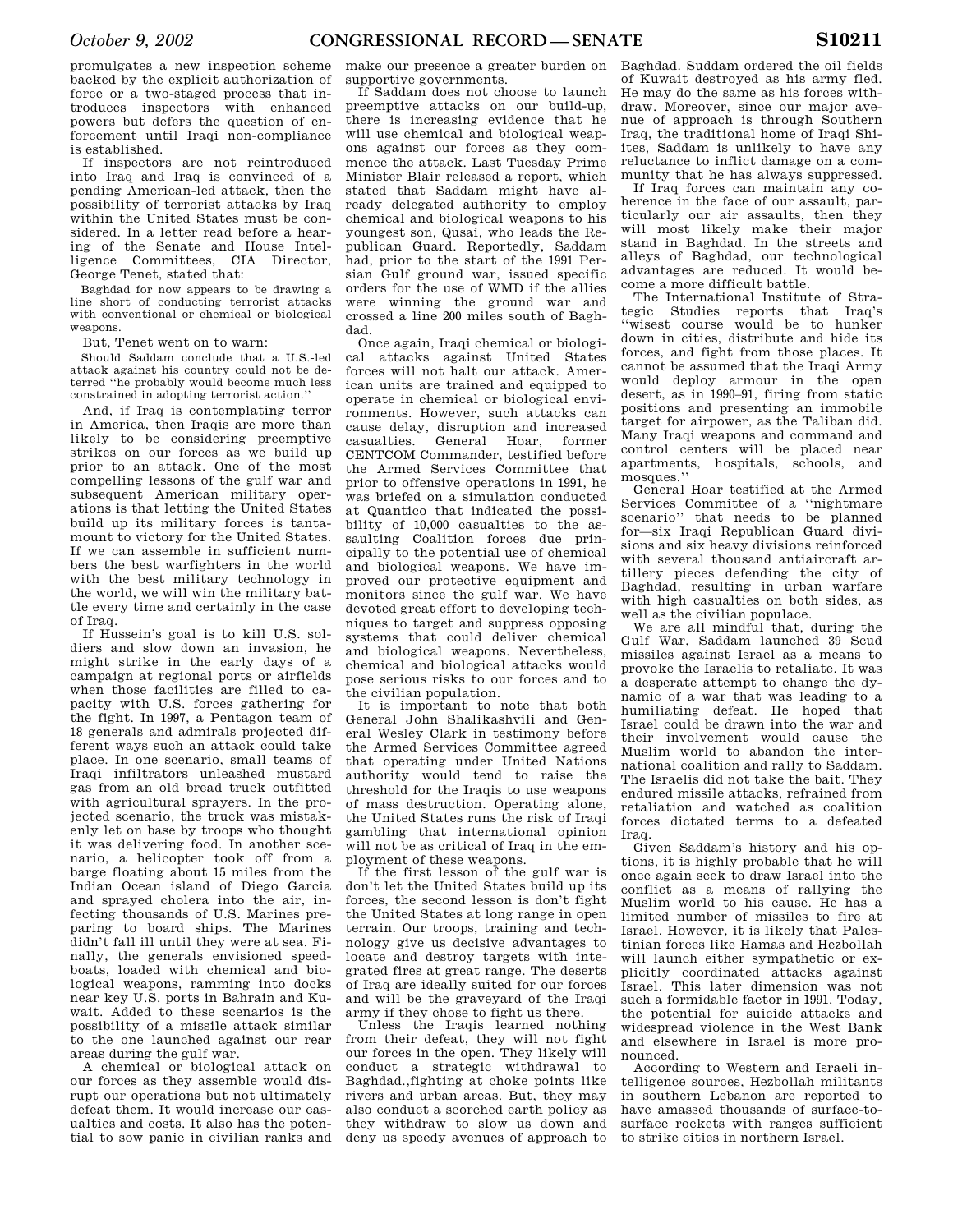The administration hopes that the government of Israel will exercise the same restraint that it showed in 1991. That might be a forlorn hope. On September 26, Prime Minister Sharon said, ''If Iraq attacks Israel, but does not hit population centers of cause casualties, our interest will be not to make it hard on the Americans. If on the other hand, harm is doneto Israel, if we suffer casualties or if non-conventional weapons of mass destruction are used against us, then definitely Israel will take the proper action to defend its citizens.'' We all recognize the right of Israel to defend itself. The Prime Minister's first responsibility is to his people.

But we also understand that Israeli retaliation would put great pressure on Muslim countries to either end any support for United States efforts or to actively oppose our efforts. Here again, a strong argument can be made that an operation sanctioned by the United Nations might give these countries sufficient justification to participate with the international community rather than oppose efforts to decisively deal with Saddam.

We are prepared militarily to counter all of these Iraqi threats. Our first priority will be to establish an air defense system to protect our forces as they enter the region. Our ground based air defense batteries and active aerial patrolling will help mitigate any potential Iraqi threat from the air. We have had extensive collaboration with Israel on the development of their Arrow air defense system. This collaboration and other collaborative efforts will be accelerated to help ensure that any potential Iraqi attack on Israel will be frustrated.

In the conduct of offensive operations, we will prepare the battlefield with intensive air strikes. But, one of the factors that must be considered in this air campaign is the inadvertent release of chemical or biological agents as a result of our bombing. Press stories suggest that the Iraqis have placed sensitive installations in urban areas as a way to protect them from the expected air campaign. We could discover that we have unwittingly created a chemical or biological release that would be exploited by the Iraqi government not as confirmation of their treachery but as an attack on our conduct of the operation.

Indeed, the potential use of chemical and biological weapons is one of the great uncertainties of a battle against Iraq. The President and Secretary Rumsfeld are trying to dissuade Iraqi field commanders from deploying these weapons by sternly and correctly warning them that they will be held accountable for war crimes.

It is an open question whether this warning will be effective with individuals who owe their position and lives to Saddam and who would likely face swift and fatal retribution from Saddam before they would be subject to international law.

We are prepared to counter Iraqi responses to our military operations.

But, there are certainly no guarantees that we can do so without significant casualties to our forces and to the civilian population. Much of the Iraqi response turns on the willingness of his forces to resist and to follow his supposed orders to employ weapons of mass destruction. It is difficult to predict these dimensions of loyalty and morale. But, this battle seems likely to produce more causalities and costs than the Persian Gulf war for the simple reason that the President has repeatedly associated our use of force with regime change. In a battle to remove Saddam from power, his desperation and the desperation of his loyalists will cast this as a battle to the death. Unfortunately, one of the hallmarks of dictators is that many people suffer and die, many innocent people, before they meet their demise.

We will prevail in any battle against Iraq. But, military victory brings with it a host of other problems. Again, an examination of these issues strongly suggests that our tasks would be immensely aided if we initiated our operations with the broadest possible international coalition vested with the authority of the United Nations.

The Administration's avowed policy of ''regime change'' combined with the discretion to wage a unilateral attack on Iraq will inevitably lead to the indefinite occupation of Iraq by United States forces. Such an occupation will be expensive and will impose significant stress on our military forces that are already ''stabilizing'' Afghanistan, Bosnia, Kosovo, and other areas across the Globe.

Moreover, governing Iraq is not one of the easiest tasks. It is a country with at least three major factions; the Kurds in the North, Sunni Muslims in the Center and Shiite Muslims in the South. The potential for disintegration along ethnic and religious lines is significant.

Our tasks in Iraq will be immensely complicated by the probable damage resulting from the military campaign. Although we will deploy precision missions and will be acutely conscious of minimizing collateral damage, a ''scorched earth'' policy by the Iraqis compounded by the possible release of toxic agents and the possibility of extensive combat in built-up areas may lead to significant damage and significant civilian casualities.

Again, after the battle, we would look for international assistance to rebuild Iraq. That assistance would be more forthcoming if we initiated operations with international support rather than without it.

Even before calculating the costs of postwar reconstruction of Iraq, we must recognize that military operations in Iraq will be expensive in direct costs and could have significant and detrimental effects on our economy.

Estimates of the direct cost of an attack on Iraq range from \$50 billion to \$200 billion. For perspective, the gulf United States has long maintained the

war cost about \$80 billion in direct incremental costs, and our allies paid much of this expense.

Indirect effects on our economy are hard to estimate, but there is great concern that military operations in Iraq will further complicate a fragile economy.

One of the most potentially volatile economic aspects of a war in Iraq will be its effect on the price of oil. According to the Congressional Research Service, ''the effect of a sudden and sustained increase in the price of oil could deepen an existing recession or push an already weak economy into recession.''

Our occupation of Iraq will place us in control of the world's second largest oil reserves. Directly or indirectly, we will become a major force in the international politics of oil. That fact will not be lost on other producing nations and the world at large. There is a real danger that our motivation to remove Saddam will be ignored or quickly forgotten, and our attack on Iraq will be seen as old fashion imperialism. Once again, this perception is most likely to develop if we conduct our operations unilaterally.

To date, the administration has not publicly suggested how they intend to deal with Iraqi oil. This is a major issue of international importance touching the economic, diplomatic and security priorities of the world.

A unilateral attack by the United States will engender worldwide criticism as already suggested by the comments of many leaders around the world and reflected in public opinion in many countries. A swift victory without significant casualties or damage will mute this criticism in many quarters, but it will not easily extinguish the resentment of our ''go it alone'' policy. A difficult and costly struggle will accelerate this criticism and create problems that will inhibit diplomatic and economic progress on other fronts.

One of the unintended consequences of a unilateral assault on Iraq may be our efforts on the War on Terror; the unfinished business of completely destroying Al Qaida before they strike us again. Despite all the good faith assurances of military leaders that they will not lose focus on the War on Terrorism, the scale of the proposed operation, the notoriety and the huge risks involved will inevitably draw resources and attention from the War on Terror. Further complicating our efforts on the War of terror is the real possibility that many countries that are now assisting us will greet future requests with studied indifference or denial.

The President asks for the authority to use force unilaterally. This request must be viewed in the context of the newly promulgated National Security Strategy. The core of this new strategy rejects deterrence and embraces preemption.

According to this strategy, the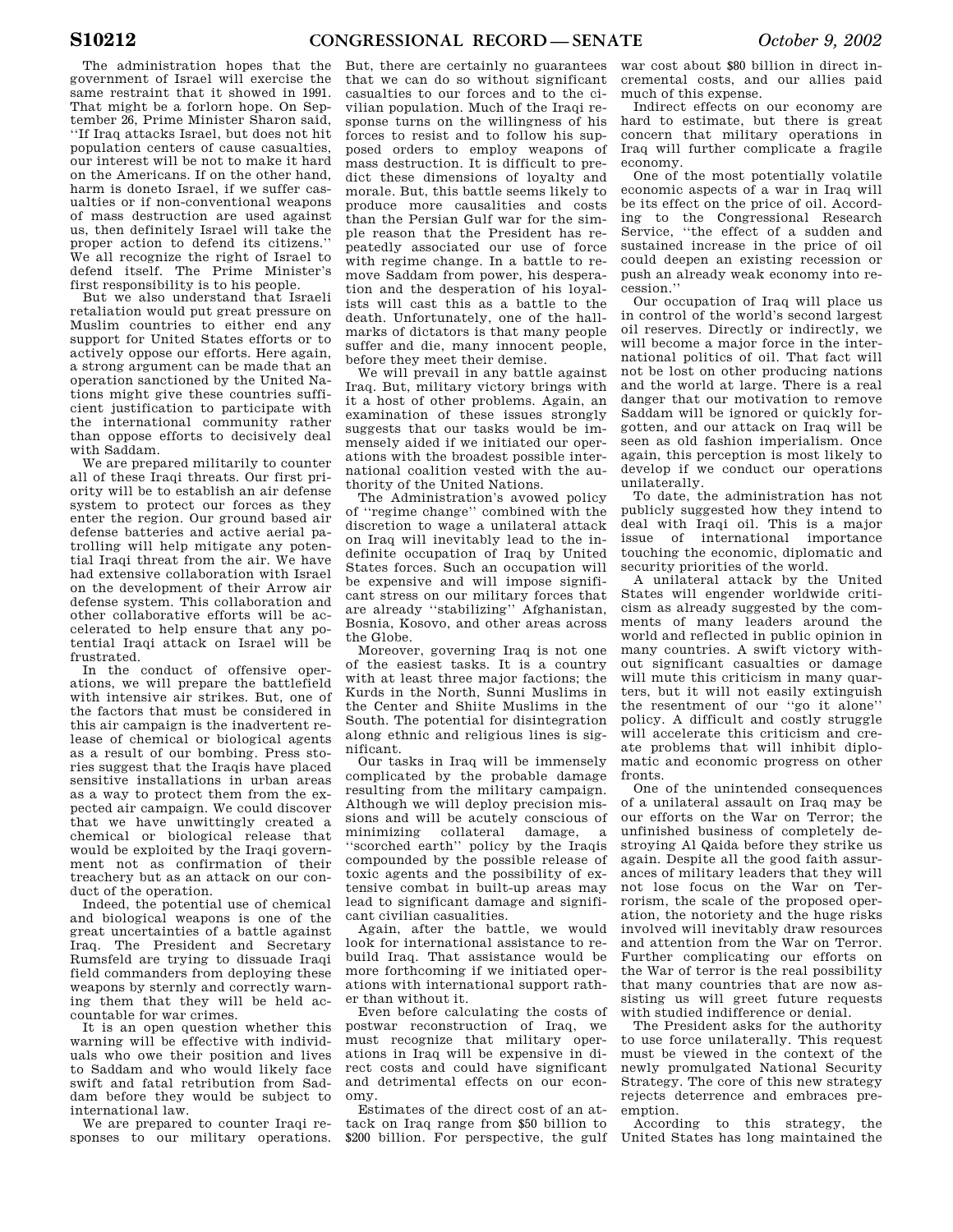option of preemptive actions to counter a sufficient threat to our national security. The greater the threat, the greater the risk of inaction—and the more compelling the case for taking anticipatory action to defend ourselves, even if uncertainty remains as to the time and place of the enemy's attack. To forestall or prevent such hostile acts by our adversaries, the United States will, if necessary, act preemptively.

There is no argument that the United States, like every nation, retains the right to defend itself from an imminent hostile act. But, this strategy goes much further. It appears to be based not on the immediacy of a hostile act but simply on the ''sufficiency'' of the threat. It fails to make any distinction based on the nature or timing of the threat. As such, it can be applied or misapplied to a wide range of adversaries.

There is no question that the United States must act preemptively against terrorist like al-Qaida. The nature of the threat and the immediacy of the threat leave no other option. Al-Qaida has no significant and identifiable institutions, resources or assets to hold hostage as a means of changing behavior. Al-Qaida has no significant and identifiable institutions, resources or assets to hold hostage as a means of changing behavior. Al-Qaida makes on pretense of attempting to participate in the international system of nation states. Al-Qaida is not motivated by calculated self interest as much as it is motivated by an apocalyptic impulse for the destruction of its enemies and the ritual sacrifice of its adherents. There is no choice but to seek out these terrorists and destroy them before they attack us again.

But al-Qaida is different that many threats that face us. And, extending this notion of preemption and bolstering it in resolutions that give the President authority at his discretion to conduct unilateral military operations starts us down a potentially dangerous path.

We are debating Iraq today, but will we apply this preemptive doctrine to Iran or North Korea tomorrow? How do we prevent others from adopting this same strategy if we have enshrined it as the centerpiece of our policy? For example, how to we counsel the Indians to refrain from preemptively attacking Pakistan or vice versa? From New Delhi or Islamabad, the threat looks ''sufficient'' and striking first is enticing.

In this first test of the President's new National Security Strategy, we should be very careful to define the scope of his authority to avoid being swept up in a doctrine that appears to have few limits.

Our continuing confrontation with Iraq is fraught with danger and challenge. Much is uncertain, but I believe that one point is quite clear. Leading an international coalition to enforce United Nations resolutions, as the

President spoke of in Cincinnati, is the surest way to reduce the dangers and ensure the long-term success of our policy. It is for this reason that I support the Levin resolution.

Great events will turn on our deliberations. But, at this moment, my thoughts are not on historic forces. Rather, I think about the young Americans who will carry out our policies. They are prepared to sacrifice everything. We owe them more than we can ever repay. One thing that we certainly owe them is our best judgment. I have tried to give them mine.

I yield the floor.

Mr. President, I yield the floor and suggest the absence of a quorum.

The PRESIDING OFFICER. The clerk will call the roll.

The assistant legislative clerk proceeded to call the roll.

Mr. CORZINE. Mr. President, I ask unanimous consent that the order for the quorum call be rescinded.

The PRESIDING OFFICER (Mr. REED). Without objection, it is so ordered.

Mr. CORZINE. I thank the Chair. I thank the distinguished Senator from Oklahoma for the opportunity to go forward.

I rise tonight to express my views on what has become the overriding issue before the Senate and our Nation as we close out the 107th Congress: the authorization of the use of military force against Iraq and in what context and under what circumstances such an operation might take place.

This issue has been one on which I have given much thought and careful analysis. This decision quite literally has life-and-death implications, not just for our courageous men and women in uniform but for all Americans across our homeland, for your family and mine.

No decision we take can weigh more heavily on our hearts and minds, particularly in light of the exposed vulnerabilities and tragic events of September 11, 2001. This is as important an issue as any of us will ever face. It requires a sober and calculating weight of the costs and benefits to our Nation.

Ultimately, our decision will shape the nature of the U.S. leadership as the first among equals in the post-cold-war world, and our decision sets a precedent for ourselves and for those who take our lead in the 21st century for good or evil.

No one argues that Saddam Hussein's brutal and criminal regime should be tolerated. He and his regime are evil. We all accept that Hussein uses torture and terrorism to advance his political goals. He constructs palaces while his people starve. He stockpiles biological and chemical weapons. At times, these weapons of mass destruction have been unleashed against the Iraqi people and his enemies.

All of us are concerned that the Iraqi regime is seeking to develop nuclear weapons contrary to international law

and U.N. resolutions. With deference to these circumstances and probable facts, the United Nations and the world community must act swiftly and decisively in response to the Iraqi threat.

As my colleague Senator KERRY said earlier today: The question is not whether Saddam Hussein should be held accountable to disarm; the question is how. Should disarmament be imposed by the United States alone or with the weight of global public opinion behind it? To answer the question how, one needs to consider the context of the broader role America plays as a single remaining superpower.

As I see it, America should make every effort to build a global coalition to achieve our objective of disarming Iraq. This effort should be considered our first priority in these grave circumstances. Building an international coalition will give moral authority to our challenge, share the sacrifices that will be incurred, and set a positive precedent for the future in foreign relations among nations.

The benefits of working cooperatively with other countries have been a cornerstone of U.S. foreign policy since the end of World War II. That is why the United States worked to create the United Nations in the very first instance.

Strangely, this administration has sometimes appeared to consider multilateral support for a military campaign to be an unnecessary inconvenience. Even in light of our unprecedented international support and cooperation following the tragedy of 9/11—some 90 nations if I am not mistaken—it was only after the President delivered his September 12 speech at the United Nations that he began visible and serious outreach to the global community.

This week, the President in his speech in Cincinnati went further to embrace a multilateral approach. I support what he expressed in that speech. In my view, we must reinforce his recent instincts. We all know at the end of the day the United States always retains the inherent right to act unilaterally in self-defense. With that understanding, I believe strongly we must not stop pursuing, however, the support of the world community before acting alone.

The United States may be the strongest country in the world militarily. We still need allies. We need help with logistics. We need intelligence cooperation and overflight rights to help us succeed. That is in the short run. And after the military campaign is over, we will need help in the long run reconstructing Iraq and rebuilding a civil society. But if the world community is not with us when we take off, it will be hard to ask for their help when we land.

Our Nation has been well served if we share the human and financial sacrifices required to prosecute the war and keep the peace, and we will be well served in the future if we follow that pattern. Unless we have the support of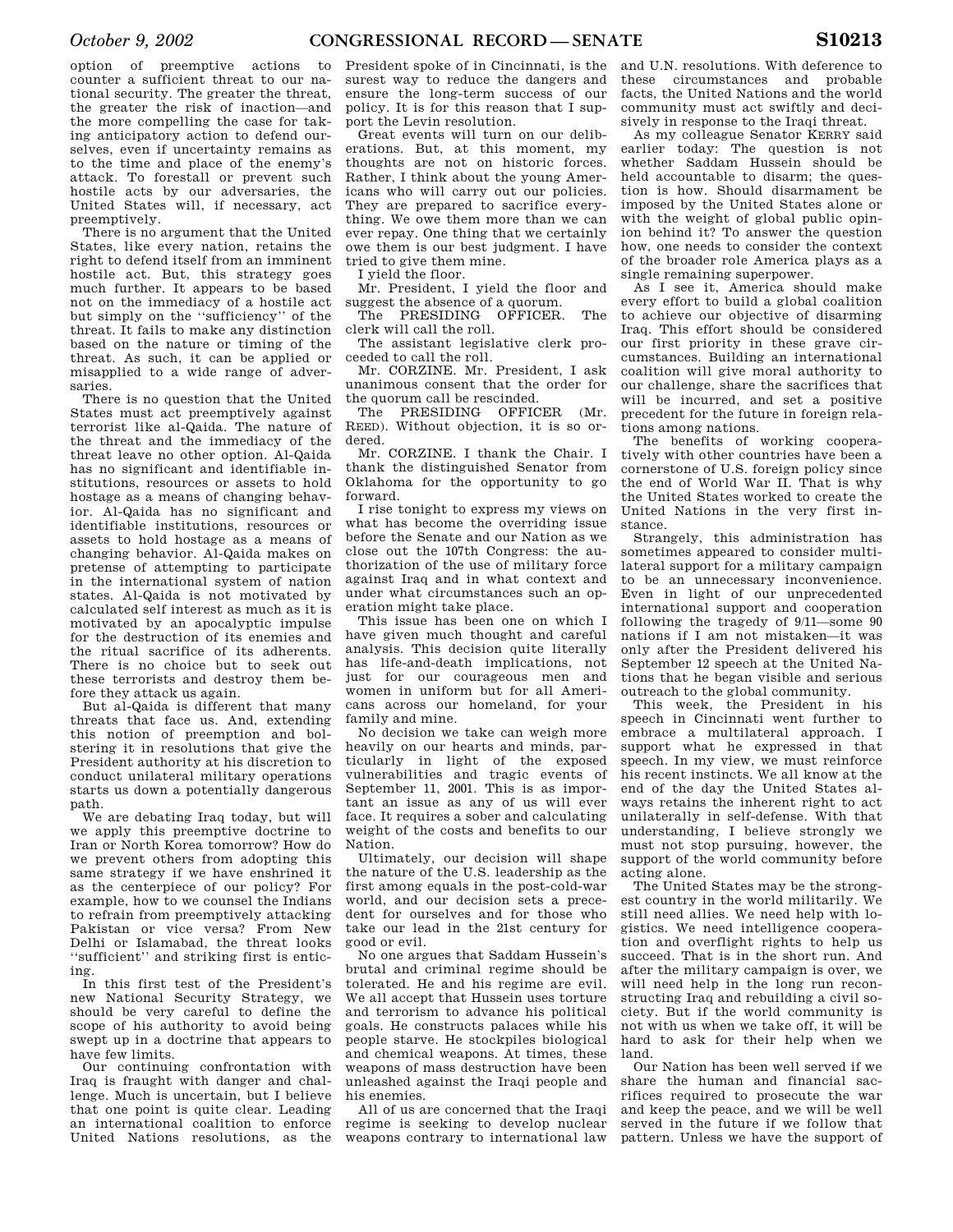our allies, it will be difficult to ask them for humanitarian assistance in helping to feed, clothe, and heal the Iraqi people or reestablishing the rule of law.

It will be difficult to ask for assist-<br>nce for peacekeeping and ance for peacekeeping and nationbuilding activities. In the past, the current administration has been somewhat reticent to support these kinds of operations. As a case in point, we relied on the armed forces of other countries, for example, to restore law and order in Afghanistan. Yet if other countries had not been committed from the beginning, they would have been much less likely to participate once the fighting was over.

Unilateralism also brings with us great costs—most importantly, costs in the precious lives of our men and women in uniform, people who serve us bravely.

It also brings us costs as we saw in the gulf war. The United States had relatively low out-of-pocket expenses. The reason was, we had a coalition of nations. Although the Congressional Research Service notes that war cost about \$80 billion, much of that was covered by allied contributions.

Without allies, the United States, it is projected, will have to shoulder by itself the \$100 billion to \$200 billion pricetag suggested by the administration for the current war. I have seen higher estimates. It really depends on how long our participation in the peacekeeping and nationbuilding efforts will go on afterwards.

It should not be lost on the American people that we are still in Korea, 50 some years after our intervention. In other words, unilateralism is expensive and its cost—crowd out other priorities on the Nation's agenda from our first responders to our first graders.

Unfortunately, by authorizing force before a multilateral approach has been devised, the President's resolution provides no assurance that the world community will be actively involved in either the military campaign or, more importantly, the reconstruction efforts.

In the long run, the Bush doctrine of unilateral preemption embedded in the underlying resolution would set an awful example for the world community—a precedent based on the concept of survival of the fittest.

For generations, the United States has decried the aggression of foreign governments across the globe. We fought the patriotic and just fights against the Nazis and Communists who sought world domination. How in the future can we criticize Russia for attacking Georgia or stop India from taking action against Pakistan or believe Taiwan will be safe from China? Many countries may feel threats, continuing or imminent. They, too, could argue preemptive rights. The underlying resolution would codify the Bush preemption doctrine in precedent and could undermine our moral authority and leadership credibility in limiting future conflicts around the globe.

Furthermore, by advancing a policy of unilateral preemption, we could be encouraging state sponsors of terrorism such as Iran and Syria to form unholy alliances with just the kinds of agents of terror that caused the horrific events of September 11. Iran, Iraq's mortal enemy, actually opposes a U.S. invasion of Iraq. Why is that? Perhaps because Iran fears that if the U.S. attacks Iraq today, we might attack Iran tomorrow. Clearly, the thawing of relations between these two U.S. adversaries should give us pause. One can only wonder what Iran's instructions to their agents of terror will be in a world where they feel threatened under a preemption doctrine.

Earlier this week, Senator GRAHAM introduced an amendment which authorized the President to use force against several identified dangerous terrorist groups, including Iranianlinked Hezbollah and Hamas. I supported that amendment because I believe that those foreign terrorist organizations represent an even higher order risk to American security than Iraq.

Like al-Qaida, these organizations have the clear means of delivery. These terrorist groups may already be operating in our homeland. I am concerned that, at some level, Iraq may be a dangerous distraction from America's war on terrorism. While the United States military has certainly disrupted the activities of the al-Qaida network, no one should doubt that al-Qaida and its sympathizers continue to operate. The administration tells the American people this almost every week.

These groups continue to plot ways to undermine the American way of life and our security. As the United States considers its future course of action with respect to Iraq, a potential threat, we must assure the American people that we will not be distracted from the effort to destroy a proven threat, al-Qaida and these other terrorist organizations. That should be our No. 1 priority. It certainly has been in repeated statements by the President. I am also concerned that the resolution we have before us is structured with an overly broad scope. It refers to UN Security Council resolutions that are unrelated to the primary goal of disarming Iraq and eliminating its delivery capacity of weapons of mass destruction.

We must remember that the threat we feel is not from the Iraqi people but from the criminal regime's control of weapons of mass destruction. And second, because the underlying resolution refers to UN Security Council Resolution 678, a resolution that discusses the importance of returning security to the ''area,'' we may inadvertently be permitting military action beyond Iraq. Potentially, some of these structural concerns were addressed by other resolutions that were circulated including one drafted by Senators BIDEN AND LUGAR.

There were attempts to define away some of the broader aspects of the con-

cerns I relate to in the underlying Lieberman-Warner resolution, but I am fearful, as I have suggested, that by their reference to other U.N. resolutions that may not be the case.

I certainly believe we could have done better through the Biden-Lugar approach.

Finally, I am troubled my the fact that Congress is being asked to make a decision on a matter of this gravity without being fully informed with all relevant intelligence. It is an unfortunate fact but many of us, and I can speak for myself, have often learned more by reading the New York Times and the Washington Post than by attending the secret briefings provided to Senators.

Even today, we hear about a conflict between what it is the CIA says is the likely response of the Saddam Hussein regime when they no longer have other options and would be the case as presented by the administration.

In the future, I hope that the administration will be more open earlier with secure briefings in the process so that Members of Congress can make fully informed decisions. I think they should be built upon true intelligence.

It is in this overarching context, that I will cosponsor and strongly support the Levin amendment which authorizes the use of force pursuant to a new UN security council resolution demanding swift council resolution demanding swift, certain, and unconditional inspections and Iraqi disarmament. The Levin amendment in no way comprises the US' inherent right to self-defense or Congress' ability to authorize unilateral actions if the UN fails to act. But it embraces the multilateral approach as a first priority.

This course of action, will bring with it all the benefits I have sought to outline, a multilateral approach, without giving up the right of unilateral approach as a last resort. In my judgment, the Levin amendment embraces the need for the U.S. to lead a dangerous world to disarm Saddam Hussein today with a multilateral approach, while setting a pattern and precedent that provides for greater security to the people of the United States and around the world.

That security will be in today's circumstances but it will equally be true as a guide to the future by its precedent. As a matter of conscience, barring substantive changes, I intend to oppose the underlying Lieberman-Warner resolution.

I yield the floor.

Mr. REED. The Senator from Oklahoma.

Mr. INHOFE. Mr. President, I do think our distinguished Senator from New Jersey stressed the sense of urgency that is upon us right now when he said perhaps the greatest decision we will have to make during the terms we are serving is going to be tomorrow. I think that is probably right. Even though I disagree with many of the things he stated, I certainly respect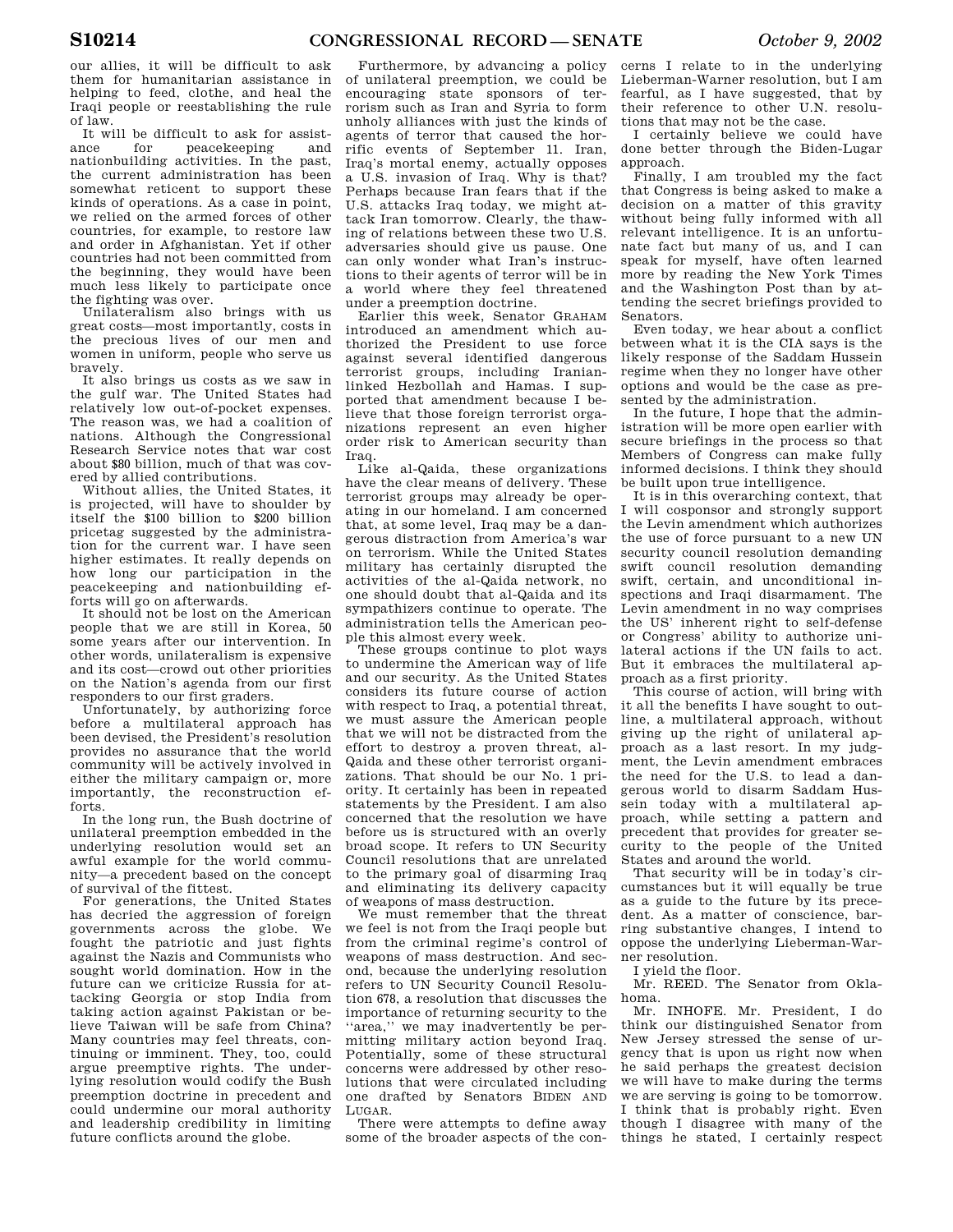him for the commitment and belief he has in his interpretation of the facts and the course we should take.

I have been listening for quite a number of hours now, and I quite frankly have to say it has not been all that easy. I believe tomorrow we will give the President of the United States the full support of this body in order to send the right message to Saddam Hussein and to terrorists all over the world, and that message is this: The United States of America will not live in fear.

I have ended every speech I have made since 1995 with one sentence, and I feel compelled to start this speech with that sentence. That sentence is that we today are in the most vulnerable and threatened position we have been in in our Nation's history.

In January 2002, our President gave a magnificent State of the Union address. He said:

Our enemies send other people's children on missions of suicide and murder. They embrace tyranny and death as a cause and a creed. We stand for a different choice, made long ago, on the day of our founding. We affirm it again today. We choose freedom and the dignity of every life.

The handwringers have already marshaled their special interest groups to delay this body from giving our President the homeland security bill he asked for way back in June. And just like the homeland security bill, they are trying to weaken the President's ability to protect this Nation with a hollow resolution against Iraq.

We are going to have to give the President the flexibility he needs to protect this Nation. Making the potential use of U.S. military force contingent upon the current deliberations of the U.N. Security Council is absurd. Our national security must not be tied to the actions of the ''mother of all handwringers,'' the United Nations.

I keep hearing a grinding noise. It is our forefathers turning over in their graves. Can they really believe this Nation would get into the position where we would have to ask some multinational organization before our President had the right to defend America? I think not. And why are we letting the same groups of individuals that have prevented us from getting a homeland security bill, during a time of war, by the way, from supporting the President of the United States? What is next? Do they want us to go to the United Nations to get a homeland security bill?

The American people have to wonder about this one simple question: Why do those who oppose the President's resolution trust the United Nations more than they trust the President of the United States?

The United Nations did not stop in 1992 the threat of 100 servicemen in Yemen. The United Nations did not stop the 18 rangers from dying in Somalia or their naked bodies from being dragged through the streets of Mogadishu. The United Nations did not stop the World Trade Center, the first

bombing in 1993. They did not stop Khobar Towers in 1996. They did not stop the Embassy bombings of Kenya and Tanzania in 1998. They did not stop or prevent the loss of 17 sailors' lives in Yemen in 2000. The United Nations did not stop the airplanes from flying into the World Trade Center, into the Pentagon, and the field in Pennsylvania. The United Nations will not stop Saddam Hussein from giving a nuclear device to a terrorist, putting it on an airplane and flying it into an American city. Of course, this time, instead of 3,000 deaths, there could be hundreds of thousands of deaths.

I often remember the television scenes, the horrible scenes from New York City of the airplanes hitting into the World Trade Center. Then I thought, if that had been the weapon of choice of a terrorist—in other words, a nuclear warhead on a missile—there would be nothing left but a piece of charcoal. We would not be talking about 3,000 lives, we would be talking about 2 or 3 million lives.

Why should the President of the United States delegate his responsibility of protecting this Nation to the United Nations? We made a similar mistake back in 1998. Look where it has gotten us. In 1998, in an attempt to get the Iraqi regime to comply with the U.N. resolutions—doesn't that sound familiar—the administration blessed Secretary Annan's trip to Baghdad, and in doing so let the United Nations negotiate on behalf of the United States, which proved to be a very serious mistake. Part of that particular agreement was the recognition of the eight palaces as special sites. And that compromise continues to haunt us today. The administration should not have let the United Nations negotiate and compromise for the United States in 1998. And the current administration should not do it now and will not do it now.

My distinguished colleague, the chairman of the Armed Services Committee, likes to say: Saddam is looking down the barrel of a gun. He should be looking at the international community at the other end, not the United States.

While I respect my friend and colleague and admire his passion behind his convictions, I could not disagree more. Saddam Hussein has been looking down the gun barrel of the international community for 11 years. The problem is that he knows the gun is full of blanks. The Iraqi regime knows the United States does not shoot blanks, which is why they continue to manipulate and deceive the United Nations.

I know our Secretary of State is working very closely with the members of the Security Council in order to get a U.N. resolution against Iraq that is not full of blanks. I hope he has already expressed to the Security Council this Nation is united, and with the overwhelming support of the American people and this Congress in the form of

support of the President's resolution, we choose to exercise our right to defend ourselves. How unreasonable of us.

We have the right under international law to defend ourselves. Article 51 of the United Nations Charter states: Nothing in the present charter shall impair the inherent right of an individual or collective self-defense if an armed attack occurs against a member of the United Nations.

The current Iraqi regime has been harboring and supporting terrorist networks since the early 1990s. We know that, maybe before that. We have been under attack ever since. I challenge any of my colleagues to tell any of our brave soldiers who fly combat planes over Iraq every day that the surface-toair missiles Iraq has been firing is not a hostile act. Iraq forces have fired on U.S. and British pilots 1,600 times since 2000. Since September 18—remember what happened on September 18 of this year—hours after Saddam Hussein promised to allow the return of U.N. inspectors without conditions, he fired on American and British pilots 67 times. That is 67 times since September 18 when he made the promise. Is anyone home? What message are we sending our brave men and women in uniform if we only consider it a hostile act when one of those missiles hits an aircraft?

The message we must send our military, our allies, the United Nations, and those who support the current Iraqi regime is that the United States of America chooses not to live in fear and we will defend ourselves. That message will be sent with the overwhelming passage of the President's resolution.

The Armed Services Committee recently had a series of hearings with former civilian and military leaders regarding the Iraqi issue. My fellow colleagues on the other side of the aisle have been using some of the testimony of witnesses to make their case that the United States must wait for the United Nations to make a decision. A lot of people do not realize, but there are over 4,000 retired generals floating around the country today. They have only found three who would agree with them. So they went out and found the three who said we have to continue to wait for the United Nations to solve the Iraqi issue.

The fourth member of that panel, not quoted by any of my fellow colleagues, disagreed with the other three generals. Lieutenant General McInerney had the following comments about the suggestion of weakening the President's authority. Members have not heard this from anyone, just the other three generals.

He said: If you water this down talking about the President's Iraqi resolution—you are going to send a signal to al-Qaida. You may not want to, but you are going to send it to Saddam and say, well, we don't quite trust them. The signal you want to send is this nation is united. You want to send that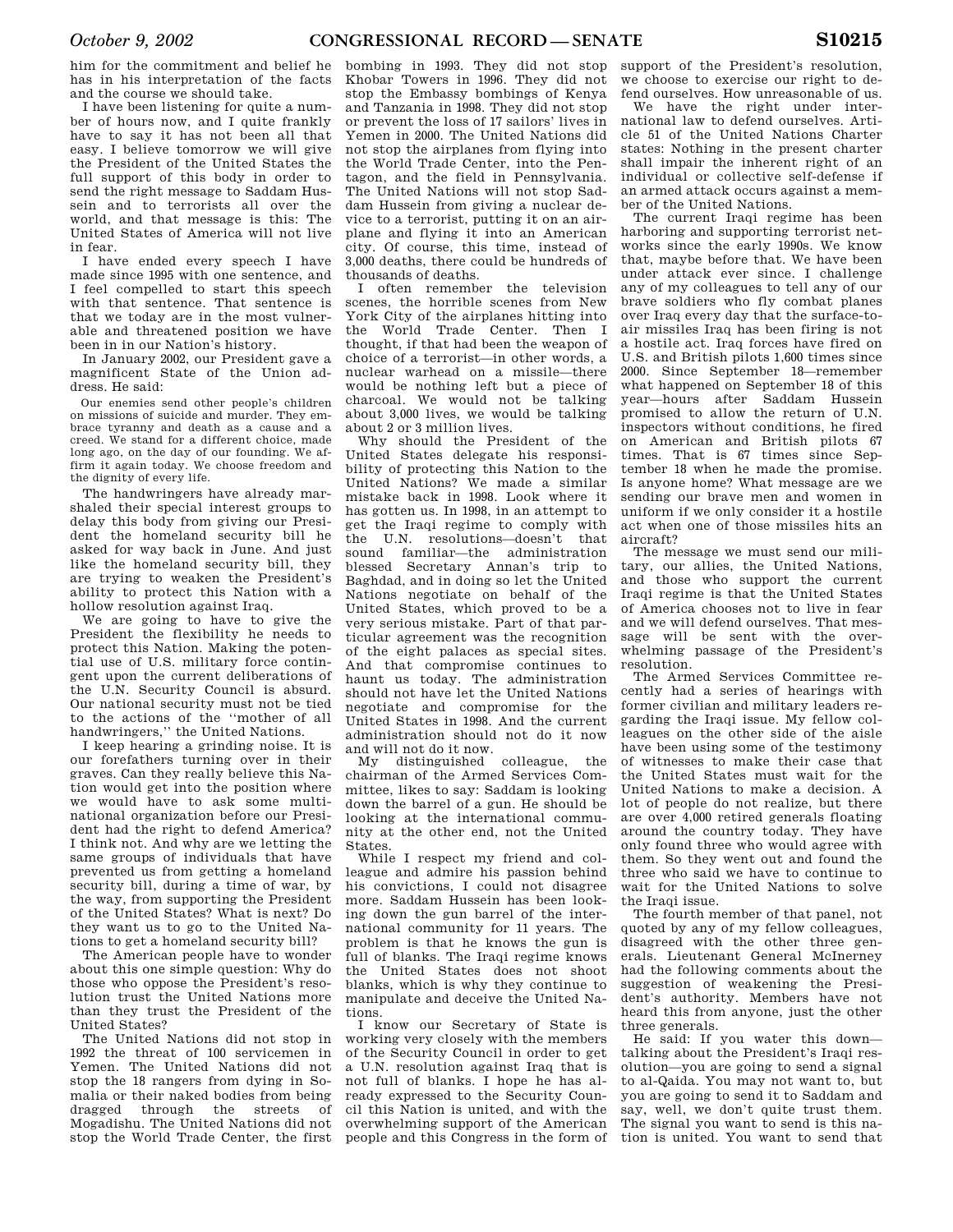to the U.N. because I happen to believe—which is different than General Clark—I happen to believe this strong signal will ensure that we have a better chance of getting it through the United Nations.

That is what General McInerney said at the same time the other three generals said we need to decide what fate the United Nations will give this great country.

Saddam Hussein is an evil man. He butchered his own people. Everyone agrees. He butchered members of his own family, two of his own sons-in-law. He must be stopped. He will be stopped. Each day that goes by he gets stronger. There are those who believe the President has not made a strong enough case. They say: Where is the evidence? Why now? Additional inspections will work, and we do not want another Vietnam.

To them I ask, Are they more concerned about a war that took place over 30 years ago, or the tragic events that took place on September 11?

As I stand here today, is there more likely to be another Vietnam or another September 11?

The President asked a critical question the other night. He said, if we know Saddam has dangerous weapons today, and we do, does it make any sense for the world to wait to confront him as he grows even stronger and develops even more dangerous weapons? I know what the people of Oklahoma are more concerned about. The people of Oklahoma are well aware of what can happen when evil people unleash weapons of terror.

Go back and listen to the speeches the President gave to the U.N. on September 12 and in Cincinnati on October 7. He has made his case. He has made it to the United Nations, the Congress, and most importantly to the people of the United States. The threat is real. And with every day of delay and deceit the menace grows stronger.

The current Iraqi regime will continue to use the United Nations as his tool until he gets what he may be close to having—a nuclear weapon. It may have been the right decision not to go after Saddam Hussein in 1991, just like it may have been the right decision for the previous administration not to go after Osama bin Laden in the 1990s when they had the opportunity to do so. But is it right to go after them both today? I believe it is.

The big question is does he have a nuclear weapon? The scary thing is, no one is able to say that he does not. Does he have a delivery system? Nobody is in a position to say that he doesn't. This Congress is going to do the right thing. This Nation is united. We will defend ourselves. This Congress must once again unite as we did following the tragic events of 9/11.

There is another statement a President made following another tragic event in our history. Some of you may remember. The President was motored from the White House to the Capitol

under heavy security. The American people were full of emotions, from apprehension to anger. After being greeted by rounds of loud applause, the President of the United States addressed the Joint Session of Congress. Here is a quote from that speech. You have to listen to this, Mr. President. This is a long quote. This is what the President said:

The facts . . . speak for themselves. The people of the United States have already formed their opinion and well understand the implications to the very life and safety of our Nation. As Commander in Chief, I have directed that all measures be taken for our defense. Always will we remember the character of the onslaught against us. No matter how long it may take us to overcome this premeditated invasion, the American people in their righteous might will win through to absolute victory. I believe I interpret the will of Congress and of the people when I assert that we will not only defend ourselves to the uttermost but will make very certain that this form of treachery shall never endanger us again. Hostilities exist. There is no blinking at the fact that our people, our territory, and our interests are in danger. With confidence in our armed forces—with the unbounded determination of our people we will gain the inevitable triumph—so help us God.

The date of that speech was December 8, 1941. President Franklin Roosevelt gave the speech. Pearl Harbor and the war that followed led to the restructuring of our national security structure.

Today, more than 1 year since 9/11, an ongoing war against terror, and a possible conflict with Iraq, we, the Congress, have not given the American people a homeland security bill and some Members of Congress want to put the security of this country in the hands of the United Nations.

I repeat, did our forefathers ever believe we would have to go to a multinational organization in order to defend America?

The President of the United States during a time of war has asked Congress to give him support to show the world that this Nation is united. He has requested the Congress give him the necessary flexibility to protect the homeland, to protect the Nation. Telling the President that he must first bow to the will of the United Nations is the wrong message. Here we are today, just like with the homeland security issue, letting the hand wringers drive the debate in a direction that has nothing to do with the task at hand.

We are going to have to and will give the President an Iraqi resolution that does not tie his hands. The Secretary of Defense has said—and I think this is so important for us to understand today, for all of us, for all Americans to understand. He said:

If the worst were to happen, not one of us here today will be able to honestly say it was a surprise. Because it will not be a surprise.

Mr. President, I remember so well—I am old enough to remember World War II. I was a very small child. I remember going to a country schoolhouse named Hazel Dell. It was way out in the coun-

try. We had eight grades in one room with a pot-bellied stove there and a schoolteacher named Harvey Beam. He was a giant of a man, but I suspect he wasn't quite as big as I thought he was at the time.

I remember studying American history and studying about how we won a war and won the freedom in this country against impossible odds, and how the greatest army on the face of this Earth was coming over from Great Britain and marching toward Lexington and Concord, and here we were, a handful of hunters and trappers with homemade weapons. We fired that shot heard round the world.

A speech was made that I remember so well, in the House of Burgesses, when a tall redhead stood up and said:

Sir, we are not weak, if we make a proper use of those means which the God of nature has placed in our power. Three millions of people, armed in the holy cause of liberty, and in such a country as that which we possess, are invincible by any force which our enemy can send against us. Besides, sir, we shall not fight our battles alone. There is a just God who presides over the destinies of nations; and who will raise up friends to fight our battles for us.

At that time, we fired the shot heard around the world. We knew we were one nation depending on God to give us the strength to win a battle that now historians say could not have been won. That was the sublime courage we had in this country, and now the hand wringers are back.

In 1996, we had an opportunity to end this whole thing, to get Saddam Hussein. I suggest to you, if George W. Bush had been President in 1996, we would not be here today. It is a nobrainer. It would have been done.

We had the opposition, including about 100,000 troops, well trained, and the Kurds in the north ready to join us, and we implied to them that we would do that and we would together take out Saddam Hussein. What did we do? We turned our backs on them, and we walked away. Several thousand Kurds died as a result of that. Now they are back. They are willing to join us again.

I wonder about this. Why is it that so many of the people I have heard on the floor of this Senate objecting to giving the President the recognition he needs to do what he has to do, what is his constitutional obligation—where were they in 1998, back when we had another President, President Clinton, and he wanted to go after Saddam Hussein? They were in line, saying: That's fine; let's go get him. Our distinguished majority leader Senator DASCHLE said:

Saddam Hussein must understand that the United States has the resolve to reverse that threat by force if force is required. And I must say it has the will.

Senator BIDEN—I have the utmost respect for him. He came down to the floor, and he is now saying we don't want to move too fast. Then he said we risk sending a dangerous signal to other proliferators if we do not respond decisively to Iraq's intransigence. That